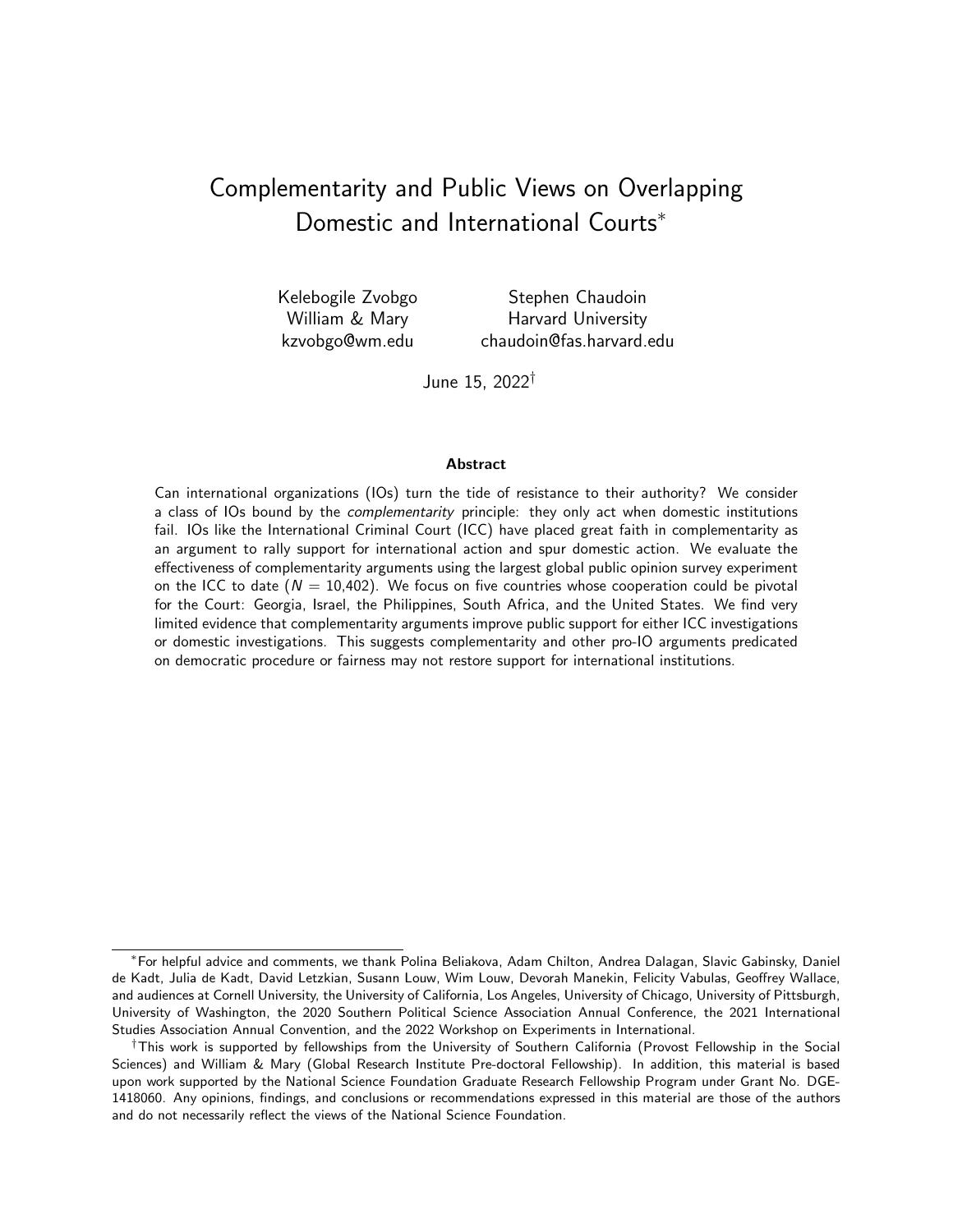## 1 Introduction

The internationalization of political, economic, and justice institutions in the 20th century was assumed to be durable and long lasting. But, today, international organizations (IOs) are under stress, with resistance from populist leaders exacerbated by waning public support.<sup>[1](#page-0-0)</sup> In 2016, British citizens voted to leave the European Union (EU). In 2018, the United States government abandoned the United Nations Human Rights Council (UNHRC).<sup>[2](#page-0-0)</sup> And in 2016 and 2018, respectively, Burundi and the Philippines withdrew from the International Criminal Court (ICC) after the chief prosecutor opened investigations in both countries.<sup>[3](#page-0-0)</sup> States frequently defy IOs, as when ICC members tout their opposition to the Court's indictments and arrest warrants.<sup>[4](#page-0-0)</sup> A growing body of research has begun to document the contours and causes of public resistance to IOs.<sup>[5](#page-0-0)</sup> Against this backdrop, we focus on the follow-on challenge: How can IOs counteract backlash from governments and citizens?

We consider the effectiveness of one strategy in which prominent IOs have placed great faith: complementarity. It is one of the most important rules governing some IOs and one of the strongest arguments in favor of IO jurisdiction over domestic affairs. Complementarity is a hallmark feature of many institutions – from criminal and human rights courts, like the ICC or the Inter-American Court of Human Rights (IACtHR), to truth commissions in post-violence settings to the universal periodic review process at the United Nations (UN). With respect to international human rights and criminal courts, complementarity limits their jurisdiction to situations where plaintiffs have exhausted domestic remedies or where governments have proved unwilling or unable to conduct their own investigations. International courts thus complement domestic courts; they work alongside them, but a step behind.

Complementarity is institutionally meaningful for IOs, member states, and non-member states. For IOs, complementarity helps them stretch finite time and resources. For member states, complementarity gives pride of place to domestic authorities. And for non-member states, complementarity makes membership more attractive because it restrains the IO, making it is less interventionist or imperialist. Complementarity was an essential feature in the drafting and negotiation of the ICC's founding docu-

 $\frac{1}{2}$  [Bearce and Scott](#page-39-0) [\(2019\)](#page-39-0).

<sup>&</sup>lt;sup>2</sup> Though, the United States has since returned to the UNHRC.<br><sup>3</sup> On state withdrawal from IQs, see Von Borzyskowski and Vab

<sup>3</sup> On state withdrawal from IOs, see [Von Borzyskowski and Vabulas](#page-41-0) [\(2019\)](#page-41-0).<br>4 Terman (2010)

 $^{4}$  [Terman](#page-41-1) [\(2019\)](#page-41-1).<br>  $^{5}$  Voeten (2020).

[Voeten](#page-41-2) [\(2020\)](#page-39-1); [Copelovitch, Hobolt and Walter](#page-39-1) (2020).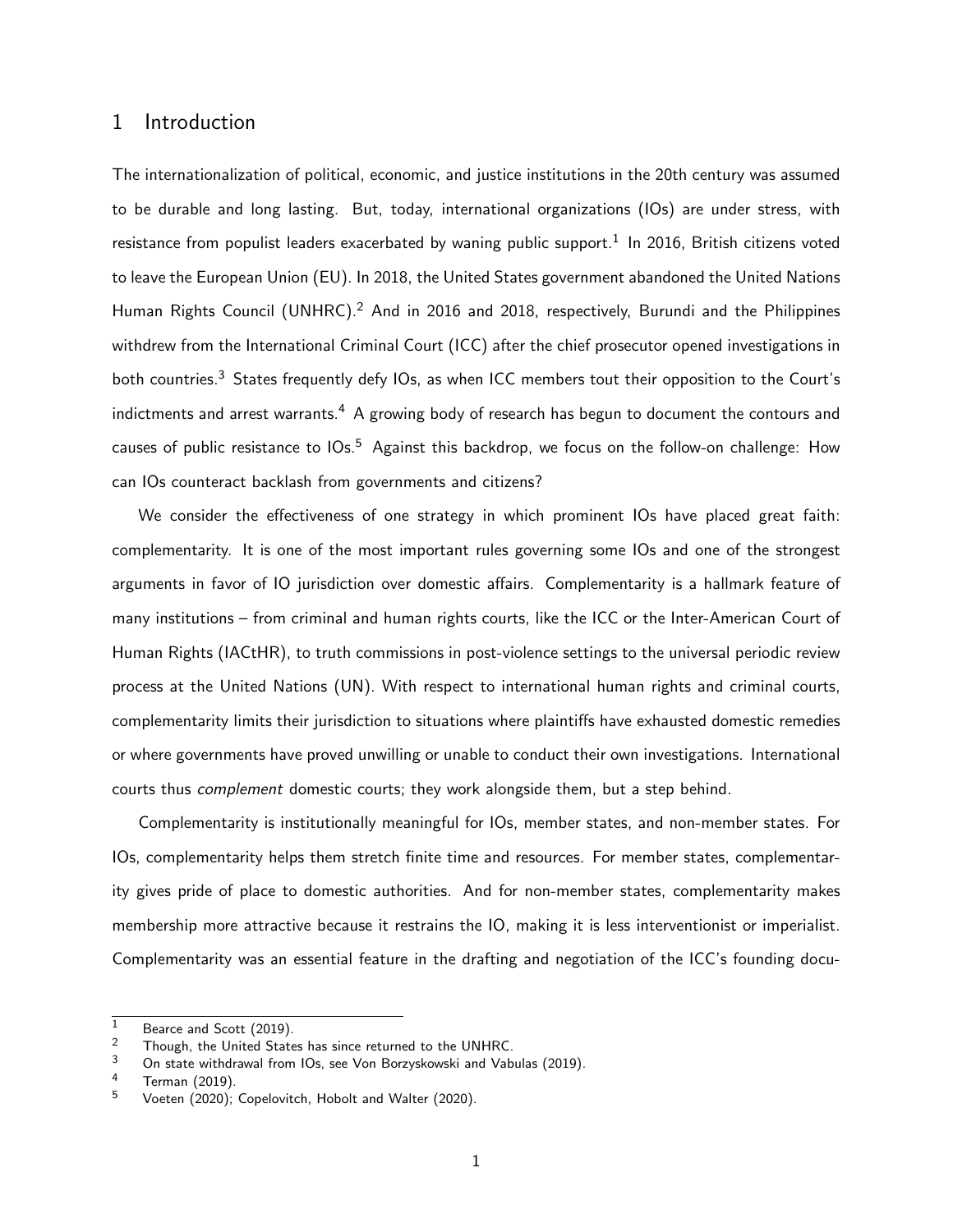ment, the Rome Statute. Under the treaty, the ICC can only investigate if domestic authorities fail to act. To keep the Court at bay, a country need only take its own legal actions.

Complementarity is also potentially meaningful for political contestation over IOs – as a response to the emerging backlash. Complementarity plays two political roles. First, the deference of IOs to domestic actors and institutions under this rule is intended to make international authority more palatable. With regard to the ICC, complementarity is hoped to enhance perceptions of the Court's legitimacy among domestic publics and politicians. States enjoy a lever of control over the international body. Under complementarity, the ICC only has authority when domestic actors effectively cede it. Such a democratic and procedurally-fair process makes the ICC and its work appear more legitimate, at least in expectation.<sup>[6](#page-0-0)</sup> Complementarity acts as a "resilience technique" for a Court facing increasing resistance.<sup>[7](#page-0-0)</sup>

Second, complementarity can be a powerful inducement for action by national authorities, particularly in the realm of criminal justice. Since many citizens and politicians may prefer that their country's institutions handle their own affairs, the threat of an international institution taking over can spur support for greater efforts by national authorities as a way to forestall international intervention.<sup>[8](#page-0-0)</sup> This effect is referred to as"positive complementarity"by legal scholars and practitioners. [Luban](#page-40-0) [\(2013\)](#page-40-0) refers to this as "the most important achievement in [international criminal justice]."

We begin with observational data describing the prevalence of complementarity as a rhetorical device for the ICC. As we document systematically below, complementarity is a frequently-used selling point for the ICC in a variety of contexts. After coding all official statements and press releases from the ICC's Office of the Prosecutor (OTP), we find more than 30 percent of recent documents mention complementarity, with a steady increase over time. The OTP regularly foregrounds complementarity, accentuating, for a given situation, that the prosecutor is only acting because domestic actors have not done so themselves. Complementarity is also deployed by victims groups, international, and domestic human rights non-governmental organizations (HROs) as a means to justify Court action.

We then turn to the question of whether this strategy is effective, by assessing to what extent information about complementarity has the desired effect on public opinion. We use a series of survey experiments on the ICC to better understand the conditions under which complementarity plays the

 $\frac{6}{7}$  [Bechtel and Scheve](#page-39-2) [\(2013\)](#page-39-2); [Dellmuth and Tallberg](#page-39-3) [\(2015\)](#page-39-4); [Binder and Heupel](#page-39-4) (2015).

 $\frac{7}{8}$  [Caserta and Cebulak](#page-39-5) [\(2021\)](#page-39-5).

[Bates](#page-39-6) [\(2021\)](#page-39-6).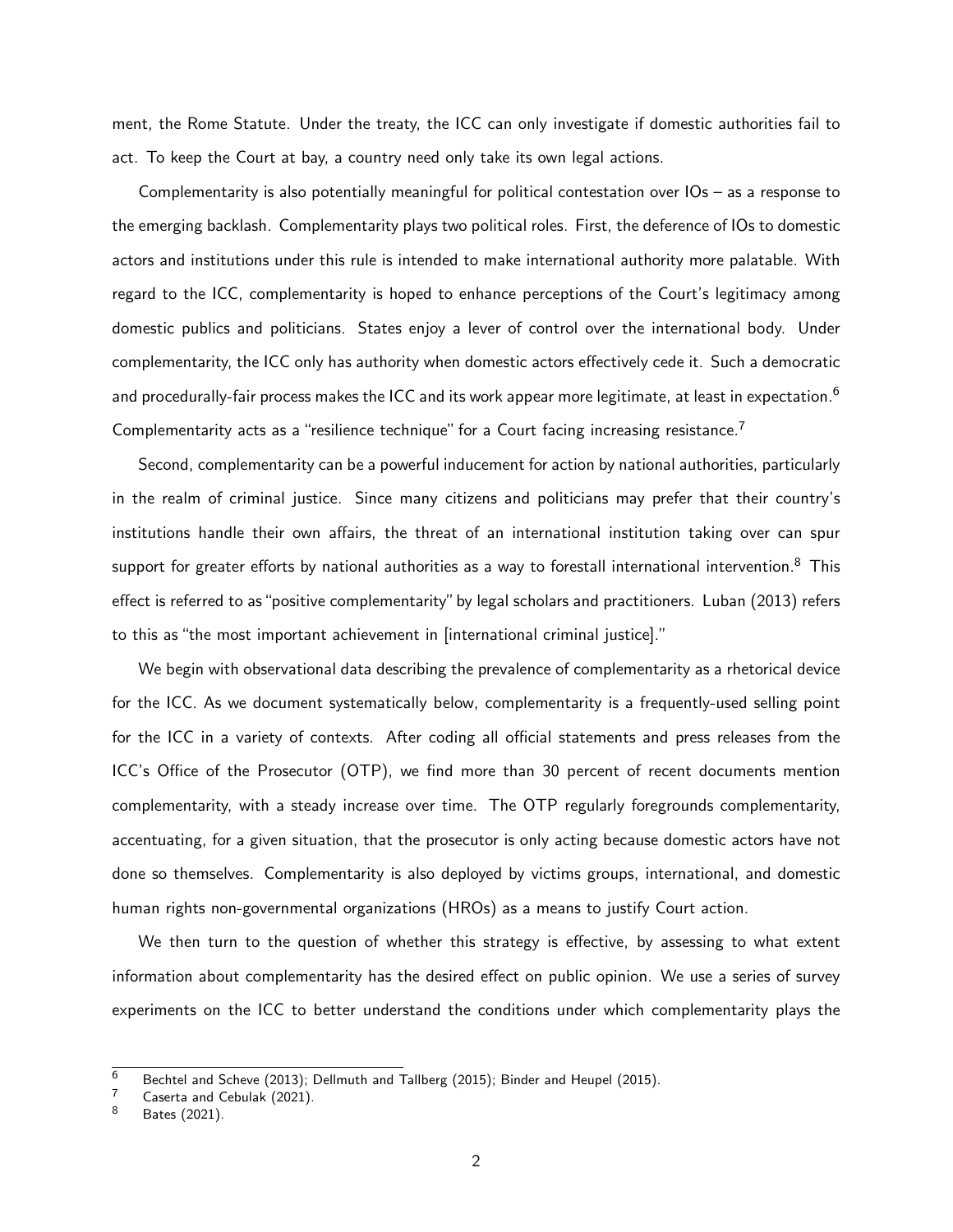two aforementioned roles: increasing support for international action and domestic action. We examine support for investigations across several controversial ICC situations spanning five regions of the world. Our study covers five democracies currently under ICC scrutiny: Georgia, the United States, Israel, the Philippines, and South Africa.<sup>[9](#page-0-0)</sup> Because they are democracies, they constitute ideal laboratories for our project: in expectation, public opinion is more influential for government policy and action in democracies than in non-democracies.<sup>[10](#page-0-0)</sup>

Georgia is under investigation for suspected atrocity crimes relating to the 2008 war with South Ossetia and Russia. The probe into the United States concerns suspected war crimes and crimes against humanity in Afghanistan since 2003 and the probe into Israel concerns allegations of serious crimes in the occupied Palestinian territories since 2014. The Philippines is under investigation for alleged extrajudicial killings perpetrated in the government's "war on drugs" since 2016. South Africa, unlike the previous four, is not under ICC scrutiny. However, it is an important case for evaluating the effectiveness of complementarity in shaping support for international and domestic court actions, of note on the African continent, which has been an active site of contestation and defiance vis-à-vis the ICC. A country like South Africa can help (or hurt) the ICC's efforts, for example by assisting (or not assisting) with arrests and transfers of ICC indictees and fugitives.

Contrary to expectation, we find very little evidence that complementarity arguments increase support for ICC investigations. Only in Israel do complementarity arguments increase support for ICC investigations and domestic investigations, but only by a small margin. In South Africa and the United States, we find negative effects for complementarity on support for ICC actions.

We also do not find consistent evidence that complementarity arguments increase support for domestic investigations (positive complementarity). Only in Israel and South Africa do we find positive effects. Meanwhile, we find *negative* effects of complementarity on support for domestic investigations in Georgia and the Philippines, though the effects are not as consistent across different modeling specifications.

We believe these largely null results are very informative. In designing the experimental protocol, we took great care to produce treatment vignettes that mirror statements from the prosecutor's office

We preregistered the surveys at EGAP, [details redacted for anonymity]. Our research complies with APSA's Principles and Guidance for Human Subjects Research. See the appendix for discussion of ethics and transparency in research.

 $10$  [Tomz, Weeks and Yarhi-Milo](#page-41-3) [\(2020\)](#page-41-3); [Chu and Recchia](#page-39-7) [\(Forthcoming\)](#page-39-7).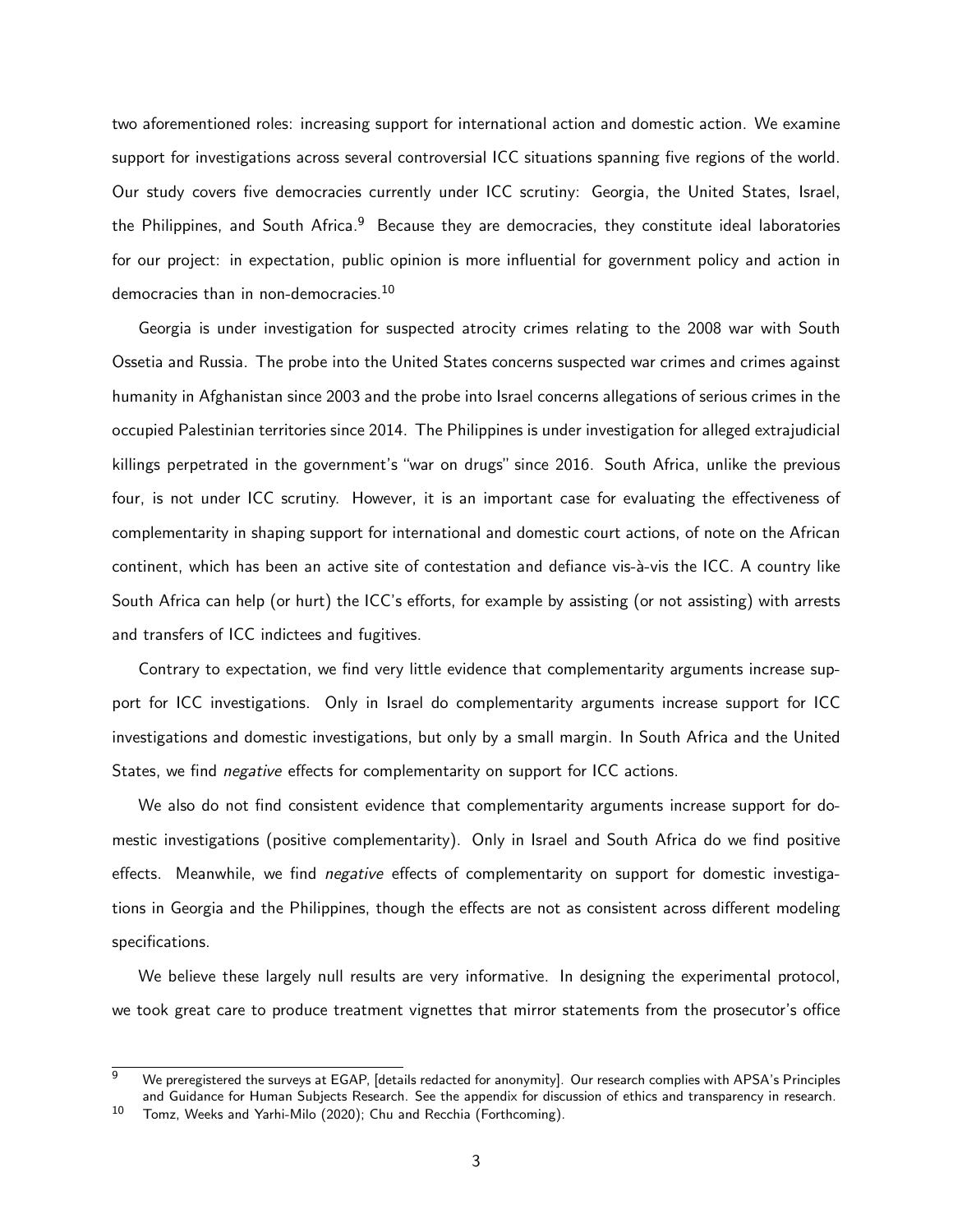regarding the opening of a preliminary examination or full investigation and, more generally, the Court's jurisdiction over a given country. While the Chief Prosecutor and other ICC representatives use complementarity to discursively frame for domestic and international audiences the Court's authority and actions as legitimate, this argument, predicated on fairness and democratic procedure, does not appear to be effective. We also use additional components of our surveys to rule out potential explanations for null results based on ceiling effects or respondents failing to understand the concept of complementarity. Echoing the spirit of the Metaketa initiative, we argue that a null result is not a null finding, especially when reporting a wide array of specifications from a variety of similarly designed interventions, as our research does. $11$ 

Our paper contributes theoretically and empirically to the scholarship on international law and organization. First and foremost, our study speaks to whether prominent political-rhetorical strategies can resuscitate the image of IOs like the ICC. The global backlash against IOs is growing, in part because the publics of many countries are no longer strong "compliance partners," or a bottom-up force that encourages compliance with international law.<sup>[12](#page-0-0)</sup> Our study sheds light on the question that naturally follows: what can turn the tide of opposition? The ICC has invested greatly in complementarity as a tool for blunting criticism of the Court and cultivating support. Our study suggests the current approach is not especially effective. Overall, the sum total of the results is discouraging for those who hope complementarity and other process-based arguments will restore public favor towards IOs.<sup>[13](#page-0-0)</sup>

Second, our research provides empirical evidence concerning whether international institutions spur compliance through positive complementarity – in the ICC's case, by increasing public support for domestic investigations and prosecutions. Yet, just as we do not find support for complementarity arguments improving support for ICC actions, we do not find that they improve support for domestic actions. If the ICC is indeed having knock-on effects, like those implied by models of positive complementarity, these effects do not appear to be from increased public support for domestic investigations.

Third, we contribute to the international and comparative study of the effect of institutional design on perceptions of IOs. Much scholarship focuses on monadic features of international institutions, for example treaty provisions that prohibit a specific practice or oblige a government to a particular

 $\frac{11}{12}$  [Dunning et al.](#page-40-1) [\(2019\)](#page-40-1).

<sup>&</sup>lt;sup>12</sup> See, for example, [Alter](#page-39-8) [\(2014\)](#page-39-8); [Langan](#page-40-2) [\(2015\)](#page-40-2); [Helfer and Showalter](#page-40-3) [\(2017\)](#page-40-3).<br><sup>13</sup> Belatedly see Madsen et al. (2021) who find that outcomes matter more tha

Relatedly, see [Madsen et al.](#page-40-4) [\(2021\)](#page-40-4) who find that outcomes matter more than procedure.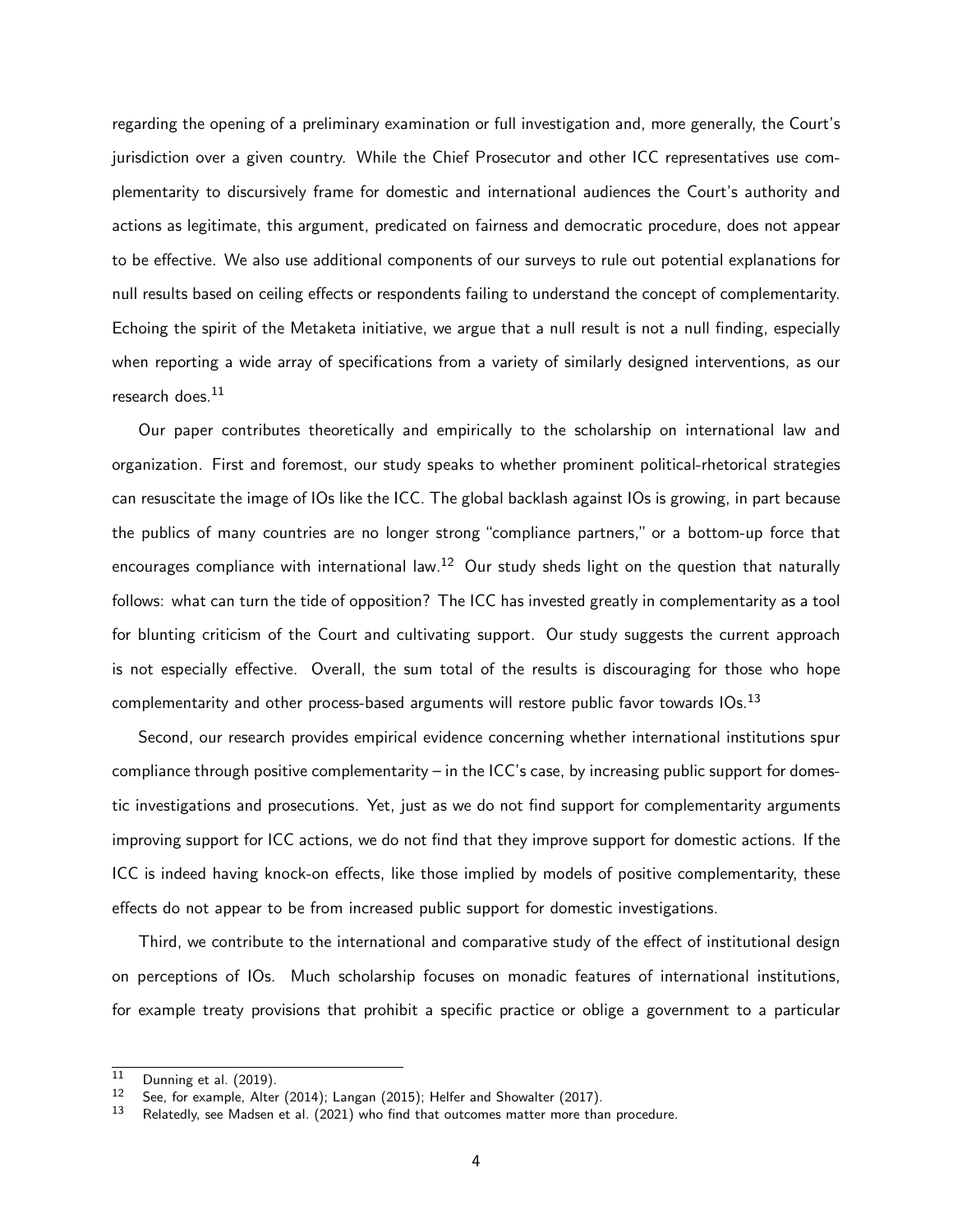action.<sup>[14](#page-0-0)</sup> In contrast, we focus attention on an institutional design feature that is *dyadic* – governing the relationship between institutions. This builds on research recognizing the interaction of domestic and international law at the design and ratification phase,  $15$  to consider how subsequent domestic legal proceedings interrelate with an IO's jurisdiction. As the number of IOs grows and their overlap with each other and with domestic institutions becomes more dense, understanding the ongoing consequences of the rules governing this overlap is crucial.

Finally, our work represents the largest single scholarly effort to understand global public opinion of the ICC, one of the most prominent international courts, with more than 10,000 people in five countries in five regions surveyed: Southern Africa, Southeast Asia, Eastern Europe, the Middle East, and North America. Much survey experimental work in international relations focuses on the United States and select Western European countries, so our research broadens the geography of inquiry.<sup>[16](#page-0-0)</sup> Our surveys provide important data for international relations scholars and legal scholars and practitioners: a baseline on public opinion in countries whose cooperation (or non-cooperation) may prove pivotal for the ICC and other international institutions in the 21st century.

# 2 Complementarity in Theory and Practice

#### Complementarity as a Legal Principle

Complementarity is a legal principle under which one institution, usually the IO, complements another institution, usually the corresponding domestic body. The principle establishes which institution has primacy and under what conditions. In the case of international justice, complementarity circumscribes the international body's ability to open or continue investigations. It is a negative check on what the international body can do. The shorthand that describes complementarity and the ICC is exemplary of this concept: the ICC only has jurisdiction if the relevant domestic institutions are "unwilling or unable" to investigate for themselves. Complementarity is also the reason why Court officials, lawyers, activists, HROs, and journalists refer to the ICC as a "court of last resort."

<sup>&</sup>lt;sup>14</sup> [Simmons](#page-41-4) [\(2009\)](#page-41-4); [Zvobgo, Sandholtz and Mulesky](#page-41-5) [\(2020\)](#page-41-5).<br>
15 Mitchell and Powell (2011)

 $15$  [Mitchell and Powell](#page-40-5) [\(2011\)](#page-40-5).<br> $16$  Chilton and Linos (2021)

[Chilton and Linos](#page-39-9) [\(2021\)](#page-39-9).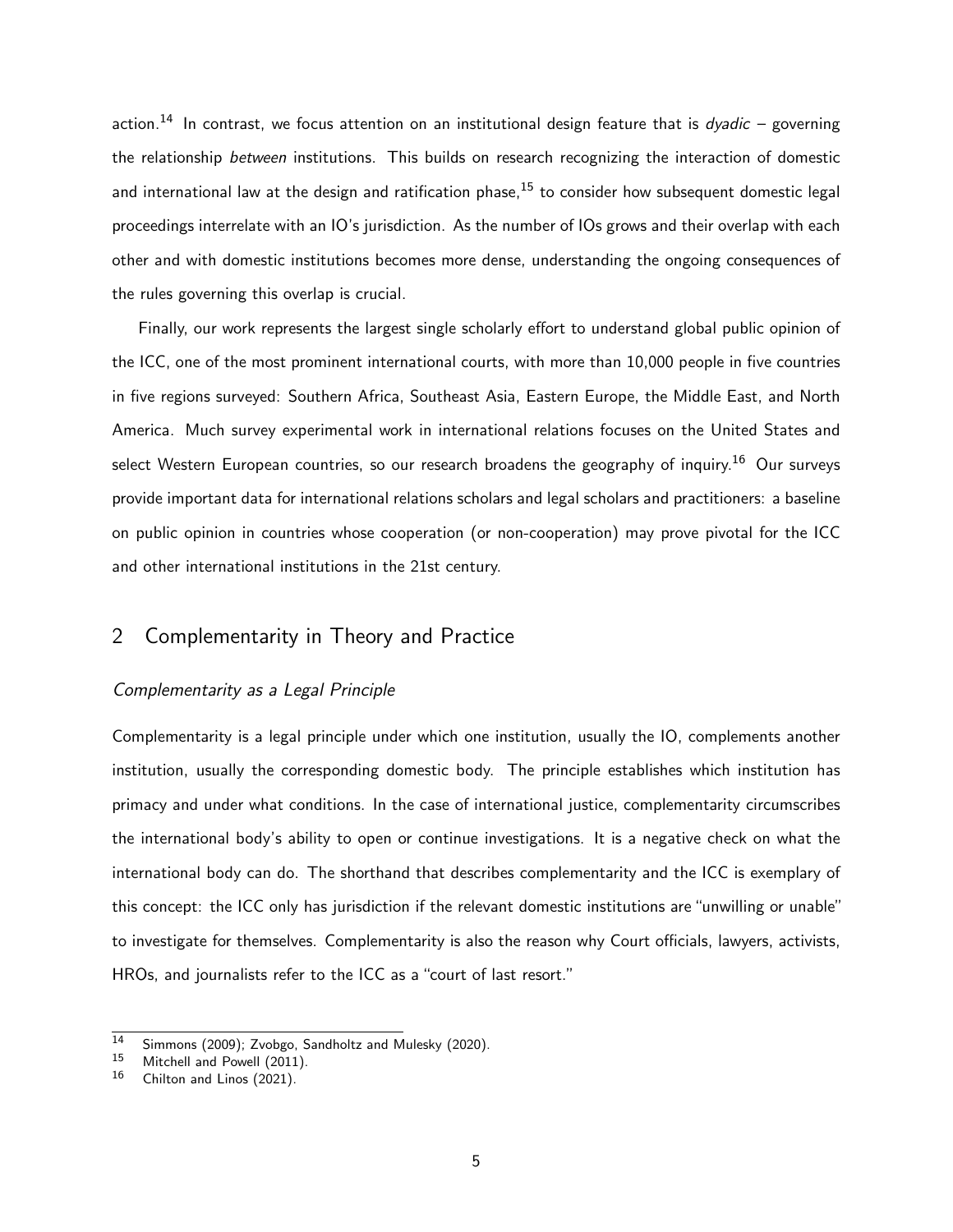Critically, complementarity plays a political role because it potentially affects public perceptions of IO actions, like an ICC investigation. Many IO actions face resistance. For an international institution focused on criminal law like the ICC, investigations often require acquiescence, if not active cooperation, from individuals, group members, or co-ethnics of the people in power in a country. IOs thus face an inherently uphill battle in many settings, because they need to persuade some portion of the population to support actions they might initially and instinctively oppose.

While our study focuses on the ICC, complementarity exists across many IOs, though its exact manifestation can vary. For example, the European and Inter-American regional human rights courts practice complementarity as courts of last resort. [Madsen et al.](#page-40-4) [\(2021\)](#page-40-4) refer to this as subsidiarity, a key feature of bodies like the European Court of Human Rights, wherein the international court should defer to domestic courts absent a strong reason to override them. In both systems, for a case to be admissible, petitioners must have exhausted all domestic venues. Prominent ad hoc tribunals like The International Criminal Tribunal for the Former Yugoslavia and the Special Court for Sierra Leone also have rules that resemble complementarity, where the tribunal can only take a case from a domestic body if it fails to diligently prosecute a referred case.<sup>[17](#page-0-0)</sup> In the case of the ICC, however, domestic venues need not be exhausted. Case admissibility is determined by governments' demonstrated unwillingness or inability to conduct their own investigations and, where appropriate, prosecutions. To give another example, the universal periodic review process at the UN complements both the treaty bodies that monitor compliance with UN human rights treaties. The universal periodic review process also complements countries' self-reporting.

#### Complementarity as a Political Argument

Complementarity is an implied, peremptory response to concerns that the ICC is overstepping its authority. The ICC often deploys the concept in just this way, to inoculate itself against criticisms that it has unfairly butted in with its examinations or investigations. One of the most frequent and effective criticisms used as governments attack the ICC focuses on its alleged bias.<sup>[18](#page-0-0)</sup> Complementarity is the front-line defense against such resistance.

 $\frac{17}{17}$  [Stahn and El Zeidy](#page-41-6) [\(2011\)](#page-41-6).

See [Morse and Pratt](#page-40-6) [\(2022\)](#page-40-6).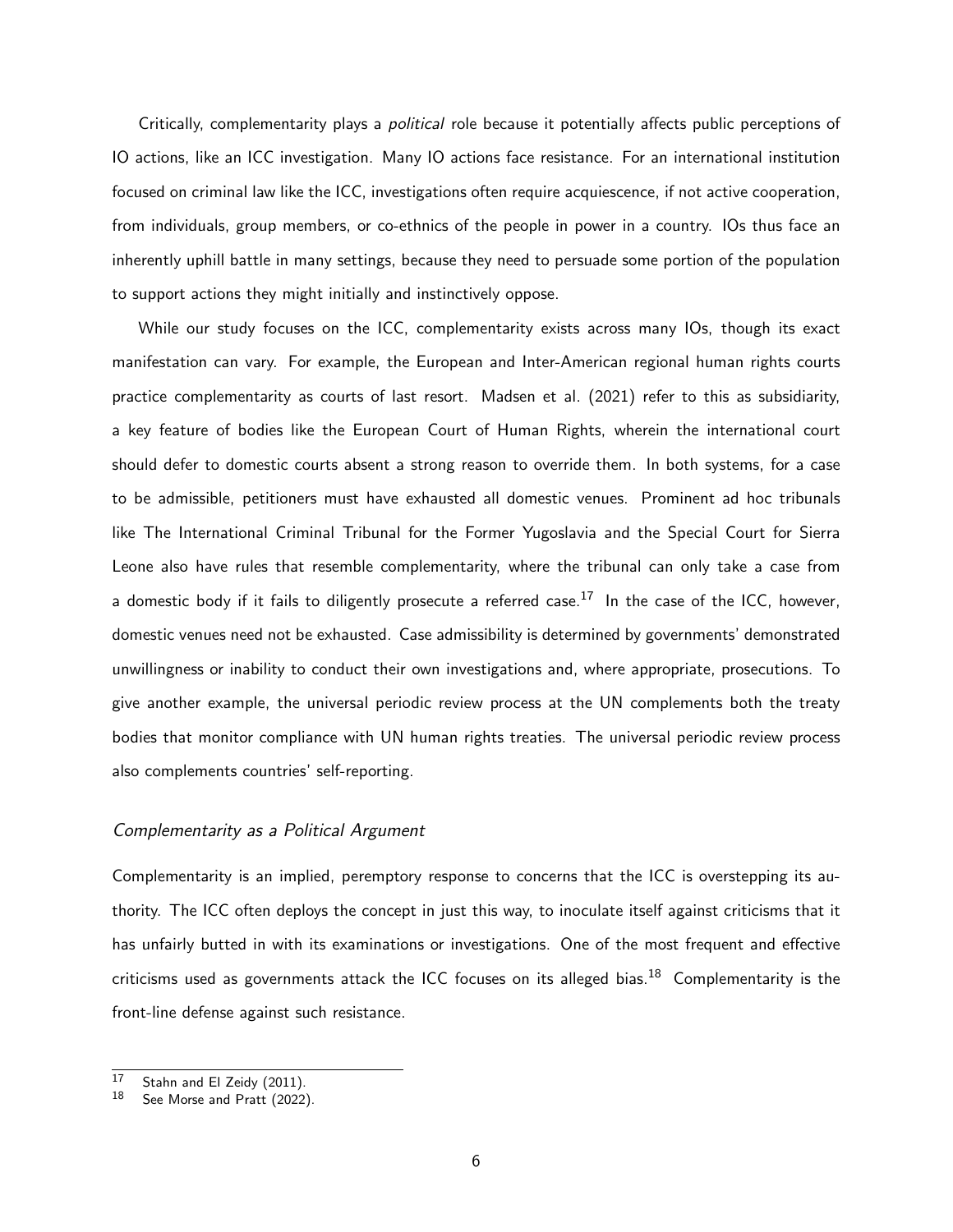Former Chief Prosecutor Fatou Bensouda rarely failed to highlight complementarity when (1) discussing preliminary examinations or investigations, (2) reporting to the UN Security Council, or (3) requesting the Court's judges to authorize an investigation into a given situation. Her successor Karim Khan has followed suit. In one of his first interviews following his election as Chief Prosecutor in 2021, Karim Khan "place[d] complementarity, not primacy of jurisdiction, at the core of the ICC's mandate," further noting how this includes "sharing the burden with national and regional mechanisms."<sup>[19](#page-0-0)</sup> When asked what advice he had for the Court, Judge Chile Eboe-Osuji, the former ICC president, responded that officials should "remember, and remind states, that the jurisdiction of the Court is complementary, and the ICC only engages where justice is slow or unavailable," adding "Never compromise the objectives of the Court and what it was set up to do."[20](#page-0-0)

Even aside from these prominent examples, the Office of the Prosecutor (OTP) has increasingly emphasized complementarity since the Court's inception. To systematically describe this trend, we collected every official OTP document from the "News and Statements" section of the ICC's website  $-$  a total of 434 documents, from 2003 to 2019, the year we began fielding our experiments.<sup>[21](#page-0-0)</sup> These are public-facing documents the OTP uses to communicate with the broader public and national and international actors. The documents include statements and remarks at the Assembly of States Parties, statements about specific situations, or other public declarations. We coded each document across a range of indicators, including the 'recipient' (generally the country of interest or an IO like the UN or the Organization of American States), whether the OTP referenced general complementarity, and whether the OTP mentioned positive complementarity. For example, in her 2019 statement to the UN about the situation in Darfur, Sudan, Bensouda emphasized complementarity as a jurisdictional boundary:

Consistent with the bedrock principle of complementarity enshrined in the Rome Statute, I am ready to engage in dialogue with the authorities in Sudan to ensure that the Darfur suspects face independent and impartial justice, either in a courtroom in The Hague, or in Sudan.<sup>[22](#page-0-0)</sup>

We also code whether the statement address positive complementarity, which is described in greater

 $\overline{19}$  [Charania, Shehzad](#page-39-10) [\(2021](#page-39-10)a), emphasis added. See, also, Khan's remarks to the UN Security Council describing positive complementarity, <https://www.icc-cpi.int/Pages/item.aspx?name=20211124-prosecutor-statement-unsc-libya>.

<sup>20</sup> [Charania, Shehzad](#page-39-11)  $(2021b)$  $(2021b)$ .<br>21 bttps://www.ies.com

<https://www.icc-cpi.int/about/otp/Pages/otp-news.aspx> accessed 12-01-2019. We collected documents labelled with the type "Press Release" or "Statement."

<sup>&</sup>lt;sup>22</sup> "Statement to the United Nations Security Council on the Situation in Darfur, pursuant to UNSCR 1593." June 2019.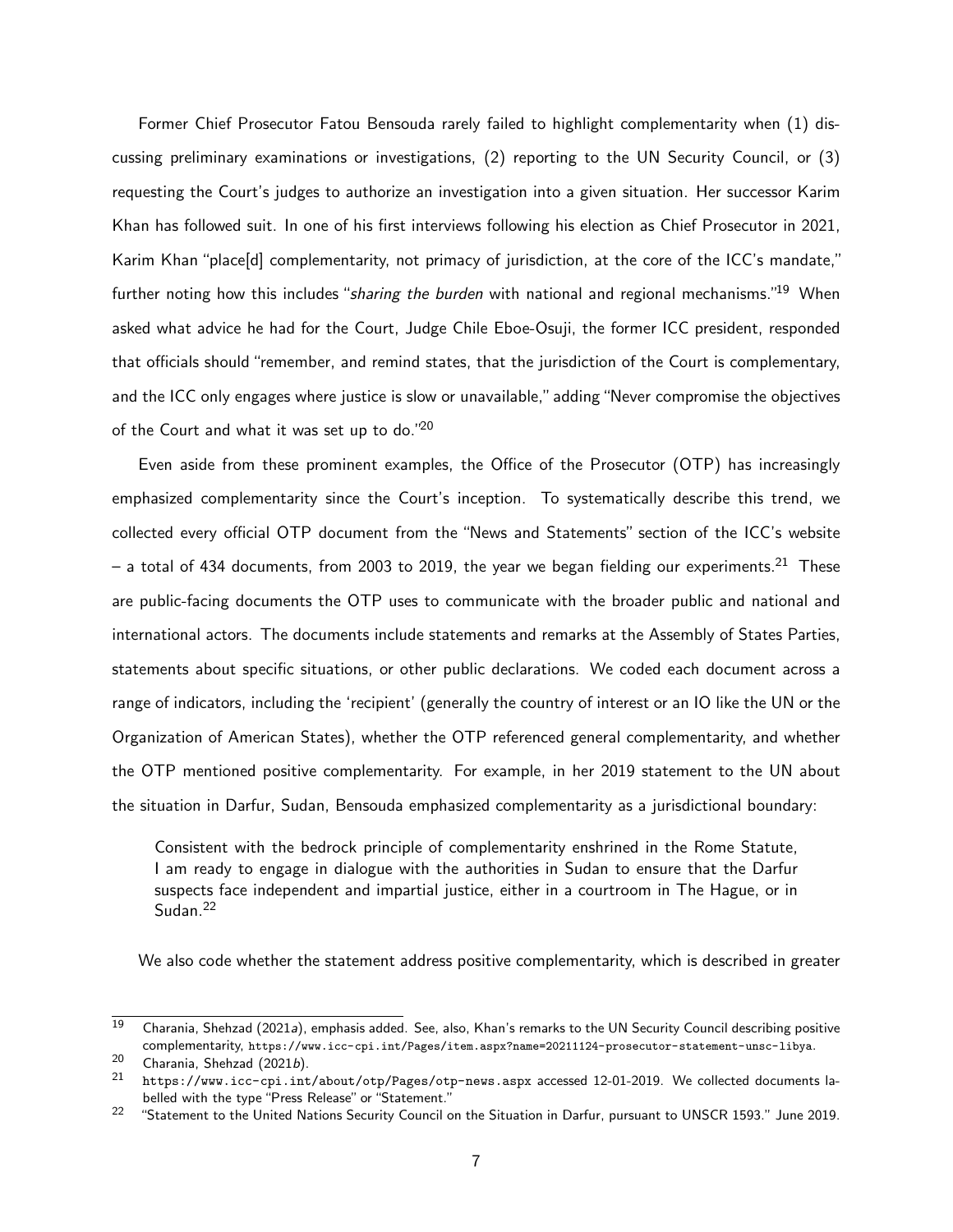detail below and refers to active cooperation between the ICC and national courts with the goal of spurring or aiding national judiciaries. For example, in her 2018 statement to the UN about the same situation, Bensouda emphasized active support for national-level prosecutions:

Consistent with [UN] Resolution 1593 and in accordance with the principle of complemen-tarity, my Office is prepared to support national efforts to combat impunity in Darfur...<sup>[23](#page-0-0)</sup>

[Figure 1](#page-8-0) shows the proportion of OTP documents that mention complementarity, from 2003 to 2019. The dashed line shows which of those mentions emphasize positive complementarity. The trend is clear: the OTP increasingly accentuates both concepts over time. By 2019, approximately 30 percent of OTP statements mention some form of complementarity. Positive complementarity has also accounted for a larger proportion of those mentions over time. It is clear the OTP increasingly relies on this concept in its public-facing communications.

<span id="page-8-0"></span>



 $23$  "Statement to the United Nations Security Council on the Situation in Darfur, pursuant to UNSCR 1593." December 2018.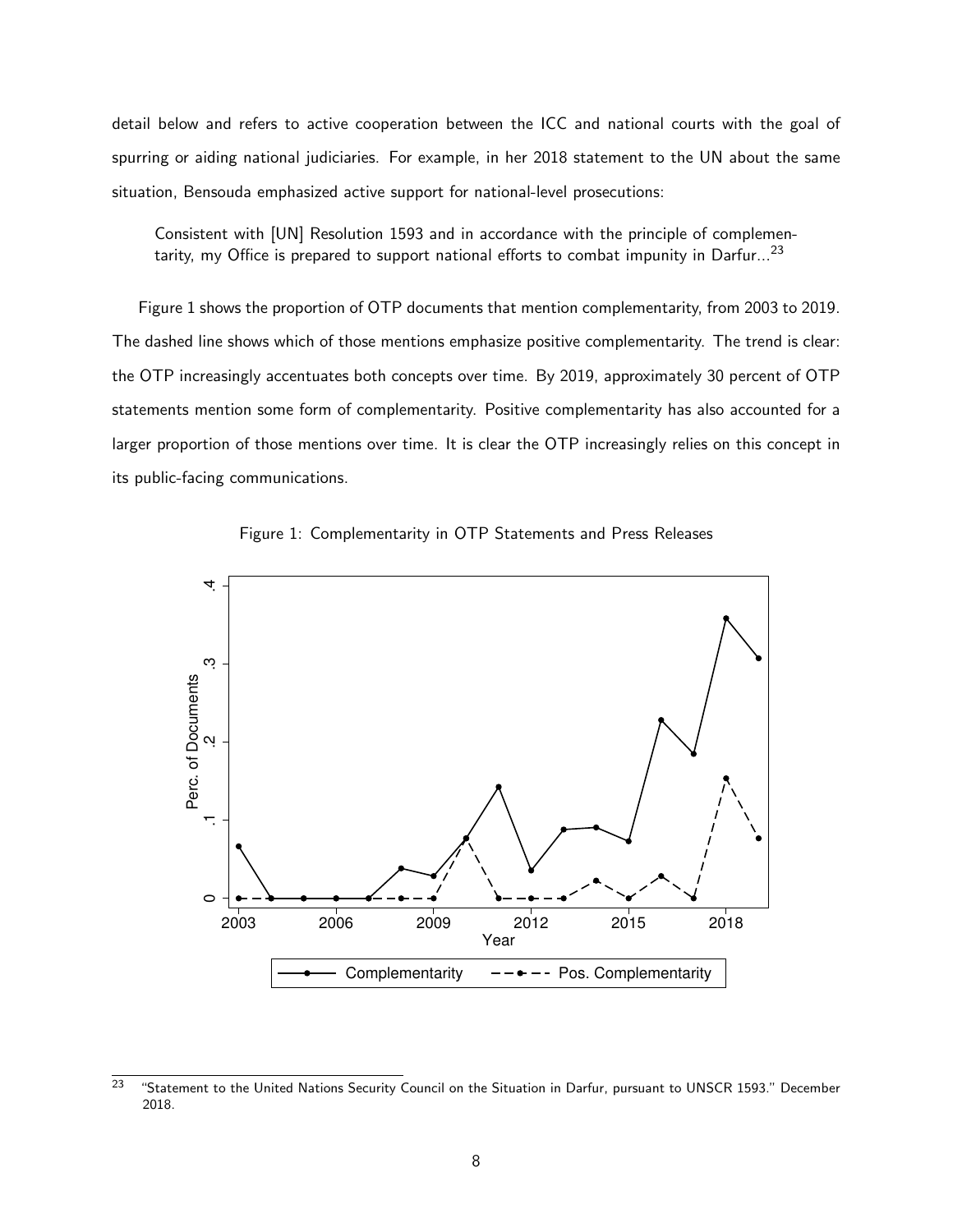Emphasis on complementarity as an important feature of the ICC is not limited to the OTP. Other organs of the Court and civil society groups – who are stakeholders in the success of the Court and understand the importance of public acceptance – also use complementarity as part of their "pitch" for the Court. For instance, during public appearances and interviews in Georgia – one of our survey and field research sites – representatives from the ICC's Country Office, an organ separate from the OTP, highlighted how national courts have initial jurisdiction, with ICC involvement only occurring when "the country does not want or fails to investigate [a] case."<sup>[24](#page-0-0)</sup> The Coalition for the ICC – a collection of HROs and other civil society organizations that helped found and continues to support the Court – says the following in almost all of its mentions of the Court, as part of its key background information about the institution:

Central to the Court's mandate is the principle of complementarity, which holds that the Court will only intervene if national legal systems are unable or unwilling to investigate and prosecute perpetrators of genocide, crimes against humanity and war crimes.<sup>[25](#page-0-0)</sup>

Likewise, Article 42, an organization advocating for the investigation of war crimes and crimes against humanity in Georgia, chose to emphasize complementarity at the very beginning of its primer to the ICC and the investigation into Georgian:

The Court seeks global cooperation to protect all people from the crimes codified in the Rome Statute. As a court of last resort, it seeks to complement, not replace, national authorities. Under the principle of complementarity in the Rome Statute, the ICC only acts when national legal systems are unable or unwilling to keep their responsibility to prosecute atrocities at home... $^{26}$  $^{26}$  $^{26}$ 

In sum, complementarity plays a significant role in how the Court and related political actors describe and advocate for Court actions.

## Complementarity, Fairness, and Support for International Investigations

Why might complementarity increase support for IO actions? Complementarity, as a legal rule, is intended to make an international institution's actions appear more fair, by giving the national institution

 $24$  As an example, see [First Channel](https://1tv.ge/en/news/kaupo-kand-hague-court-no-mandate-investigate-started-war/) (2018). See, also, [Georgia Today](http://georgiatoday.ge/news/9128/Int) (2018); "The ICC does not substitute national courts, but complements them."

 $25$  As an example, see, [Coalition for the ICC \(2015\).](http://www.coalitionfortheicc.org/news/20151014/icc-considers-georgia-investigation-key-facts-reaction)

<sup>26</sup> [Article 42 \(2019\).](https://article42.ge/media/1001447/2019/07/17/50229b999d37d7b10be8a9b552af24cf.pdf)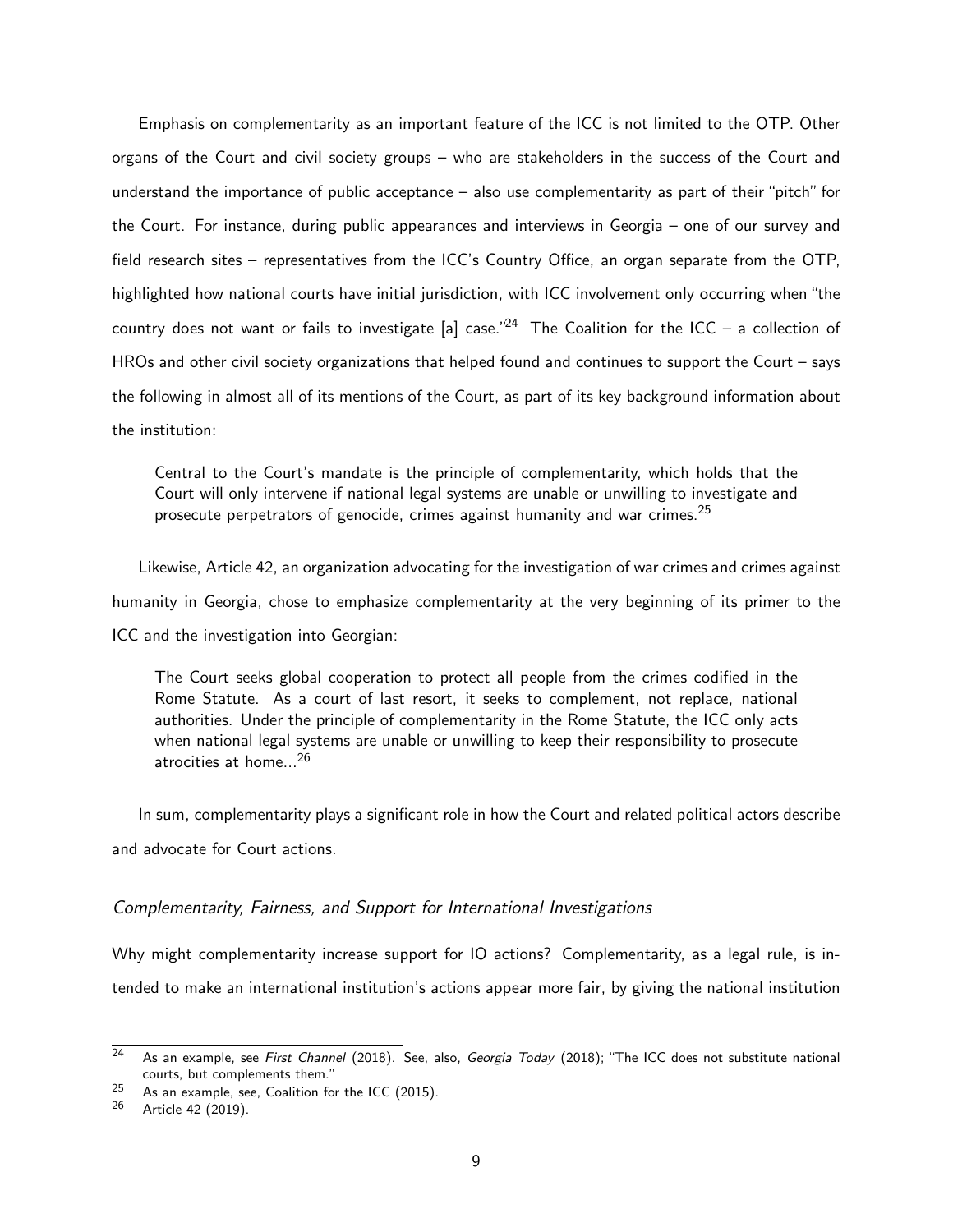pride of place. Complementarity is meant to make seemingly powerful international institutions more limited in their roles, leaving greater responsibility to seemingly weaker national institutions. If an international institution's jurisdiction is circumscribed to only those situations where domestic institutions have been unwilling or unable to act, then the ball at least starts in the domestic institution's court (no pun intended). It could appear unfair, inappropriate, or even unjust, if an international institution swooped in and assumed power over something that an otherwise competent and willing national institution controlled. The international institution, in that case, would be viewed as unfairly taking away agency from the very people and institutions it was designed to support and strengthen.

If national authorities have the ultimate decision over whether to pursue an investigation, and therefore over whether the ICC can claim jurisdiction, then it should be harder to charge the Court with trampling on national sovereignty or unfairly targeting an individual. Tracing the historical origins of complementarity from Nuremberg to the Rome Statute, [Clarke](#page-39-12) describes complementarity as "an attempt to pacify concerns that the Court could exercise unchecked dominance" [\(2012:](#page-39-12) 39). Knowing that ICC actions only arose after national institutions showed themselves unwilling or unable to pursue the same case might, therefore, make citizens more supportive of the ICC.

Much research on legitimacy argues that more democratic IO procedures and processes increase perceptions of fairness and legitimacy. Procedural fairness refers to the use of procedures ensuring that "rules and standards be created and enforced in an impartial and predictable way" [\(Woods, 1999:](#page-41-7) 45-46). This helps ensure IO actions are viewed as appropriate and legitimate. Processes in which a greater number of countries can shape decisions and in which the costs and benefits of IO decisions are diffuse are viewed as more fair and legitimate.<sup>[27](#page-0-0)</sup> By contrast, processes dominated by one country or a subset of powerful countries are perceived as less fair or legitimate.<sup>[28](#page-0-0)</sup> Perceptions of fairness also shape confidence in international institutions among elites and policymakers.<sup>[29](#page-0-0)</sup> Therefore, emphasizing this aspect of the Court and better informing citizens about complementarity should increase support for the ICC.

 $27$  E.g. [Bechtel and Scheve](#page-39-2) [\(2013\)](#page-39-2); [Binder and Heupel](#page-39-4) [\(2015\)](#page-39-3). Though, [Dellmuth and Tallberg](#page-39-3) (2015) find perceptions of input processes matter less and, more recently, [Madsen et al.](#page-40-4) [\(2021\)](#page-40-4) find publics care much more about outcomes than they do about process.

<sup>28</sup> [Johnson](#page-40-7) [\(2011\)](#page-40-7); [Meernik](#page-40-8) [\(2015\)](#page-40-8).

<sup>&</sup>lt;sup>29</sup> [Verhaegen, Scholte and Tallberg](#page-41-8) [\(2021\)](#page-41-8).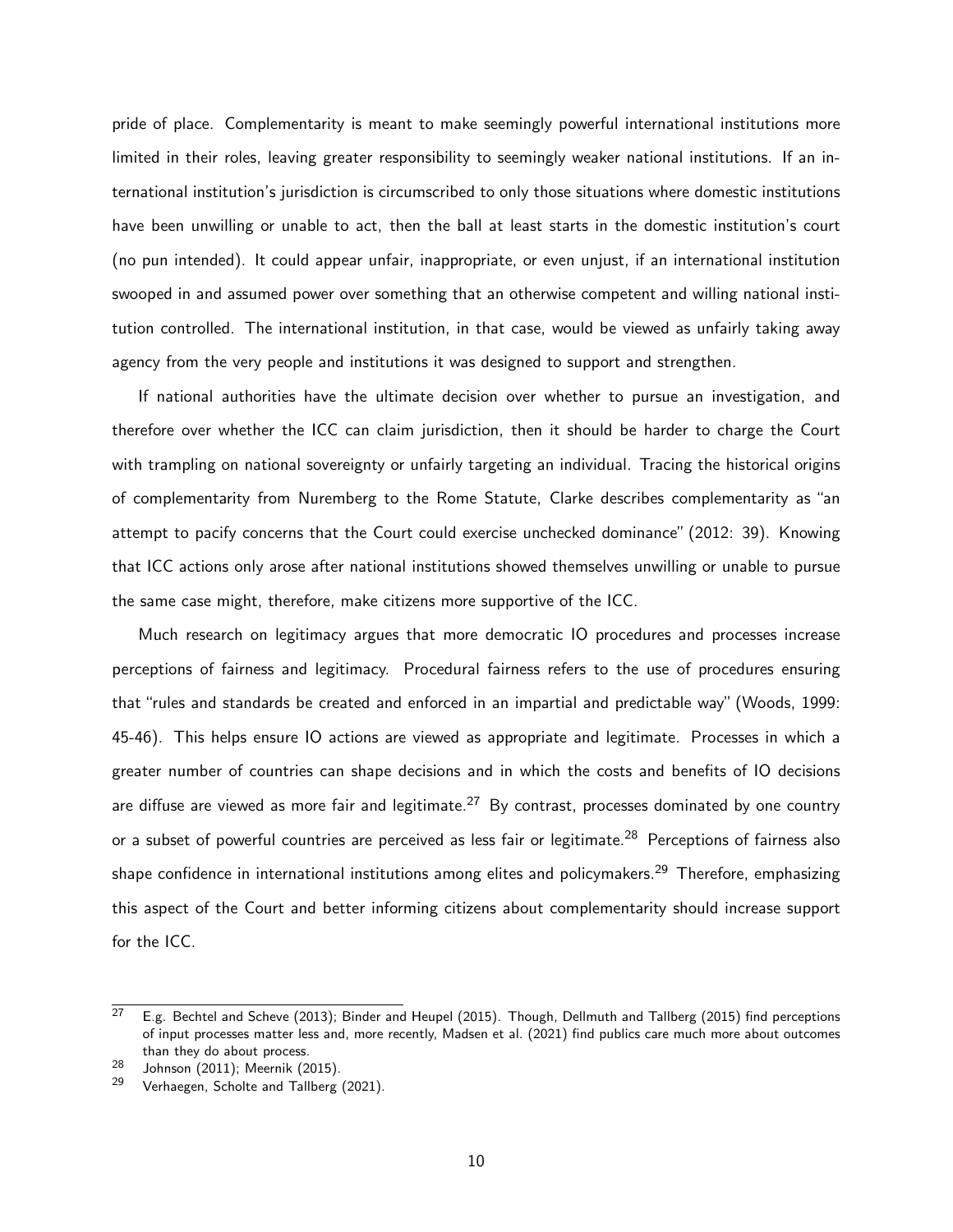Hypothesis 1. Exposure to complementarity arguments increases public support for ICC investigations.

## Positive Complementarity and Support for National Investigations

Complementarity also has potential effects on support for domestic court actions. "Positive complementarity"describes how the specter of an international institution can be a positive inducement for national institutions to act. Complementarity, in addition to being a negative constraint on the international institution, is also an implied threat against the domestic institution. It stipulates, "If institution A does not act, then institution B will."

Positive complementarity has come to play a very large role in the case of the ICC. This "shadow effect<sup>"[30](#page-0-0)</sup> of the ICC is not hidden or unintended. It has been a conscious focus of the Court. Many hope that the ICC spurs national courts into action and gives citizens a reason to support genuine national-level proceedings. National actors understand the concept of complementarity: if they want to retain control of a case, then they must demonstrate genuine action. And since most national-level actors prefer to have control over high-stakes investigations, complementarity spurs them to do so. Domestic institutions can forestall international action by taking serious actions on their own. Luis Gabriel Moreno Ocampo, the ICC's first chief prosecutor, envisioned positive complementarity when he famously remarked that the measure of the ICC's success would be the *absence* of trials: rather than be conducted at the ICC, trials would be conducted by domestic courts.  $31$ 

Moreno Ocampo's successor, Bensouda explicitly referenced the possibility of ICC action as an inducement for greater national action.<sup>[32](#page-0-0)</sup> The OTP in general has also embraced positive complemen-tarity,<sup>[33](#page-0-0)</sup> actively encouraging states of concern to initiate national proceedings, assisting in developing strategies to combat impunity, sharing information, and offering technical assistance. At the same time, to fulfill its mandate, the OTP must gather its own information to establish that national proceedings are in fact genuine and, if not, exercise jurisdiction.

 $30$  [Pavone and Stiansen](#page-41-9) [\(Forthcoming\)](#page-41-9).<br> $31$  Office of the Presenter (2002).

[Office of the Prosecutor](#page-41-10) [\(2003\)](#page-41-10).

 $32$  "My Office is currently investigating several cases in the Libya situation, and continues to actively monitor the developing situation in the country. I will not hesitate to expand my investigations and potential prosecutions to cover any new instances of crimes falling within the Court's jurisdiction, with full respect for the principle of complementarity." [\(Office of the Prosecutor, 2019:](#page-41-11) Emphasis added).

<sup>&</sup>lt;sup>33</sup> [Office of the Prosecutor](#page-41-12) [\(2010\)](#page-41-12).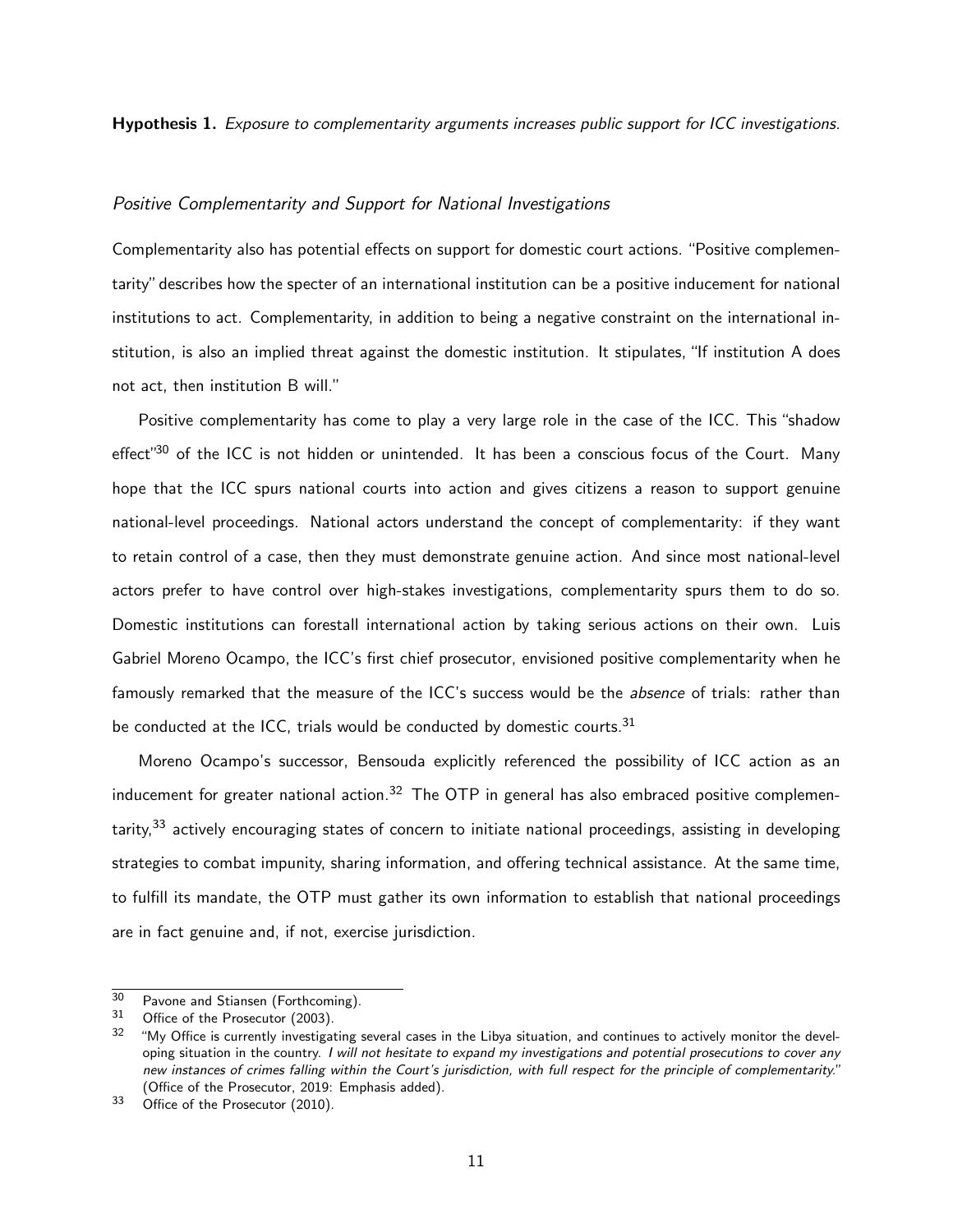The broader populace might also understand this logic. A desire to avoid an ICC investigation makes national action more attractive. Citizens who are hesitant about international actions may support national actions because of complementarity.

Hypothesis 2. Exposure to complementarity arguments increases public support for domestic investigations.

# 3 Five-Country Case Background

The ICC operates globally, with investigations into illegal violence in a wide array of institutional, political, and cultural settings. It was therefore important for us to cast a wide net to assess the effects of complementarity on public opinion about the Court. Our study covers five democracies under ICC scrutiny: Georgia, the United States, Israel, the Philippines, and South Africa. They are ideal laboratories for our project because public opinion should matter more for government actions in democracies than in non-democracies. And the Court's prospects in each situation will be helped or hindered by prevailing public sentiment.

#### Georgia

The ICC situation in Georgia concerns one part of a broader, complex"frozen conflict"with Russia. At its core, the conflict pertains to two disputed territories along the northern border of Georgia: South Ossetia and Abkhazia. When the ICC probe was opened, this was the first situation concerning interstate conflict, as opposed to civil or intrastate conflict. Similar to the other countries we study, there are competing claims over the authority and competency of domestic and international institutions in Georgia.<sup>[34](#page-0-0)</sup> The ICC situation pertains only to alleged war crimes and crimes against humanity occurring in the most recent war between Georgia, South Ossetian forces, and Russia, from July 1 to October 10, 2008. At the onset of renewed hostilities in 2008, Russia deployed military personnel to both regions, ostensibly as peacekeepers. Russia also provided direct and indirect military support to separatist forces in both regions. The ICC investigation considers crimes against humanity, like the forced transfer of Georgians

 $\overline{34}$  [Meernik and King](#page-40-9) [\(2014\)](#page-40-9); [Shany](#page-41-13) [\(2003\)](#page-41-13); [Hayner](#page-40-10) [\(2011\)](#page-40-10).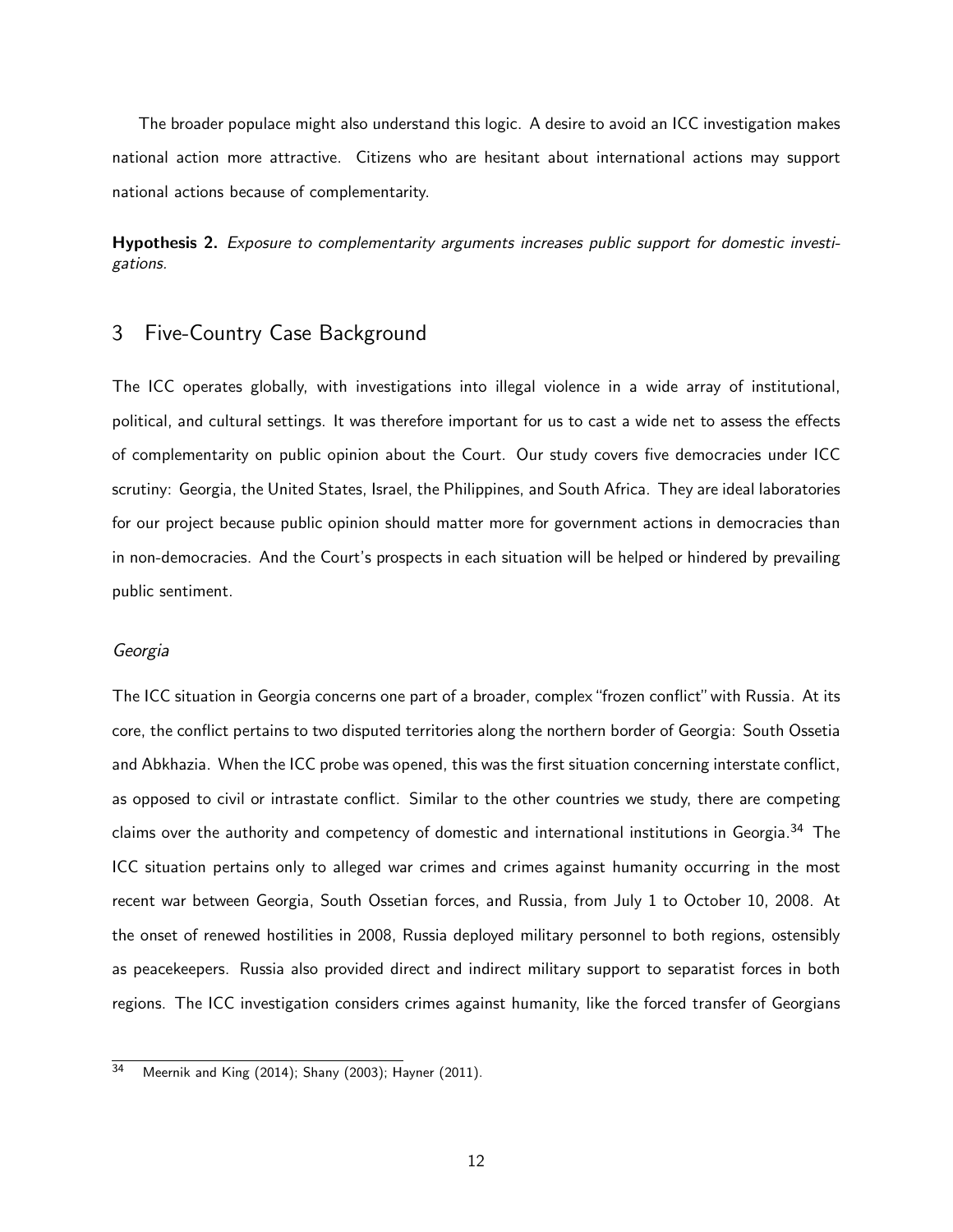out of contested lands by separatists, and war crimes, like alleged civilian targeting by Russia, separatists, and the Georgian military.

## United States

The United States is under ICC scrutiny for alleged war crimes and crimes against humanity in Afghanistan beginning in 2003.<sup>[35](#page-0-0)</sup> While the United States is not an ICC member, the ICC has jurisdiction in this instance because the suspected abuses occurred on the territory of and in relation to a conflict in a member country, Afghanistan. Among countries under ICC investigation, the United States is perhaps the most democratic, so public opinion should matter the most there. This is also the first ICC situation concerning inter- and intra-state conflict, with probes into anti- and pro-government forces, including the Taliban, the Afghan National Security Forces, U.S. armed forces and the Central Intelligence Agency (CIA). Given U.S. influence on world events, including the ICC, understanding public opinion there is important.

#### Israel

Israel is under ICC investigation for suspected atrocity crimes in the occupied Palestine territories (the Gaza Strip and the West Bank, including East Jerusalem) since 2014. Similar to the United States, Israel is not an ICC member. However, it is subject to ICC jurisdiction in this case because the alleged abuses occurred on the territory of Palestine, which the ICC considers a member state. Together with the United States, Israel represents an interesting case to evaluate the extent to which arguments about procedural fairness and due process like complementarity are persuasive to the publics of non-member states. Like the United States, Israel is an established democracy with independent courts that can and do issue meaningful decisions. Former Prime Minister Benjamin Netanyahu and other opponents of the ICC regularly accuse it of bias and antisemitism. Complementarity is a natural rebuttal, since Israeli courts could, theoretically, remove the ICC's jurisdiction. Israel, in particular, has a strong legal claim based on complementarity as it pertains to Israeli Defense Force actions in Gaza – a situation that has been meaningfully investigated domestically – but Israel has a weaker claim with respect to settlements

 $35$  We acknowledge that, since our survey, Chief Prosecutor Khan decided to "deprioritize" this part of the Afghanistan investigation but we note he did not close it.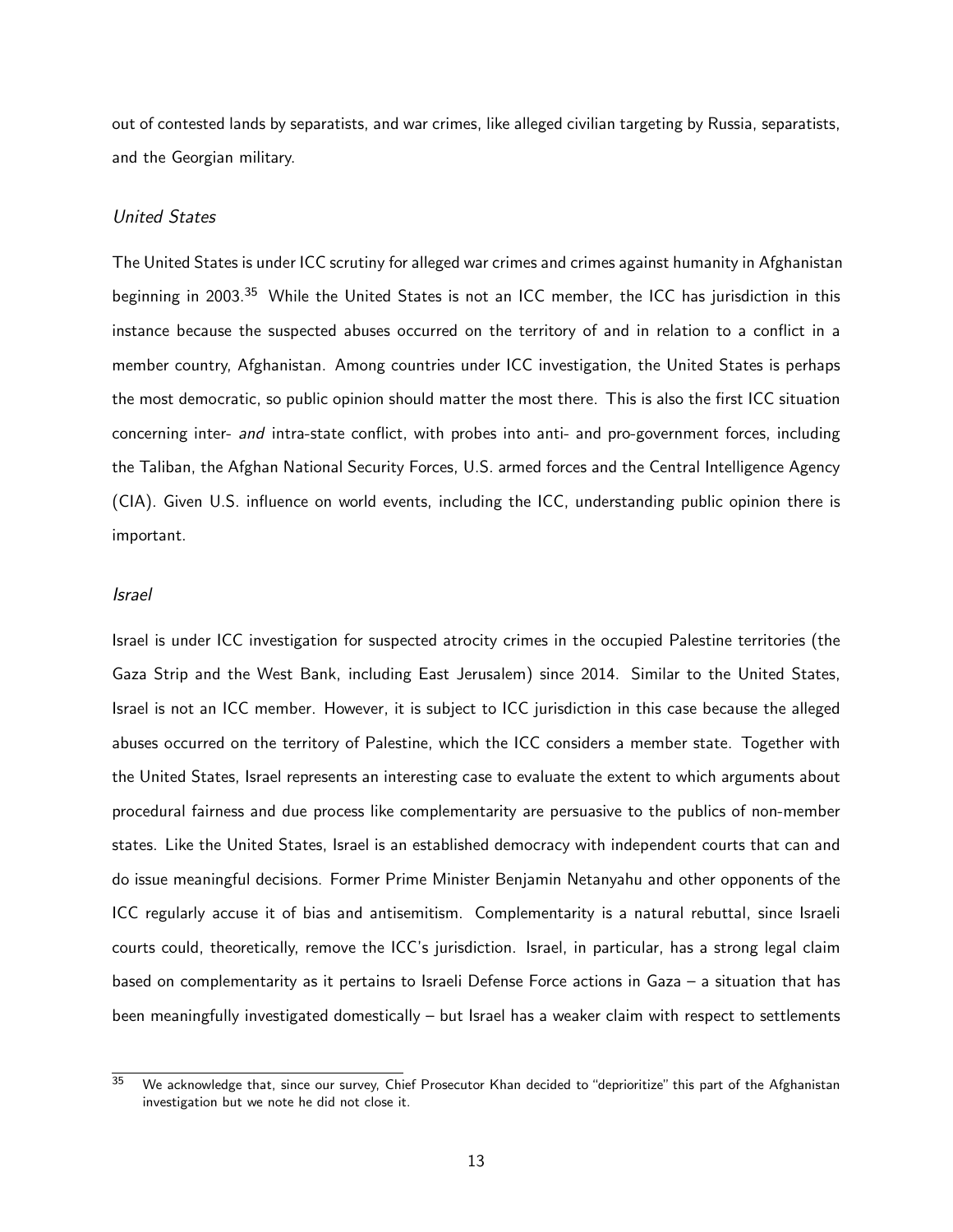in the West Bank, where we focus our inquiry.

## The Philippines

The situation in the Philippines concerns alleged extrajudicial killings in the government's "war on drugs," from 2011 to 2019, when the country's withdrawal from the ICC was finalized. Our surveys were conducted before the full investigation was announced in 2021, i.e., the situation was still at the "preliminary examination" phase. The Philippines was a member state (like Georgia) when the prosecutor began the examination but the Philippines is no longer a member (like the United States and Israel) because it has since withdrawn from the Rome Statue. Similar to other non-members, the ICC's jurisdiction in the Philippines situation is highly contested. President Rodrigo Duterte has not hesitated to inject direct criticism of the ICC and other international institutions into the public sphere. One aspect of his rhetorical strategy against the Court focuses on the ICC's alleged bias, a charge that complementarity is designed to counter.

## South Africa

Our fifth research site, South Africa is not under ICC investigation or even preliminary examination. However, it is an important country for evaluating the effectiveness of complementarity in shaping support for international and domestic court actions, of note on the African continent. South Africa is perhaps the most democratic among African ICC member states and it has significant political, economic, and diplomatic power in the region and internationally.<sup>[36](#page-0-0)</sup> If South Africa buys in, other African nations (both ICC members and non-members) may also buy in. This is important, given accusations of the Court's anti-Africa bias and supposed neo-colonial tendencies. Critically, South Africa has a potentially large role to play in the ICC's success, as the Court enters its third decade. This includes but is not limited to assisting the Court in the arrest and transfer of fugitives of the Court like former Sudanese president, Omar Al-Bashir, whom the South African government had the opportunity to arrest and transfer to The Hague but declined to do so.

<sup>&</sup>lt;sup>36</sup> We note that the South African government bid to exit the Rome Statute in 2017, but this was halted when ruled to be unconstitutional by the country's high court.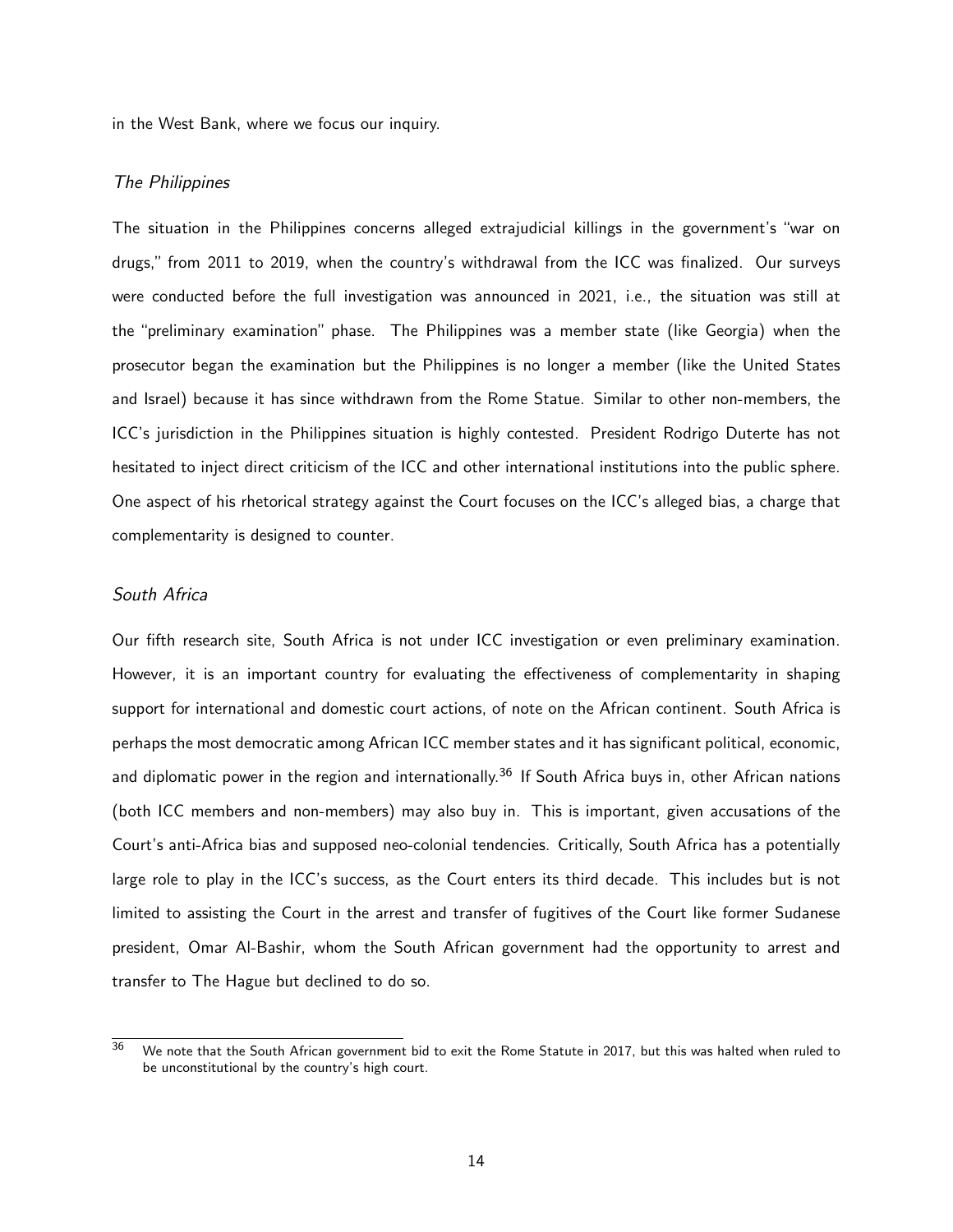## 4 Research Design

We recruited respondents to participate in survey experiments where they read information about the ICC. We randomly assigned respondents to treatment conditions that did and did not include information about complementarity. For each country, we expect individuals treated with complementarity will be more likely to support ICC actions (general complementarity) and domestic court actions (positive complementarity). The survey designs and recruitment varied slightly across countries, though the overall approach was very similar in each location.

#### Survey Recruitment

In Georgia, we surveyed a nationally-representative sample of approximately 1,000 adults. The survey was fielded in 2019, from mid-August to early September. Surveys were administered face to face in Georgian by enumerators from CRRC, the firm that runs the flagship annual household survey, Caucasus Barometer.<sup>[37](#page-0-0)</sup> In the United States, we surveyed a nationally-representative sample of approximately 3,000 adults. The survey was administered online in English in late March 2021, with respondents recruited via Lucid and surveyed on Qualtrics. In both the Philippines<sup>[38](#page-0-0)</sup> and South Africa, we recruited nationally representative samples of approximately 2,000 adult respondents, with surveys fielded online by TGM Research in late May and early June of 2021. In the Philippines, respondents could take the survey in English or Tagalog. In South Africa, respondents could select English, isiZulu, or Afrikaans. Our Israel survey was fielded in August 2021, again to approximately 2,000 adults, using an online, nationally-representative panel from TGM Research. Respondents could take the survey in Hebrew, Arabic, Russian, or English. In total, we surveyed 10,402 people.

## Treatment Vignettes

Treatment consisted of exposure to information about complementarity, explaining the concept and what it means for how the ICC investigation arose in Georgia, Afghanistan (for the United States), Palestine (for Israel), the Philippines, or various African nations (for South Africa). The wording of the treatment

 $\frac{37}{37}$  Our items were part of an omnibus larger survey; our questions took approximately 5 minutes.<br> $\frac{38}{36}$  Our gun our upso in the field from May 25, 2021 to June 15, 2021. Some gun our upso conducts

Our surveys were in the field from May 25, 2021 to June 15, 2021. Some surveys were conducted after the announcement of an investigation on June 14, but not enough for meaningful comparisons of responses before and after the announcement.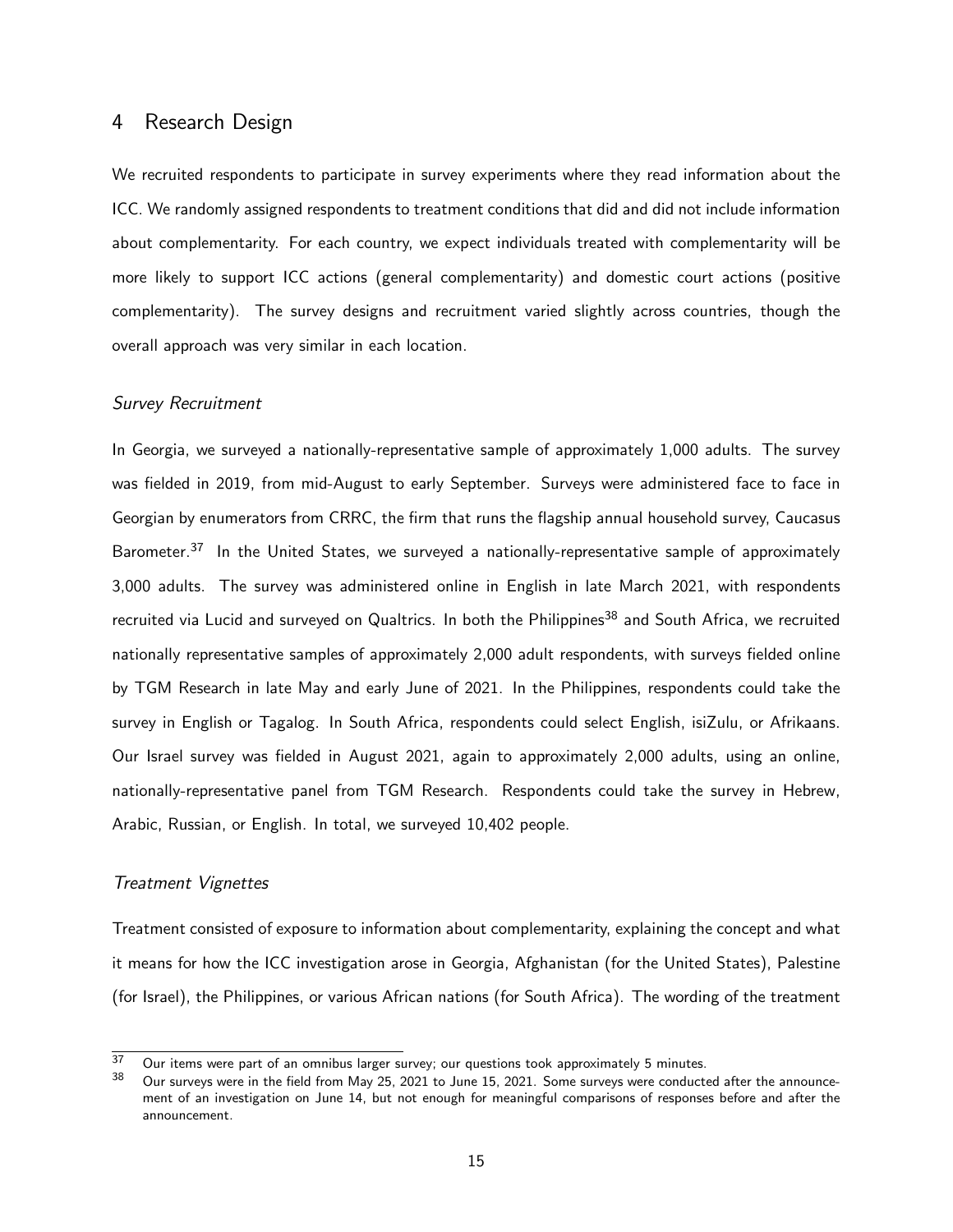mimicked the information a citizen might receive from an ICC representative. We took great care to produce statements that reflect the language the OTP uses when opening a preliminary examination or investigation, or when discussing more generally the Court's jurisdiction over particular countries and particular crimes. Any difference in opinion between respondents in the treatment and control conditions is attributable to how ICC representatives announce and justify Court interventions.

Some readers may worry that complementarity could be expressed differently or more simply. But we made this research design choice out of concern for external validity. If we had made our complementarity argument rather than the ICC's complementarity argument, we would have exposed ourselves to what we believe is a more severe and potentially damaging criticism: that we were not reflecting politics in the real world and that our findings could not travel beyond the strict confines of a survey environment. The vignettes are presented in full in the supplementary appendix.

#### Main Outcome Measures

Immediately after treatment, we asked respondents a question measuring support for an ICC investigation, labelled ICC inv, and a question measuring support for a domestic investigation, labelled Domestic inv. Responses range between "strongly agree" and "strongly disagree." In the analysis below, we use indicators that equal one if the respondent chooses "somewhat agree" or "strongly agree."<sup>[39](#page-0-0)</sup> We refer to these as the main outcome measures since they are our primary focus across all countries. The wording for each question was altered slightly so that each version made sense in that particular country. [Ta](#page-49-0)[ble A1](#page-49-0) in the supplementary appendix shows the wording for the two main outcomes for each country. Of note, we made sure that the main outcome measures emphasized possible investigation into members of the groups we surveyed. We did this to ensure our focus was on the hard part of the ICC's job – convincing members of the public that investigations into their country or their co-nationals are just. It is easy to persuade a Georgian of the desirability of an investigation into Russians or to persuade an American to support legal actions against the Taliban. But this is not the key challenge the Court faces.

 $39$  In the Georgia survey, respondents had the option to select "Don't know / Refuse to answer" (DKRTA). Respondents in the other surveys did not have this option but, instead, could select "neither agree nor disagree."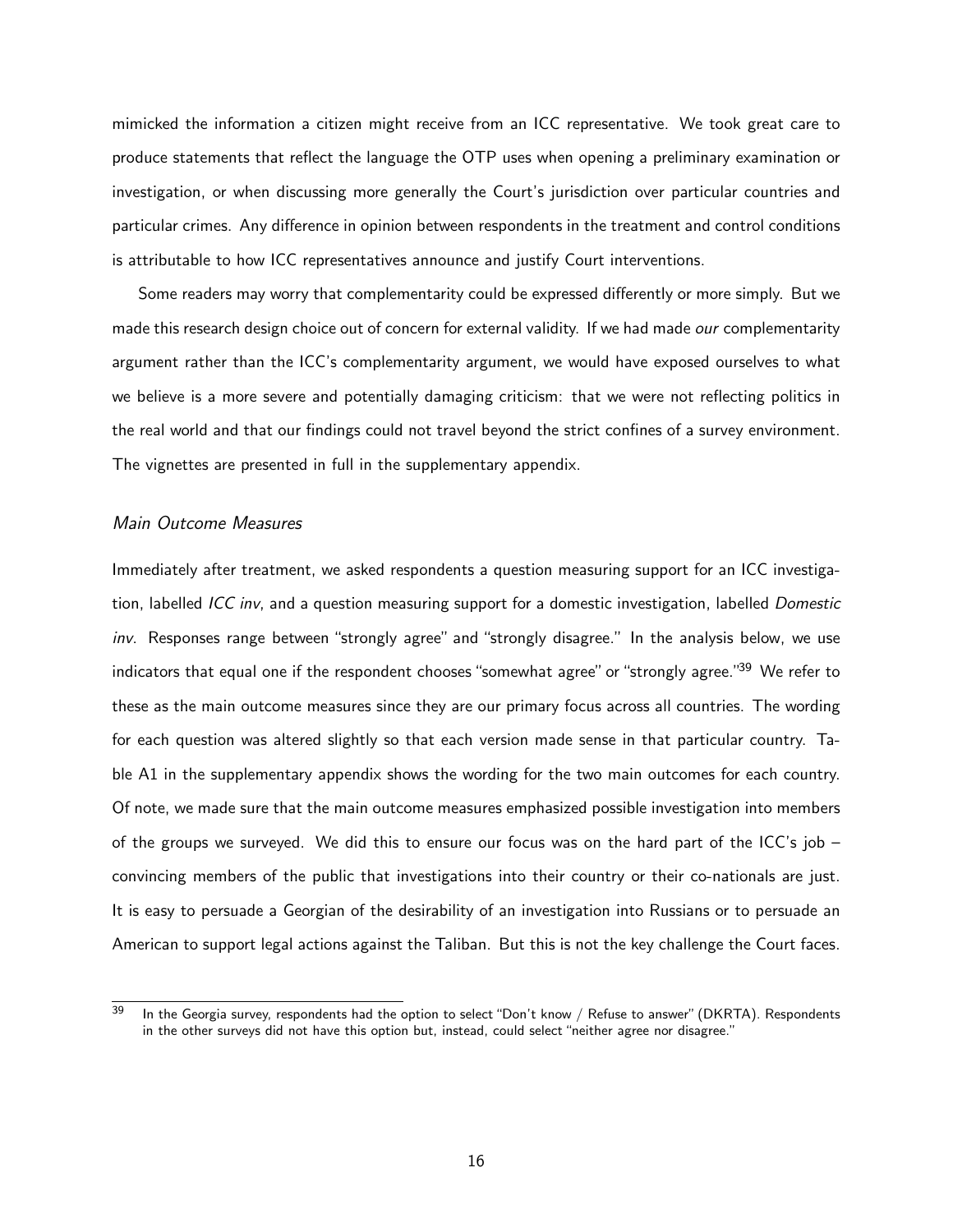#### Secondary Outcome Measures

For some of the countries, we also asked other outcome measure questions, post treatment. These questions fall under three headers: bias, policy, and membership. [Table A2](#page-49-1) in the supplementary appendix shows the wording of these for each country, where applicable.

The effect of complementarity on attitudes towards the ICC and its investigations may operate through altering perceptions about bias. So we assess whether information about complementarity will ameliorate those perceptions. We ask respondents in the United States, Israel, the Philippines, and South Africa to what extent they agree or disagree with the following statement:

The ICC is biased against [the United States / Israel / the Philippines / African nations].

We also wanted to consider the possibility that complementarity affects support for the underlying policy or issue in question for the ICC's intervention. A citizen could decrease her approval of her government's actions if she learned her country was under ICC scrutiny because her government had failed to investigate. For Israel and the Philippines, we therefore asked about support for the war on drugs and settlements in the West Bank.

Finally, complementarity is meant to make membership in the ICC more palatable. In our sample, the United States, Israel, and (now) the Philippines are not ICC members. We wanted to assess whether knowledge about complementarity increases support for ICC membership. Since South Africa is a member, we asked a tailored question about South African support for the Court, specifically assistance with the arrest and transfer of ICC fugitives.

We also collected in each country a variety of demographic characteristics for each respondent. The items varied slightly across countries to better fit the particular context. In general, this list includes items about the respondent's gender, age, income, education level, race/ethnicity, religion, news consumption, and geographic location. Before examining treatment effects, we use the test from [Hansen and Bowers](#page-40-11) [\(2008\)](#page-40-11) to assess overall covariate balance across treatment and control groups. We want to confirm that respondents in the treatment and control conditions do not diverge significantly on their observable characteristics. We do not find strong evidence of imbalance. Where it is present, it is limited to a narrow set of individual-level characteristics. We do not expect it to affect our estimates of treatment effects. In general, estimates change very little when we include or exclude the list of respondent characteristics, which suggests that any imbalance does not have large effects on our estimates. See the supplementary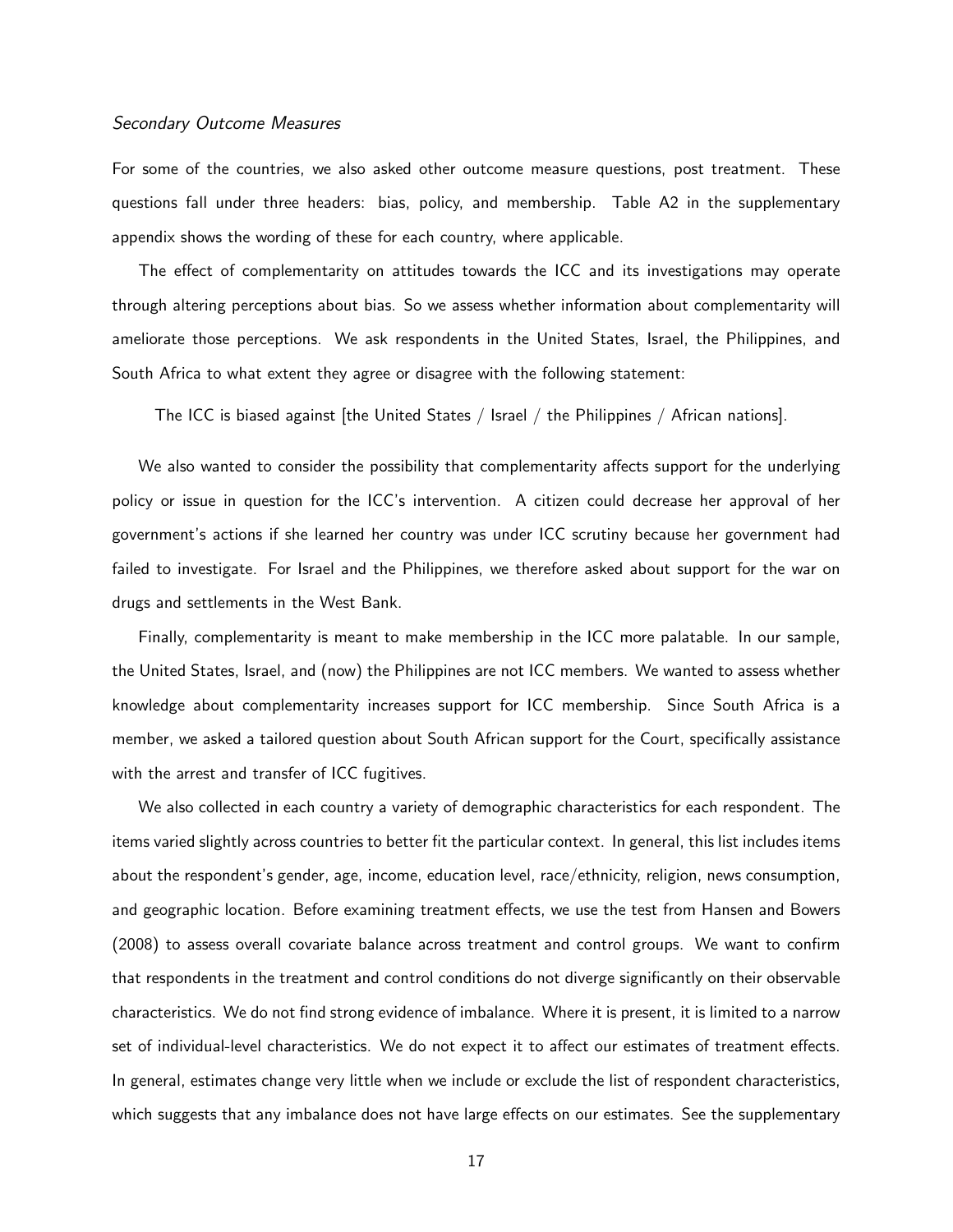appendix for the full list of demographic controls and balance tests.

# 5 Analysis

## Treatment Effects: Support for ICC Investigation

As an initial way of presenting the results, [Figure 2](#page-19-0) shows estimates for the percentage of respondents indicating support for the ICC investigation, broken down by treatment/control condition and by country. We ordered the countries from left to right based on whether the observed treatment effect was positive or negative. [Figure 2](#page-19-0) shows heterogeneity across countries in overall support for the ICC and in the effect of treatment. Israelis have the lowest level of support for the ICC under both conditions. South Africans and Filipinos had much higher levels of support under both conditions. For Israelis, Georgians, and Filipinos, treatment raised support for the ICC investigation, though this effect is only statistically distinguishable from zero for Israelis. For Americans and South Africans, complementarity lowered support for the ICC investigation, though this effect was only distinguishable from zero for South Africans.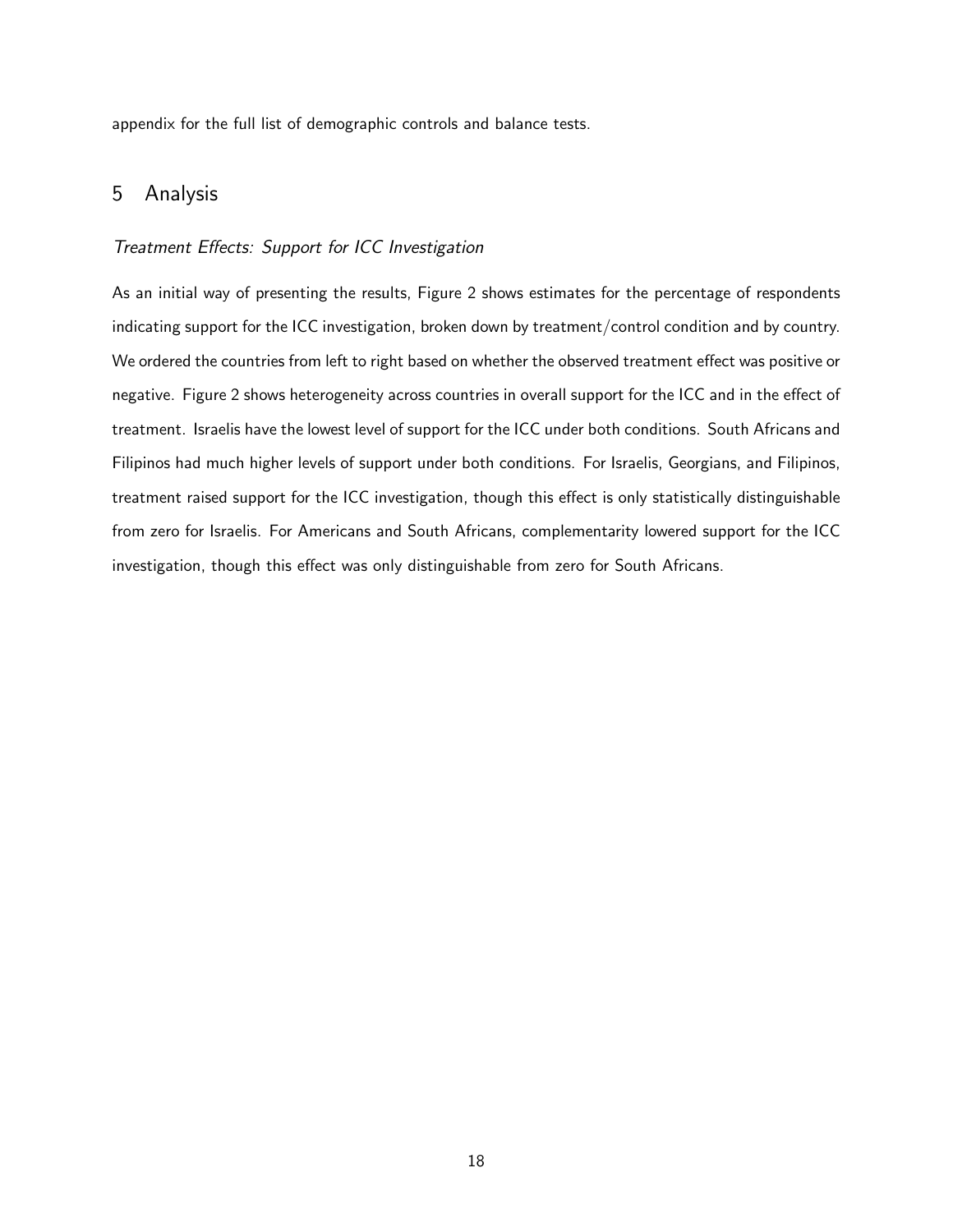

<span id="page-19-0"></span>Each point shows the estimated percentage of respondents approving of an ICC investigation, under treatment and control, for each country. The lines correspond to95% credibility intervals. We note each difference and corresponding <sup>p</sup> value from an OLS regression of the ICC approval variable on an indicator for treatment.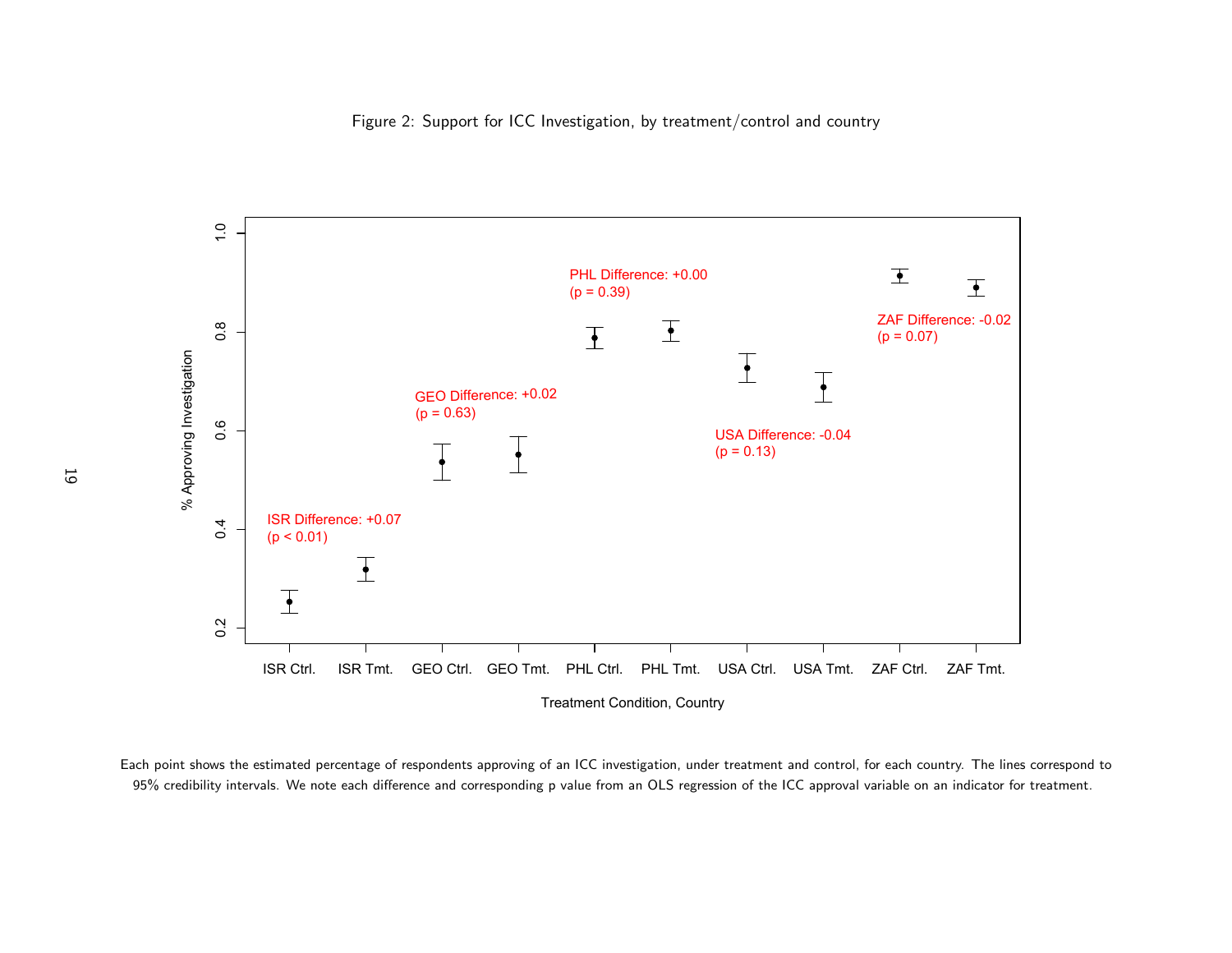Since there are many possible model specifications and since we analyze the effect of treatment on two main outcome measures in five different countries, we standardized our analysis and show results for six different models for each country in the figures below. This allows us to see what results are consistent across countries and across a wide array of model specifications. Full regression tables are available in the supplementary appendix.

For each country-outcome measure pair we regressed a binary version of the outcome measure on treatment using OLS and logistic regressions. The binary outcome measures were generally constructed based on whether the respondent agreed with or supported a particular statement or policy. For example, the ICC investigation outcome measure asked "Do you agree or disagree with the following statement? I support the ICC investigation into [...]" And respondents could choose from a list: Strongly agree, somewhat agree, neither agree nor disagree, somewhat disagree, strongly disagree. The binary measure would be coded as 1 for respondents who chose "strongly agree" or "somewhat agree." We also estimated ordered logistic regressions using the full scale of the outcome measure, treating the agreement responses numerically on a scale from 1 (strongly disagree) to 5 (strongly agree).<sup>[40](#page-0-0)</sup> For each of these regressions, we estimated a version with and without an array of demographic controls. The interpretation of results is generally very consistent across model specifications.

[Figure 3](#page-22-0) shows the results for each specification, for each country, using the ICC investigation outcome measure. Each dot shows the coefficient estimate for that specification for that country. The whiskers show the associated 95 percent confidence intervals. For some specifications, the estimated treatment effects were significant at different levels ( $p < 0.10, 0.05$ , or 0.01). In the legend for each figure, we include stars corresponding to those traditional levels of statistical significance (\* for  $p < 0.1$ , <sup>\*\*</sup> for *p* < 0.05, and <sup>\*\*\*</sup> for *p* < 0.01).

We arranged the countries by whether the estimated treatment effect was positive – meaning complementarity increased support for the ICC investigation; null – meaning coefficient estimates were small, though positive, and close to zero; or negative – meaning coefficient estimates were generally negative, with complementarity *decreasing* support for an ICC investigation.

Surprisingly, and contrary to expectations, only Israel yielded consistently positive and significant results across different specifications. Israelis had the lowest approval of an ICC investigation across all

 $40$  The appendix shows how results do not change greatly using alternate codings.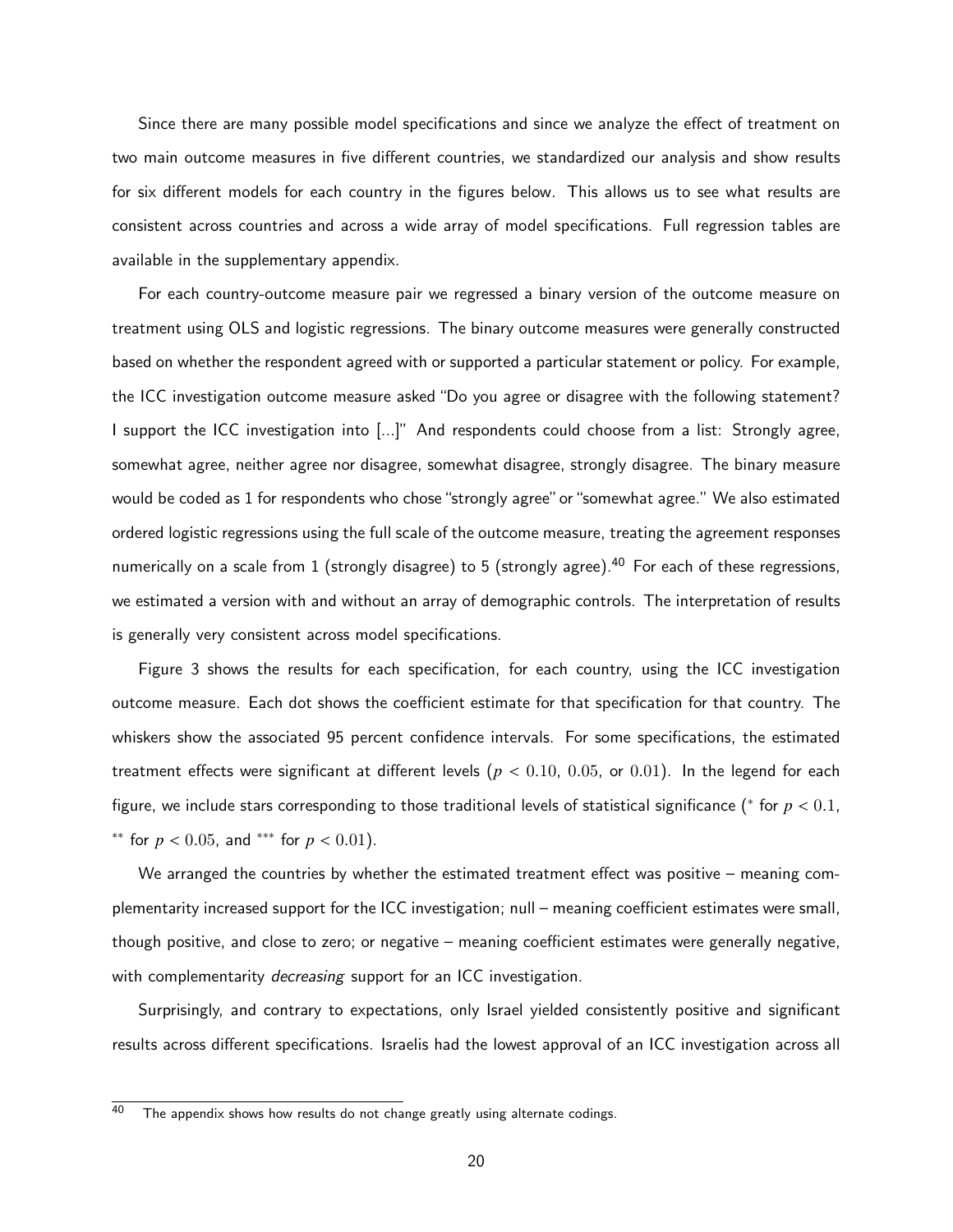of our samples: only 25 percent supported an ICC investigation in the control group. That number rises to approximately 32 percent when respondents read about complementarity in the treatment group. These positive estimates of the effect of treatment on approval of an ICC investigation were statistically significant in all model specifications.

In Georgia and the Philippines, the complementarity treatment had virtually no effect on approval of an ICC investigation. In Georgia, approximately 54 percent of respondents supported the ICC investigation in the control group, and this only increased by 1.5 percentage points in the treatment group. In the Philippines, 79 percent of respondents in the control group supported the ICC and this, too, increased by only 1.5 percentage points in the treatment group. These null results obtained across all model specifications.

In the United States and South Africa, exposure to treatment *lowered* approval of ICC investigations. In the United States, approximately 73 percent supported an ICC investigation under the control condition, and this decreased by approximately 4 percentage points under the treatment condition. This negative effect was statistically different from zero in only one specification – an ordered logit regression with control variables included – so we interpret this as a generally weak negative effect. In South Africa, 91 percent of respondents supported the ICC – an impressively high number. Yet, this decreased by approximately 2.5 percentage points under treatment. This result was statistically distinguishable from zero, though only at the 0.10 error level and only in the OLS and logit regressions. So we interpret this also as a relatively weak negative effect. However, for the United States and South Africa, both provide a clear lack of evidence for any positive effect of complementarity.

For countries like the United States and Israel, the story is clearly different. Both have strong judicial and democratic traditions, yet only Israelis responded positively to treatments about complementary. In the supplementary appendix, we consider whether the persuasiveness of complementarity varied according to a respondent's beliefs about the quality of their country's legal system and across political party lines. For the United States and Israel, we find little evidence that beliefs about the legal system moderate treatment effects. We do find that treatment was persuasive for those on the liberal side of the political spectrum in Israel but, in the United States, treatment was ineffective across the political spectrum. This divergence helps explain why we see some positive effects in Israel but not in the United States.

21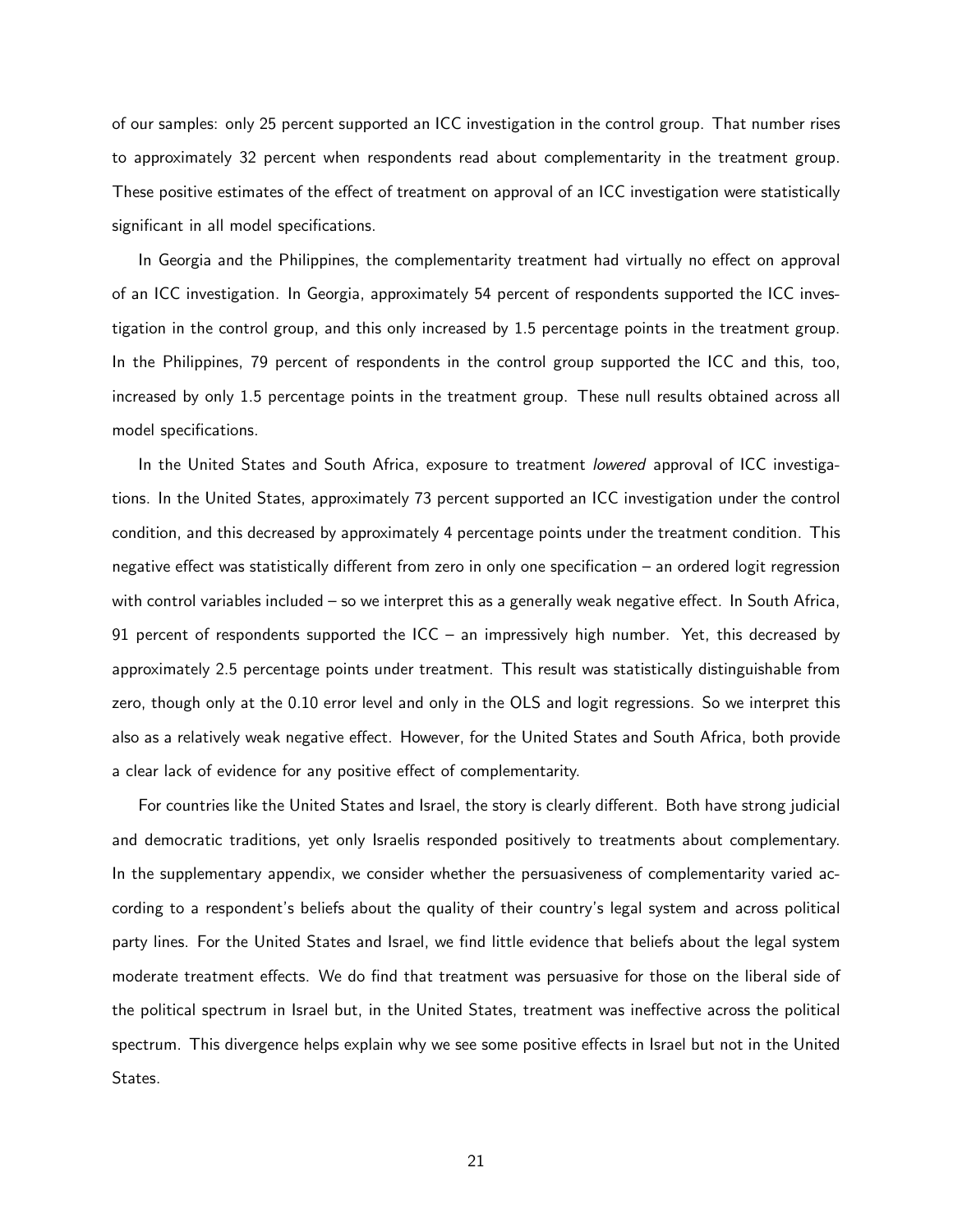<span id="page-22-0"></span>

Figure 3: Effect of Treatment on Support for an ICC Investigation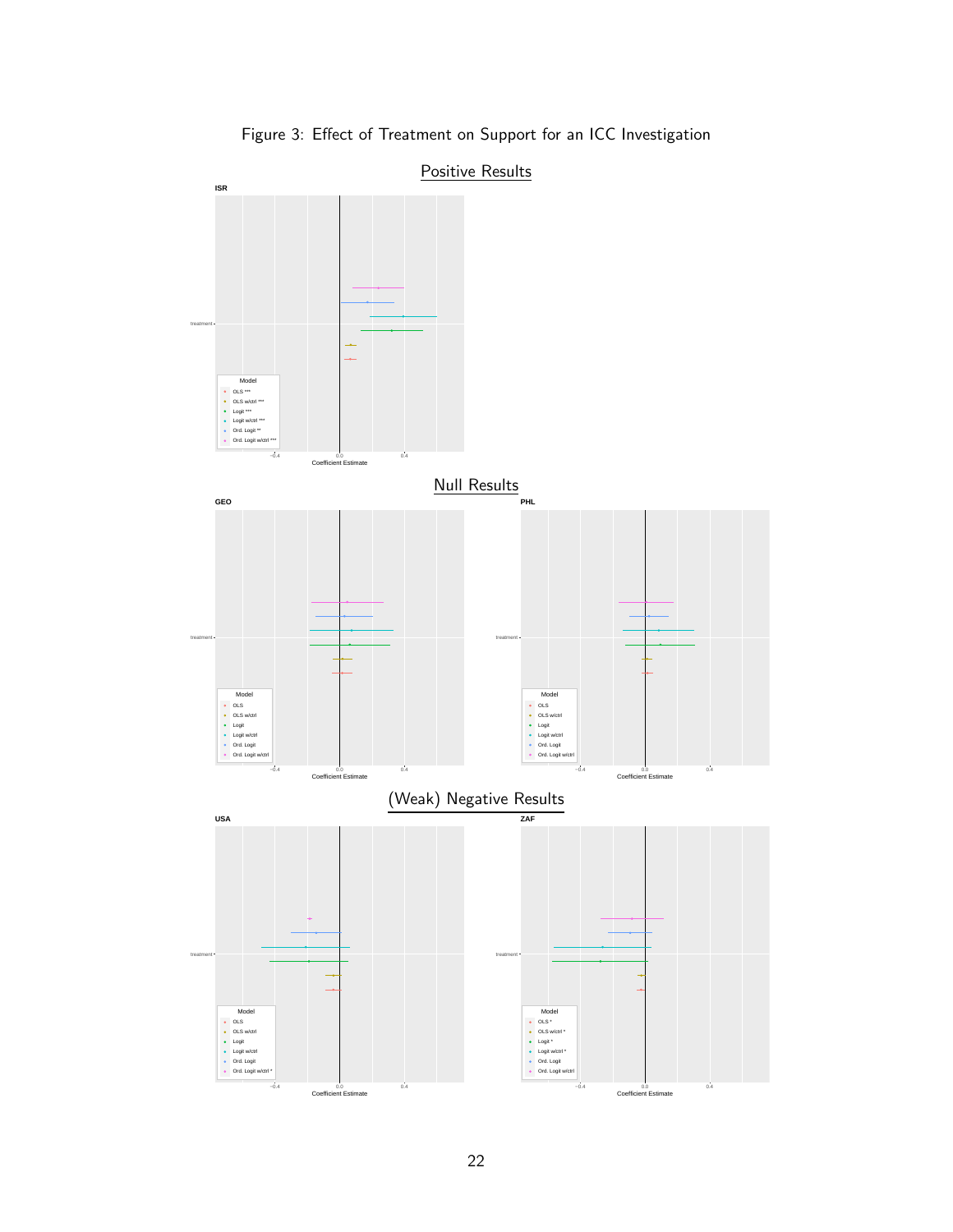## Treatment Effects: Support for a Domestic Investigation

How did treatment affect support for a domestic investigation? [Figure 4](#page-24-0) shows estimates for all countries and specifications. We only find evidence for a positive effect of positive complementarity in Israel and South Africa. In Israel, 54 percent of respondents supported a domestic investigation into the legality of West Bank settlements. This increased by over 6 percentage points when respondents learned about complementarity. Combined with the earlier results, it seems like Israeli disdain for the ICC amplified the effect of treatment on support for a domestic investigation. In South Africa, 65 percent of respondents supported domestic investigations and this increased by roughly 5 percentage points under the treatment condition. These positive effects, for both countries, obtained across model specifications.

The middle panes of [Figure 4](#page-24-0) show how treatment had little effect on support for investigations in Georgia or the United States. In Georgia, roughly 45 percent of respondents supported a domestic investigation and this decreased slightly, by roughly 2 percentage points, under treatment. In the United States, support for domestic investigations was relatively high, at 80 percent under the control condition, but this rose by less than 1 percentage point under the treatment condition. In Georgia, the estimated effect of treatment on support for domestic investigations was negative in all specifications but never statistically distinguishable from zero. In the United States, the estimates were almost always statistically indistinguishable from zero, though the sign changed depending on specification. We interpret these as null results for both countries.

In the Philippines, treatment actually had a weak, negative effect on support for domestic investigations. Approximately 84 percent of respondents in the control condition supported an investigation, and this decreased by approximately 3 percentage points under treatment. The sign of our estimates was negative for all specifications, though it was only weakly significant in two specifications. We therefore label this as evidence of a weak negative effect, though this is generally disconfirming of the possibility of a positive effect of treatment on support for a domestic investigation in the Philippines.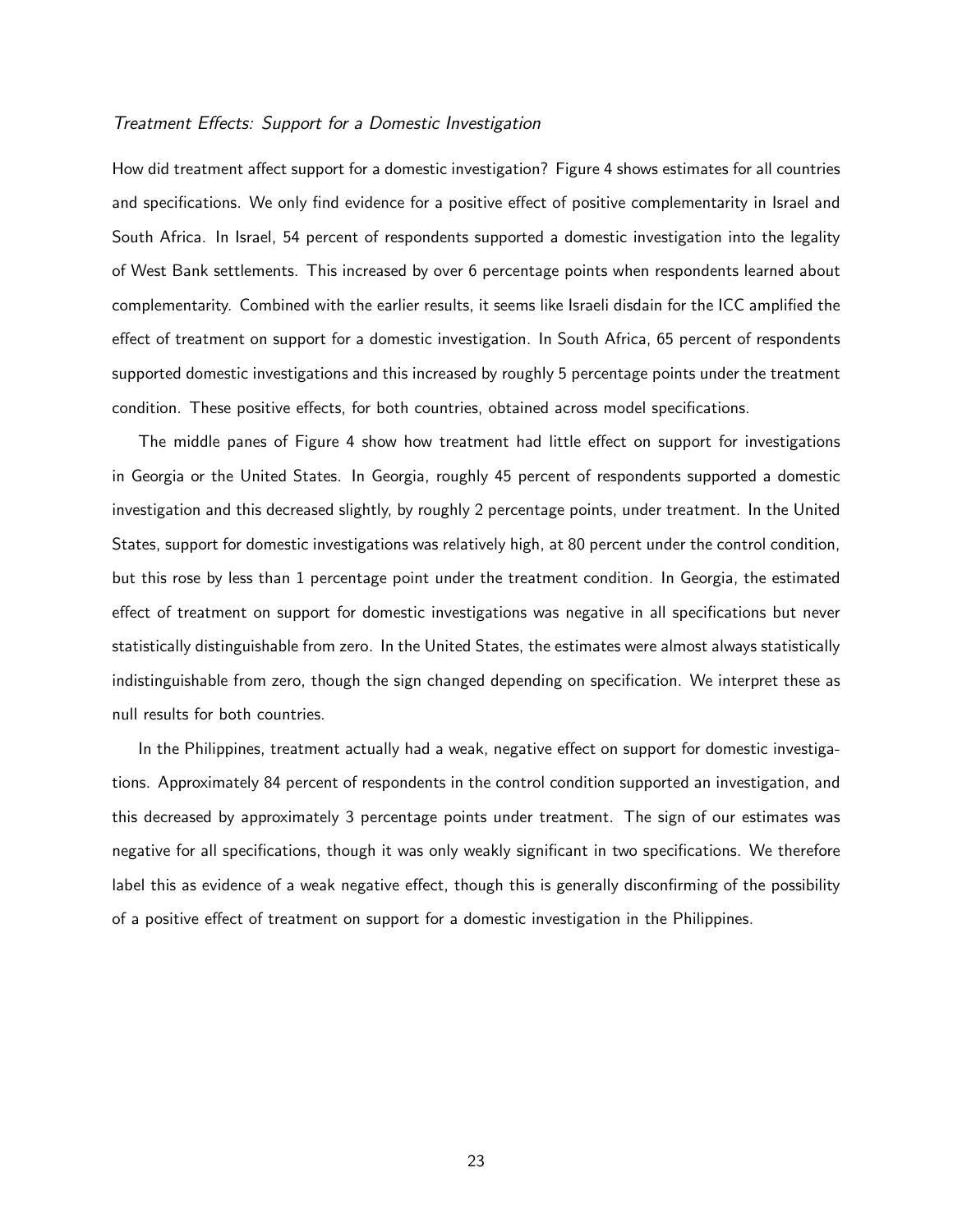<span id="page-24-0"></span>

Figure 4: Effect of Treatment on Support for Domestic Investigation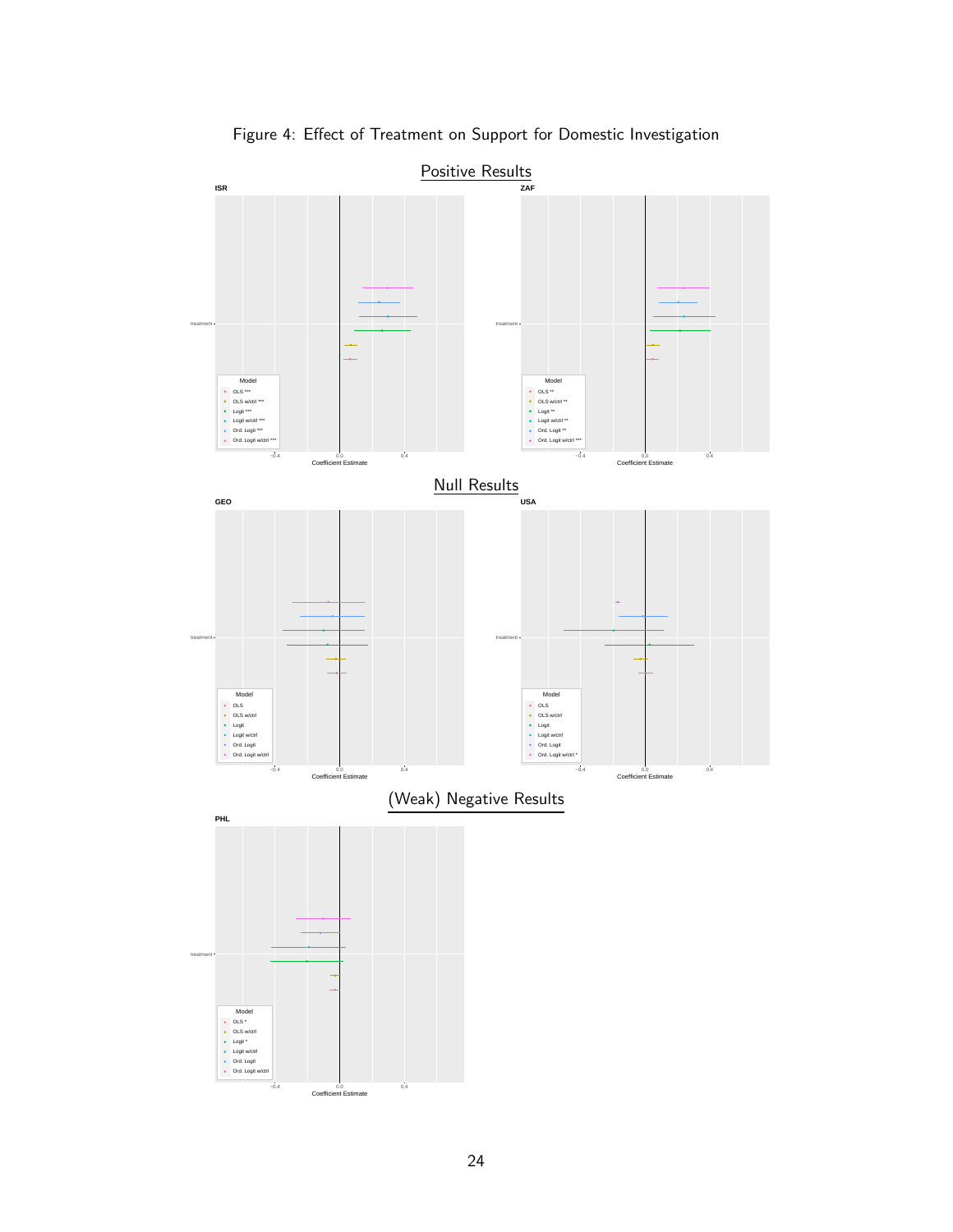## Perceptions of ICC Bias

To investigate one potential mechanism through which treatment might affect support for the ICC, we also assessed whether complementarity decreased perceptions of ICC bias in all countries except Georgia, where this item was not included. In theory, complementarity should have a negative effect on perceptions of ICC bias. [Figure 5](#page-26-0) shows these estimates. Again, we find results as expected only in Israel, though we at least find some weak evidence in South Africa and the United States. Roughly 73 percent of Israelis believed the Court was biased against Israel, and complementarity decreased this by 4 percentage points, an effect distinguishable from zero in all but one model. In the United States and South Africa, treatment generally decreased perceptions of bias, but effects were only statistically different from zero in one and two specifications, respectively. In the Philippines, treatment effects on bias perceptions were negative, close to zero, and always insignificant.

## Support for Cooperation with the ICC

For these same four countries, we also asked about support for joining the Court (Israel and the United States), re-joining the Court (the Philippines), or supporting the Court as members (South Africa). [Figure 6](#page-27-0) displays these estimates. In Israel and the Philippines, complementarity increased support for Court membership and these results were generally statistically significant. In the United States and South Africa, treatment had very little effect on support for the Court or membership.

#### Support for the Policy Under Scrutiny

In Israel and the Philippines, there was a distinct, ongoing policy that the government could theoretically change. In Israel, the government could decrease its support for additional settlements and, in the Philippines, the government could dampen or halt the war on drugs. In theory, public opinion could affect both governments' decisions and complementarity could decrease support for the underlying policy. [Figure 7](#page-28-0) presents these estimates. We find some effect of complementarity on (decreased) support for policy in Israel, but not in the Philippines. In Israel, complementarity increased agreement with the statement that the government should halt settlements, though this effect was somewhat weak. The effect was marginally significant in three specifications and significant at the 0.01 level in only one specification. In the Philippines, treatment had little effect on support for the war on drugs.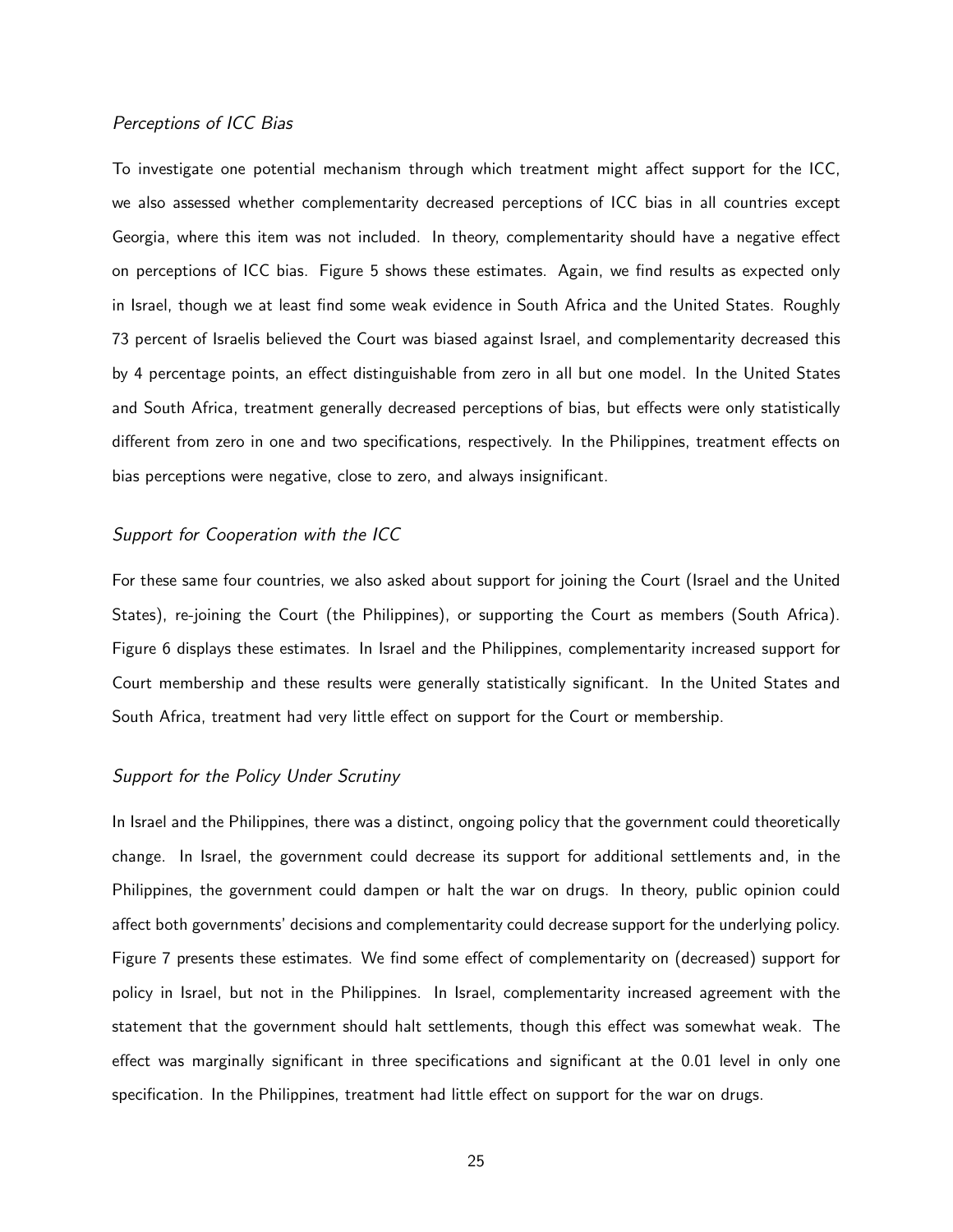<span id="page-26-0"></span>

Figure 5: Effect of Treatment on Perceptions of ICC Bias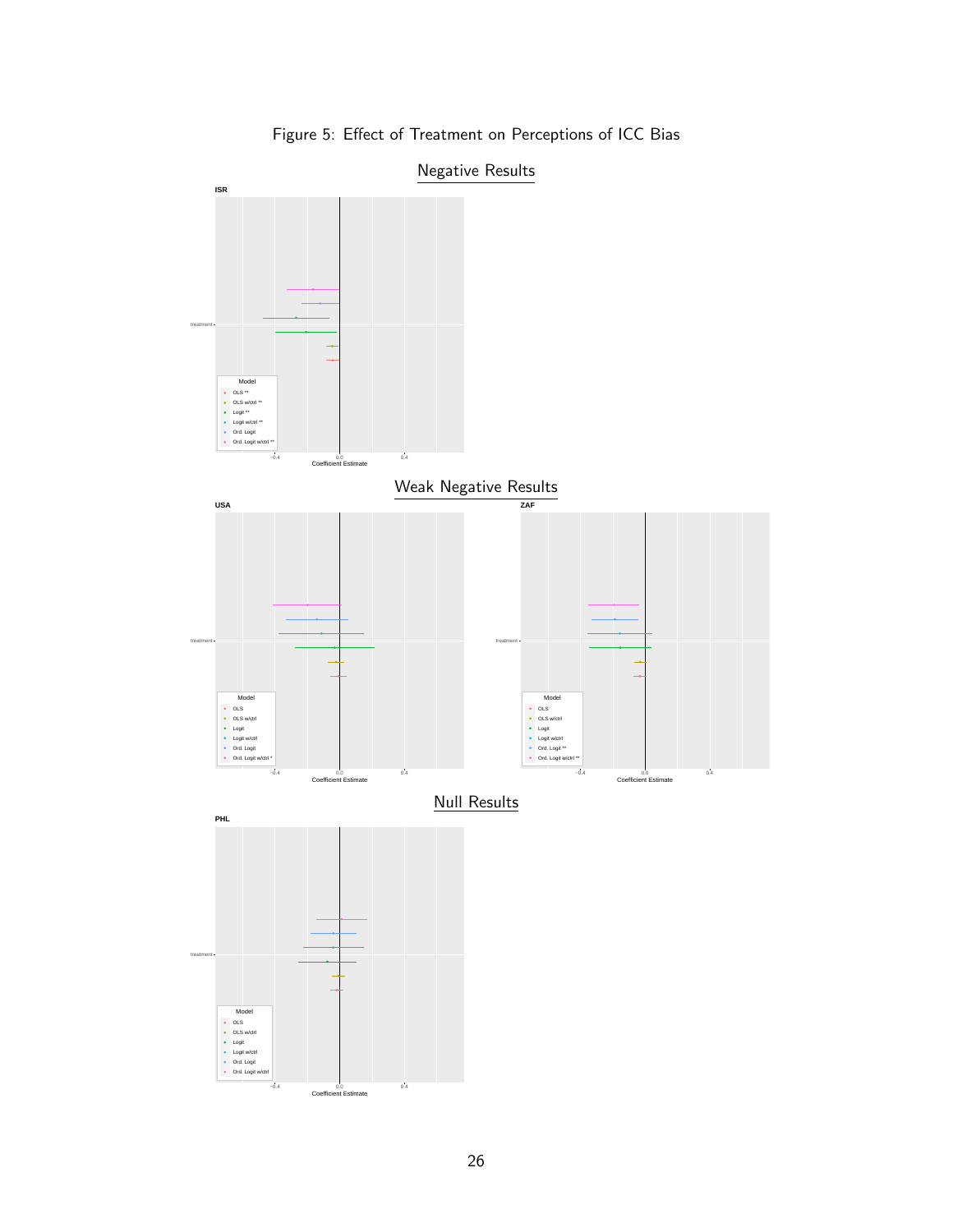<span id="page-27-0"></span>

Figure 6: Effect of Treatment on Support for Cooperation with the ICC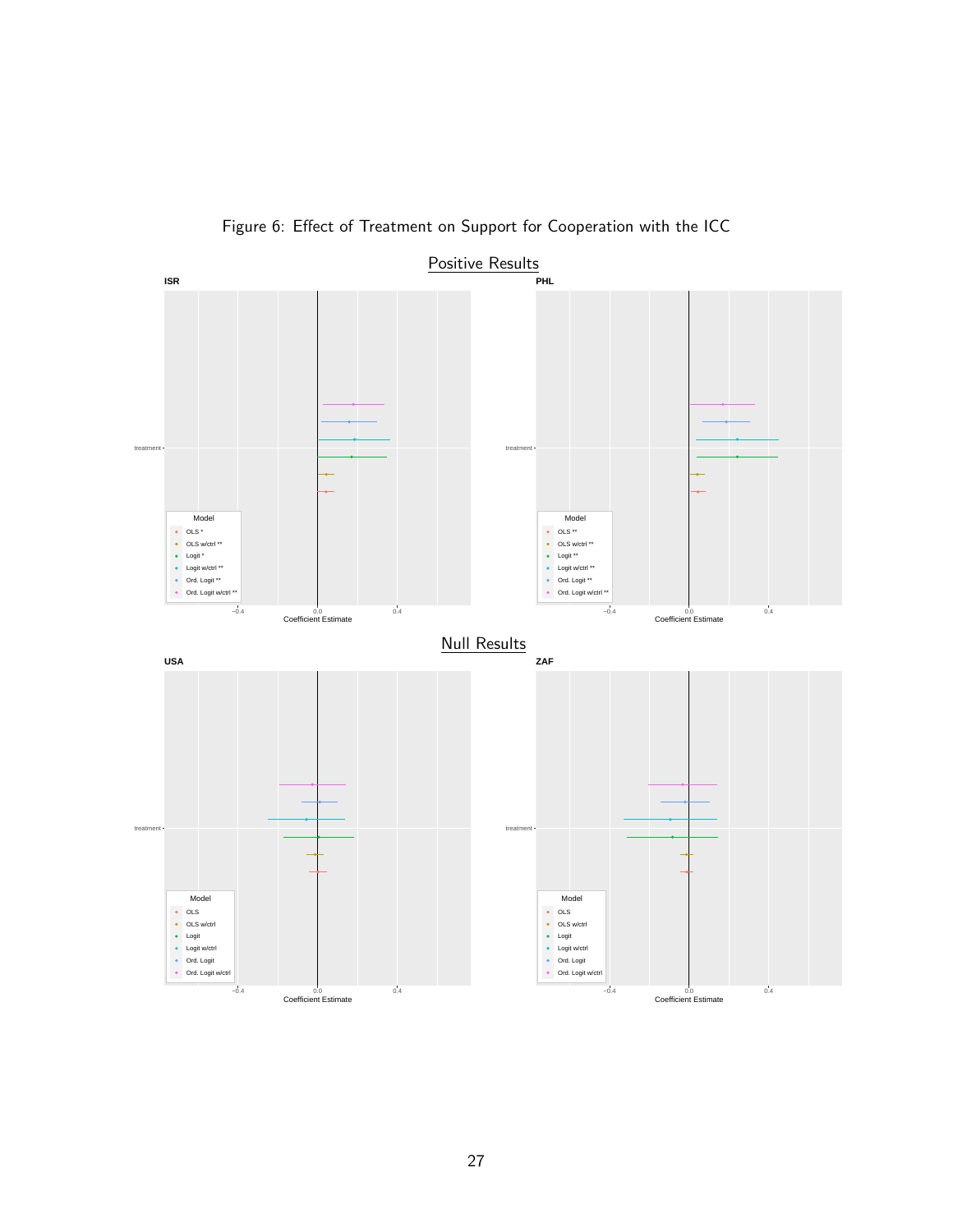

<span id="page-28-0"></span>Figure 7: Effect of Treatment on Support for Policy Under Scrutiny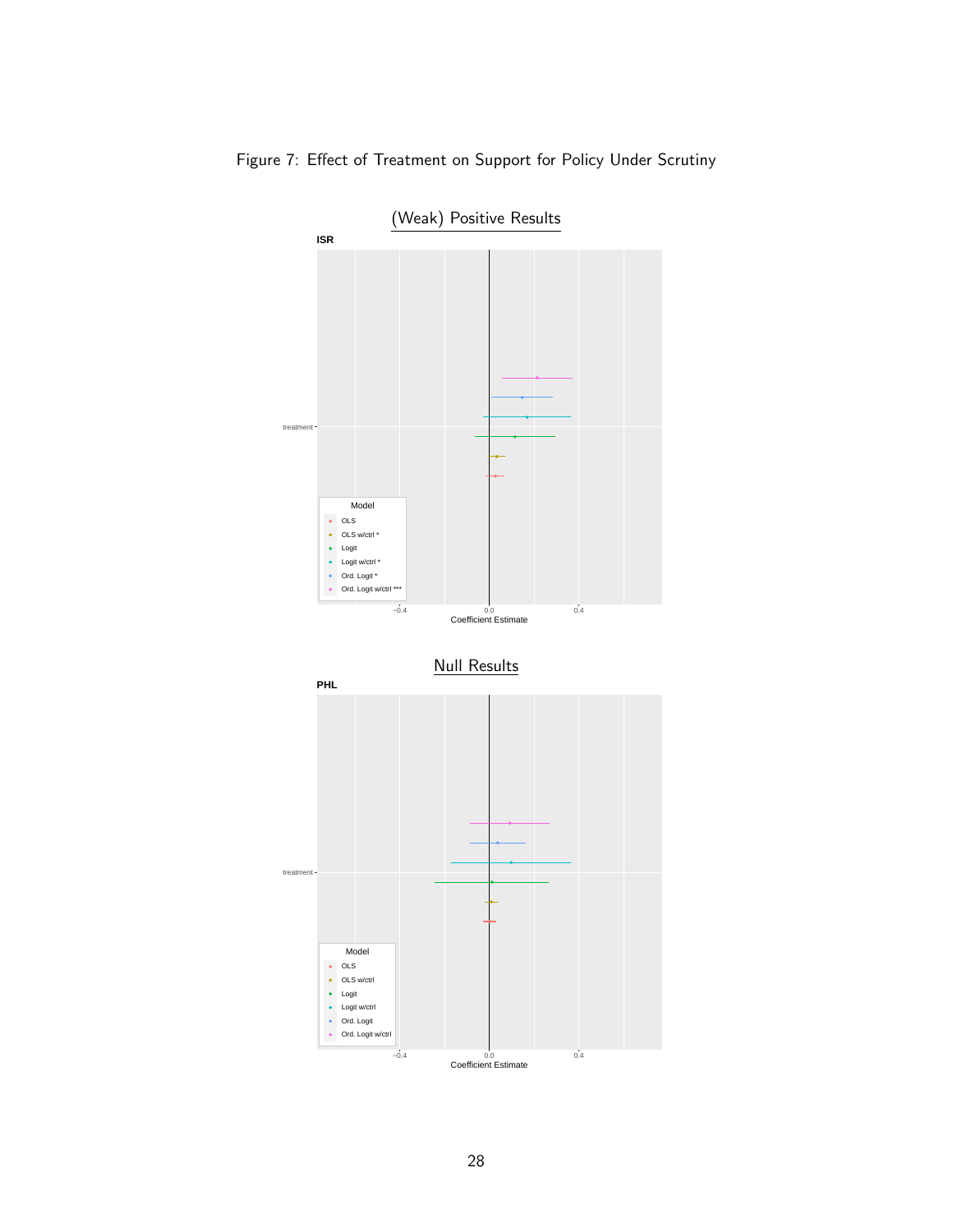# 6 Addressing Potential Counterarguments and Limitations

Since the modal result from the above analysis indicates no effect for complementarity across a range of outcome measures, it is worth asking: why complementarity doesn't substantially move respondents. We first discuss potentially context-specific limitations to complementarity arguments. We then consider additional likely suspects for why we might have found null results even if complementarity does have its desired effect, including possible ceiling effects and the (over)complexity of complementarity for the ordinary people we surveyed. We marshal ancillary evidence that shows these alternate explanations are not strong candidates for explaining our null results.

#### All Politics is Local?

Some existing research suggests reasons why process arguments – like complementarity – should ultimately play a lesser role in affecting public opinion, compared to the actual outcome of the IO's decision.[41](#page-0-0) In other words, it matters most whether the IO's decision matches the respondent's preferences; process is secondary, at best. These explanations are consistent with a null finding, where complementarity does not move opinions. Though we would note that complementarity had its largest positive effects on support for the Court in Israel, where opposition to any investigation was highest. Complementarity had weaker effects in other surveyed countries that opposed Court involvement less vehemently. Additionally, an argument that preferences over outcomes outweigh process would not explain our negative findings, where complementarity actually decreased support for the ICC.

Like [Lupu and Wallace](#page-40-12) [\(2017\)](#page-40-12), we suspect national context matters a great deal for understanding this variation. A complementarity ruling by the ICC has come to mean a failure on the part of the state in question to convince the Court of its genuine and meaningful domestic actions. Assessing complementarity requires the Court to hand down a negative assessment of domestic proceedings – the Court must find that domestic actions were inadequate. As [Gevers and Mushoriwa](#page-40-13) [\(2022:](#page-40-13) 13) note, this process has "unnerving colonial parallels" for former European colonies, like South Africa, many of the African nations in question, and the Philippines. An IO intervention that occurs when that body decides domestic efforts are not "good enough" is not likely to be well-received. The foreignness of IOs

<sup>41</sup> See, for example, [Chaudoin](#page-39-13) [\(2014\)](#page-39-13); [Madsen et al.](#page-40-4) [\(2021\)](#page-40-4).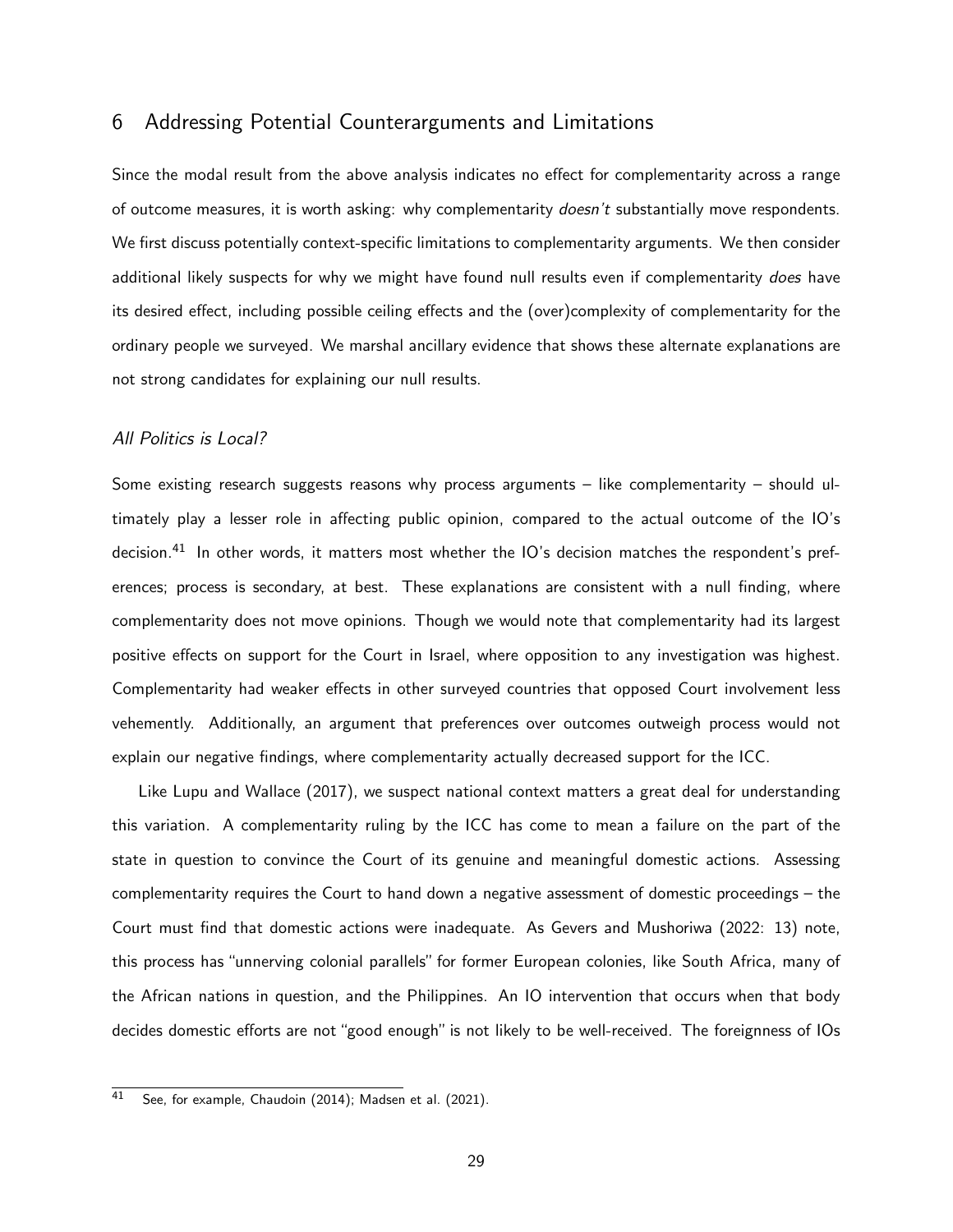makes them even easier targets for populist opposition, too.<sup>[42](#page-0-0)</sup> We speculate that suspicion limits the persuasiveness of complementarity in former colonies.

The ICC has previously condemned African nations like South Africa for not arresting ICC fugitives, per the Rome Statute, a prime example being former-Sudanese President Al-Bashir. Many leaders have, therefore, described the ICC's actions and condemnations as neo-colonial and imperial, where Global North actors seek to impose their will on the South. Whether or not this is an accurate representation of the ICC's actions is irrelevant to the political power and rhetorical purchase of these arguments domestically. That is how, for example, ICC indictees like Kenyan President Uhuru Kenyatta and Deputy President William Ruto, formerly rivals, could form a unity ticket and run for – and win – office on a platform that included as a core plank opposing the ICC. South African citizens, and others, may have distrusted or disliked a principle in which a potentially biased IO again deems an African domestic body to have failed to live up to Western standards. President Duterte of the Philippines has also embraced anti-colonial rhetoric in his opposition to the Court, which potentially blunts the effectiveness of appeals based on complementarity.

Though we would note that accusations of IO bias are also very prevalent in Israel, where we nonetheless found the strongest positive findings of complementarity. Israel has been over-represented in the West's human rights shaming,  $43$  potentially making some Israelis skeptical of IO interventions. However, Israeli authorities have actively emphasized a complementarity defense, despite maintaining staunch opposition to the Court. For example, their official statement announcing their non-cooperation with the ICC nonetheless emphasized "that Israel is a law-abiding country that is capable of carrying out its own investigation."<sup>[44](#page-0-0)</sup> Prominent legal scholars have argued that the Israeli Supreme Court, and its demonstrated willingness to issue hard rulings against settlements, act as an "Iron Dome" against ICC actions.<sup>[45](#page-0-0)</sup> It is possible that Israelis will, in fact, have a strong complementarity defense that makes the spectre of an investigation less frightening.

In other countries, attitudes about the ICC and the situations under investigation may be firmly crystallized over time, making complementarity appeals less effective. In Georgia, the ICC has been at

 $^{42}$  [Voeten](#page-41-14) [\(2021\)](#page-41-14).<br>43 Loofflox (2018)

[Loeffler](#page-40-14) [\(2018\)](#page-40-14).

<sup>44</sup> Maltz, Judy, 8 April 2021, "Israel to Tell ICC It Has No Jurisdiction to Probe Alleged War Crimes," Haaretz.

 $45$  "The repeal of the regulation law is an iron dome against The Hague." (translated) YNET news, 10 June 2020. <https://www.ynet.co.il/articles/0,7340,L-5745844,00.html> Accessed 1 April 2022.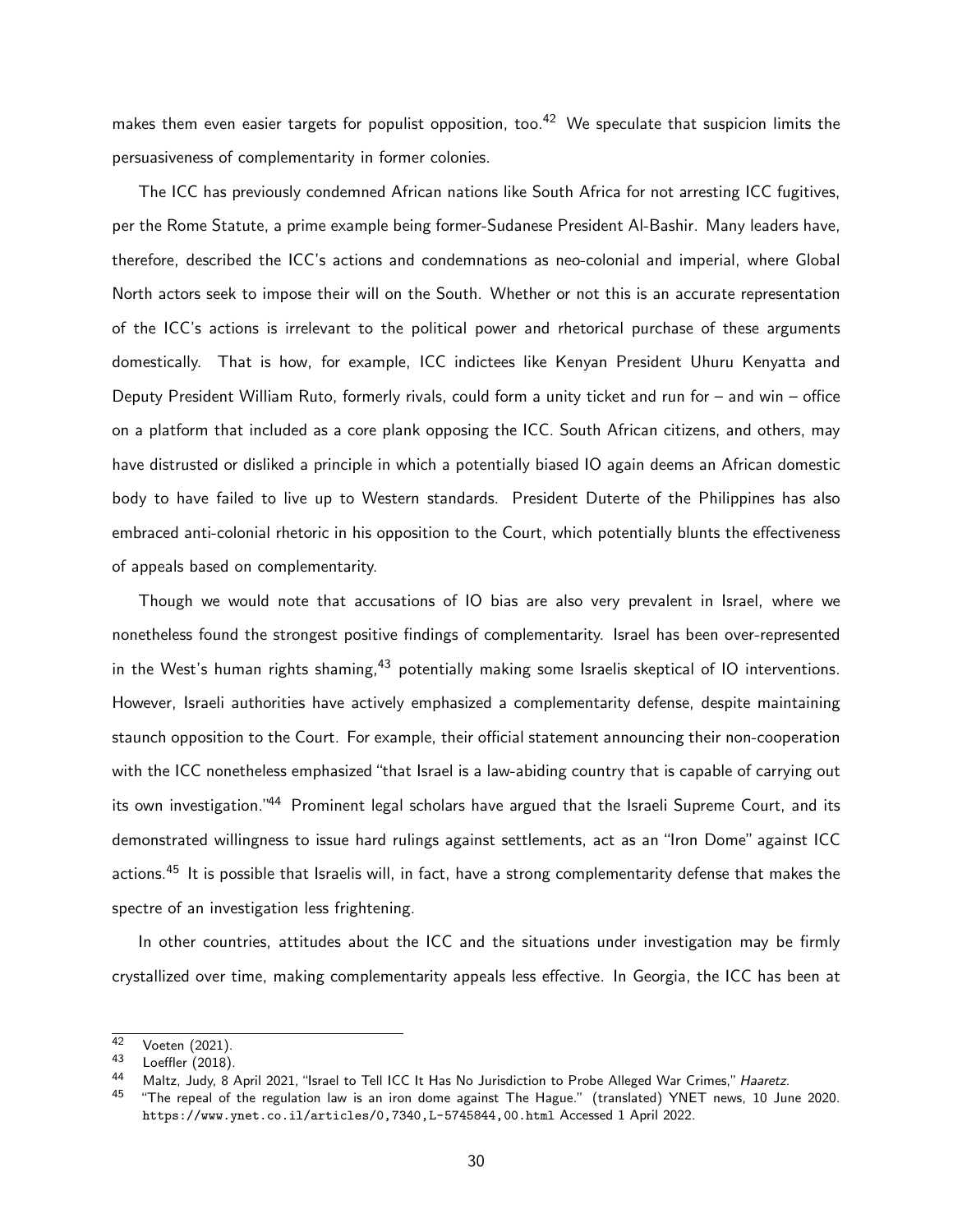work since 2008, when it opened a preliminary examination. It took nearly a decade to upgrade this to a full investigation in 2016 and an additional six years for the the Court to begin issuing indictments in 2022. Whatever opinions Georgians have about the ICC proceedings may already be fixed, impervious to our interventions. Georgians may also be doubtful of the ICC's effectiveness, regardless of procedure, given the many years it has taken for the Court to get to the indictment phase, to say nothing of the arrest, trial, verdict, and appeal phase.

In the United States, some Americans exhibit "Afghanistan fatigue," simply wanting to be done with the conflict. Our survey was fielded in the first months of the Biden administration, before the withdrawal. Americans were ready, even eager, to "get out." It is possible this attitude extended to accountability. Rather than examine the past, as ICC proceedings would require, Americans may have preferred to simply "move on," in line with President Obama's sentiments when confronted with allegations of abuses in the "war on terror" during the second Bush administration. In addition, notions of"American exceptionalism"and"American exemptionalism"underlie a great deal of U.S. foreign policy and Americans' views of international actors and institutions. So the public might already support or not support the ICC and its intervention in Afghanistan and, thus, be unresponsive to our manipulations. Still, we have seen in the U.S. context, that the public can be swayed toward supporting IOs like the ICC, despite the possibility of investigations of U.S. personnel for atrocity crimes.<sup>[46](#page-0-0)</sup>

## Ceiling Effects?

One alternate explanation for our null results would be that approval for ICC investigations was already quite high and therefore complementarity treatments cannot raise it further. This "ceiling effect" would make it difficult for us to detect positive effects of complementarity.

We designed the U.S. survey to allow us to weigh in on this directly by including three additional treatments. We briefly describe them here and include the vignettes in the supplementary appendix. The first additional treatment emphasized allegations that the ICC is biased against the United States. This treatment was designed to push respondents' approval of ICC investigations downwards, away from the "ceiling." This then allows us to assess whether complementarity can move respondents "up again." . We can also leverage existing work to show that in the event the complementarity treatment fails to

<sup>46</sup> [Zvobgo](#page-41-15) [\(2019\)](#page-41-15).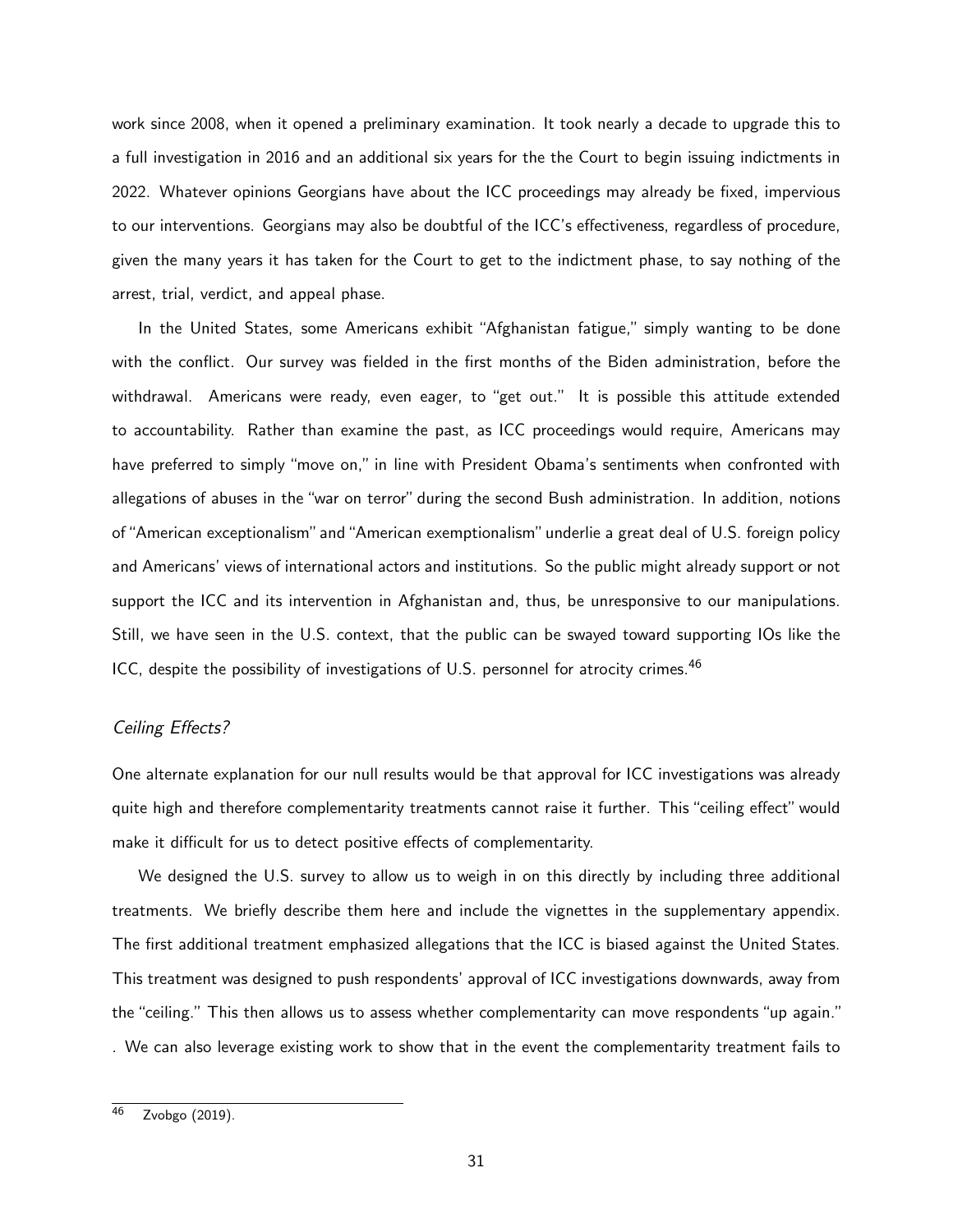restore support for an ICC investigation, some treatment can restore support. To choose this alternate treatment, we build on prior work on how competing frames affect U.S. public opinion on the ICC. [Zvobgo](#page-41-15) [\(2019\)](#page-41-15) shows treatments with a positive framing about the ICC and its promotion of human rights can increase support for the ICC, even when paired with competing negative frames. So we include a treatment that combines the negative bias allegation with a positive human rights response.

[Figure 8](#page-33-0) shows estimates of approval of the ICC for each treatment condition. The leftmost line shows the high level of support for an ICC investigation under the control condition, at approximately 73 percent. The next line shows the weak, negative effect of the complementarity treatment described in the main results section, a decrease of 4 percentage points. The third line shows the bias treatment succeeded in lowering approval for the ICC to 65.9 percent, down by almost 6 percentage points. The fourth line shows adding the complementarity treatment very weakly raises back support for the ICC, up to 66.1 percent. The last line shows the human rights treatment can restore support for the ICC to the control condition level, even when paired with the bias treatment, back up to roughly 72.3 percent. The difference in approval rates under control versus under the 'bias  $+$  human rights' treatment is very small, less than 1 percent.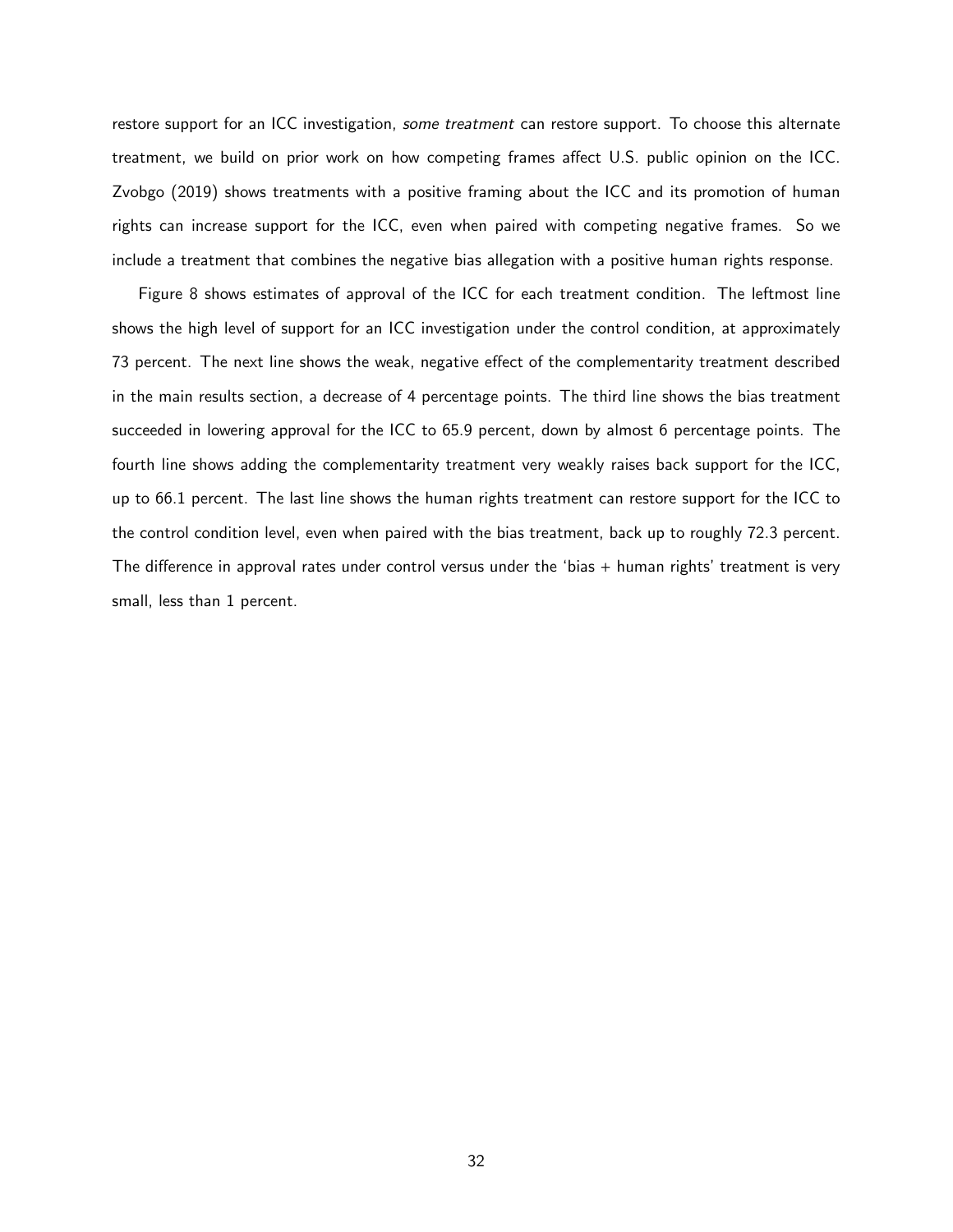<span id="page-33-0"></span>

Figure 8: Effect of Additional Treatments on Support for ICC Investigation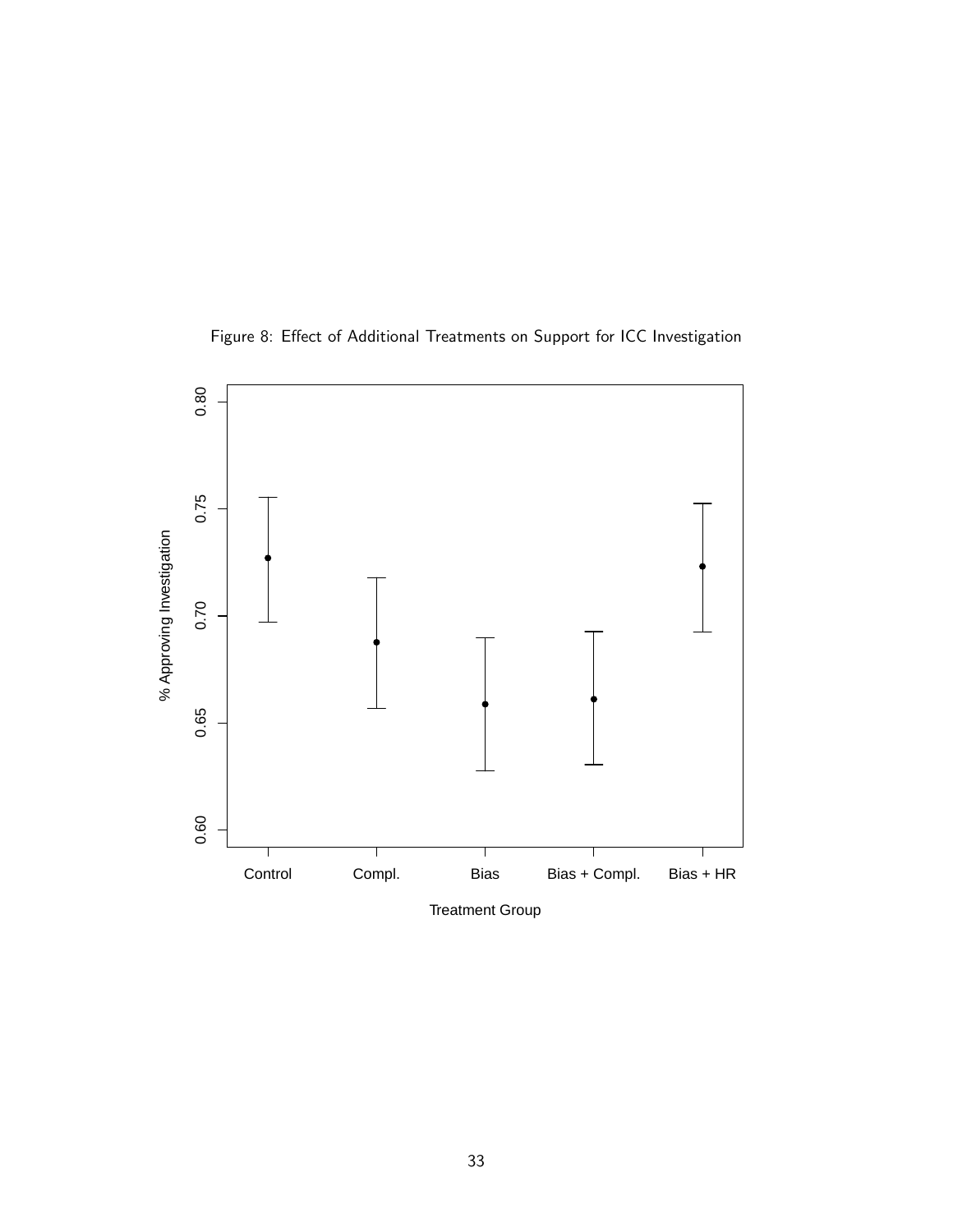[Figure 9](#page-34-0) shows each treatment effect, using the different specifications from the main analysis. The patterns are clear and consistent. The bias treatment succeeds in lowering approval of an ICC investigation, and this effect is statistically significant. Adding the complementarity treatment still has a significant negative effect, suggesting that the negative effect of the bias component of the treatment overwhelms any positive effect from the complementarity component. However, adding a human rights treatment to the bias treatment has an effect on approval – relative to the control condition – that is very close to zero and statistically insignificant.

<span id="page-34-0"></span>

Figure 9: Effect of Additional Treatments on Support for ICC Investigation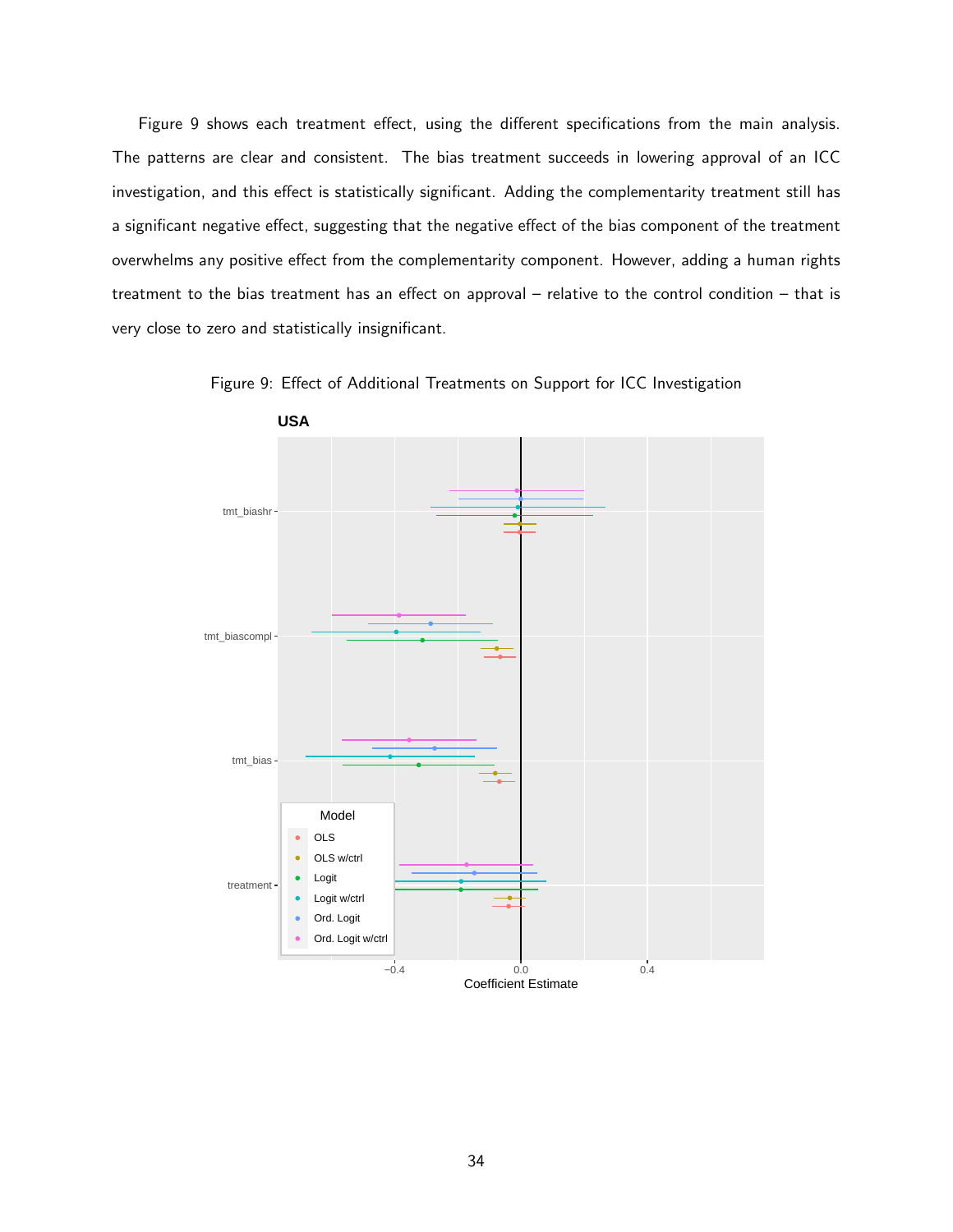#### Global Ceiling Effects?

We can also look at whether treatment effects varied by a country's ex ante support for the ICC. [Figure 10](#page-35-0) shows a simple plot with approval rates for an ICC investigation under the control condition on the horizontal access and the estimated treatment effect for that country on the vertical axis.

<span id="page-35-0"></span>



There is a weakly negative relationship, though it is strongly driven by the Israeli results. Overall, we find more positive treatment effects in places with weaker,  $ex$  ante levels of support for the ICC, as proxied by approval under the control condition.

### Is Complementarity Too Complicated?

Another potential explanation for our predominantly null results would acknowledge that complementarity is a complicated principle. It is possible our respondents simply failed to understand it.

Before turning to data that bear directly on this question, we would again emphasize that we designed our treatments to use the same type of wording and phrasing for complementarity used by ICC officials and advocates. So if our treatments were too complicated for respondents to understand, then the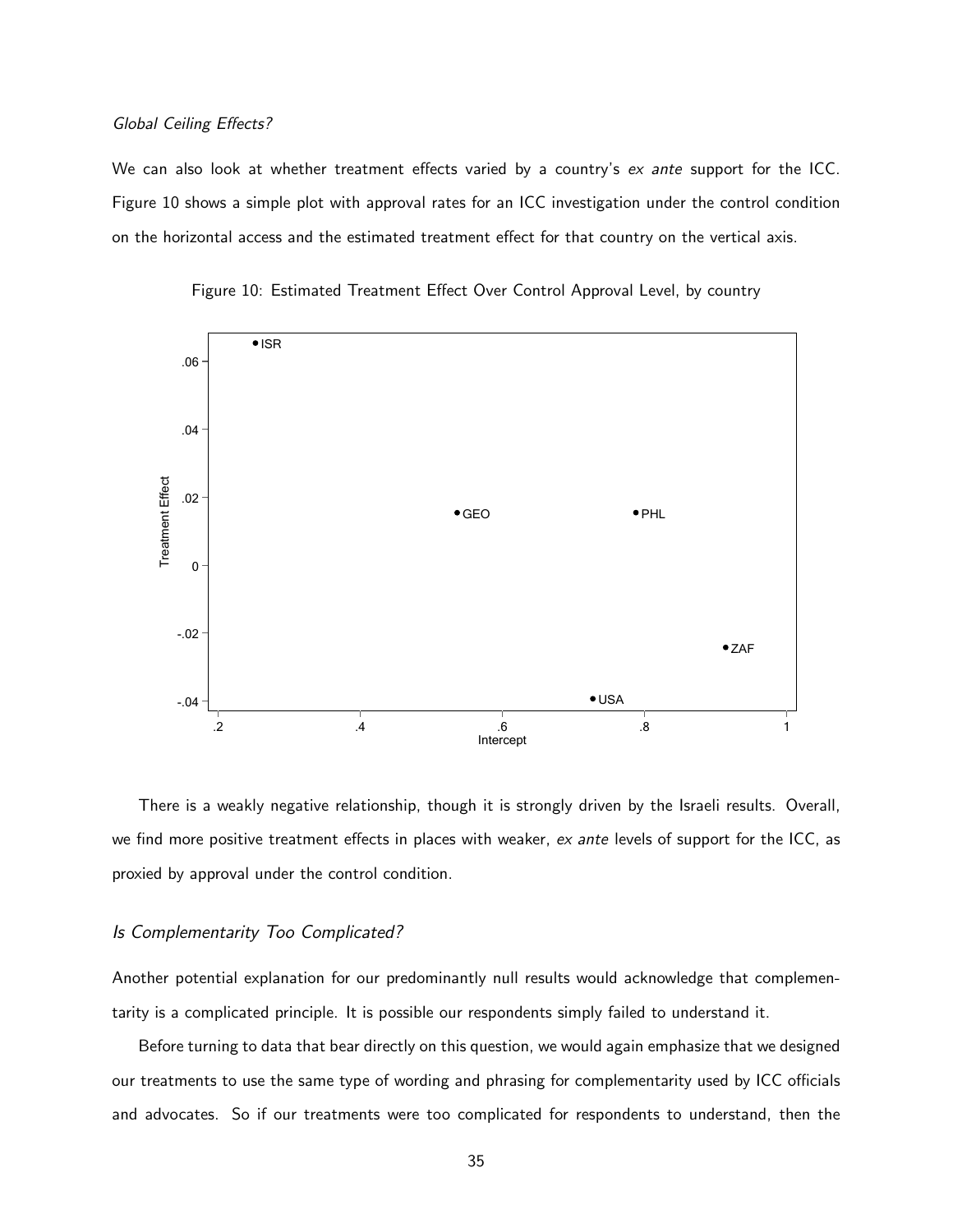same is likely to be true of the "average citizen" reading a newspaper with quotes from an ICC official or listening to a broadcast where an HRO advocates for the Court. In other words, the match between our artificial treatments and the "real-world treatment" that a citizen would receives means our findings are likely to obtain outside of a survey experiment construct.

However, we also do not think a lack of comprehension explains our results. For the surveys in Israel, the Philippines, the United States, and South Africa, we asked quite difficult manipulation/comprehension check questions at the very end of the survey. The two questions common to all of those countries, along with the possible responses are listed below. We asked:

The International Criminal Court's jurisdiction is limited in some ways. Which of the following is correct? The ICC cannot investigate crimes in a particular country if...

- That country already has a meaningful investigation into the crimes.
- That country's President opposes the investigation.
- The United Nations has vetoed the investigation.

The International Criminal Court has considered investigating accusations against United Kingdom soldiers in Iraq. The ICC determined that the United Kingdom had already investigated these accusations. The United Kingdom is a member of the ICC. Which statement is correct?

- The ICC can investigate these accusations.
- The ICC cannot investigate these accusations.

Note, these are much harder questions than the "usual" manipulation checks. They do not simply ask the respondent to repeat something they have read before. The second question, especially, requires actual comprehension of the principle of complementarity and asks the respondent to apply it to a completely new situation. Fortunately, treatment significantly increased the likelihood that respondents chose the correct answers.

We also conducted additional analyses excluding respondents assigned to treatment who did not correctly answer the manipulation checks correctly. If a comprehension failure explained our null results, then these respondents would artificially attenuate estimated treatment effects by making the distribution of responses under control and treatment look similar. If this were the case, we would expect to see larger treatment effects when we exclude these respondents. This is not the case; estimates do not change much at all when excluding these respondents. See the supplementary appendix for a full discussion of these results.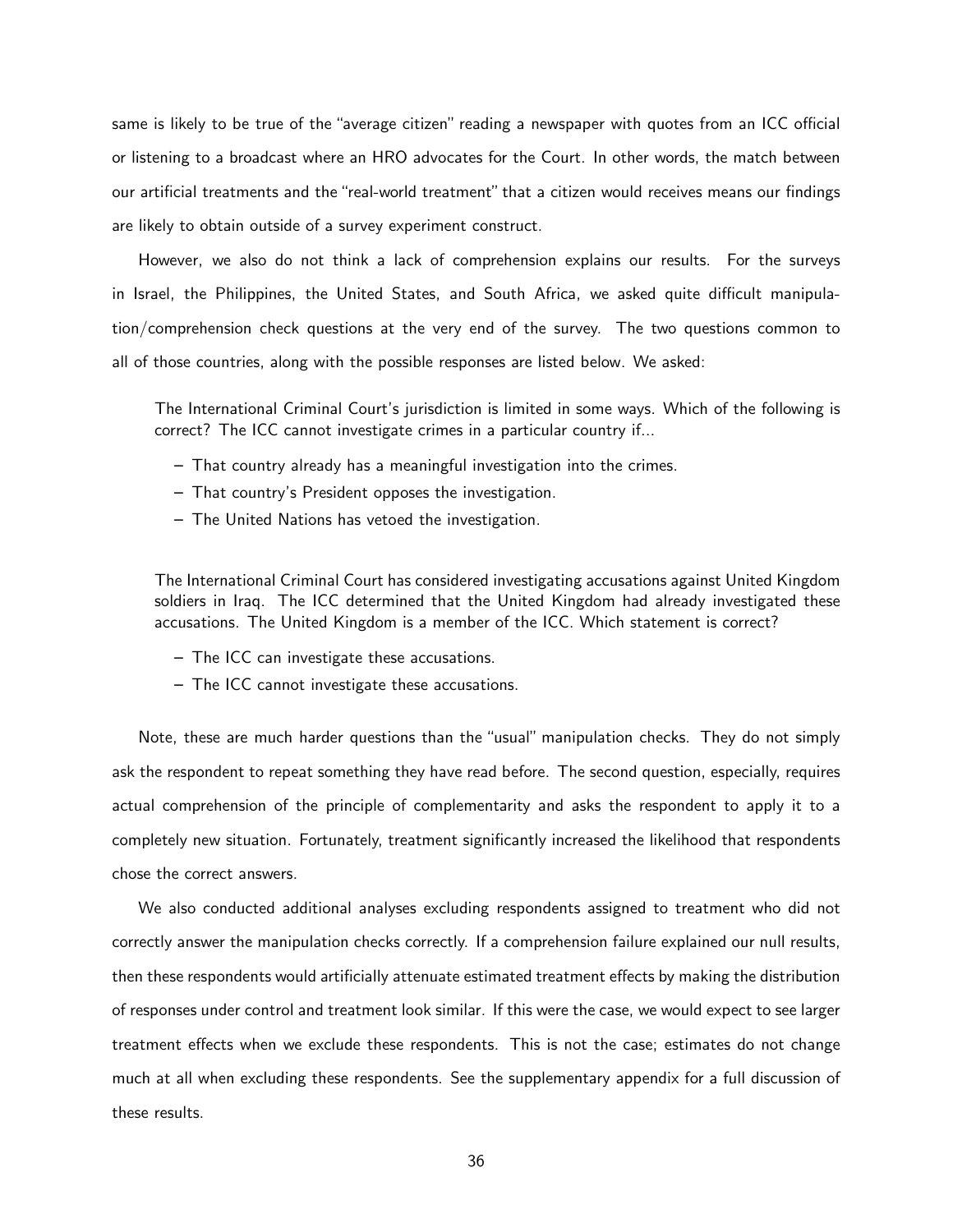#### Other Concerns

Readers may be skeptical of the ICC's salience for publics in countries of concern to the Court. Readers may also be doubtful of the importance of public opinion for government actions vis-à-vis the Court. But the ICC question is *deeply political* and *highly controversial* in each of our research sites, and has been dragged into the public square by elected officials and other elites. If the ICC did not matter and public opinion on the ICC did not matter, then it would not be such a contentious and, importantly, public topic. In Georgia, the Court was a subject of great debate during the 2018 presidential election, less than a year before our survey. In the United States, Court officials involved in the Afghanistan probe were sanctioned, also less than a year before our survey. In Israel, former Prime Minister Netanyahu has accused the ICC of being anti-Semitic and said it should better live up to its mission and investigate "real" atrocity crimes in other countries, not Israel. In the Philippines, President Duterte has publicly and loudly expressed his opposition to the Court for years, lamenting, rather ironically, at the time he withdrew the country's membership that the ICC did not respect complementarity.<sup>[47](#page-0-0)</sup> Finally, with respect to South Africa, one of the most trenchant criticisms of the ICC is that the Court has an anti-Africa bias or is neo-colonial. Court opponents amplify these objections as part of their political strategy to turn public opinion against the Court and protect themselves.<sup>[48](#page-0-0)</sup> Complementarity has been one of the OTP's main defenses against these charges.

## 7 Discussion and Future Research

International institutions often face uphill battles in persuading reluctant polities to support international jurisdiction over their governments' past and present actions. The battleground over messaging is fraught, since entrenched interests may have louder microphones with which to oppose an IO.<sup>[49](#page-0-0)</sup> The ICC and other international institutions have embraced the principle of complementarity as part of their strategy to establish legitimacy and persuade recalcitrant publics to support the institution. Our results suggest this message may not be effective.

<sup>47</sup> <https://www.rappler.com/nation/198141-duterte-philippines-withdraw-international-criminal-court>.<br>48 Chaudeir (2016): Mueller (2014)

<sup>&</sup>lt;sup>48</sup> [Chaudoin](#page-39-0) [\(2016\)](#page-39-0); [Mueller](#page-40-0) [\(2014\)](#page-40-0).<br><sup>49</sup> Dutton (2017): Chaudoin (2019).

[Dutton](#page-40-1) [\(2017\)](#page-40-1); [Chaudoin](#page-39-1) [\(2019\)](#page-39-1).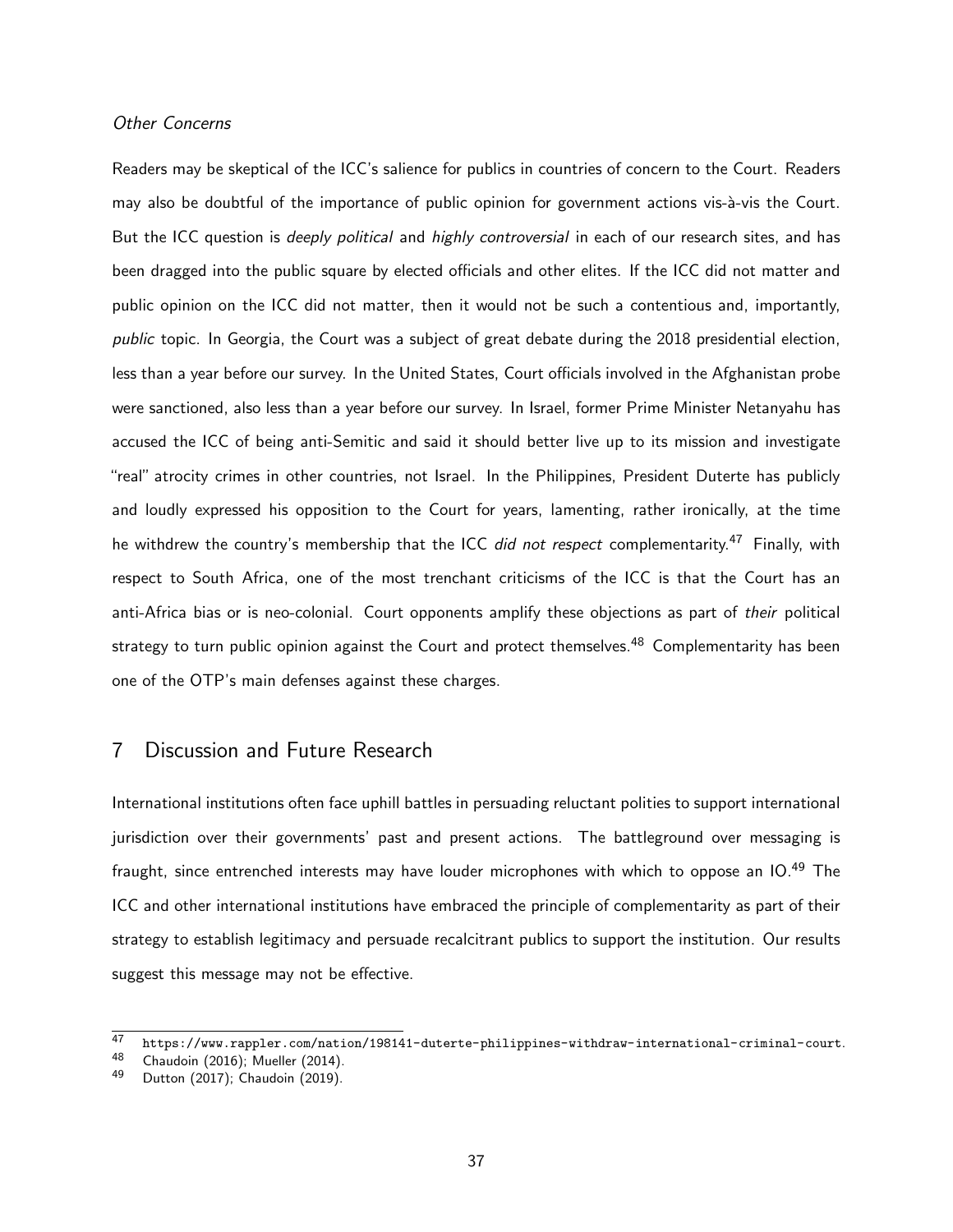In Georgia, the Philippines, South Africa, and the United States, informing citizens about complementarity did not increase their support for the Court. A positive effect appeared only in our surveys in Israel. In South Africa, complementarity decreased support for the Court. Neither did complementarity increase support for domestic investigations or cooperation with the Court, as hoped for under the concept of positive complementarity. This is dispiriting since these are democratic countries, where public opinion matters. This is especially discouraging since, as we documented, the Court and its allies place deliberate, rhetorical emphasis on complementarity in making their case to the public.

We believe the import of our results extends beyond the ICC. As previously discussed, other IOs are governed by complementarity rules. Complementarity constrains the European and Inter-American human rights courts from intervening until plaintiffs have exhausted domestic remedies. In post-violence contexts, complementarity guides how truth commissions work alongside courts. Likewise, the UNHRC burden shares with the General Assembly and the treaty bodies, assessing members' compliance with human rights obligations. If complementarity – as an argument – cannot persuade publics to support the ICC, it is possible that it also cannot persuade publics to support these other bodies when they intervene, the regional courts, especially, as they can strike down domestic precedent, possibly fomenting backlash among publics and elites. New research indicates deference to domestic courts may not soften opposition to rulings on immigration and social issues<sup>[50](#page-0-0)</sup>

Our research indicates several avenues for further inquiry, including the logical next question: what messages do work? [Zvobgo](#page-41-0) [\(2019\)](#page-41-0) finds U.S. public attitudes on the ICC are shaped by whether individuals perceive IOs to be useful for solving problems in the world and whether they perceive IOs to biased against some countries. The ICC has a limited, albeit improving, record of success, making effectiveness a tenuous discursive frame, at least for the time being. Yet the Court may be able to garner support by communicating and persuading  $-$  in our surveyed countries and beyond  $-$  that its procedure for selecting countries to investigate is based on the merits rather than on politics.

 $\overline{50}$  [Madsen et al.](#page-40-2) [\(2021\)](#page-40-2).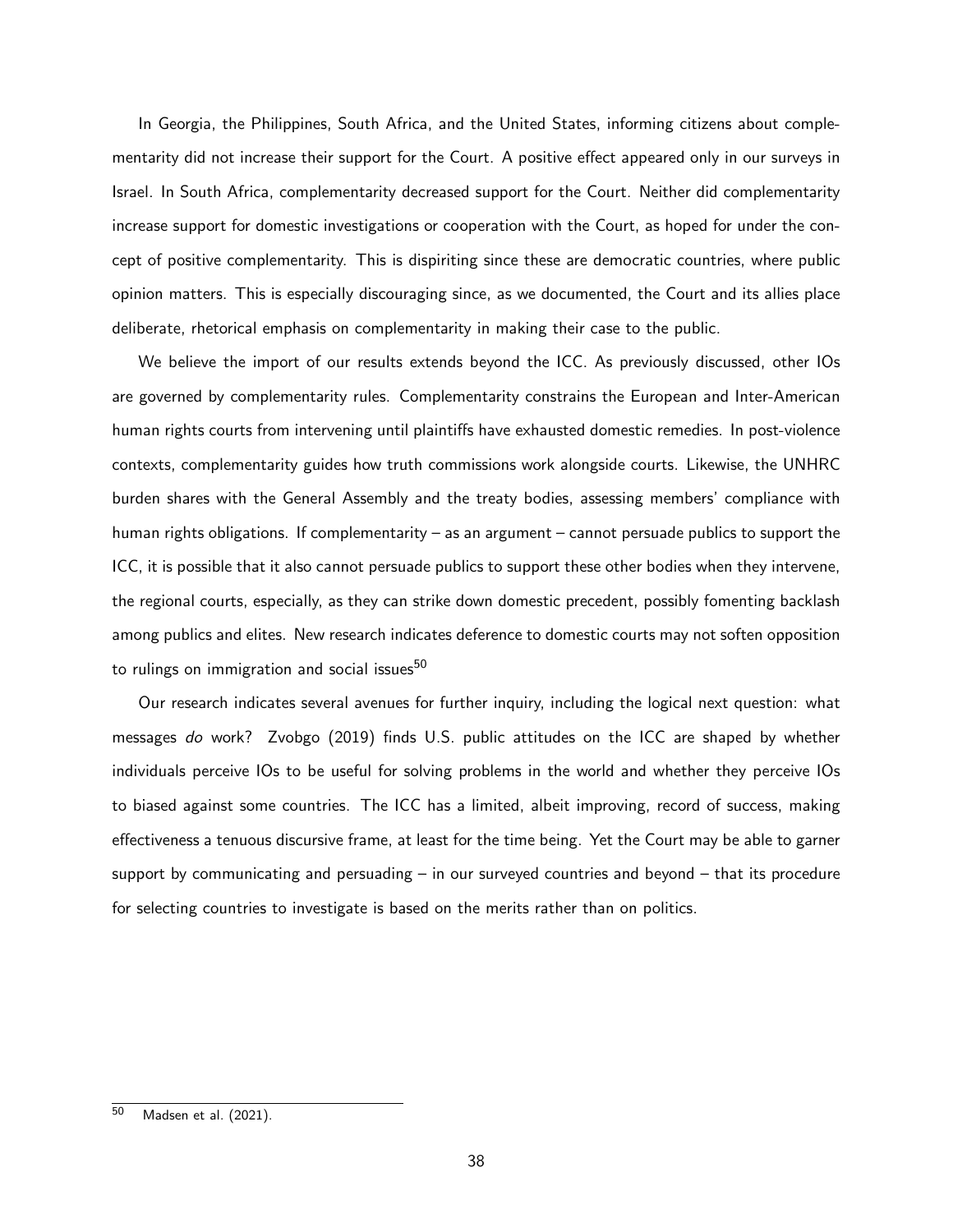## References

- <span id="page-39-2"></span>Alter, Karen J. 2014. The new terrain of international law: Courts, politics, rights. Princeton University Press.
- Bates, Genevieve. 2021. "Threats and Commitments: International Tribunals and Domestic Trials in Peace Negotiations." Unpublished manuscript.
- Bearce, David H and Brandy J Jolliff Scott. 2019. "Popular non-support for international organizations: How extensive and what does this represent?" The Review of International Organizations 14(2):187– 216.
- Bechtel, Michael M and Kenneth F Scheve. 2013. "Mass support for global climate agreements depends on institutional design." Proceedings of the National Academy of Sciences 110(34):13763–13768.
- Binder, Martin and Monika Heupel. 2015. "The legitimacy of the UN Security Council: Evidence from recent General Assembly debates." International Studies Quarterly 59(2):238–250.
- Caserta, Salvatore and Pola Cebulak. 2021. "Resilience Techniques of International Courts in Times of Resistance to International Law." International  $&$  Comparative Law Quarterly pp. 1–32.
- Charania, Shehzad. 2021a. Delivering the ICC Vision Through Deeds not Words: An Interview with Karim Khan QC. Opinio Juris.
- Charania, Shehzad. 2021b. Interview of the former President of the ICC, Judge Chile Eboe-Osuji, by Shehzad Charania. EJIL:Talk!
- Chaudoin, Stephen. 2014. "Promises or policies? An experimental analysis of international agreements and audience reactions." International Organization 68(01):235–256.
- <span id="page-39-0"></span>Chaudoin, Stephen. 2016. "How Contestation Moderates the Effect of International Institutions: the International Criminal Court and Kenya." Journal of Politics 78(2):557–571.
- <span id="page-39-1"></span>Chaudoin, Stephen. 2019. "How International Organizations Change Local Media Coverage of Human Rights."Working paper.
- Chilton, Adam and Katerina Linos. 2021. "Preferences and compliance with international law." Theoretical Inquiries in Law 22(2):247–298.
- Chu, Jonathan Art and Stefano Recchia. Forthcoming. "Does public opinion affect the preferences of foreign policy leaders? Experimental evidence from the UK parliament." Journal of Politics.
- Clarke, Laura. 2012. "Complementarity as politics." . John's Journal of International  $\&$  Comparative Law 2:38.
- Copelovitch, Mark, Sara B Hobolt and Stefanie Walter. 2020. "Challenges to the contemporary global order. Cause for pessimism or optimism?" Journal of European Public Policy 27(7):1114–1125.
- Dellmuth, Lisa Maria and Jonas Tallberg. 2015. "The social legitimacy of international organisations: Interest representation, institutional performance, and confidence extrapolation in the United Nations." Review of International Studies 41(3):451–475.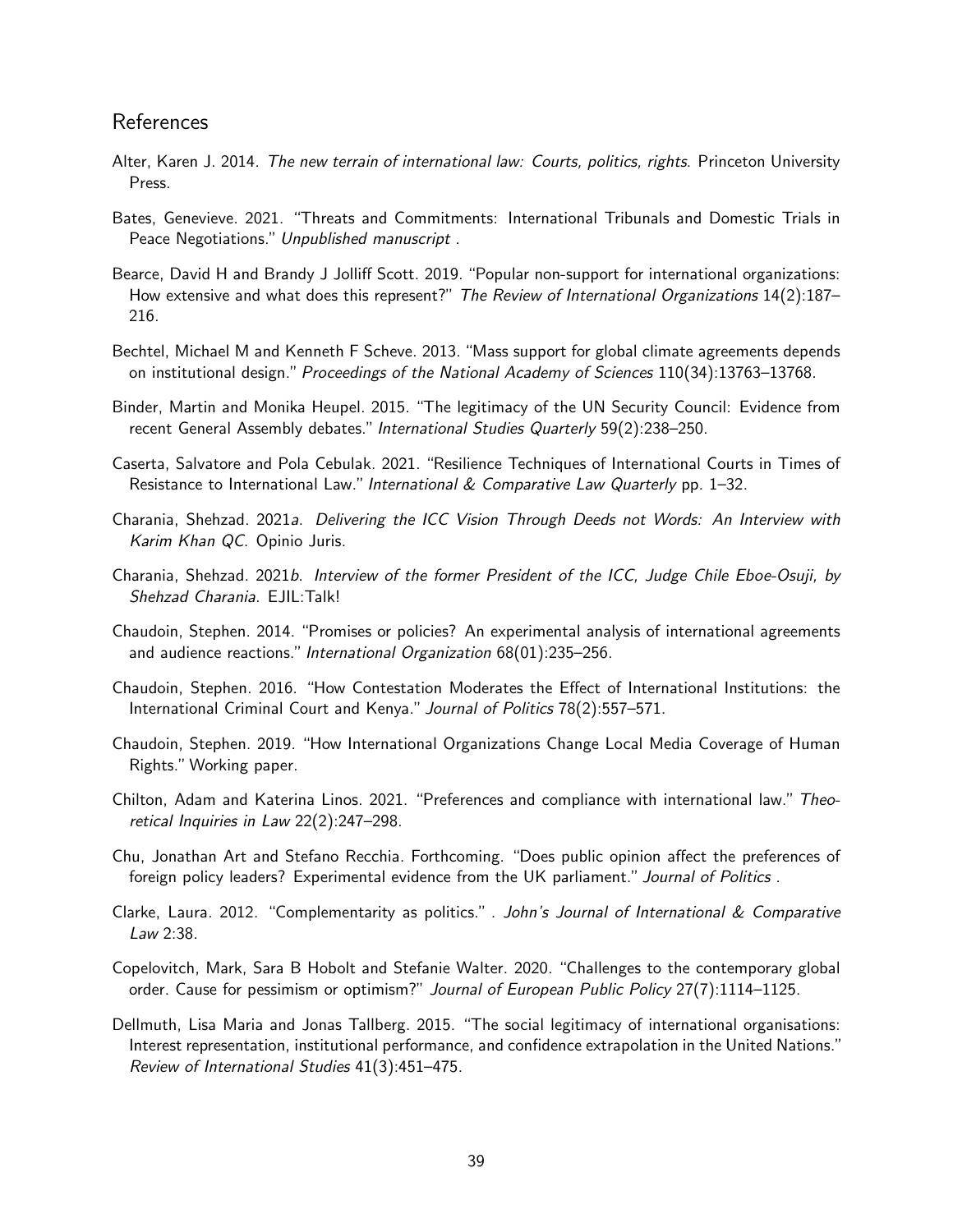- Dunning, Thad, Guy Grossman, Macartan Humphreys, Susan D Hyde and CM McIntosh. 2019. "The metaketa initiative." Cambridge Studies in Comparative Politics, Cambridge University Press, Cambridge pp. 16–49.
- <span id="page-40-1"></span>Dutton, Yvonne M. 2017. "Bridging the Legitimacy Divide: The International Criminal Court's Domestic Perception Challenge." Colum. J. Transnat'l L. 56:71.
- Gevers, Christopher and Linda Mushoriwa. 2022. 'An Effective Complement to National Criminal Justice Systems, Operating Within the Highest Standards of International Justice'? African States, the International Criminal Court & Complementarity. In National Accountability for International Crimes in Africa. Springer pp. 31–63.
- Hansen, Ben B. and Jake Bowers. 2008."Covariate balance in simple, stratified and clustered comparative studies." Statistical Science 23(2):219–236.
- Hayner, Priscilla B. 2011. Unspeakable truths: Transitional justice and the challenge of truth commissions. 2 ed. New York: Routledge.
- Helfer, Laurence R and Anne E Showalter. 2017. "Opposing International Justice: Kenya's Integrated Backlash Strategy Against the ICC." International Criminal Law Review 17(1):1–46.
- Johnson, Tana. 2011. "Guilt by association: The link between states' influence and the legitimacy of intergovernmental organizations."The Review of International Organizations 6(1):57–84.
- Langan, Mark. 2015. "Budget support and Africa–European Union relations: Free market reform and neo-colonialism?" European Journal of International Relations 21(1):101–121.
- Loeffler, James. 2018. Rooted Cosmopolitans: Jews and Human Rights in the Twentieth Century. Yale University Press.
- Luban, David. 2013. "After the honeymoon: Reflections on the current state of international criminal justice." Journal of International Criminal Justice 11(3):505–515.
- Lupu, Yonatan and Geoffrey Wallace. 2017. "Violence, Non-violence, and the Effects of International Human Rights Law." Manuscript, <http://yonatanlupu.com/Lupu%20Wallace%2006.23.17.pdf>.
- <span id="page-40-2"></span>Madsen, Mikael Rask, Juan A. Mayoral, Anton Strezhnev and Erik Voeten. 2021. "Sovereignty, Substance, and Public Support for European Courts' Human Rights Rulings." American Political Science Review pp. 1–20, Online First.
- Meernik, James. 2015. "Explaining public opinion on international criminal justice." European Political Science Review 7(4):567–591.
- Meernik, James and Kimi King. 2014. "A psychological jurisprudence model of public opinion and international prosecution." International Area Studies Review 17(1):3–20.
- Mitchell, Sara McLaughlin and Emilia Justyna Powell. 2011. Domestic law goes global: Legal traditions and international courts. Cambridge University Press.
- Morse, Julia C and Tyler Pratt. 2022. "Strategies of Contestation: International Law, Domestic Audiences, and Image Management." Journal of Politics Online First.
- <span id="page-40-0"></span>Mueller, Susanne D. 2014. "Kenya and the International Criminal Court (ICC): politics, the election and the law." Journal of Eastern African Studies 8(1):25–42.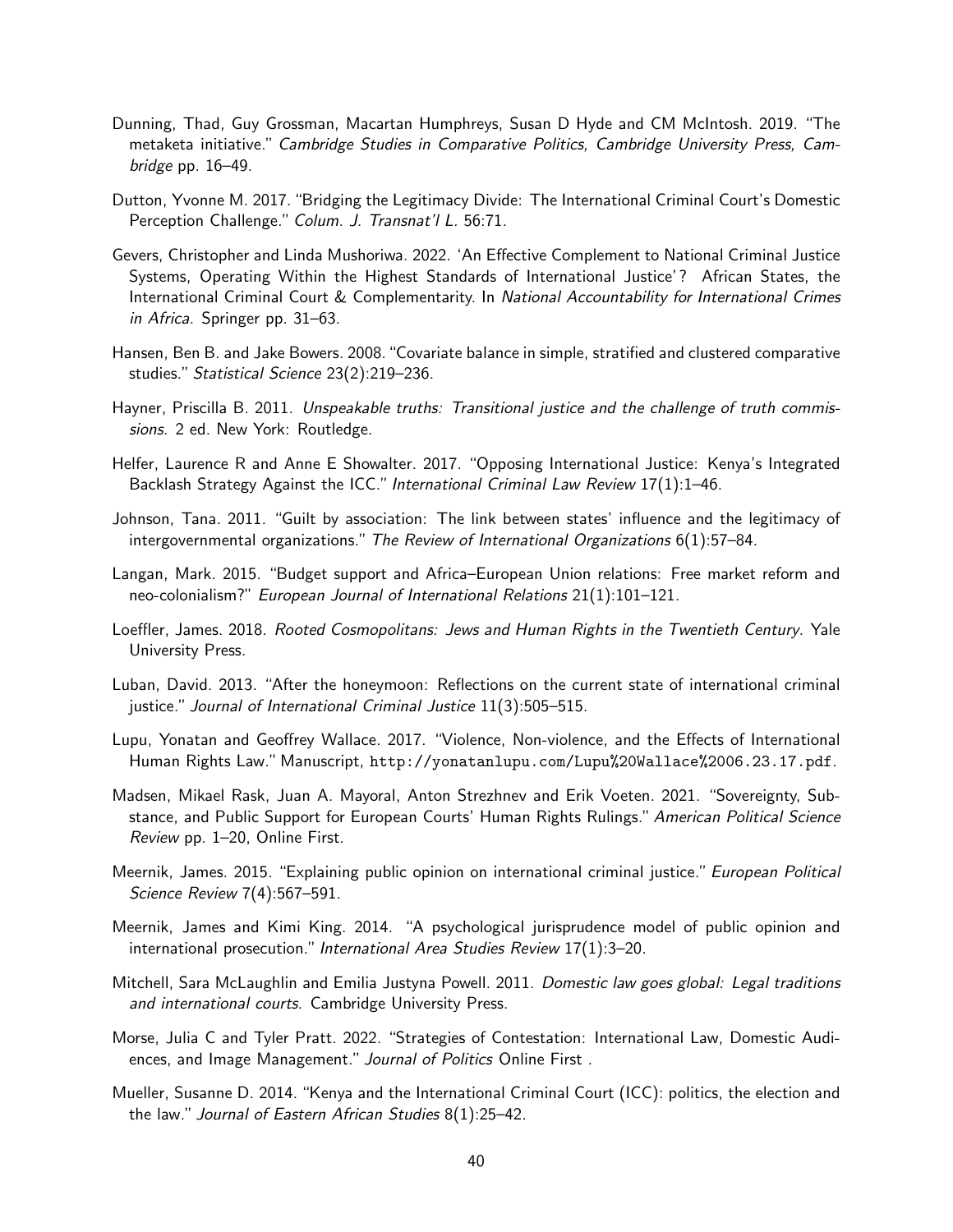- Office of the Prosecutor. 2003. Statement by Mr. Luis Moreno-Ocampo, June 16, 2003 Ceremony for the Solemn Undertaking of the Chief Prosecutor. International Criminal Court.
- Office of the Prosecutor. 2010. Prosecutorial Strategy. International Criminal Court.
- Office of the Prosecutor. 2019. Statement to the United Nations Security Council on the Situation in Darfur, pursuant to UNSCR 1593 (2005). International Criminal Court.
- Pavone, Tommaso and Øyvind Stiansen. Forthcoming. "The Shadow Effect of Courts: Judicial Review and the Politics of Preemptive Reform." American Political Science Review.
- Shany, Yuval. 2003. The competing jurisdictions of international courts and tribunals. Oxford University Press.
- Simmons, Beth A. 2009. Mobilizing for Human Rights: International Law in Domestic Politics. Cambridge University Press.
- Stahn, Carsten and Mohamed M El Zeidy. 2011. The International Criminal Court and complementarity: from theory to practice. Cambridge University Press.
- Terman, Rochelle. 2019. "Rewarding Resistance: Theorizing Defiance to International Shaming." Manuscript, University of Chicago .
- Tomz, Michael, Jessica LP Weeks and Keren Yarhi-Milo. 2020. "Public opinion and decisions about military force in democracies." International Organization 74(1):119-143.
- Verhaegen, Soetkin, Jan Aart Scholte and Jonas Tallberg. 2021. "Explaining elite perceptions of legitimacy in global governance." European Journal of International Relations  $27(2)$ :622–650.
- Voeten, Erik. 2020. "Populism and backlashes against international courts." Perspectives on Politics 18(2):407–422.
- Voeten, Erik. 2021. Ideology and international institutions. Princeton University Press.
- Von Borzyskowski, Inken and Felicity Vabulas. 2019. "Hello, goodbye: When do states withdraw from international organizations?" The Review of International Organizations 14(2):335–366.
- Woods, Ngaire. 1999. "Good governance in international organizations." Global Governance 5:39.
- <span id="page-41-0"></span>Zvobgo, Kelebogile. 2019. "Human Rights versus National Interests: Shifting US Public Attitudes on the International Criminal Court." International Studies Quarterly 63(4):1065–1078.
- Zvobgo, Kelebogile, Wayne Sandholtz and Suzie Mulesky. 2020. "Reserving Rights: Explaining Human Rights Treaty Reservations." International Studies Quarterly 64(3):785–797.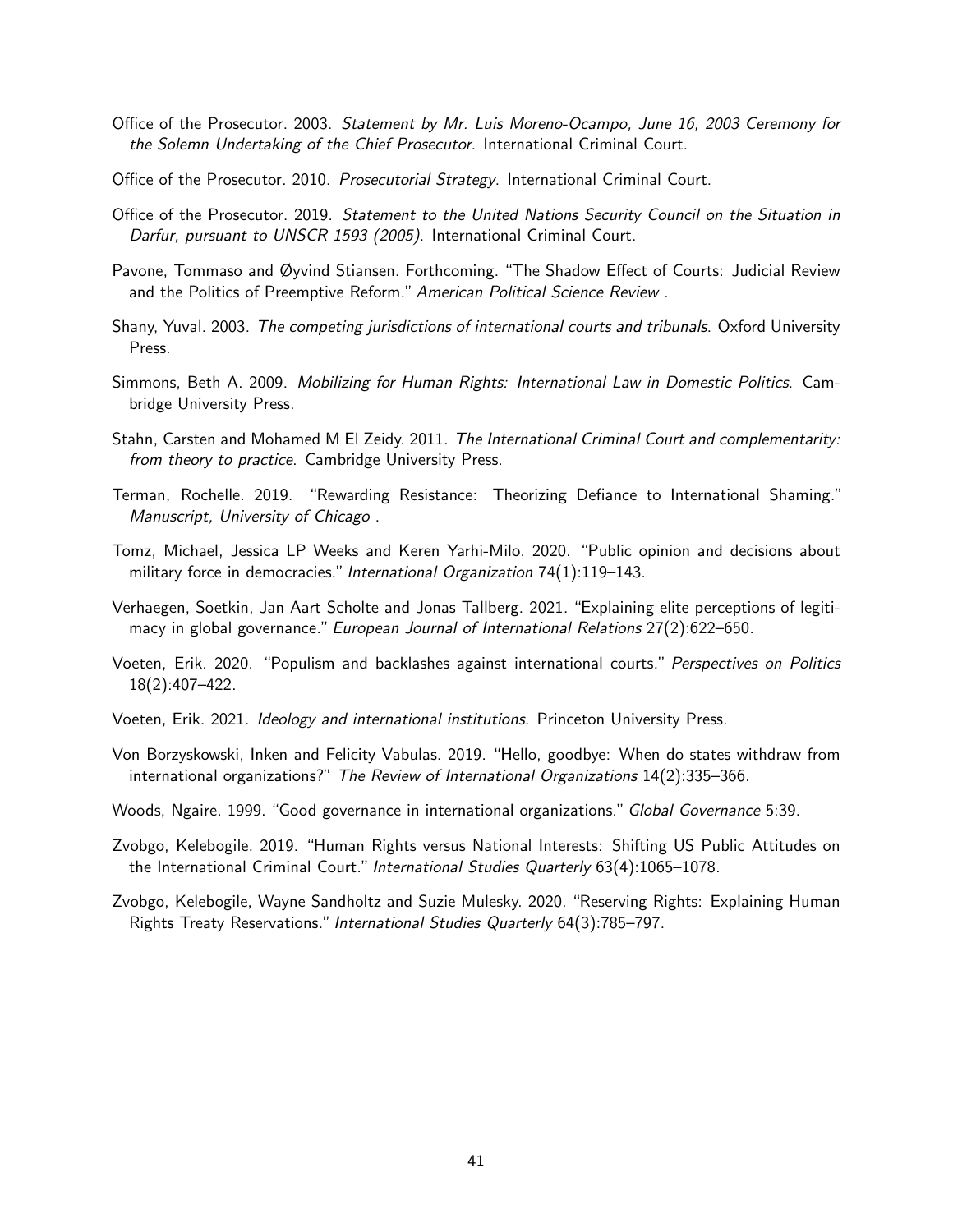# Appendix Sections

- Appendix [A:](#page-43-0) Public vs. Elite Audiences, Domestic vs. International Discourse pp. 2-3
- Appendix [B:](#page-45-0) Treatments and Outcome Measurements pp. 4-8
- Appendix [C:](#page-50-0) Control Variables, Summary Statistics pp. 9-17
- Appendix [D:](#page-59-0) Full Regression Results pp. 18-37
- Appendix [E:](#page-79-0) Balance Tests pp. 38-42
- Appendix [F:](#page-84-0) Manipulation Checks pp. 43-47
- Appendix [G:](#page-89-0) Moderation: Domestic Institutions pp. 48-52
- Appendix [H:](#page-94-0) Moderation: Ideology pp. 53-55
- Appendix [I:](#page-97-0) Excluding "Neither Agree/Disagree" pp. 56-58
- Appendix [J:](#page-100-0) Ethics and Transparency in Research pp. 59-61
- Appendix [K:](#page-103-0) Appendix Bibliography pg. 62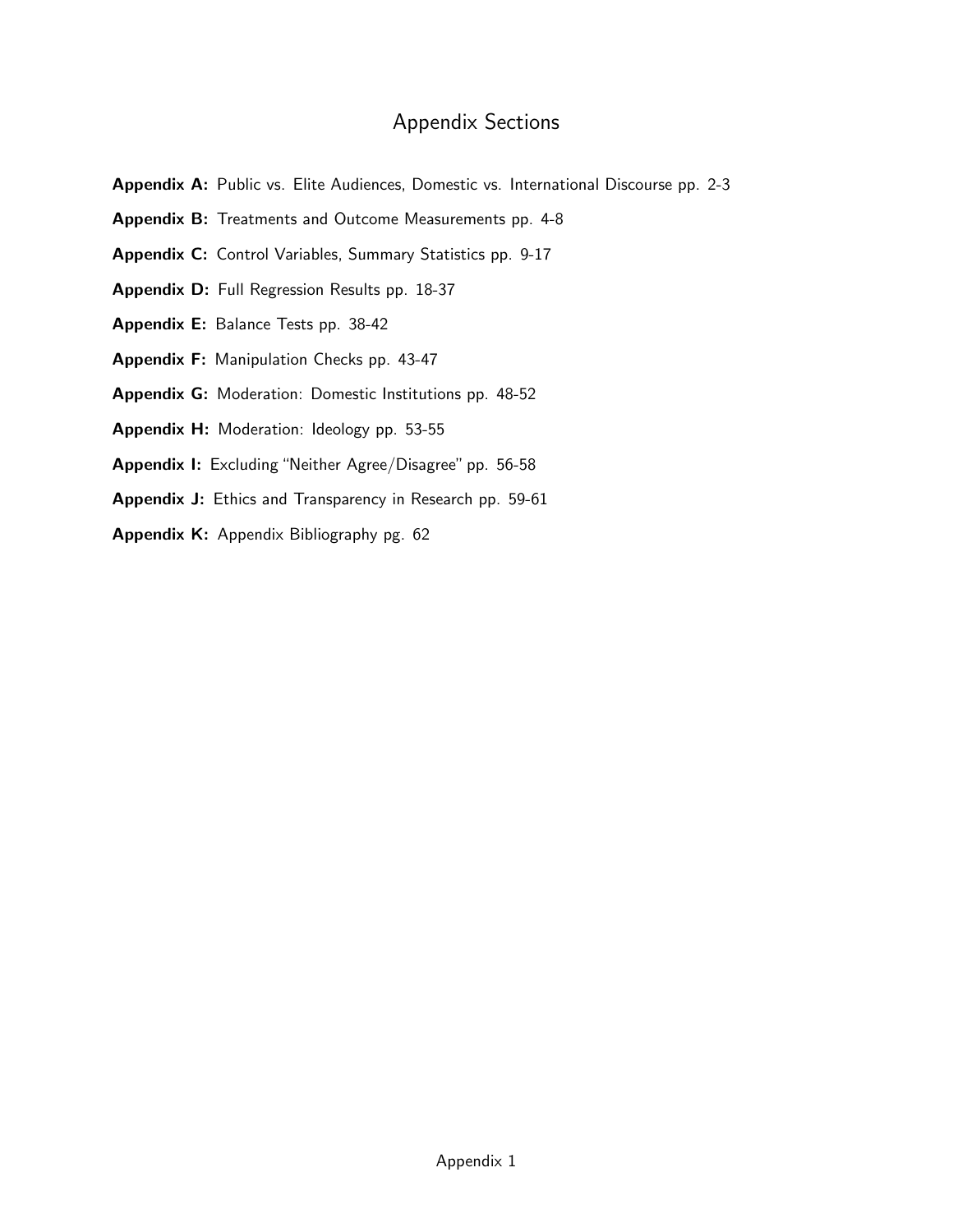# <span id="page-43-0"></span>Appendix A Public vs. Elite Audiences, Domestic vs. International Discourse

Readers may question if we have targeted the right audience. We would note to start that existing research suggests that we might find similar treatment effects among elites (Kertzer 2020). Still, it is reasonable to ask: why not target elites rather than the public? Are elites not the ones the ICC must really persuade? Like any other IO, the ICC seeks compliance with international law, from elites in member states and non-member states alike. But elites are not always the target of complementarity arguments, at least not 24 years since the Court was established, and now with more than 120 states parties. Elected officials and other domestic elites are already well aware of complementarity and what is required under the Rome Statute, and they have teams of lawyers that can probe legal questions with them. Their objections are not to complementarity or due to a lack of knowledge or information. Their objection is to international jurisdiction – full stop. Many governments entered their countries into the ICC regime not seriously thinking they would ever be subject to Court action. Today, complementarity is an argument for publics, to develop and grow domestic compliance partners and compliance constituencies, per [Alter](#page-39-2) [\(2014\)](#page-39-2). But our research reveals that this particular argument is not as persuasive as the Court expects or might like it to be.

A related question is, why not target foreign actors? We acknowledged in the main text that IOs, the ICC in particular, face an inherently uphill battle in many settings, because they need to persuade some portion of the population to support actions that they might initially and instinctively oppose. Typically, those likely to face an investigation are the individuals, group members, or co-ethnics of the people in power in a country. Besides the inherent difficulty of finding domestic support for ICC investigations and prosecutions, it is not up to publics to cooperate or to not cooperate with the ICC; that decision rests with governments, many of which do not want to cooperate with the Court. (Individuals' ability to testify to the ICC is a notable exception.) This is where foreign governments – and foreign publics – come in. So, again, why not target foreign actors? It is possible the complementarity is an argument for foreign audiences, not domestic ones, or at least it may be more effective in third-party countries than in countries under ICC scrutiny. This is a question worth investigating. Certainly, foreign actors' support for ICC investigations and prosecutions in other countries may be cheap talk. It is easy to wag one's finger at others. Perhaps scholars interested in pursuing the lines of inquiry we open is could study the effects of complementarity arguments in one country, vis-à-vis an ally, for instance one under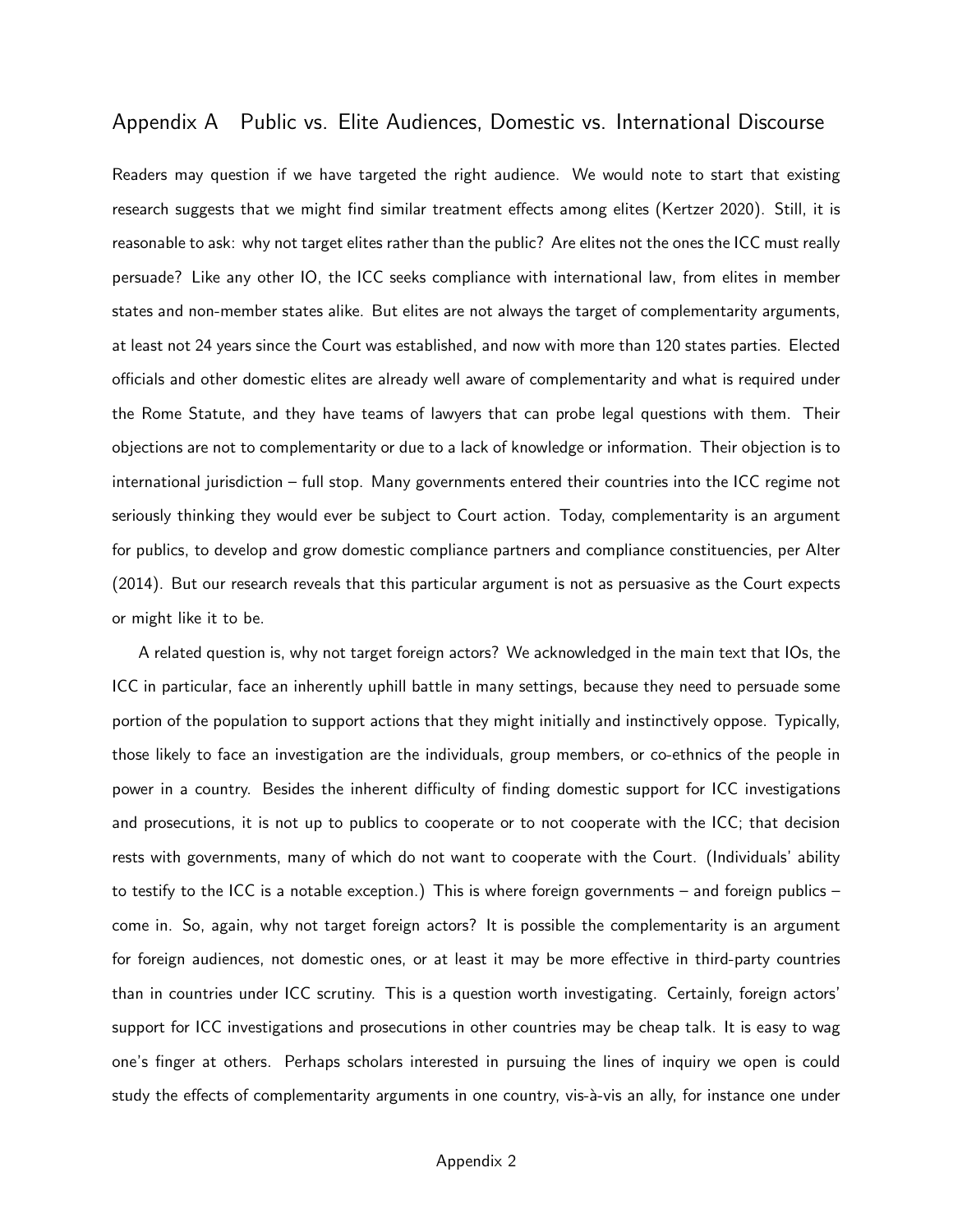scrutiny for abuses similar to those of which one's own country has been accused. In the United States, one could investigate support for an investigation of British military personnel in Iraq (if it accepted ICC jurisdiction or became a court member). Our South Africa survey starts to get at these ideas. Interestingly, complementarity did not engender the expected results in this third-party country, vis-à-vis its neighbors.

A related potential criticism concerns our treatment vignettes. Readers may wonder why we did not craft vignettes that reflect how domestic actors talk about complementarity, rather than international actors. In general, we did, since domestic actors often use the "unwilling or unable" shorthand. Additionally, we are concerned primarily with how the ICC, among a range of IOs, communicates  $$ in its own words and in its own defense. We recall for the reader the primary motivation behind this research: understanding whether and to what extent IOs can resuscitate their image amid growing anti-internationalism. Now, could complementarity arguments purveyed by domestic actors be more effective than those articulated by international actors? Perhaps. And this is a question that future research should endeavor to answer. The role of our work in the field is, we hope, to provide a baseline on global public opinion on the ICC.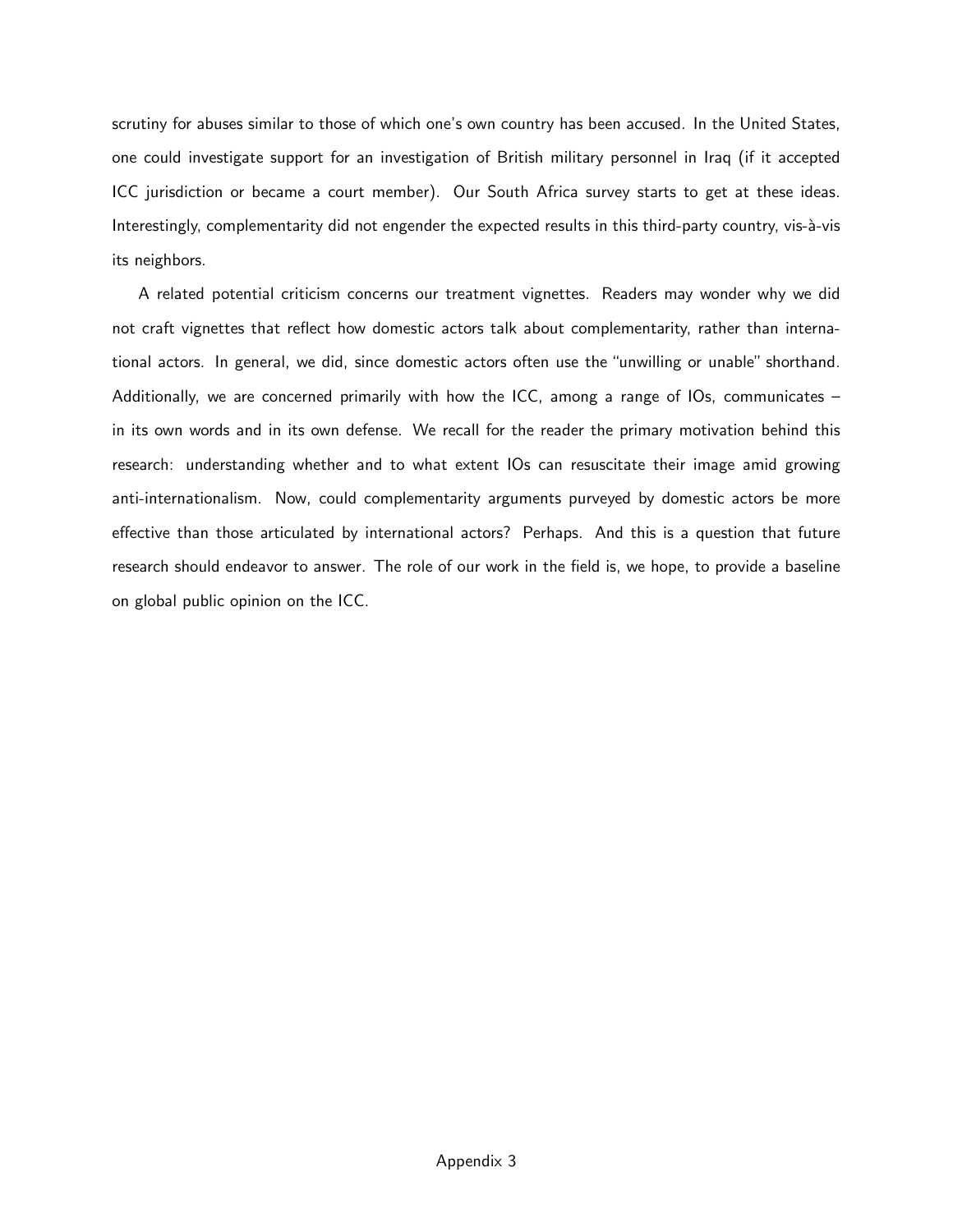# <span id="page-45-0"></span>Appendix B Treatments and Outcome Measurements

As discussed in the main text, treatment consists of exposure to information about complementarity, describing the concept and explaining how the ICC investigation arose in Georgia, Afghanistan (for the United States), Palestine (for Israel), the Philippines, or various African nations (for South Africa). The wording of the treatment mimics the information that a citizen might receive from a Court representative. The treatment vignettes for each of our five surveys are provided below.

## Georgia

## Control Condition

The International Criminal Court (ICC) has opened investigations into alleged war crimes and crimes against humanity during the August 2008 armed conflict in Georgia. The ICC investigation includes Georgians, Russians, and Ossetians.

## Treatment Condition

[Control condition language]

The treaty that created the ICC requires that the Prosecutor only open an investigation if national authorities are unwilling or unable to investigate. In this case, the Prosecutor opened an investigation after national authorities in Georgia failed to undertake genuine proceedings. National authorities in Georgia began investigations in 2008. However, in 2015, these investigations were suspended indefinitely.

Both conditions explicitly include the possibility of an ICC investigation targeting Georgians. We included this because support for investigations into Russians or Ossetians would likely be very strong. But the key challenge for the ICC, in terms of public opinion, lies in getting citizens to support something that they might not otherwise like. The set-up of the subsequent four surveys is slightly different. Since the Georgia survey was part of an omnibus, we had to restrict the number of items. This is not the case in the other surveys, where we were the sole investigators. For the United States, Israel, the Philippines, and South Africa, we are able to add the following preamble to ensure a shared knowledge baseline among respondents. $51$ 

<sup>51</sup> [Zvobgo](#page-41-0) [\(2019\)](#page-41-0).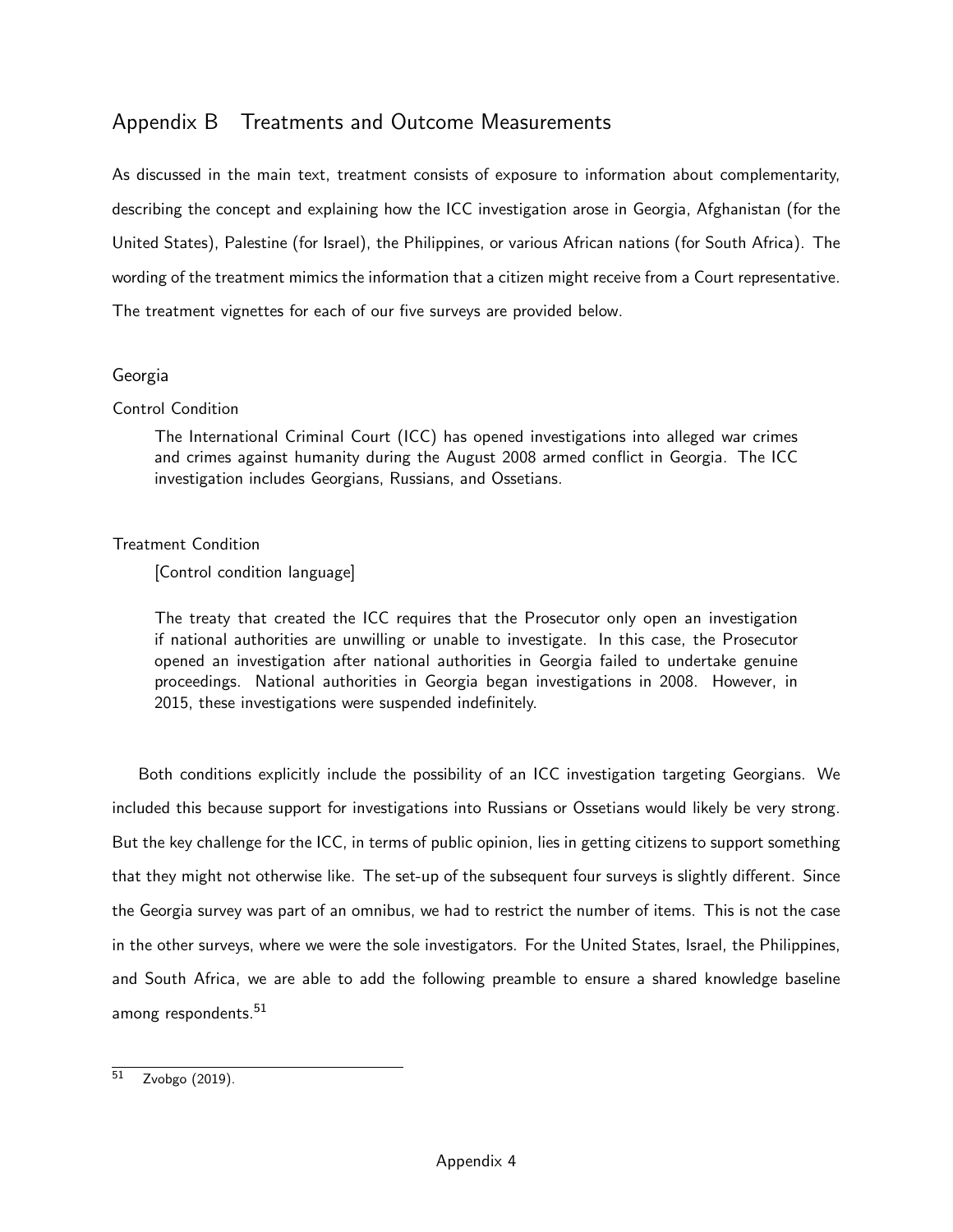As you may or may not know, The International Criminal Court (ICC) is the first permanent, treaty-based, international criminal court. The ICC is located in The Hague, in the Netherlands. The ICC was established in 1998 to investigate and prosecute individuals who are accused of serious crimes like crimes against humanity, crimes committed during wartime, and genocide.

After reading this preamble, respondents were randomly assigned to a treatment or control condition.

The items below give the specific phrasing used in each country.

### United States

#### Control Condition

The ICC has opened an investigation into Afghanistan. One part of the investigation concerns accusations that the United States armed forces and the Central Intelligence Agency (CIA) have committed war crimes and crimes against humanity in Afghanistan since 2003.

### Treatment Condition 1: Complementarity

[Control condition language]

However, the rules of the ICC limit its jurisdiction. The ICC can only investigate allegations if national authorities are unwilling or unable to investigate these allegations for themselves.

The ICC only opened an investigation because the U.S. government has not made serious efforts to investigate allegations about war crimes. If the U.S. government investigates these allegations, then the ICC will not have jurisdiction.

Treatment Condition 2: Bias

[Control condition language]

The U.S. military and the CIA have long been engaged in different places around the world. Some people argue that the ICC is biased against the United States.

## Treatment Condition 3: Bias  $+$  Complementarity

[Control condition language]

[Bias condition language]

[Complementarity condition language]

Treatment Condition 4: Bias  $+$  Human Rights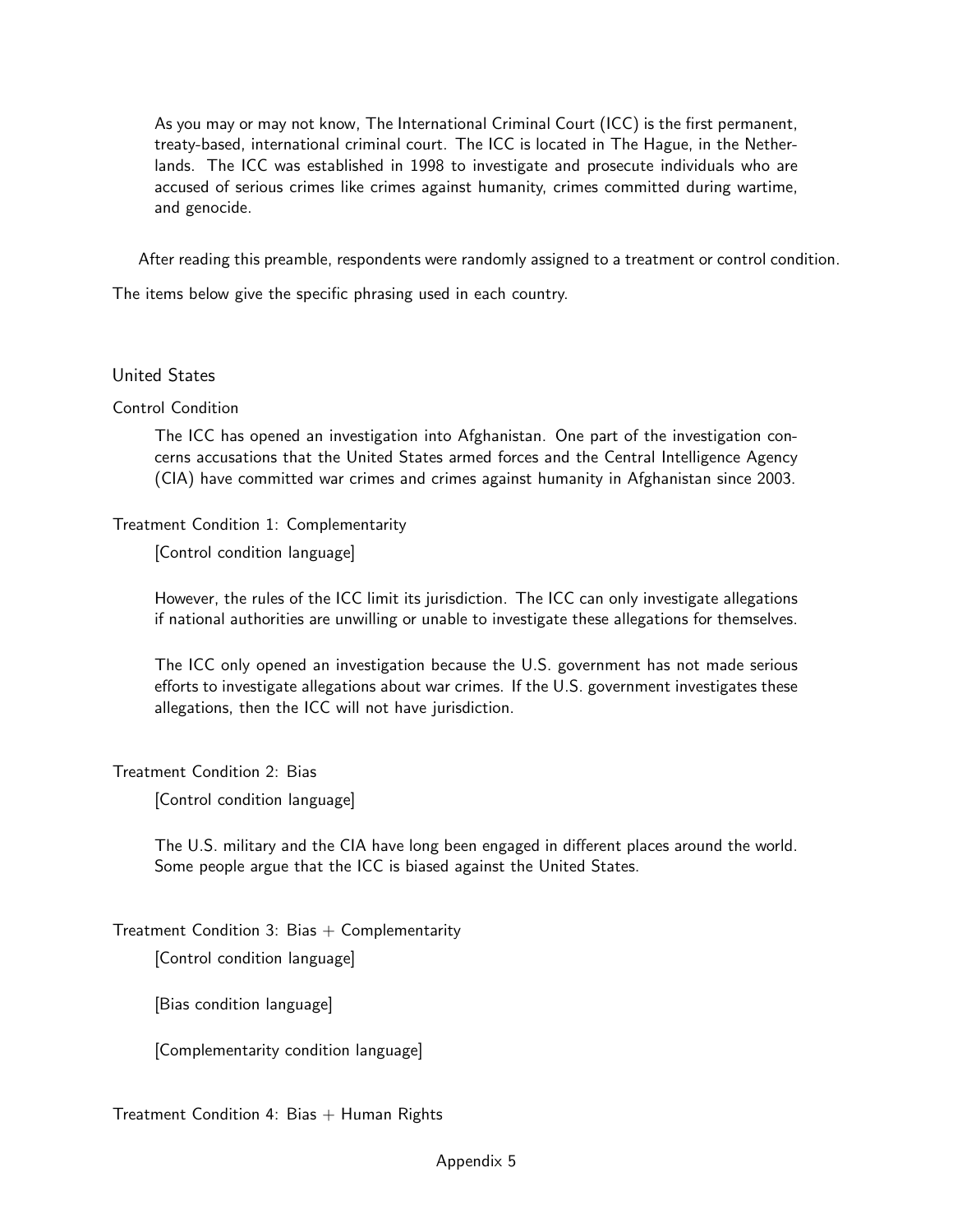[Control condition language]

[Bias condition language]

However, investigating allegations of war crimes is necessary for upholding human rights, in the United States and around the world. U.S. officials began reviewing allegations in 2009, but there have been no national investigations or prosecutions against those who appear most responsible.

Since the U.S. government has not made serious efforts to investigate allegations about war crimes, the ICC is the last remaining option for accountability.

#### Israel

### Control Condition

The ICC has opened a preliminary investigation into the situation in Palestine. One part of the investigation concerns settlements in the West Bank. The Court is investigating whether the government of Israel violated international law by transferring citizens into the West Bank.

### Treatment Condition

[Control condition language]

However, the rules of the ICC limit its jurisdiction. The ICC can only investigate allegations if national authorities are unwilling or unable to investigate for themselves.

The ICC only opened an investigation because the Israeli government has not made serious efforts to investigate allegations about illegal settlements. If the government of Israel investigates these allegations, then the ICC will not have jurisdiction.

## **Philippines**

#### Control Condition

The ICC has opened a preliminary examination into accusations about the war on drugs in the Philippines. The ICC is investigating whether the government of the Philippines has supported extrajudicial killings, which is a crime under international law.

## Treatment Condition

[Control condition language]

However, the rules of the ICC limit its jurisdiction. The ICC can only investigate allegations if national authorities are unwilling or unable to investigate for themselves.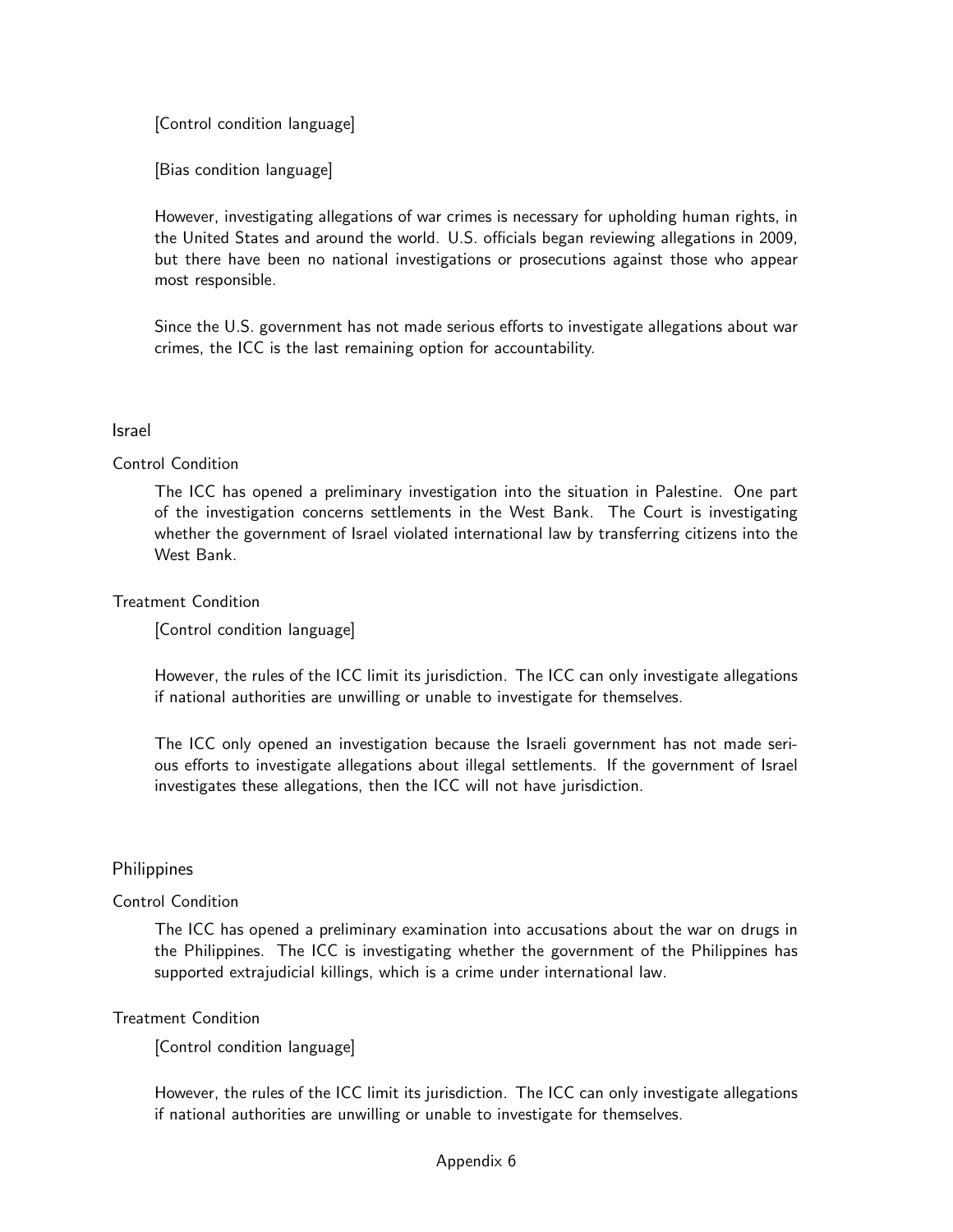The ICC only opened an investigation because the government of the Philippines has not made serious efforts to investigate allegations about extrajudicial killings in the war on drugs. If the government of the Philippines investigates these allegations, then the ICC will not have jurisdiction.

### South Africa

#### Control Condition

The ICC has opened investigations into accusations of serious crimes in many African countries. These include Burundi, Côte d'Ivoire, Central African Republic, Democratic Republic of the Congo, Guinea, Kenya, Libya, Mali, Sudan, and Uganda.

#### Treatment Condition

[Control condition language]

However, the rules of the ICC limit its jurisdiction. The ICC can only investigate allegations if national authorities are unwilling or unable to investigate for themselves.

The ICC has only opened investigations into these African nations because the respective governments have not made serious efforts to investigate them. If these governments investigate the allegations, then the ICC will not have jurisdiction.

## Outcome Measure Wording

[Table A1](#page-49-0) provides the wording of the main outcome variables, as well as the secondary outcome measures.

For each country, the first column shows the wording of the question asking about support for the ICC

investigation. The second column shows the wording for the question about support for domestic investigations.

[Table A2](#page-49-1) shows the wording of each of the secondary outcome measures – bias, policy, and membership/support – for each country, where applicable.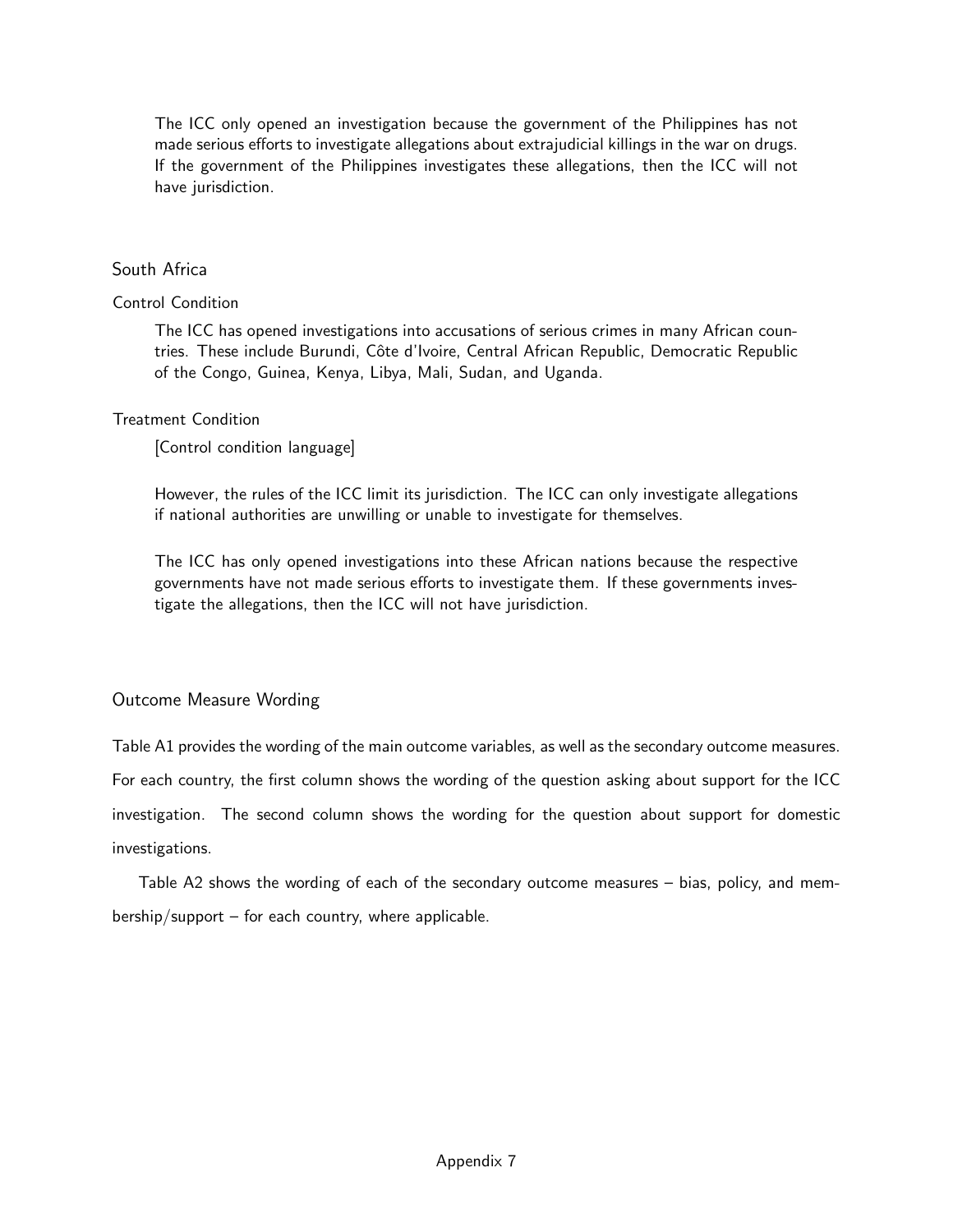| Country    | ICC Inv.                                                                              | Domestic Inv.                                                                                                                |
|------------|---------------------------------------------------------------------------------------|------------------------------------------------------------------------------------------------------------------------------|
| GEO        | support the ICC investigations, including into                                        | It would be better for the Georgian government to undertake a genuine investigation into all sides of                        |
|            | Georgians.                                                                            | the conflict $-$ including Georgians.                                                                                        |
| USA        | support the ICC investigation into alleged<br>crimes by U.S. personnel.               | The U.S. government should conduct its own investigations into alleged crimes committed by U.S.<br>personnel in Afghanistan. |
| <b>ISR</b> | support the ICC investigation into Israeli set-<br>tlements in the West Bank.         | The government of Israel should conduct its own investigations into West Bank settlements.                                   |
| <b>PHL</b> | support the ICC investigation into the war on<br>drugs.                               | The government of the Philippines should conduct its own investigation into allegations of extraju-<br>dicial killings.      |
| ZAF        | support the ICC investigations into alleged<br>crimes committed in African countries. | The governments of African nations should conduct their own investigations into alleged crimes.                              |

## Table A1: Wording of Main Outcome Variable Measures by Country

<span id="page-49-1"></span><span id="page-49-0"></span>Table A2: Wording of Secondary Outcome Variable Measures by Country

| Country    | <b>Bias</b>                                                                               | Policy                                                               | Membership/Support                                                                                                               |
|------------|-------------------------------------------------------------------------------------------|----------------------------------------------------------------------|----------------------------------------------------------------------------------------------------------------------------------|
| GEO        | <b>NA</b>                                                                                 | <b>NA</b>                                                            | NA.                                                                                                                              |
| <b>USA</b> | The ICC is biased against the United States                                               | <b>NA</b>                                                            | The United States should become a member of<br>the ICC.                                                                          |
| <b>ISR</b> | The ICC is biased against against Israel                                                  | Israel should not expand settlements.                                | Israel should become a member of the ICC.                                                                                        |
| <b>PHL</b> | The ICC is biased against the Philippines                                                 | Do you support or not support the campaign<br>against illegal drugs? | I support the government's decision to withdraw<br>from the International Criminal Court.                                        |
| ZAF        | I think international organizations, like the ICC,<br>are biased against African nations. | NA.                                                                  | South Africa should provide logistical support to<br>the ICC, including help with the arrest and trans-<br>fer of ICC fugitives. |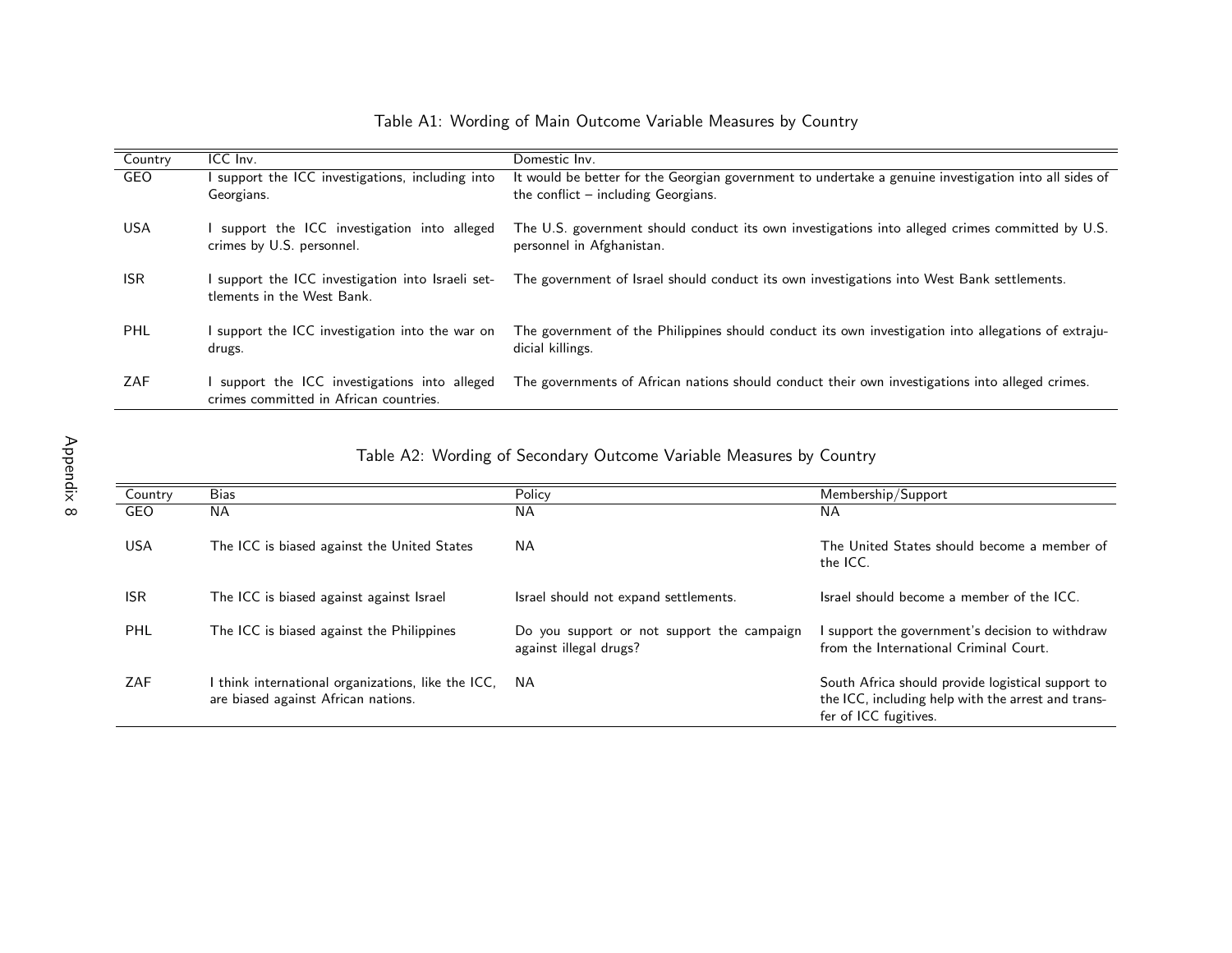# <span id="page-50-0"></span>Appendix C Control Variables, Summary Statistics

Since we have five countries, we choose a similar set of control variables to use in analyses. The exact controls can differ across countries (eg region or party identification variables are not identical in the U.S. and South African studies), but the core set of concepts they measure are similar across countries. When we refer to regressions with controls, we are referring to this set.

For each country, we coded indicator variables for whether the respondent indicated that they were Female and had any post-secondary education.<sup>[52](#page-0-0)</sup> We also included the respondent's age. We asked the respondents their income and then used that to create three indicator variables for whether the respondent's income was in the lower quartile of the distribution, in the 26th to 75th percentile, or above the 75th percentile. In Georgia, we used an item that assessed the household's economic situation by asking whether the respondent had enough money for food and expensive durables. We constructed a six point scale based on the response.<sup>[53](#page-0-0)</sup> We also asked how many hours per week the respondent spent consuming news.[54](#page-0-0) For each country, we calculated the median number of hours for the sample and constructed an indicator for whether the respondent spent that amount or higher consuming news in a given week.

We included indicator variables for certain regions in each country, where appropriate. For the United States, these were indicators for respondents in the midwest, south, west, and northeast. For South Africa, we coded an indicator for respondents living in Gauteng province. For Georgia, we included indicators for whether the respondent lived in the capital and another for whether they lived in an urban location. For the Philippines, we constructed an indicator for respondents living in Metro Manila.

We also included indicators for some ethnic or racial variables in each country, again where appropriate. We used existing surveys, e.g., different regional barometers, to help guide the wording of these items. For the United States, we include an indicator variable for white respondents. In South Africa, we asked "What is your ethnic community, cultural group or tribe?" and coded indicators for those that

 $\frac{52}{2}$  The U.S. survey coding was slightly different. This indicator is for whether the respondent had a BA degree or higher.<br> $\frac{53}{2}$  The full list of potential responses was: Money is not enough for food: Money is The full list of potential responses was: Money is not enough for food; Money is enough for food, but not for clothes; Money is enough for food/clothes, not for expensive ones; Money is enough for food/clothes, not for expensive

durables; Afford buying some expensive durables, but not too expensive; We can afford buying very expensive things.  $54$  "In a typical week, how many hours do you spend reading news on the internet or getting news from TV, the radio, or a newspaper? (Please enter a number)"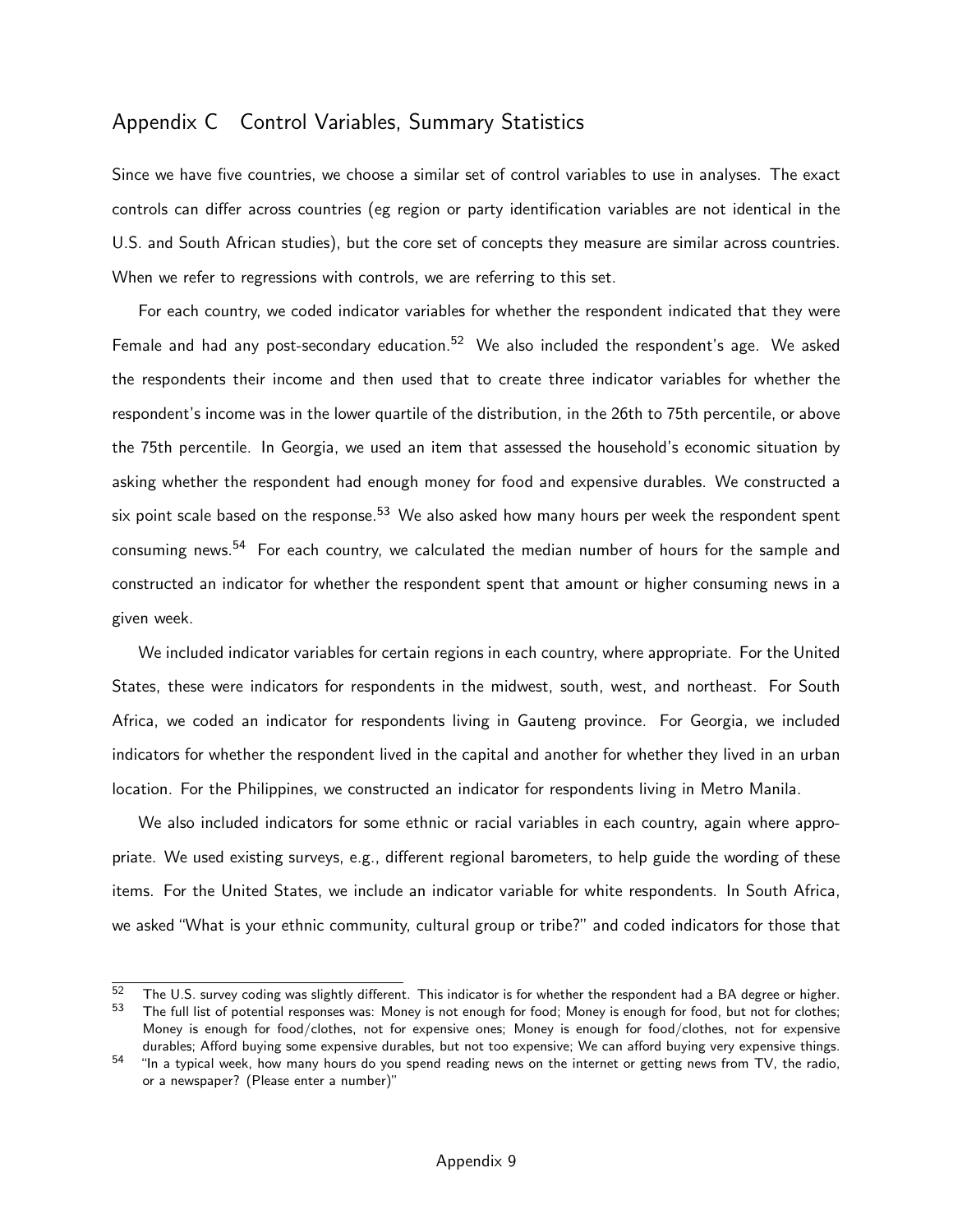responded English, Zulu, or Xhosa. These were the largest groups in our sample.<sup>[55](#page-0-0)</sup> In the Philippines, we asked "Would you consider yourself: [ilst]" and constructed indicator variables for respondents who chose Cebuano or Tagalog.<sup>[56](#page-0-0)</sup> In Israel, we asked respondents to answer the following: "I am... Jewish – born in Israel, Jewish – born outside of Israel, Muslim, Christian, Druze." We constructed an indicator for respondents who chose one of the two options that began with Jewish. We used a similar approach to items concerning religion. In South Africa, we coded an indicator variable for Christian respondents.<sup>[57](#page-0-0)</sup> In the Philippines, we coded an indicator for Catholic respondents.<sup>[58](#page-0-0)</sup>

Finally, we included variables that captured the respondent's self-reported political party preference or placement on the ideological spectrum. In the United States, we used a six point scale that asked whether the respondent leaned somewhat or very strongly towards one party. The variable is coded so that higher numbers represent more Republican leaning respondents. In South Africa, we asked "Which party comes closest to your political beliefs? [list]," and coded an indicator for ANC and Democratic Alliance supporters.<sup>[59](#page-0-0)</sup> In the Philippines, we asked the same question and coded an indicator for supporters of PDP-Laban.<sup>[60](#page-0-0)</sup> In Israel, we asked "It is common to talk about politics in terms of the left and the right. Where would you place yourself on this scale?" This item used a seven point scale, with higher numbers indicating respondents that were more to the right. We did not have a party identification or ideology item in the Georgia survey.

<sup>55</sup> Full list: English, Venda, Afrikaans/Afrikaner/Boer, Zulu, Ndebele, White/European, Xhosa, Coloured, Pedi/North Sotho, Sotho/South Sotho, Tswana, Shangaan, Swazi, Indian, Other (please enter).

<sup>56</sup> Full list: Bicolano, Maguindanao, Ifugao, Maranao, Igorot, Spanish, Ilocano, Tagalog, Ilonggo, Tausug, Cebuano, Yakan, Chinese, Japanese, Other.

<sup>57</sup> The item was: "What is your religion at present, if any? Christian, Muslim, Hindu, Traditional religion, Judaism, I don't have a religion, Other (please enter)."

 $58$  The item was: "What is your religion at present, if any? Catholic, Protestant, Muslim, I donâ $\tilde{A}Zt$  have a religion, Other (please enter)."

<sup>&</sup>lt;sup>59</sup> Full list: African National Congress, Democratic Alliance, Economic Freedom Fighters, Other (please enter).<br><sup>60</sup> Full list: PDP-Laban, Nacionalista, NPC, NUP Liberal, Lakas, Other (please enter).

Full list: PDP-Laban, Nacionalista, NPC, NUP, Liberal, Lakas, Other (please enter).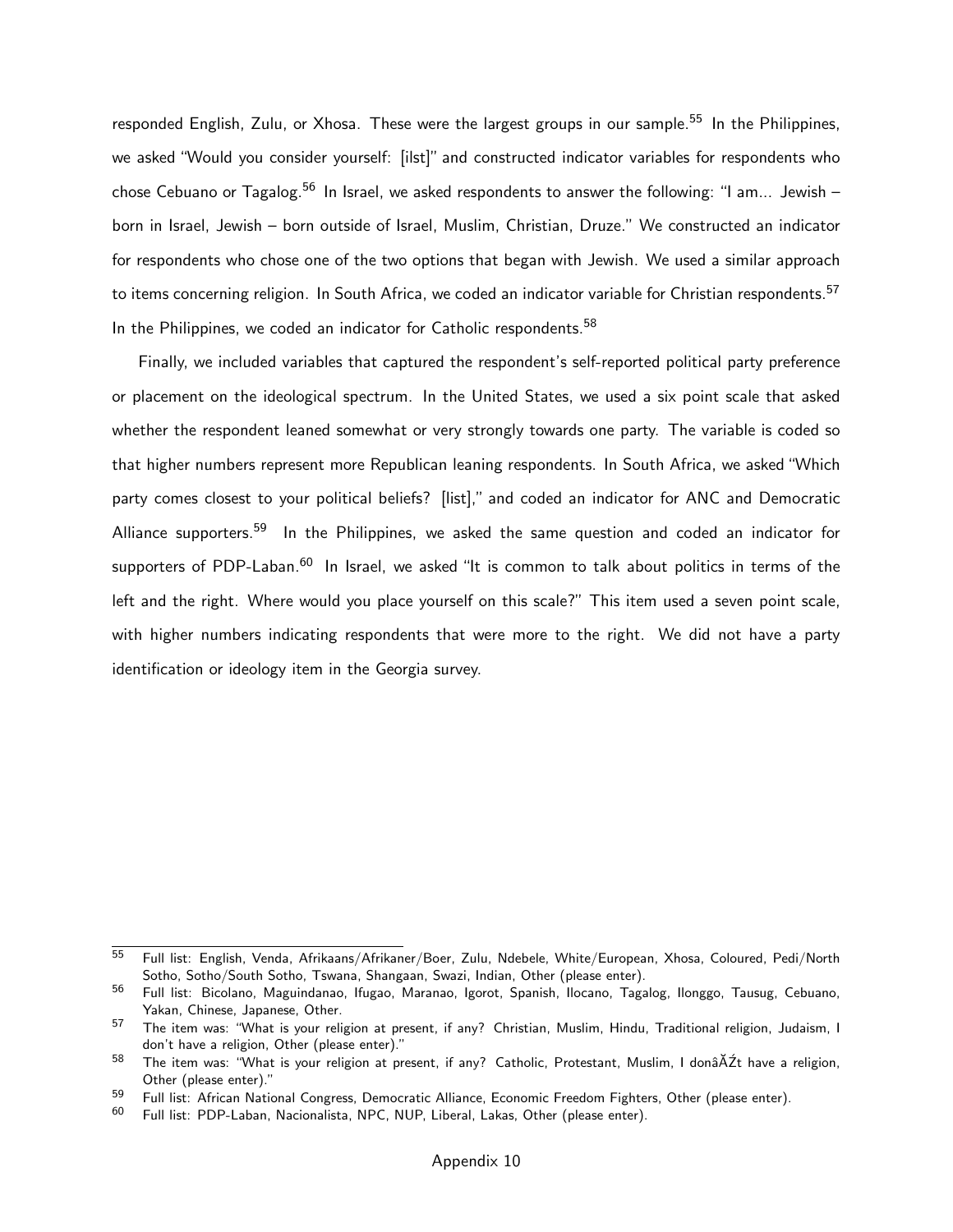#### Summary Statistics: Georgia

[Table A3](#page-53-0) provides summary information on responses by treatment group. For the outcome measures, we show two versions. The first two are those used in the main manuscript. Recall that these measures are binary, indicating whether the respondent agreed with a statement about support for an ICC or domestic investigation. We also include summary statistics for an alternate coding of those outcome measures where we exclude those who said "Don't Know" or refused to answer an outcome question. In the main manuscript, they are coded as not agreeing with the statement about support. Refusal to answer was very uncommon; only 17 and 14 respondents refused to answer the ICC and domestic investigation questions, respectively.

For the demographic control variables, we also include the summary statistics from a larger, nationally representative survey conducted a few months after ours - the Caucasus Barometer Survey.<sup>[61](#page-0-0)</sup> Analogous summary statistics are shown for that survey in the fourth column. Overall, our sample was quite close to theirs in terms of demographic data. Our sample had a slightly lower percentage of respondents from rural areas.

<sup>61</sup> Caucasus Barometer 2017 Survey – Georgia. Available at [https://caucasusbarometer.org/en/cb2017ge/](https://caucasusbarometer.org/en/cb2017ge/downloads/) [downloads/](https://caucasusbarometer.org/en/cb2017ge/downloads/). Accessed Feb. 23, 2022.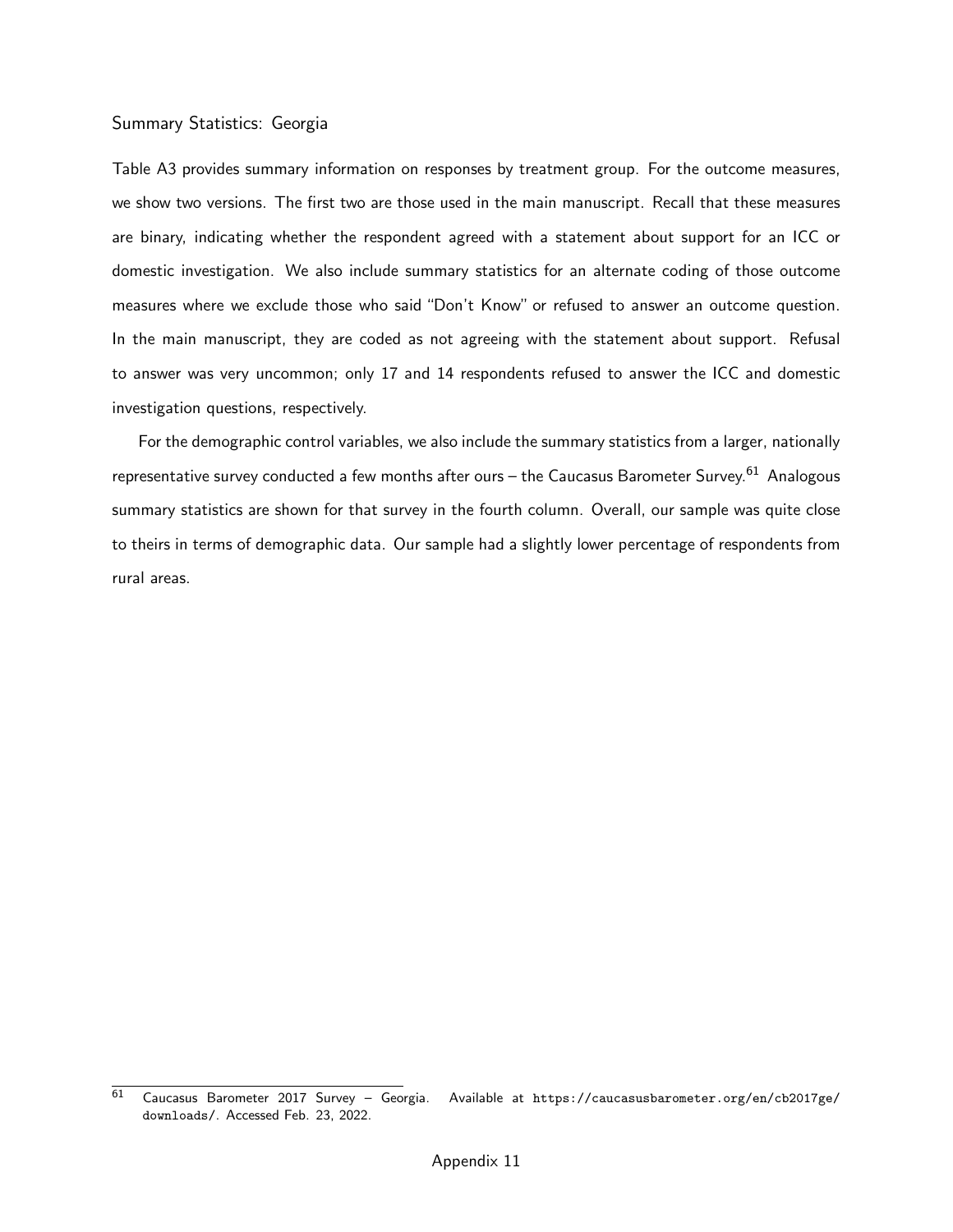<span id="page-53-0"></span>

|                           | Full  | Treatment | Control | Cauc. Barom. |
|---------------------------|-------|-----------|---------|--------------|
|                           | mean  | mean      | mean    | mean         |
| Compl.                    | 0.49  | 1.00      | 0.00    |              |
|                           |       |           |         |              |
| <b>Outcome Measures</b>   |       |           |         |              |
| Support ICC Inv.          | 0.54  | 0.55      | 0.54    |              |
| Support Geo. Inv.         | 0.44  | 0.43      | 0.45    |              |
|                           |       |           |         |              |
| Support ICC Inv. NoDKRTA  | 0.69  | 0.69      | 0.70    |              |
| Support Geo. Inv. NoDKRTA | 0.57  | 0.56      | 0.59    |              |
|                           |       |           |         |              |
| Demographics/Controls     |       |           |         |              |
| Female                    | 0.65  | 0.65      | 0.64    | 0.64         |
| Age                       | 52.97 | 52.14     | 53.77   | 53.00        |
| Post-Sec. Ed.             | 0.32  | 0.32      | 0.32    | 0.33         |
| Enough mon.               | 2.61  | 2.62      | 2.60    | $2.34*$      |
| Capital                   | 0.28  | 0.28      | 0.28    | 0.23         |
| Urban                     | 0.24  | 0.23      | 0.25    | 0.25         |
| Rural                     | 0.48  | 0.48      | 0.47    | 0.51         |
|                           |       |           |         |              |
| N                         | 1019  | 502       | 517     | 2,317        |

Table A3: Georgia: Summary Statistics by Treatment Group

<sup>∗</sup> The 2019 Caucasus Barometer used a slightly different scale for this question. Theirs ranged from 1-5, while ours ranged from 1-6. The distributions are very similar between the two surveys.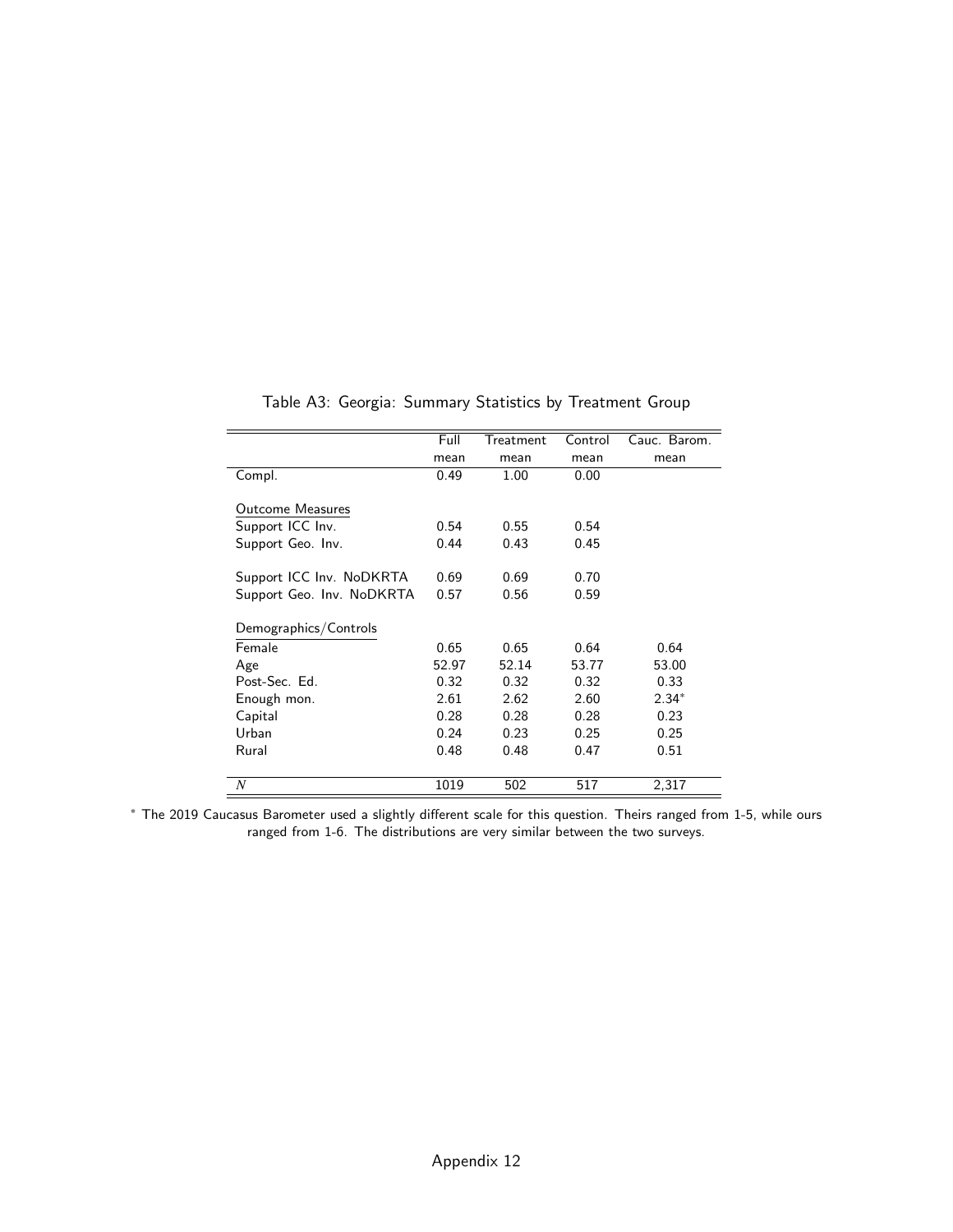#### Summary Statistics: United States

[Table A4](#page-55-0) provides summary information on responses by treatment group. As in Georgia, a majority of U.S. respondents indicated support for an ICC investigation: 69 percent in the complementarity condition, 66 percent in the bias condition, 66 percent in the competing bias-complementarity condition, 72 percent in the competing bias-human rights condition, and 73 percent in the control condition. An even larger proportion of respondents indicated support for a U.S. investigation, 80 percent in the complementarity condition, 79 percent in the bias condition, 82 percent in the competing biascomplementarity condition, 83 percent in the competing bias-human rights condition, and 80 percent in the control condition.

We also report similar statistics from the 2020 ANES survey.<sup>[62](#page-0-0)</sup> In general, our sample resembles theirs. The most notable difference is that our sample was younger, though this is to be expected since our sample was recruited solely online.

 $\overline{62}$  The American National Election Studies (<www.electionstudies.org>). Accessed Feb. 23, 2022.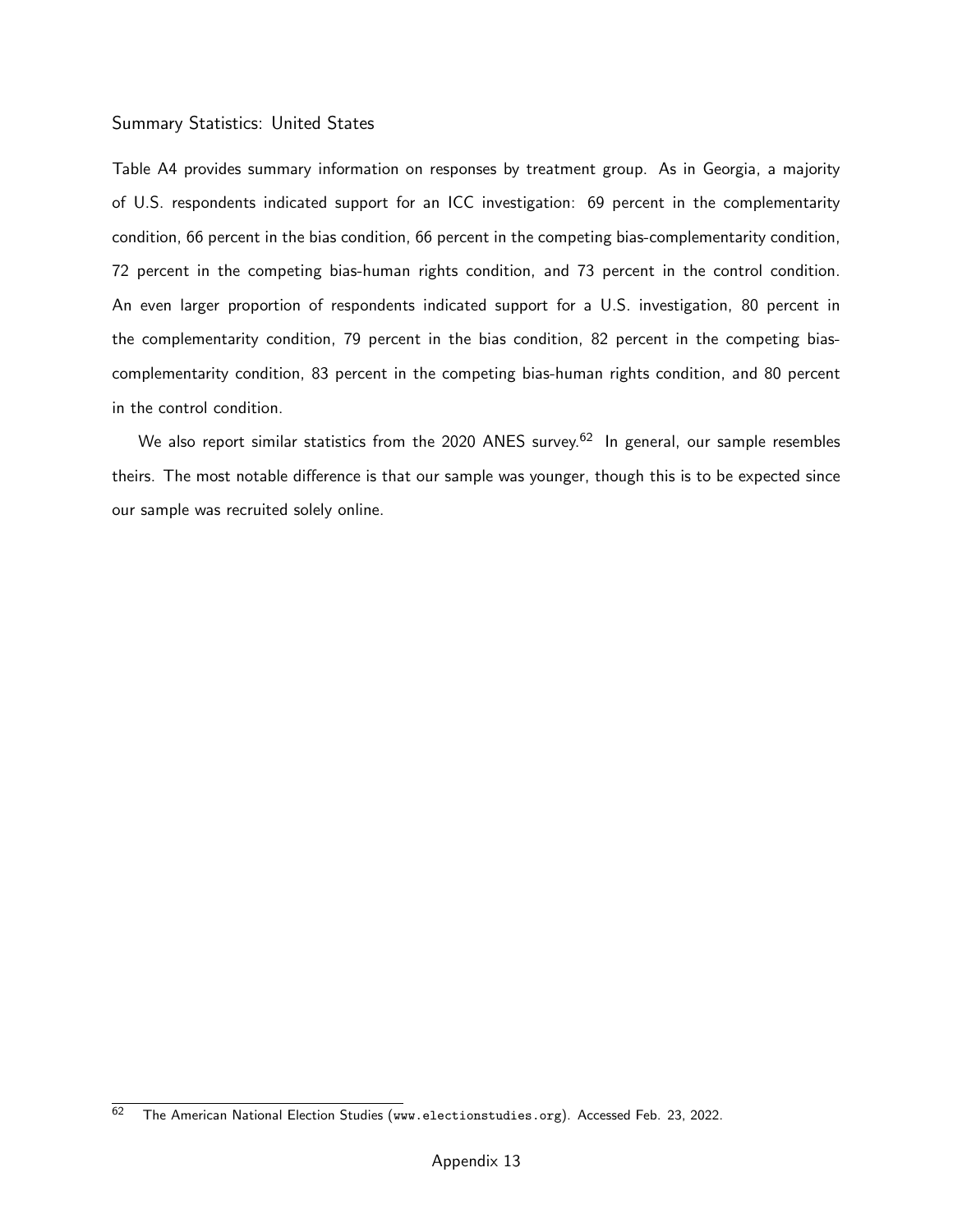<span id="page-55-0"></span>

|                         | Full  | Compl. | Bias  | $Bias + Compl.$ | $Bias + HR$ | Control | ANES     |
|-------------------------|-------|--------|-------|-----------------|-------------|---------|----------|
|                         | mean  | mean   | mean  | mean            | mean        | mean    | mean     |
| Treatments              |       |        |       |                 |             |         |          |
| Compl.                  | 0.20  | 1.00   | 0.00  | 0.00            | 0.00        | 0.00    |          |
| <b>Bias</b>             | 0.20  | 0.00   | 1.00  | 0.00            | 0.00        | 0.00    |          |
| $Bias + Compl.$         | 0.20  | 0.00   | 0.00  | 1.00            | 0.00        | 0.00    |          |
| $Bias + HR$             | 0.20  | 0.00   | 0.00  | 0.00            | 1.00        | 0.00    |          |
|                         |       |        |       |                 |             |         |          |
| <b>Outcome Measures</b> |       |        |       |                 |             |         |          |
| Support ICC Inv.        | 0.69  | 0.69   | 0.66  | 0.66            | 0.72        | 0.73    |          |
| Support US Inv.         | 0.81  | 0.80   | 0.79  | 0.82            | 0.83        | 0.80    |          |
| ICC is biased           | 0.32  | 0.29   | 0.33  | 0.34            | 0.33        | 0.29    |          |
| Support ICC Memb        | 0.51  | 0.51   | 0.52  | 0.50            | 0.53        | 0.49    |          |
|                         |       |        |       |                 |             |         |          |
| Controls/Demographics   |       |        |       |                 |             |         |          |
| Female                  | 0.52  | 0.49   | 0.51  | 0.53            | 0.55        | 0.53    | 0.54     |
| Age                     | 46.16 | 46.55  | 46.32 | 45.68           | 46.59       | 45.64   | 51.58    |
| White                   | 0.73  | 0.73   | 0.72  | 0.75            | 0.73        | 0.72    | $0.81*$  |
| BA or higher            | 0.43  | 0.43   | 0.42  | 0.43            | 0.43        | 0.42    | 0.45     |
| Household Income        | 9.83  | 10.19  | 9.56  | 9.39            | 10.08       | 9.95    | $12*$    |
| Dem./Rep. Scale         | 2.20  | 2.22   | 2.19  | 2.19            | 2.17        | 2.22    | *.       |
| Northeast               | 0.20  | 0.20   | 0.18  | 0.22            | 0.22        | 0.20    | 0.17     |
| Midwest                 | 0.19  | 0.19   | 0.18  | 0.20            | 0.19        | 0.17    | 0.22     |
| South                   | 0.37  | 0.41   | 0.39  | 0.35            | 0.35        | 0.37    | 0.38     |
| West                    | 0.23  | 0.20   | 0.23  | 0.22            | 0.23        | 0.26    | 0.23     |
| $\boldsymbol{N}$        | 3290  | 654    | 661   | 659             | 658         | 658     | $8,149*$ |

Table A4: United States: Summary Statistics

<sup>∗</sup>Note: Race data are restricted in the 2020 ANES, so this number is from 2016. This is also from a question where respondents chose all races that applied, which likely makes it higher than our number. Household income is restricted in the 2020 and 2016 ANES surveys. According to the 2019 US Census, the median HHI was approximately \$68K, which would be a "12" on our scale. ANES asks whether respondents are closer to the Democratic, Republican, or Neither party. The percentages for each category were 34.5% Democrat, 31.2% Republican, and the remainder answering Neither. We used the N for the 2020 ANES.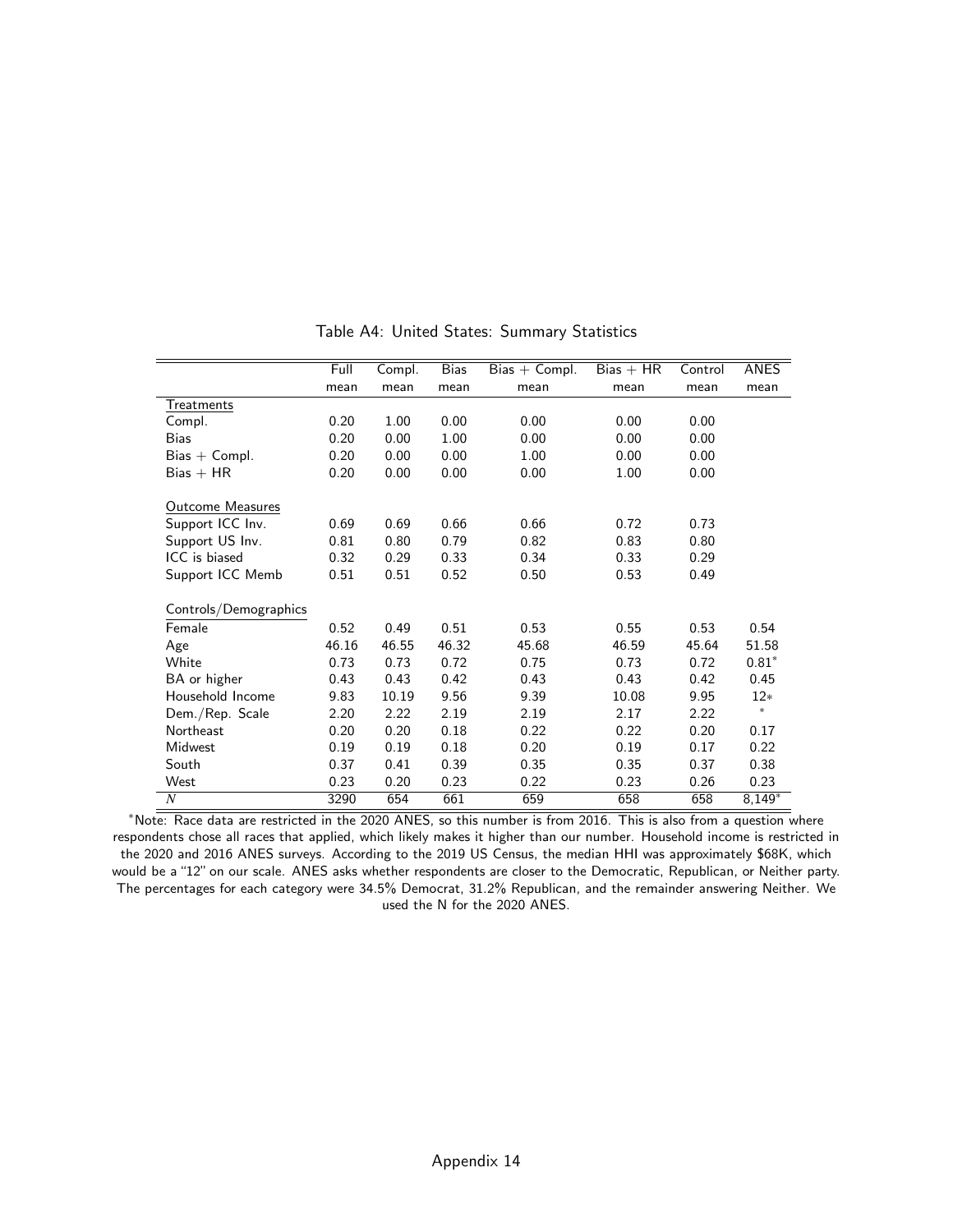#### Summary Statistics: Israel

[Table A5](#page-56-0) provides summary information on responses by treatment group. Israeli respondents were the least supportive of the ICC among all our countries, with less than a third supporting the investigation. The fourth column of [Table A6](#page-57-0) compares our sample with data from the March 2021 Israel National Elections Survey, which recruited by phone and over the internet.<sup>[63](#page-0-0)</sup> In general, the sample characteristics are similar. Our sample is younger, which is to be expected since our survey only recruited online. This is also a potential explanation for why our survey reached fewer Muslim respondents.

<span id="page-56-0"></span>

|                            | Full  | Treatment | Control | <b>INES 2021</b> |
|----------------------------|-------|-----------|---------|------------------|
|                            | mean  | mean      | mean    |                  |
| Compl. Treatment           | 0.50  | 1.00      | 0.00    |                  |
|                            |       |           |         |                  |
| <b>Outcome Measures</b>    |       |           |         |                  |
| Support ICC Inv.           | 0.29  | 0.32      | 0.25    |                  |
| Support ISR Inv.           | 0.57  | 0.60      | 0.54    |                  |
| ICC is biased              | 0.71  | 0.69      | 0.73    |                  |
| Support ICC Memb           | 0.43  | 0.45      | 0.41    |                  |
| <b>Stop Settlements</b>    | 0.38  | 0.39      | 0.36    |                  |
|                            |       |           |         |                  |
| Controls/Demographics      |       |           |         |                  |
| Female                     | 0.51  | 0.51      | 0.51    | 0.52             |
| Age                        | 33.16 | 33.18     | 33.14   | 47.26            |
| Post-Sec. Educ.            | 0.55  | 0.54      | 0.57    | 0.59             |
| $lncome < 25th$ percentile | 0.28  | 0.27      | 0.29    | $0.20*$          |
| Income 26-75th percentile  | 0.52  | 0.52      | 0.53    | $0.70*$          |
| $lncome > 75th$ percentile | 0.20  | 0.21      | 0.18    | $0.10*$          |
| Left/Right scale           | 4.61  | 4.66      | 4.56    | $5.82*$          |
| Jewish                     | 0.89  | 0.89      | 0.90    | 0.81             |
| News hours per week $(>4)$ | 0.56  | 0.56      | 0.55    | *                |
| N                          | 2041  | 1028      | 1013    | 1816             |

Table A5: Israel: Summary Statistics

<sup>∗</sup>Note: The INES income measure asks respondents whether their income is above or below the naitonal average, on a 5 point scale. These numbers correspond to the percentage of respondents choosing the 1 (much below average), 2-4 (somewhat above/below, about average) and 5 (much above average, respectively. INES also uses a 10-point ideology scale, which makes their mean higher than ours. INES does not ask about hours reading the news, but they do ask "In the last week, how many times did you catch up on political information  $(v611)$ . 58% reported catching up on the news at least "2-3 times per week."

 $\frac{63}{63}$  <https://www.tau.ac.il/~ines/2019.html>. Accessed Feb. 23, 2022.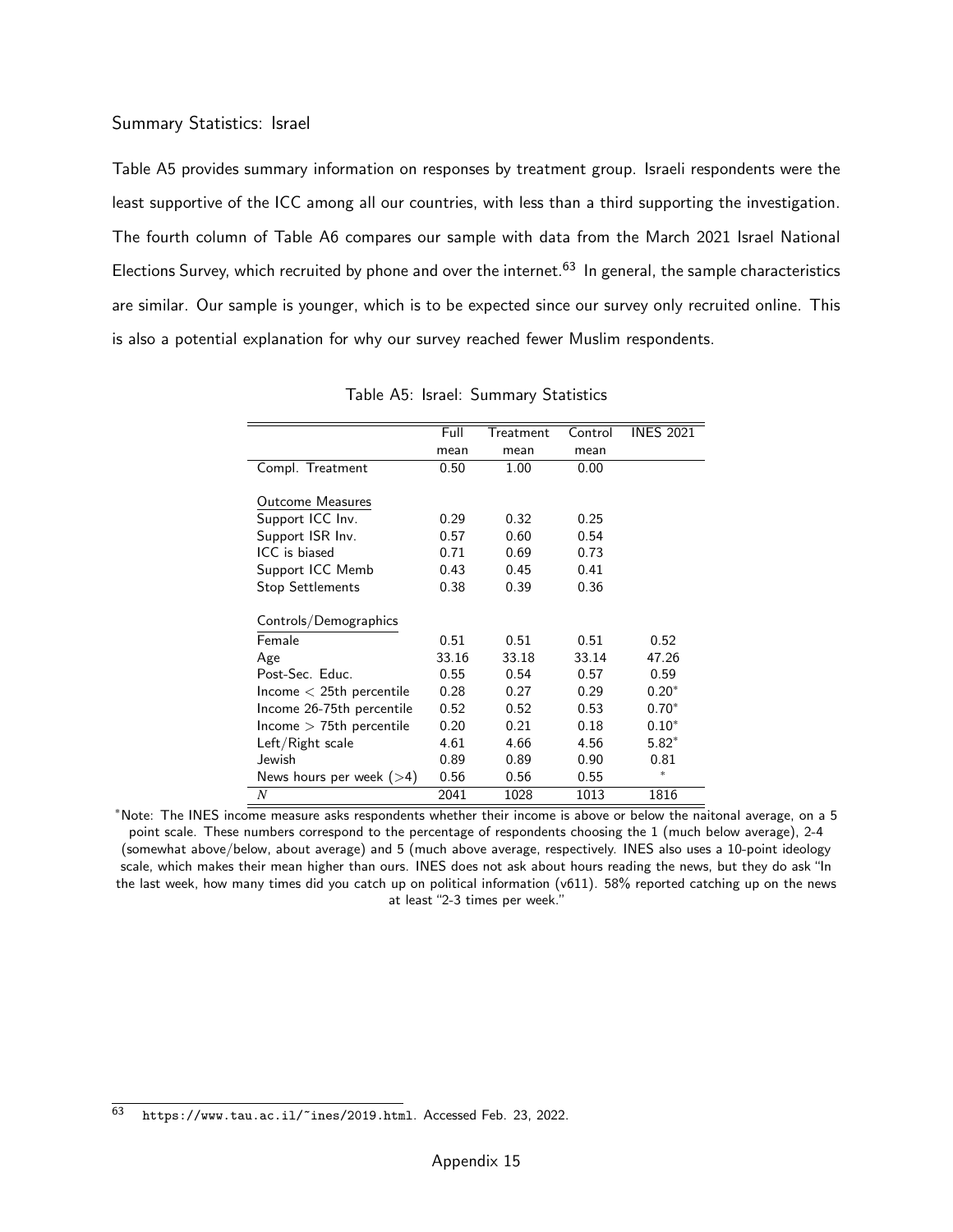#### Summary Statistics: Philippines

[Table A6](#page-57-0) provides summary information on responses by treatment group. For comparison, we use summary statistics from the 2018 Q4 Ulat Ng Bayan survey, conducted by Pulse Asia.<sup>[64](#page-0-0)</sup> The Ulat Ng Bayan Surveys are conducted in-person, using sampling methods based on physical geography. This results in larger differences between their sample and ours. Our survey, which used online recruitment, is much more heavily skewed towards respondents from Metro Manila, with all of the accompanying correlations, such as higher education and income.

<span id="page-57-0"></span>

|                            | Full  | Treatment | Control | Ulat Ng Bayan 2018 |
|----------------------------|-------|-----------|---------|--------------------|
|                            | mean  | mean      | mean    |                    |
| Compl. Treatment           | 0.51  | 1.00      | 0.00    |                    |
|                            |       |           |         |                    |
| <b>Outcome Measures</b>    |       |           |         |                    |
| Support ICC Inv.           | 0.80  | 0.80      | 0.79    |                    |
| Support PHL Inv.           | 0.82  | 0.81      | 0.84    |                    |
| ICC is biased              | 0.36  | 0.35      | 0.37    |                    |
| Support Rejoin ICC         | 0.76  | 0.78      | 0.74    |                    |
| Approve War on Drugs       | 0.87  | 0.87      | 0.86    |                    |
|                            |       |           |         |                    |
| Controls/Demographics      |       |           |         |                    |
| Female                     | 0.50  | 0.50      | 0.50    | 0.50               |
| Age                        | 37.00 | 36.71     | 37.29   | 42                 |
| Post-Sec. Educ.            | 0.72  | 0.71      | 0.72    | 0.28               |
| $lncome < 25th$ percentile | 0.25  | 0.24      | 0.26    | 0.64               |
| Income 26-75th percentile  | 0.52  | 0.53      | 0.52    | 0.34               |
| $lncome > 75th$ percentile | 0.22  | 0.23      | 0.22    | 0.02               |
| Cebuano                    | 0.20  | 0.19      | 0.21    | 0.21               |
| Tagalog                    | 0.45  | 0.47      | 0.43    | 0.38               |
| Catholic                   | 0.76  | 0.74      | 0.77    | $0.86*$            |
| PDP-Laban                  | 0.43  | 0.43      | 0.44    | $\ast$             |
| News hours per week $(>4)$ | 0.49  | 0.51      | 0.48    | $\ast$             |
| Metro Manila NCR           | 0.22  | 0.23      | 0.21    | 0.13               |
| $\boldsymbol{N}$           | 2033  | 1033      | 1000    | 1800               |

Table A6: Philippines: Summary Statistics

<sup>∗</sup>Note: The Ulat Ng Bayan survey does not ask about religion. This figure is from a Pew Research article. The vast majority of respondents (94%) answer "None" when asked for their party on the Ulat surveys. The Ulat surveys also do not ask about amount of media consumption.

<sup>64</sup> <https://www.pulseasia.ph/databank/ulat-ng-bayan/>.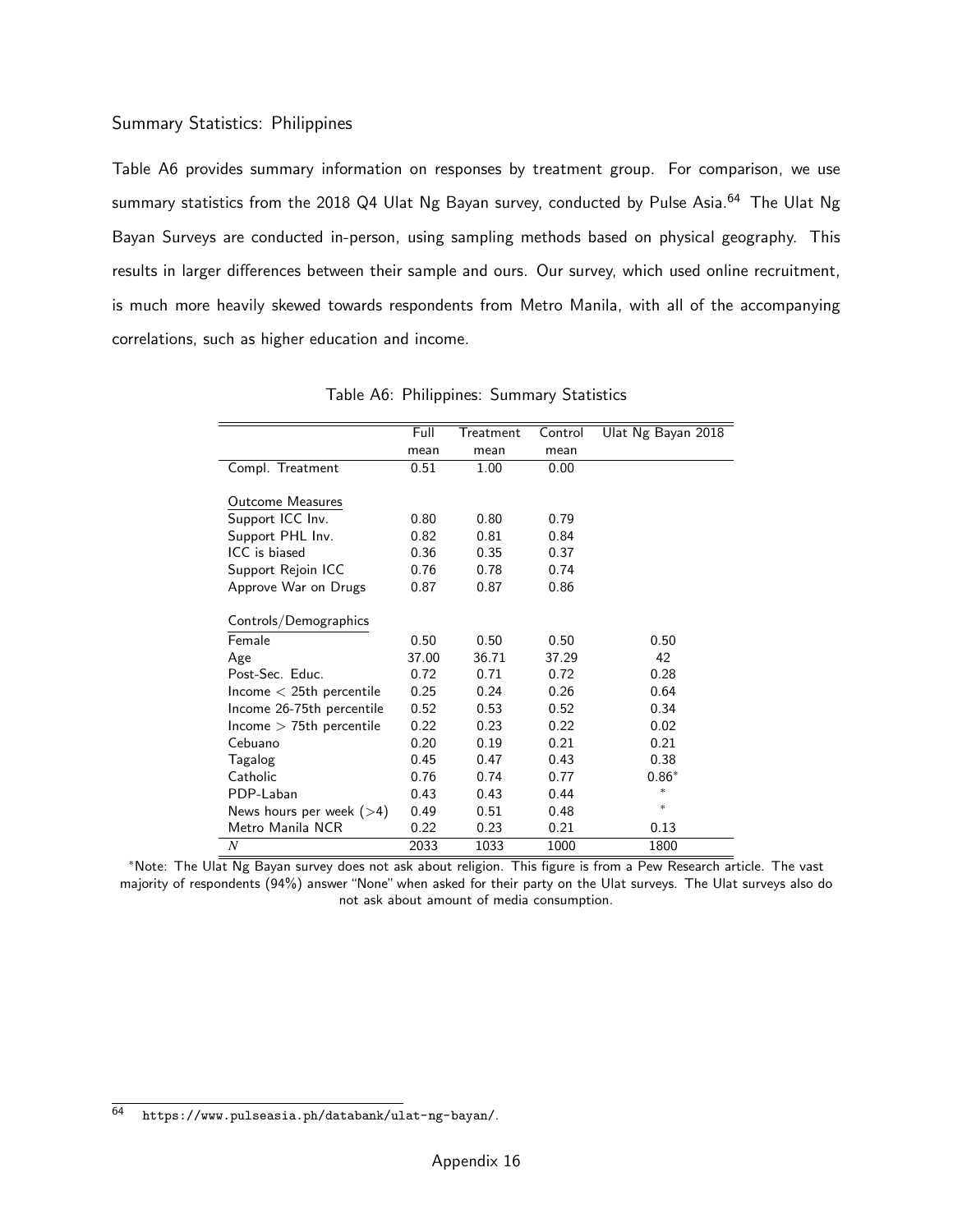#### Summary Statistics: South Africa

[Table A7](#page-58-0) provides summary information on responses by treatment group. For comparison, we include summary statistics from the  $2016/2018$  wave of Afrobarometer surveys.<sup>[65](#page-0-0)</sup> Our sample characteristics were similar to theirs in many ways, though with some expected differences. Our sample, which was recruited online, included a larger percentage of respondents from Gauteng. The Afrobarometer surveys are more extensive in their sampling from rural areas and are conducted in person.

<span id="page-58-0"></span>

|                               | Full  | Treatment | Control | Afrobarometer 2016/2018 |
|-------------------------------|-------|-----------|---------|-------------------------|
|                               | mean  | mean      | mean    |                         |
| Compl. Treatment              | 0.49  | 1.00      | 0.00    |                         |
|                               |       |           |         |                         |
| <b>Outcome Measures</b>       |       |           |         |                         |
| Support ICC Inv.              | 0.90  | 0.89      | 0.91    |                         |
| Support Local Inv.            | 0.68  | 0.70      | 0.65    |                         |
| ICC is biased                 | 0.29  | 0.28      | 0.31    |                         |
| ZAF Support the ICC           | 0.83  | 0.82      | 0.83    |                         |
| Controls/Demographics         |       |           |         |                         |
|                               |       |           |         |                         |
| Female                        | 0.51  | 0.50      | 0.52    | 0.51                    |
| Age                           | 38.48 | 38.17     | 38.78   | 38.26                   |
| Post-Sec. Educ.               | 0.53  | 0.51      | 0.55    | 20.9                    |
| $lncome < 25th$ percentile    | 0.26  | 0.26      | 0.26    |                         |
| Income 26-75th percentile     | 0.50  | 0.52      | 0.49    |                         |
| $h$ ncome $>$ 75th percentile | 0.24  | 0.22      | 0.25    |                         |
| English                       | 0.23  | 0.24      | 0.23    | 0.13                    |
| Zulu                          | 0.17  | 0.17      | 0.18    | 0.27                    |
| Xhosa                         | 0.10  | 0.11      | 0.09    | 0.16                    |
| Christian                     | 0.78  | 0.78      | 0.78    | 0.78                    |
| Party - ANC                   | 0.34  | 0.31      | 0.36    |                         |
| Party - Democratic Alliance   | 0.33  | 0.35      | 0.32    |                         |
| News hours per week $($ >5)   | 0.45  | 0.46      | 0.45    |                         |
| Gauteng                       | 0.32  | 0.32      | 0.32    | 0.27                    |
| $\boldsymbol{N}$              | 2019  | 992       | 1027    | 1829                    |

Table A7: South Africa: Summary Statistics

Note: The Afrobarometer survey for South Africa for this round did not ask a household income question that is comparable to ours. They used items asking about living conditions and material possessions. Their survey also did not ask about party preferences or news consumption.

<sup>65</sup> <https://afrobarometer.org/>. Accessed Feb. 23, 2022.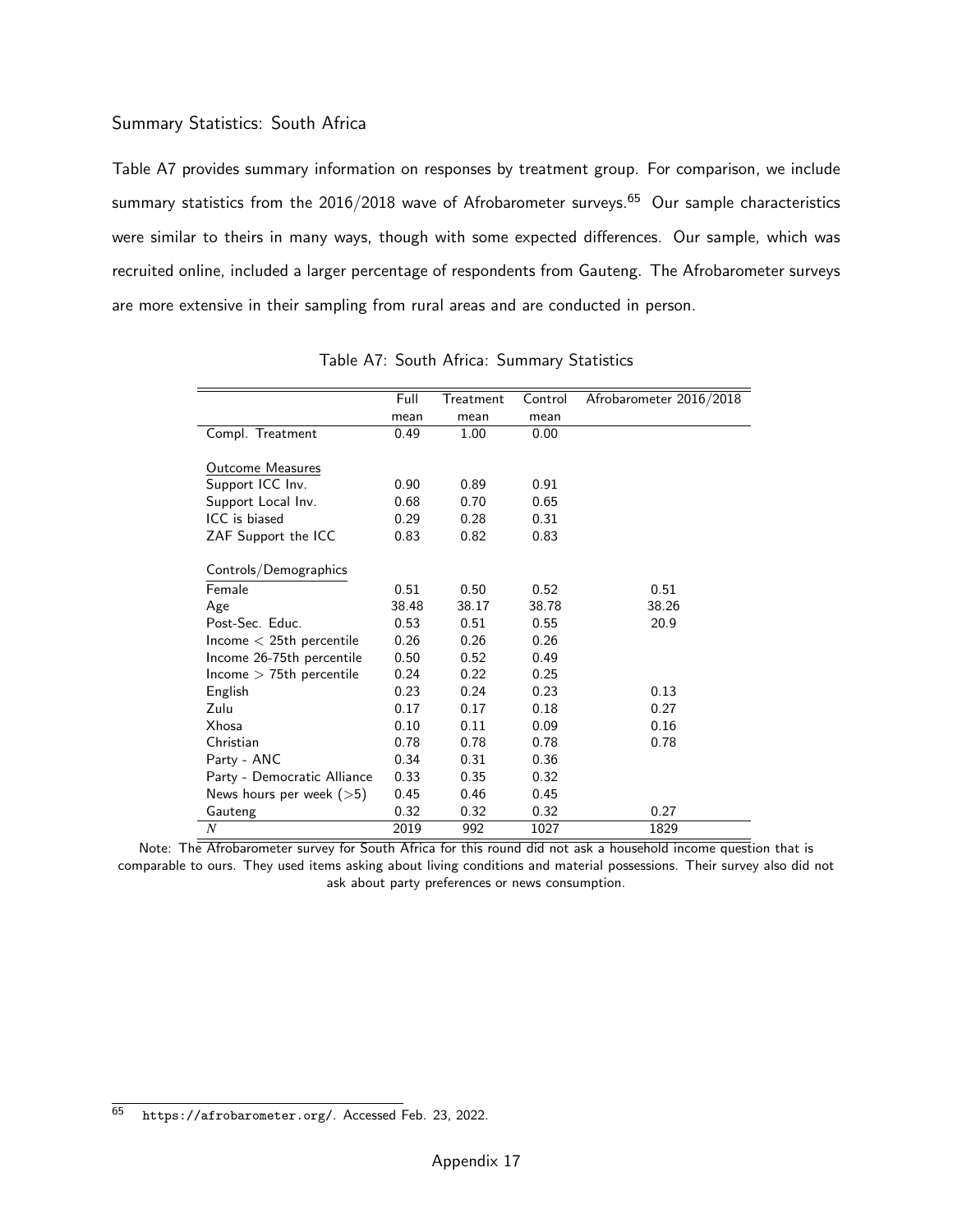# <span id="page-59-0"></span>Appendix D Full Regression Results

## Support for ICC Investigation

Here, we report the full regression tables that correspond to the estimates shown graphically in [Figure 3.](#page-22-0) We order the regression tables in the same way as the figure: Israel, Georgia, Philippines, United States, South Africa. For the USA results, we show the regression specification with all treatments to preserve space. Results for the complementarity treatment do not change when including vs. excluding those other treatments.

|                                       | <b>OLS</b>            | <b>OLS</b>             | logistic               | logistic               | ordered<br>logistic  | ordered<br>logistic               |
|---------------------------------------|-----------------------|------------------------|------------------------|------------------------|----------------------|-----------------------------------|
|                                       | (1)                   | (2)                    | (3)                    | (4)                    | (5)                  | (6)                               |
| Treatment                             | $0.065***$<br>(0.020) | $0.068***$<br>(0.019)  | $0.322***$<br>(0.099)  | $0.393***$<br>(0.107)  | $0.172**$<br>(0.080) | $0.239***$<br>(0.082)             |
| Female                                |                       | 0.028<br>(0.019)       |                        | 0.160<br>(0.108)       |                      | $0.239***$<br>(0.084)             |
| Age                                   |                       | $-0.004***$<br>(0.001) |                        | $-0.023***$<br>(0.005) |                      | $-0.028***$<br>(0.004)            |
| Post-Sec. Educ.                       |                       | $-0.065***$<br>(0.020) |                        | $-0.347***$<br>(0.112) |                      | $-0.310***$<br>(0.087)            |
| Inc. $26^{th}$ -75 <sup>th</sup> Pct. |                       | $-0.045**$<br>(0.022)  |                        | $-0.234*$<br>(0.126)   |                      | $-0.152$<br>(0.099)               |
| Inc. Above 75 <sup>th</sup> Pct.      |                       | 0.016<br>(0.028)       |                        | 0.097<br>(0.152)       |                      | 0.029<br>(0.123)                  |
| Left/Right                            |                       | $-0.075***$<br>(0.006) |                        | $-0.400***$<br>(0.034) |                      | $-0.451***$<br>(0.028)            |
| Jewish                                |                       | $-0.158***$<br>(0.032) |                        | $-0.706***$<br>(0.161) |                      | $-1.003***$<br>(0.138)            |
| News Hours (>4/wk)                    |                       | $-0.016$<br>(0.019)    |                        | $-0.088$<br>(0.108)    |                      | $-0.115$<br>(0.084)               |
| Constant                              | $0.253***$<br>(0.014) | $0.919***$<br>(0.047)  | $-1.084***$<br>(0.072) | $2.254***$<br>(0.262)  |                      |                                   |
| Observations<br>$R^2$                 | 2,041<br>0.005        | 2,041<br>0.135         | 2,041                  | 2,041                  | 2,041                | 2,041                             |
| Log Likelihood                        |                       |                        | $-1,215.583$           | $-1,079.708$           |                      |                                   |
| Note:                                 |                       |                        |                        |                        |                      | $*p<0.1$ ; $*p<0.05$ ; $**p<0.01$ |

Table A8: Effect of Treatment on Support for ICC Investigation (ISR)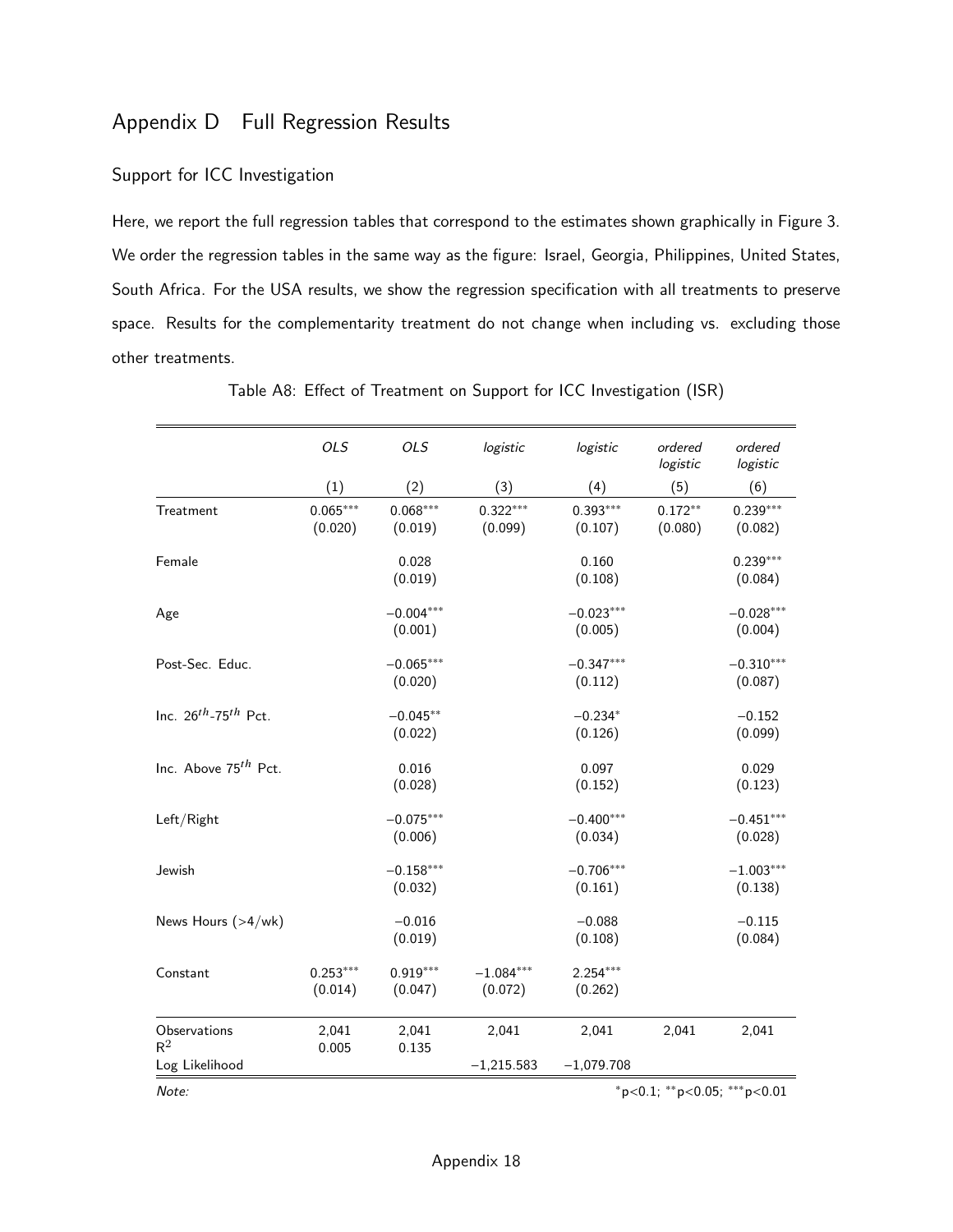|                                         | OLS                   | <b>OLS</b>            | logistic          | logistic              | ordered<br>logistic                | ordered<br>logistic   |
|-----------------------------------------|-----------------------|-----------------------|-------------------|-----------------------|------------------------------------|-----------------------|
|                                         | (1)                   | (2)                   | (3)               | (4)                   | (5)                                | (6)                   |
| Treatment                               | 0.015<br>(0.032)      | 0.017<br>(0.031)      | 0.062<br>(0.127)  | 0.073<br>(0.132)      | 0.030<br>(0.113)                   | 0.047<br>(0.114)      |
| Female                                  |                       | $-0.061*$<br>(0.032)  |                   | $-0.264*$<br>(0.139)  |                                    | $-0.229*$<br>(0.121)  |
| Age                                     |                       | 0.0001<br>(0.001)     |                   | 0.0002<br>(0.004)     |                                    | 0.003<br>(0.003)      |
| Post-Sec. Educ.                         |                       | $0.135***$<br>(0.036) |                   | $0.581***$<br>(0.154) |                                    | $0.393***$<br>(0.135) |
| Enough Money Scale                      |                       | $0.046***$<br>(0.013) |                   | $0.195***$<br>(0.054) |                                    | $0.193***$<br>(0.048) |
| Capital                                 |                       | $0.099**$<br>(0.039)  |                   | $0.422**$<br>(0.166)  |                                    | $0.342**$<br>(0.144)  |
| Urban                                   |                       | 0.041<br>(0.040)      |                   | 0.167<br>(0.169)      |                                    | $-0.019$<br>(0.148)   |
| Constant                                | $0.536***$<br>(0.022) | $0.372***$<br>(0.071) | 0.146<br>(0.089)  | $-0.536*$<br>(0.305)  |                                    |                       |
| Observations<br>$R^2$<br>Log Likelihood | 998<br>0.0002         | 991<br>0.061          | 998<br>$-687.756$ | 991<br>$-652.003$     | 998                                | 991                   |
| Note:                                   |                       |                       |                   |                       | $*_{p<0.1;}$ ** p<0.05; *** p<0.01 |                       |

# Table A9: Effect of Treatment on Support for ICC Investigation (GEO)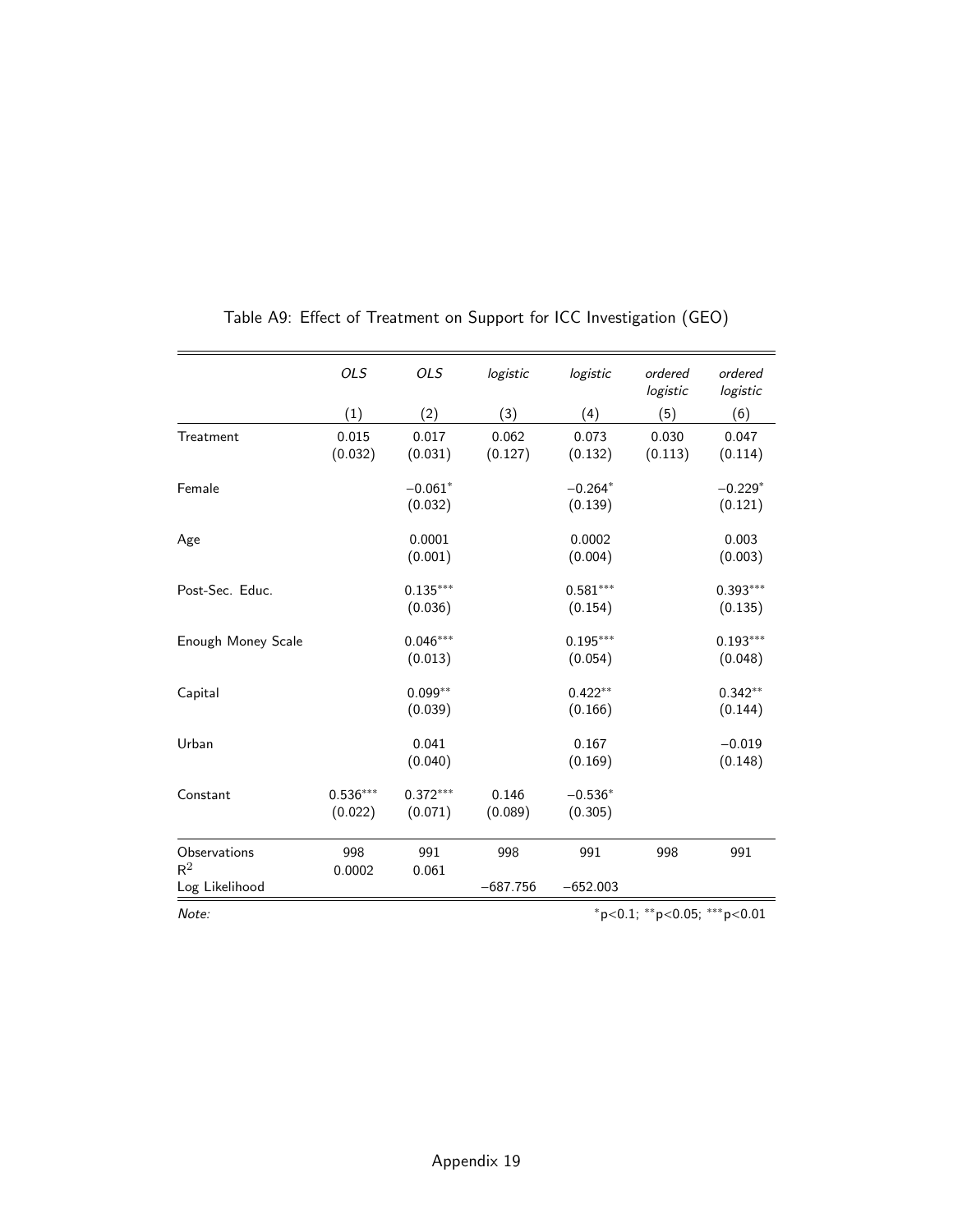|                                  | <b>OLS</b>            | OLS                    | logistic              | logistic               | ordered<br>logistic | ordered<br>logistic         |
|----------------------------------|-----------------------|------------------------|-----------------------|------------------------|---------------------|-----------------------------|
|                                  | (1)                   | (2)                    | (3)                   | (4)                    | (5)                 | (6)                         |
| Treatment                        | 0.015<br>(0.018)      | 0.012<br>(0.018)       | 0.095<br>(0.110)      | 0.085<br>(0.113)       | 0.025<br>(0.085)    | 0.007<br>(0.086)            |
| Female                           |                       | $0.033*$<br>(0.018)    |                       | $0.214*$<br>(0.114)    |                     | 0.059<br>(0.087)            |
| Age                              |                       | $-0.003***$<br>(0.001) |                       | $-0.019***$<br>(0.004) |                     | $-0.009***$<br>(0.003)      |
| Post-Sec. Educ.                  |                       | $-0.024$<br>(0.021)    |                       | $-0.172$<br>(0.137)    |                     | $-0.175*$<br>(0.102)        |
| Inc. $26^{th}$ -75 $^{th}$ Pct.  |                       | $-0.023$<br>(0.022)    |                       | $-0.155$<br>(0.144)    |                     | $-0.172$<br>(0.108)         |
| Inc. Above 75 <sup>th</sup> Pct. |                       | $-0.007$<br>(0.027)    |                       | $-0.055$<br>(0.176)    |                     | $-0.016$<br>(0.134)         |
| Cebuano                          |                       | $-0.051**$<br>(0.025)  |                       | $-0.301**$<br>(0.153)  |                     | $-0.225*$<br>(0.121)        |
| Tagalog                          |                       | 0.008<br>(0.020)       |                       | 0.057<br>(0.133)       |                     | 0.057<br>(0.101)            |
| Catholic                         |                       | $0.071***$<br>(0.021)  |                       | $0.427***$<br>(0.125)  |                     | $0.405***$<br>(0.099)       |
| PDP-Laban                        |                       | $-0.096***$<br>(0.018) |                       | $-0.609***$<br>(0.114) |                     | $-0.512***$<br>(0.088)      |
| News Hours (>4/wk)               |                       | 0.016<br>(0.018)       |                       | 0.100<br>(0.114)       |                     | 0.058<br>(0.087)            |
| Metro Man. NCR                   |                       | 0.015<br>(0.023)       |                       | 0.100<br>(0.149)       |                     | $-0.050$<br>(0.111)         |
| Constant                         | $0.788***$<br>(0.013) | $0.899***$<br>(0.039)  | $1.313***$<br>(0.077) | $2.116***$<br>(0.255)  |                     |                             |
| Observations<br>$R^2$            | 2,033<br>0.0004       | 2,033<br>0.039         | 2,033                 | 2,033                  | 2,033               | 2,033                       |
| Log Likelihood                   |                       |                        | $-1,028.480$          | $-988.490$             |                     |                             |
| Note:                            |                       |                        |                       |                        |                     | *p<0.1; **p<0.05; ***p<0.01 |

# Table A10: Effect of Treatment on Support for ICC Investigation (PHL)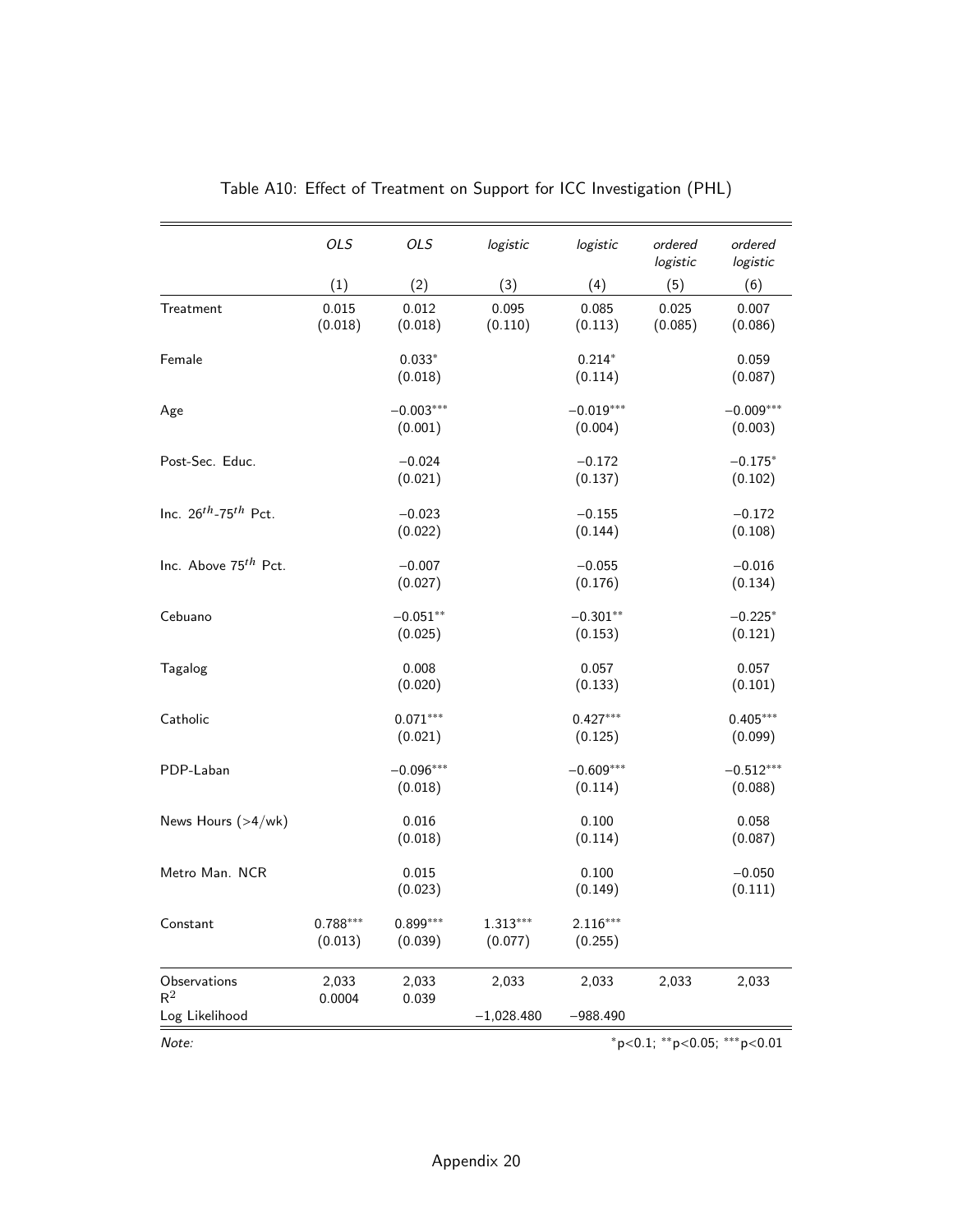|                              | OLS                    | OLS                    | logistic               | logistic               | ordered<br>logistic                        | ordered<br>logistic    |
|------------------------------|------------------------|------------------------|------------------------|------------------------|--------------------------------------------|------------------------|
|                              | (1)                    | (2)                    | (3)                    | (4)                    | (5)                                        | (6)                    |
| Treatment                    | $-0.039$<br>(0.026)    | $-0.036$<br>(0.026)    | $-0.190$<br>(0.124)    | $-0.189$<br>(0.138)    | $-0.148$<br>(0.101)                        | $-0.172$<br>(0.108)    |
| <b>Bias Treatment</b>        | $-0.069***$<br>(0.026) | $-0.082***$<br>(0.027) | $-0.324***$<br>(0.123) | $-0.414***$<br>(0.137) | $-0.273***$<br>(0.100)                     | $-0.354***$<br>(0.108) |
| Bias + Compl. Treatment      | $-0.066**$<br>(0.026)  | $-0.077***$<br>(0.026) | $-0.312**$<br>(0.123)  | $-0.395***$<br>(0.136) | $-0.286***$<br>(0.101)                     | $-0.386***$<br>(0.108) |
| Bias + Hum. Rights Treatment | $-0.004$<br>(0.026)    | $-0.003$<br>(0.027)    | $-0.020$<br>(0.126)    | $-0.010$<br>(0.141)    | $-0.001$<br>(0.101)                        | $-0.013$<br>(0.109)    |
| Female                       |                        | $0.065***$<br>(0.017)  |                        | $0.336***$<br>(0.088)  |                                            | $0.137**$<br>(0.070)   |
| Age                          |                        | $-0.002***$<br>(0.001) |                        | $-0.012***$<br>(0.003) |                                            | $-0.009***$<br>(0.002) |
| BA or higher                 |                        | $-0.001$<br>(0.019)    |                        | 0.001<br>(0.095)       |                                            | 0.111<br>(0.076)       |
| Household Income             | $0.003**$              | (0.001)                | $0.016**$              | (0.007)                | $0.011**$                                  | (0.005)                |
| Midwest                      |                        | 0.031<br>(0.027)       |                        | 0.157<br>(0.141)       |                                            | 0.034<br>(0.109)       |
| South                        |                        | $-0.010$<br>(0.023)    |                        | $-0.054$<br>(0.119)    |                                            | $-0.024$<br>(0.093)    |
| West                         |                        | $-0.012$<br>(0.026)    |                        | $-0.063$<br>(0.132)    |                                            | $-0.043$<br>(0.104)    |
| White                        |                        | 0.022<br>(0.021)       |                        | 0.131<br>(0.107)       |                                            | $0.225***$<br>(0.084)  |
| Dem/Rep Scale                |                        | $-0.060***$<br>(0.005) |                        | $-0.297***$<br>(0.024) |                                            | $-0.282***$<br>(0.020) |
| News Hours (>6/wk)           |                        | 0.005<br>(0.017)       |                        | 0.034<br>(0.089)       |                                            | $0.131*$<br>(0.071)    |
| Constant                     | $0.727***$<br>(0.018)  | $0.898***$<br>(0.039)  | $0.982***$<br>(0.089)  | 1.888***<br>(0.207)    |                                            |                        |
| Observations<br>$R^2$        | 3,150<br>0.004         | 2,803<br>0.084         | 3,150                  | 2,803                  | 3,158                                      | 2,806                  |
| Log Likelihood               |                        |                        | $-1,939.362$           | $-1,603.839$           |                                            |                        |
| Note:                        |                        |                        |                        |                        | $*_{p<0.1;}$ $**_{p<0.05;}$ $***_{p<0.01}$ |                        |

# Table A11: Effect of Treatment on Support for ICC Investigation (USA; All Treatments)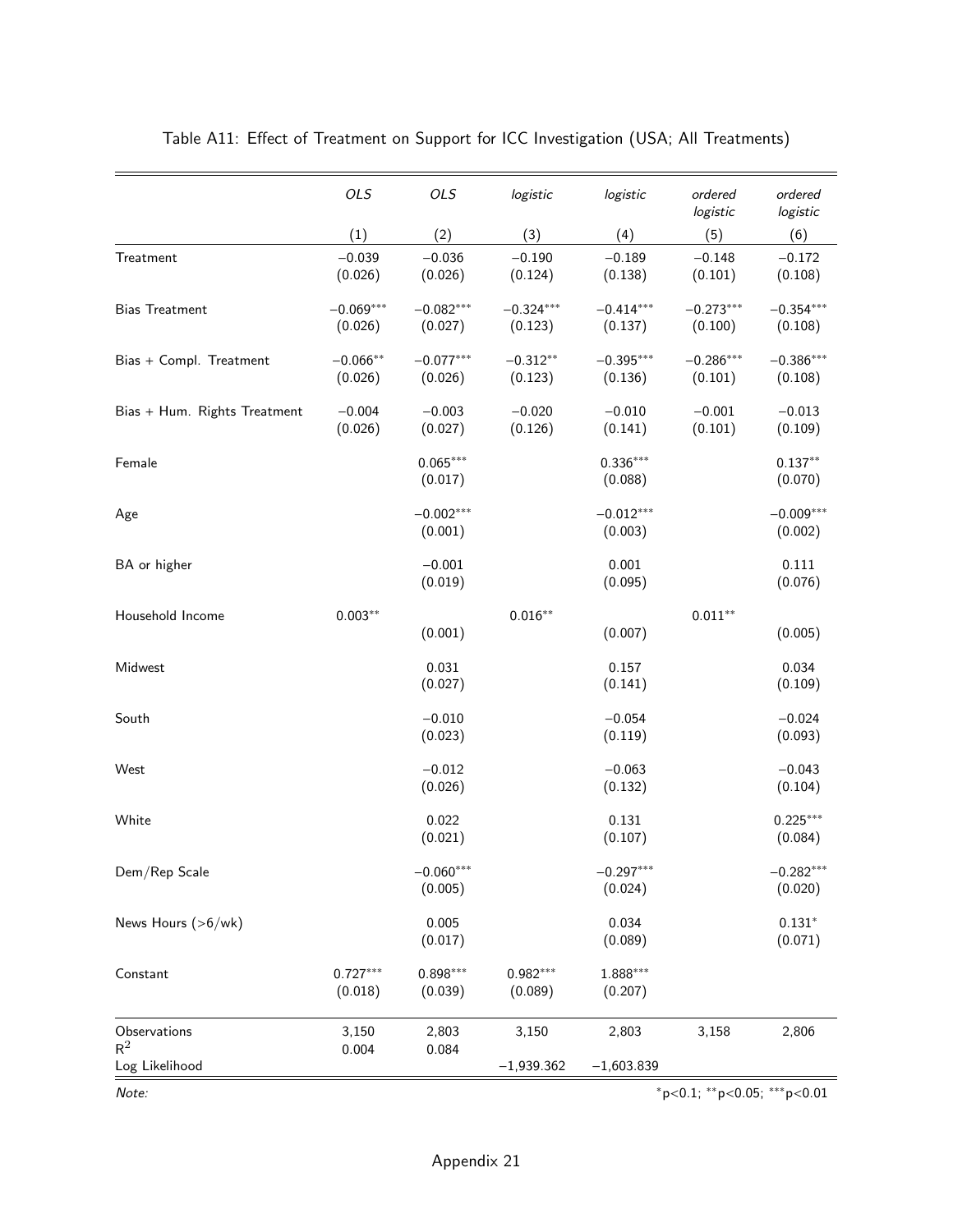|                                  | OLS                   | OLS                   | logistic              | logistic              | ordered<br>logistic            | ordered<br>logistic   |
|----------------------------------|-----------------------|-----------------------|-----------------------|-----------------------|--------------------------------|-----------------------|
|                                  | (1)                   | (2)                   | (3)                   | (4)                   | (5)                            | (6)                   |
| Treatment                        | $-0.024*$<br>(0.013)  | $-0.023*$<br>(0.013)  | $-0.276*$<br>(0.151)  | $-0.262*$<br>(0.154)  | $-0.092$<br>(0.098)            | $-0.081$<br>(0.100)   |
| Female                           |                       | $0.037***$<br>(0.013) |                       | $0.430***$<br>(0.155) |                                | 0.129<br>(0.100)      |
| Age                              |                       | 0.0004<br>(0.001)     |                       | 0.005<br>(0.006)      |                                | $0.016***$<br>(0.004) |
| Post-Sec. Educ.                  |                       | $-0.008$<br>(0.014)   |                       | $-0.093$<br>(0.160)   |                                | $-0.121$<br>(0.105)   |
| Inc. $26^{th}$ -75 $^{th}$ Pct.  |                       | $-0.016$<br>(0.016)   |                       | $-0.178$<br>(0.190)   |                                | $-0.221*$<br>(0.125)  |
| Inc. Above 75 <sup>th</sup> Pct. |                       | $-0.009$<br>(0.020)   |                       | $-0.107$<br>(0.233)   |                                | $-0.261*$<br>(0.150)  |
| English                          |                       | $-0.003$<br>(0.017)   |                       | $-0.035$<br>(0.221)   |                                | $-0.081$<br>(0.133)   |
| Zulu                             |                       | $-0.018$<br>(0.019)   |                       | $-0.180$<br>(0.204)   |                                | $-0.122$<br>(0.140)   |
| Xhosa                            |                       | $-0.057**$<br>(0.023) |                       | $-0.501**$<br>(0.227) |                                | $-0.314*$<br>(0.167)  |
| Christian                        |                       | 0.019<br>(0.016)      |                       | 0.207<br>(0.178)      |                                | 0.173<br>(0.118)      |
| Party - ANC                      |                       | $0.036**$<br>(0.016)  |                       | $0.325*$<br>(0.172)   |                                | $0.318***$<br>(0.120) |
| Party - Dem. Alliance            |                       | $0.084***$<br>(0.018) |                       | $1.111***$<br>(0.235) |                                | $0.462***$<br>(0.136) |
| News Hours $(>5/wk)$             |                       | $-0.002$<br>(0.013)   |                       | $-0.023$<br>(0.156)   |                                | $0.223**$<br>(0.103)  |
| Gauteng                          |                       | 0.001<br>(0.014)      |                       | 0.009<br>(0.164)      |                                | $-0.003$<br>(0.108)   |
| Constant                         | $0.914***$<br>(0.009) | $0.850***$<br>(0.029) | $2.367***$<br>(0.111) | 1.709***<br>(0.331)   |                                |                       |
| Observations<br>$R^2$            | 2,019<br>0.002        | 2,019<br>0.028        | 2,019                 | 2,019                 | 2,019                          | 2,019                 |
| Log Likelihood                   |                       |                       | $-643.831$            | $-616.240$            |                                |                       |
| Note:                            |                       |                       |                       |                       | $*p<0.1$ ; **p<0.05; ***p<0.01 |                       |

# Table A12: Effect of Treatment on Support for ICC Investigation (ZAF)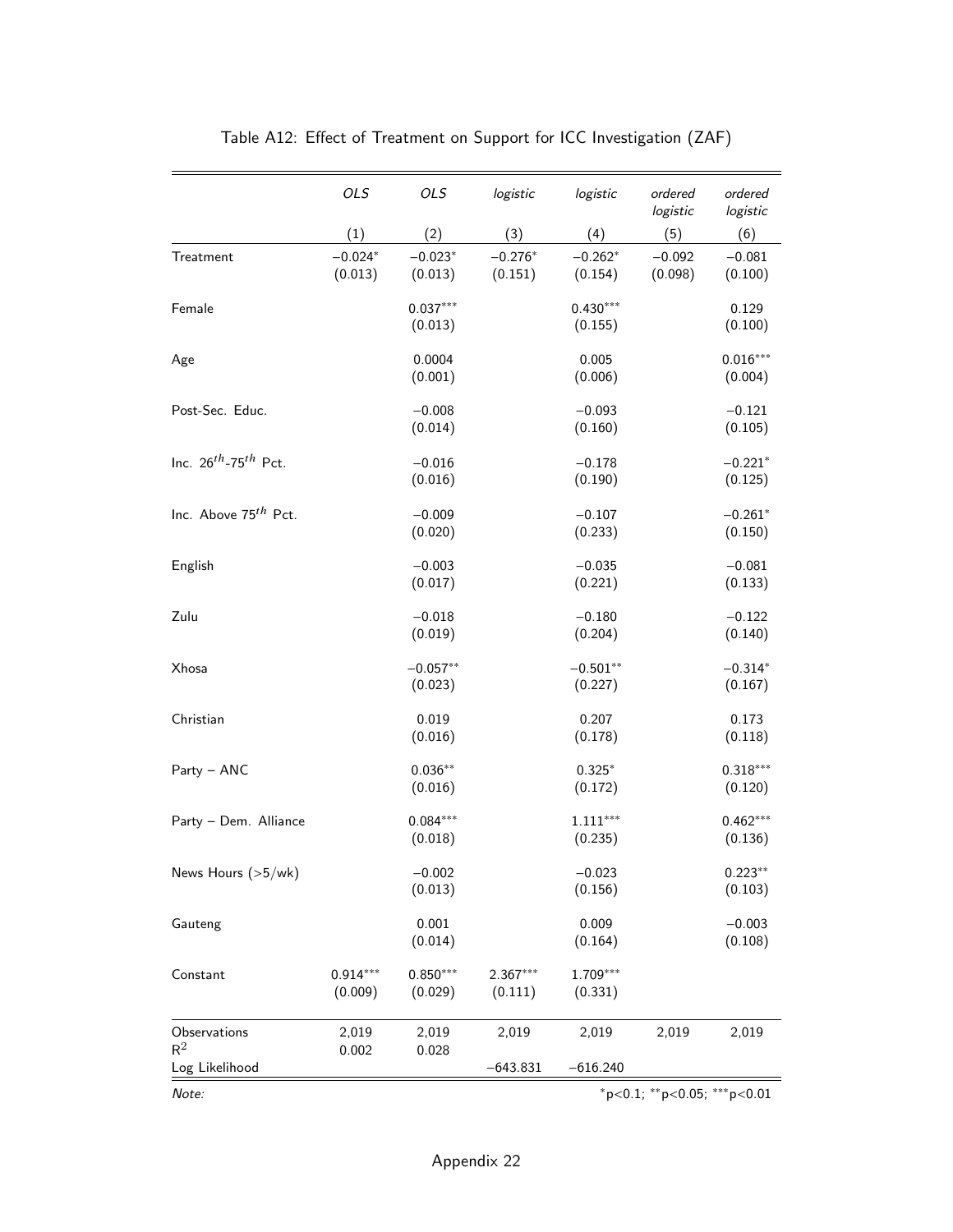## Support for Domestic Investigation

Here, we report the full regression tables that correspond to the estimates shown graphically in [Figure 4.](#page-24-0) We order the regression tables in the same way as the figure: Israel, South Africa, Georgia, United States, Philippines.

|                                  | OLS                   | <b>OLS</b>             | logistic              | logistic               | ordered<br>logistic   | ordered<br>logistic    |
|----------------------------------|-----------------------|------------------------|-----------------------|------------------------|-----------------------|------------------------|
|                                  | (1)                   | (2)                    | (3)                   | (4)                    | (5)                   | (6)                    |
| Treatment                        | $0.064***$<br>(0.022) | $0.069***$<br>(0.021)  | $0.262***$<br>(0.090) | $0.298***$<br>(0.092)  | $0.244***$<br>(0.079) | $0.295***$<br>(0.080)  |
| Female                           |                       | $0.075***$<br>(0.022)  |                       | $0.323***$<br>(0.094)  |                       | $0.260***$<br>(0.082)  |
| Age                              |                       | $-0.001$<br>(0.001)    |                       | $-0.004$<br>(0.004)    |                       | $-0.004$<br>(0.003)    |
| Post-Sec. Educ.                  |                       | $-0.033$<br>(0.023)    |                       | $-0.144$<br>(0.098)    |                       | $-0.150*$<br>(0.085)   |
| Inc. $26^{th}$ -75 $^{th}$ Pct.  |                       | 0.005<br>(0.026)       |                       | 0.020<br>(0.111)       |                       | 0.046<br>(0.096)       |
| Inc. Above 75 <sup>th</sup> Pct. |                       | $-0.013$<br>(0.032)    |                       | $-0.062$<br>(0.139)    |                       | 0.023<br>(0.120)       |
| Left/Right                       |                       | $-0.061***$<br>(0.007) |                       | $-0.266***$<br>(0.030) |                       | $-0.287***$<br>(0.026) |
| Jewish                           |                       | $-0.038$<br>(0.036)    |                       | $-0.181$<br>(0.163)    |                       | $-0.320**$<br>(0.138)  |
| News Hours $(>4/wk)$             |                       | 0.011<br>(0.022)       |                       | 0.046<br>(0.095)       |                       | $-0.091$<br>(0.082)    |
| Constant                         | $0.539***$<br>(0.016) | $0.858***$<br>(0.053)  | $0.156**$<br>(0.063)  | $1.572***$<br>(0.240)  |                       |                        |
| Observations<br>$R^2$            | 2,041<br>0.004        | 2,041<br>0.056         | 2,041                 | 2,041                  | 2,041                 | 2,041                  |
| Log Likelihood                   |                       |                        | $-1,389.612$          | $-1,334.958$           |                       |                        |

Table A13: Effect of Treatment on Support for Domestic Investigation (ISR)

Note: <sup>∗</sup>p<0.1; ∗∗p<0.05; ∗∗∗p<0.01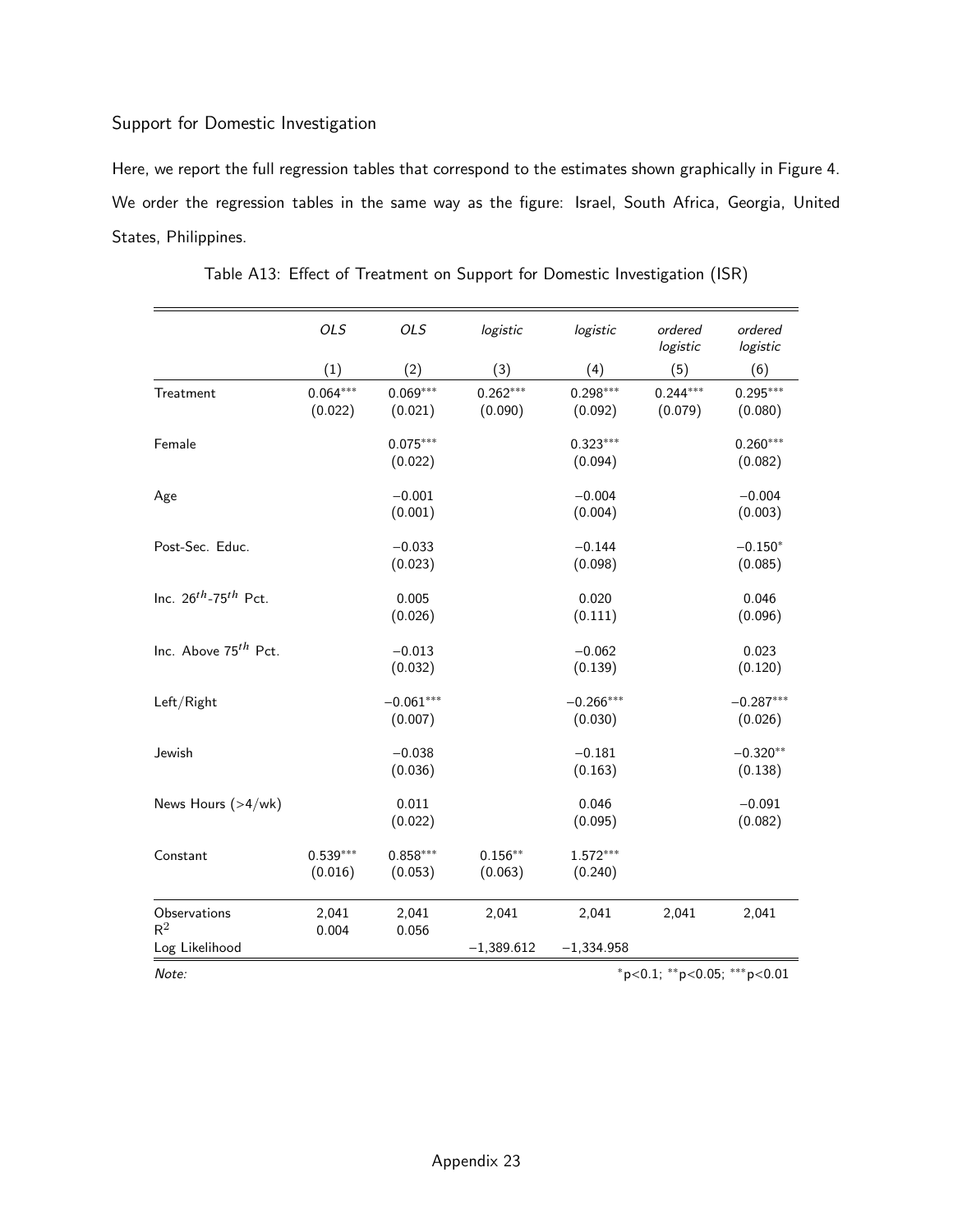|                                       | <b>OLS</b>            | OLS                    | logistic              | logistic               | ordered<br>logistic   | ordered<br>logistic            |
|---------------------------------------|-----------------------|------------------------|-----------------------|------------------------|-----------------------|--------------------------------|
|                                       | (1)                   | (2)                    | (3)                   | (4)                    | (5)                   | (6)                            |
| Treatment                             | $0.047**$<br>(0.021)  | $0.050**$<br>(0.020)   | $0.217**$<br>(0.095)  | $0.241**$<br>(0.099)   | $0.206***$<br>(0.082) | $0.238***$<br>(0.083)          |
| Female                                |                       | $-0.031$<br>(0.020)    |                       | $-0.147$<br>(0.099)    |                       | $-0.162*$<br>(0.083)           |
| Age                                   |                       | $-0.004***$<br>(0.001) |                       | $-0.019***$<br>(0.004) |                       | $-0.018***$<br>(0.003)         |
| Post-Sec. Educ.                       |                       | $-0.001$<br>(0.021)    |                       | $-0.006$<br>(0.102)    |                       | $-0.009$<br>(0.087)            |
| Inc. $26^{th}$ -75 <sup>th</sup> Pct. |                       | $-0.043*$<br>(0.025)   |                       | $-0.218*$<br>(0.124)   |                       | $-0.286***$<br>(0.105)         |
| Inc. Above 75th Pct.                  |                       | $-0.008$<br>(0.031)    |                       | $-0.052$<br>(0.150)    |                       | $-0.204$<br>(0.125)            |
| English                               |                       | 0.042<br>(0.027)       |                       | 0.200<br>(0.126)       |                       | 0.114<br>(0.107)               |
| Zulu                                  |                       | $0.068***$<br>(0.029)  |                       | $0.352**$<br>(0.152)   |                       | $0.212*$<br>(0.122)            |
| Xhosa                                 |                       | 0.011<br>(0.036)       |                       | 0.041<br>(0.174)       |                       | $-0.053$<br>(0.146)            |
| Christian                             |                       | 0.037<br>(0.025)       |                       | 0.178<br>(0.117)       |                       | 0.148<br>(0.100)               |
| Party - ANC                           |                       | $0.070***$<br>(0.025)  |                       | $0.364***$<br>(0.127)  |                       | $0.381***$<br>(0.105)          |
| Party - Dem. Alliance                 |                       | $-0.049*$<br>(0.028)   |                       | $-0.205$<br>(0.129)    |                       | $-0.173$<br>(0.111)            |
| News Hours $(>5/wk)$                  |                       | $-0.035*$<br>(0.021)   |                       | $-0.170*$<br>(0.100)   |                       | $-0.170**$<br>(0.085)          |
| Gauteng                               |                       | $0.046**$<br>(0.022)   |                       | $0.228**$<br>(0.108)   |                       | 0.124<br>(0.090)               |
| Constant                              | $0.654***$<br>(0.015) | $0.791***$<br>(0.045)  | $0.638***$<br>(0.066) | $1.285***$<br>(0.217)  |                       |                                |
| Observations<br>$R^2$                 | 2,019<br>0.003        | 2,019<br>0.054         | 2,019                 | 2,019                  | 2,019                 | 2,019                          |
| Log Likelihood                        |                       |                        | $-1,266.746$          | $-1,213.536$           |                       |                                |
| Note:                                 |                       |                        |                       |                        |                       | $*p<0.1$ ; **p<0.05; ***p<0.01 |

# Table A14: Effect of Treatment on Support for Domestic Investigation (ZAF)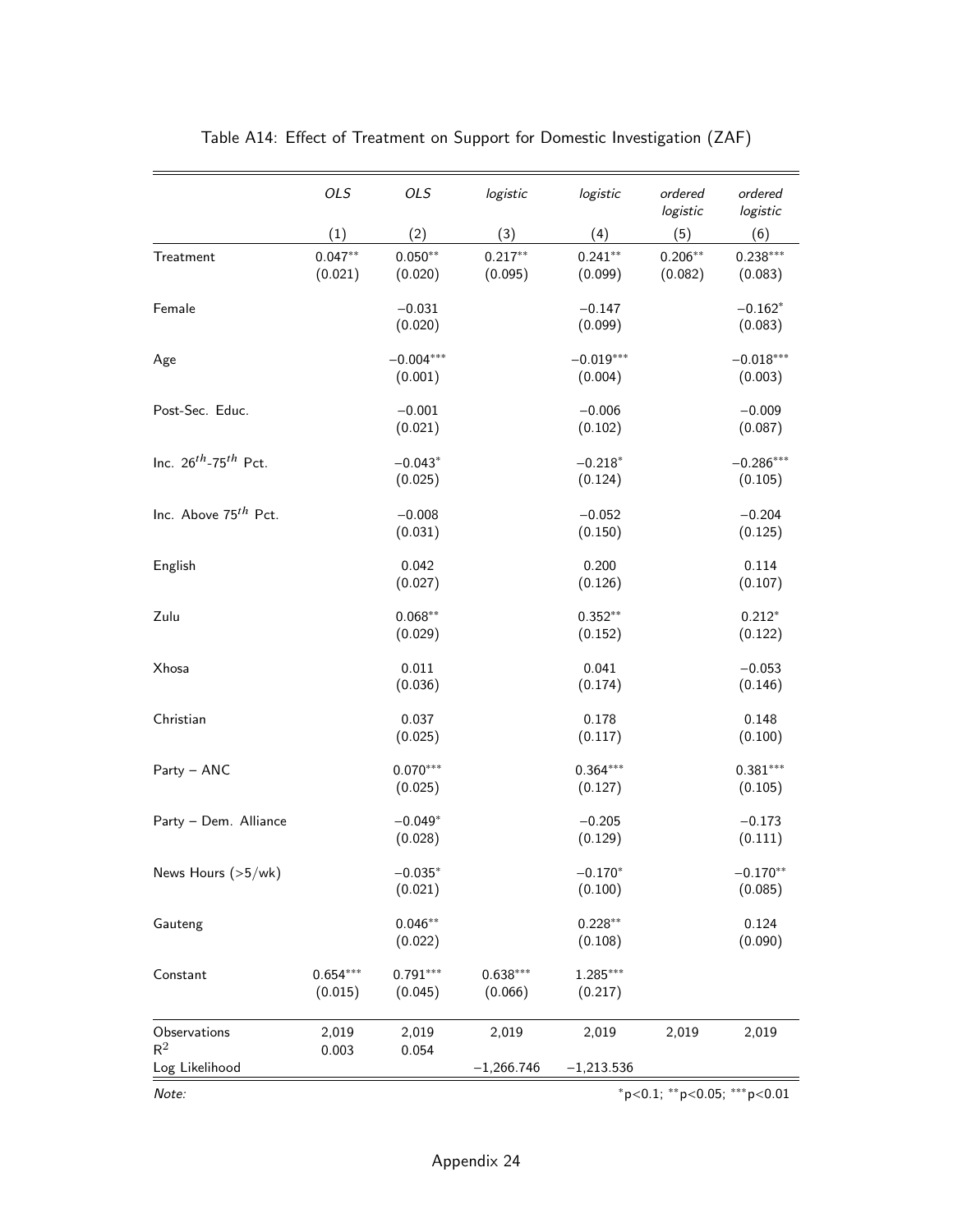|                                         | <b>OLS</b>            | <b>OLS</b>            | logistic              | logistic               | ordered<br>logistic                     | ordered<br>logistic   |
|-----------------------------------------|-----------------------|-----------------------|-----------------------|------------------------|-----------------------------------------|-----------------------|
|                                         | (1)                   | (2)                   | (3)                   | (4)                    | (5)                                     | (6)                   |
| Treatment                               | $-0.019$<br>(0.031)   | $-0.023$<br>(0.031)   | $-0.075$<br>(0.127)   | $-0.099$<br>(0.130)    | $-0.044$<br>(0.112)                     | $-0.070$<br>(0.113)   |
| Female                                  |                       | 0.052<br>(0.033)      |                       | 0.219<br>(0.138)       |                                         | $0.383***$<br>(0.121) |
| Age                                     |                       | 0.0004<br>(0.001)     |                       | 0.002<br>(0.004)       |                                         | 0.002<br>(0.003)      |
| Post-Sec. Educ.                         |                       | $0.104***$<br>(0.036) |                       | $0.427***$<br>(0.148)  |                                         | $0.290**$<br>(0.134)  |
| Enough Money Scale                      |                       | $0.040***$<br>(0.013) |                       | $0.168***$<br>(0.054)  |                                         | $0.173***$<br>(0.047) |
| Capital                                 |                       | 0.047<br>(0.039)      |                       | 0.195<br>(0.164)       |                                         | $-0.110$<br>(0.145)   |
| Urban                                   |                       | 0.048<br>(0.040)      |                       | 0.203<br>(0.168)       |                                         | $-0.001$<br>(0.146)   |
| Constant                                | $0.448***$<br>(0.022) | $0.231***$<br>(0.072) | $-0.210**$<br>(0.089) | $-1.118***$<br>(0.306) |                                         |                       |
| Observations<br>$R^2$<br>Log Likelihood | 1,001<br>0.0004       | 994<br>0.036          | 1,001<br>$-686.089$   | 994<br>$-663.646$      | 1,001                                   | 994                   |
| Note:                                   |                       |                       |                       |                        | $*_{p<0.1;}$ $*_{p<0.05;}$ $*_{p<0.01}$ |                       |

# Table A15: Effect of Treatment on Support for Domestic Investigation (GEO)

Appendix 25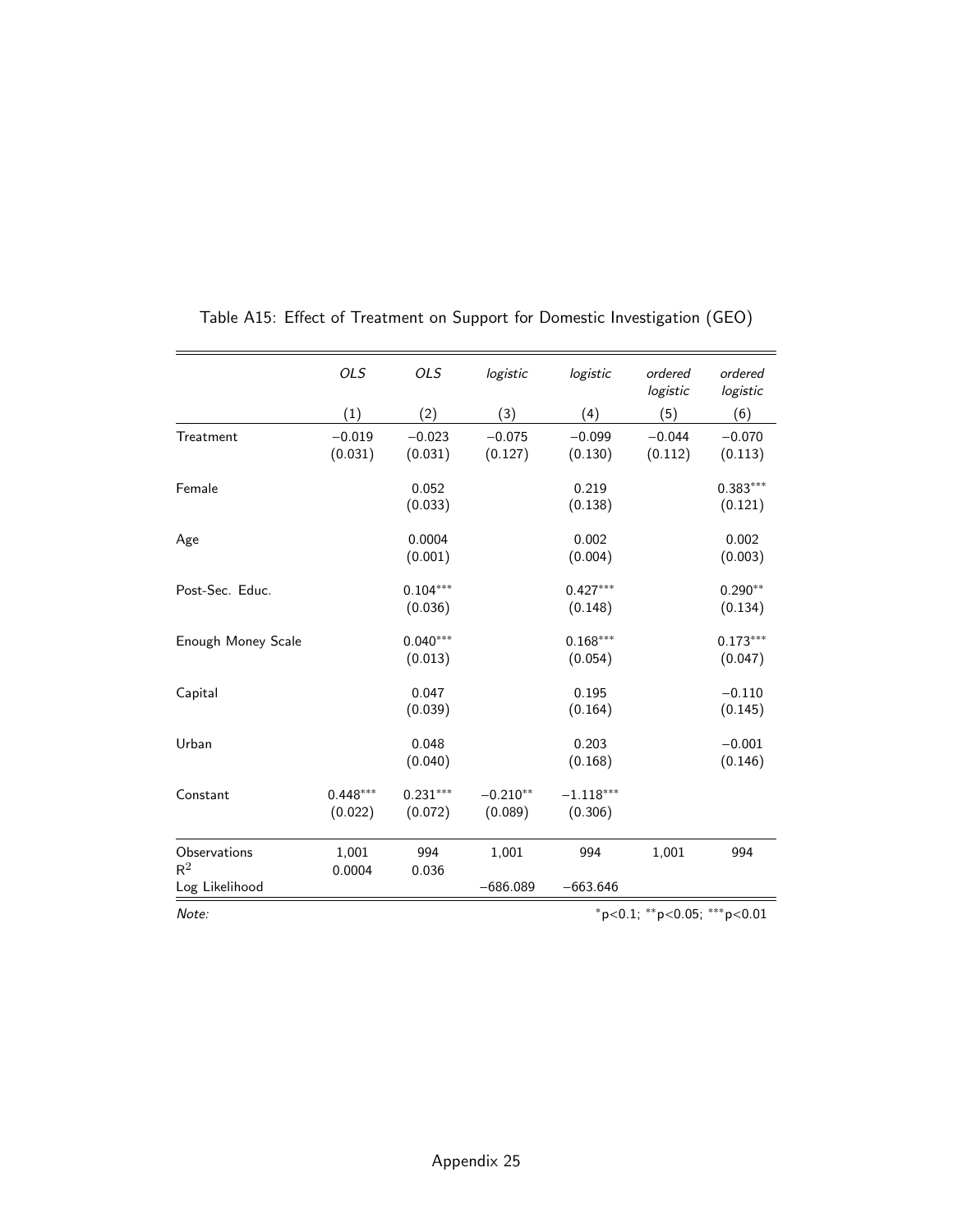|                              | OLS                   | OLS                    | logistic              | logistic              | ordered<br>logistic               | ordered<br>logistic   |
|------------------------------|-----------------------|------------------------|-----------------------|-----------------------|-----------------------------------|-----------------------|
|                              | (1)                   | (2)                    | (3)                   | (4)                   | (5)                               | (6)                   |
| Treatment                    | 0.004<br>(0.022)      | $-0.025$<br>(0.023)    | 0.028<br>(0.141)      | $-0.171$<br>(0.156)   | $-0.012$<br>(0.103)               | $-0.156$<br>(0.110)   |
| <b>Bias Treatment</b>        | $-0.006$<br>(0.022)   | $-0.016$<br>(0.023)    | $-0.039$<br>(0.139)   | $-0.106$<br>(0.157)   | 0.082<br>(0.103)                  | $-0.011$<br>(0.111)   |
| Bias + Compl. Treatment      | 0.020<br>(0.022)      | 0.002<br>(0.023)       | 0.127<br>(0.143)      | 0.009<br>(0.158)      | 0.102<br>(0.103)                  | 0.011<br>(0.110)      |
| Bias + Hum. Rights Treatment | 0.028<br>(0.022)      | 0.010<br>(0.023)       | 0.182<br>(0.145)      | 0.079<br>(0.162)      | 0.109<br>(0.103)                  | 0.041<br>(0.111)      |
| Female                       |                       | 0.013<br>(0.015)       |                       | 0.086<br>(0.102)      |                                   | $-0.052$<br>(0.072)   |
| Age                          |                       | $0.002***$<br>(0.0005) |                       | $0.016***$<br>(0.003) |                                   | $0.015***$<br>(0.002) |
| BA or higher                 |                       | 0.021<br>(0.016)       |                       | 0.149<br>(0.112)      |                                   | 0.075<br>(0.078)      |
| Household Income             |                       | $0.004***$<br>(0.001)  |                       | $0.030***$<br>(0.008) |                                   | $0.024***$<br>(0.005) |
| Midwest                      |                       | 0.021<br>(0.023)       |                       | 0.151<br>(0.159)      |                                   | $-0.017$<br>(0.112)   |
| South                        |                       | 0.032<br>(0.020)       |                       | $0.229*$<br>(0.137)   |                                   | 0.127<br>(0.096)      |
| West                         |                       | 0.009<br>(0.022)       |                       | 0.068<br>(0.149)      |                                   | 0.110<br>(0.107)      |
| White                        |                       | 0.020<br>(0.018)       |                       | 0.128<br>(0.117)      |                                   | $0.189**$<br>(0.085)  |
| Dem/Rep Scale                |                       | $-0.004$<br>(0.004)    |                       | $-0.027$<br>(0.029)   |                                   | $-0.032$<br>(0.020)   |
| News Hours $(>6$ /wk)        |                       | $0.051***$<br>(0.015)  |                       | $0.353***$<br>(0.104) |                                   | $0.442***$<br>(0.073) |
| Constant                     | $0.798***$<br>(0.016) | $0.601***$<br>(0.034)  | $1.372***$<br>(0.099) | 0.100<br>(0.227)      |                                   |                       |
| Observations<br>$R^2$        | 3,138<br>0.001        | 2,803<br>0.033         | 3,138                 | 2,803                 | 3,140                             | 2,803                 |
| Log Likelihood               |                       |                        | $-1,538.219$          | $-1,288.052$          |                                   |                       |
| Note:                        |                       |                        |                       |                       | $*p<0.1$ ; $*p<0.05$ ; $**p<0.01$ |                       |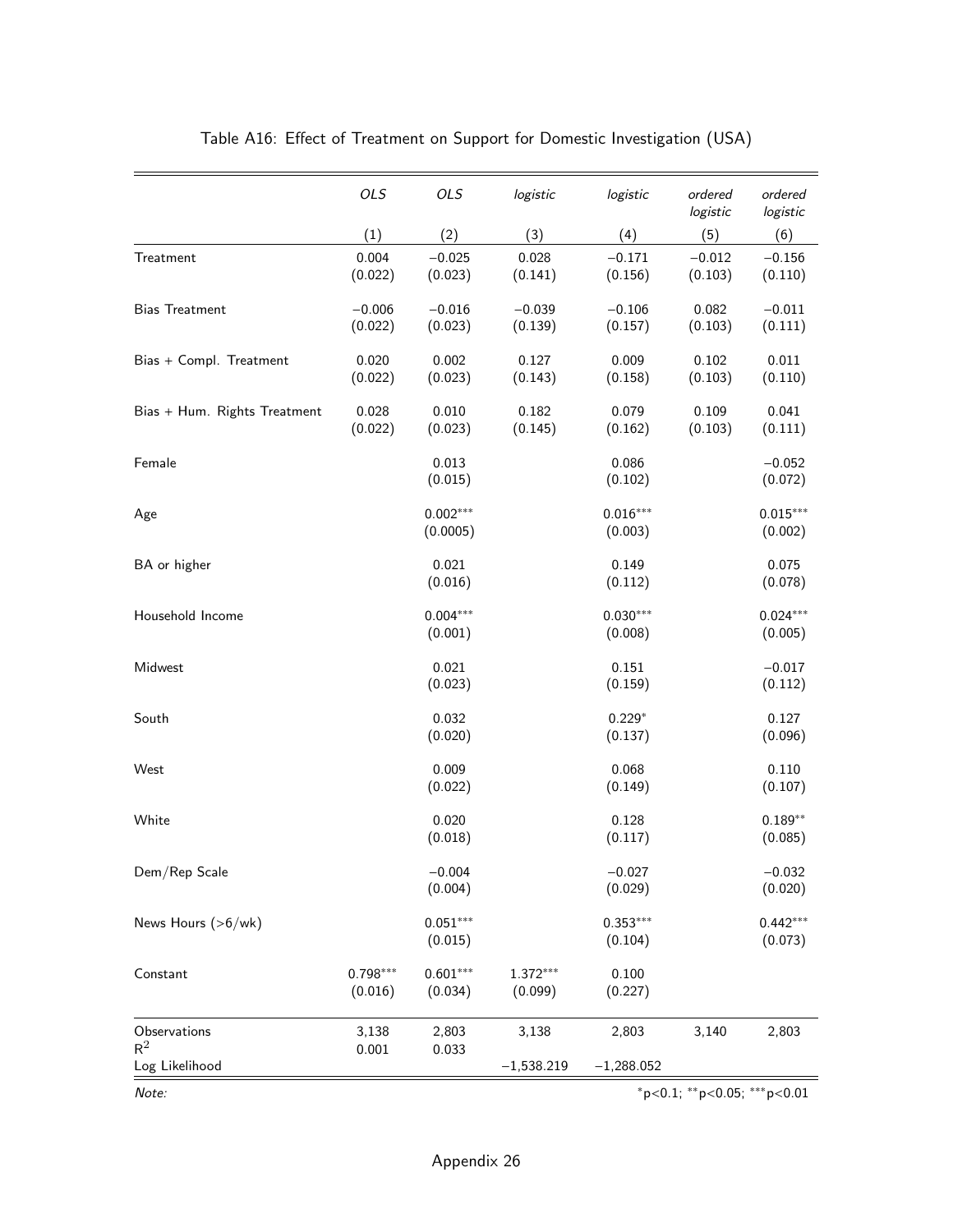|                                         | OLS                   | OLS                    | logistic                | logistic                | ordered<br>logistic | ordered<br>logistic    |
|-----------------------------------------|-----------------------|------------------------|-------------------------|-------------------------|---------------------|------------------------|
|                                         | (1)                   | (2)                    | (3)                     | (4)                     | (5)                 | (6)                    |
| Treatment                               | $-0.030*$<br>(0.017)  | $-0.027$<br>(0.017)    | $-0.202*$<br>(0.116)    | $-0.191$<br>(0.118)     | $-0.119$<br>(0.086) | $-0.102$<br>(0.087)    |
| Female                                  |                       | $0.029*$<br>(0.017)    |                         | $0.200*$<br>(0.119)     |                     | 0.067<br>(0.088)       |
| Age                                     |                       | 0.0004<br>(0.001)      |                         | 0.003<br>(0.005)        |                     | 0.003<br>(0.003)       |
| Post-Sec. Educ.                         |                       | $0.053***$<br>(0.020)  |                         | $0.355***$<br>(0.135)   |                     | 0.001<br>(0.104)       |
| Inc. $26^{th}$ -75 <sup>th</sup> Pct.   |                       | $-0.039*$<br>(0.021)   |                         | $-0.295*$<br>(0.155)    |                     | $-0.232**$<br>(0.112)  |
| Inc. Above 75 <sup>th</sup> Pct.        |                       | $-0.085***$<br>(0.026) |                         | $-0.592***$<br>(0.183)  |                     | $-0.476***$<br>(0.135) |
| Cebuano                                 |                       | 0.009<br>(0.024)       |                         | 0.050<br>(0.168)        |                     | 0.063<br>(0.124)       |
| Tagalog                                 |                       | $0.042**$<br>(0.020)   |                         | $0.283**$<br>(0.135)    |                     | $0.202**$<br>(0.101)   |
| Catholic                                |                       | 0.014<br>(0.020)       |                         | 0.092<br>(0.135)        |                     | 0.038<br>(0.102)       |
| PDP-Laban                               |                       | $0.095***$<br>(0.017)  |                         | $0.682***$<br>(0.127)   |                     | $0.410***$<br>(0.090)  |
| News Hours (>4/wk)                      |                       | $-0.003$<br>(0.017)    |                         | $-0.018$<br>(0.120)     |                     | $-0.061$<br>(0.089)    |
| Metro Man. NCR                          |                       | $-0.016$<br>(0.022)    |                         | $-0.114$<br>(0.150)     |                     | $-0.133$<br>(0.112)    |
| Constant                                | $0.836***$<br>(0.012) | $0.740***$<br>(0.037)  | $1.629***$<br>(0.085)   | $1.032***$<br>(0.256)   |                     |                        |
| Observations<br>$R^2$<br>Log Likelihood | 2,033<br>0.001        | 2,033<br>0.028         | 2,033                   | 2,033                   | 2,033               | 2,033                  |
| Akaike Inf. Crit.                       |                       |                        | $-953.877$<br>1,911.754 | $-926.770$<br>1,879.539 |                     |                        |

# Table A17: Effect of Treatment on Support for Domestic Investigation (PHL)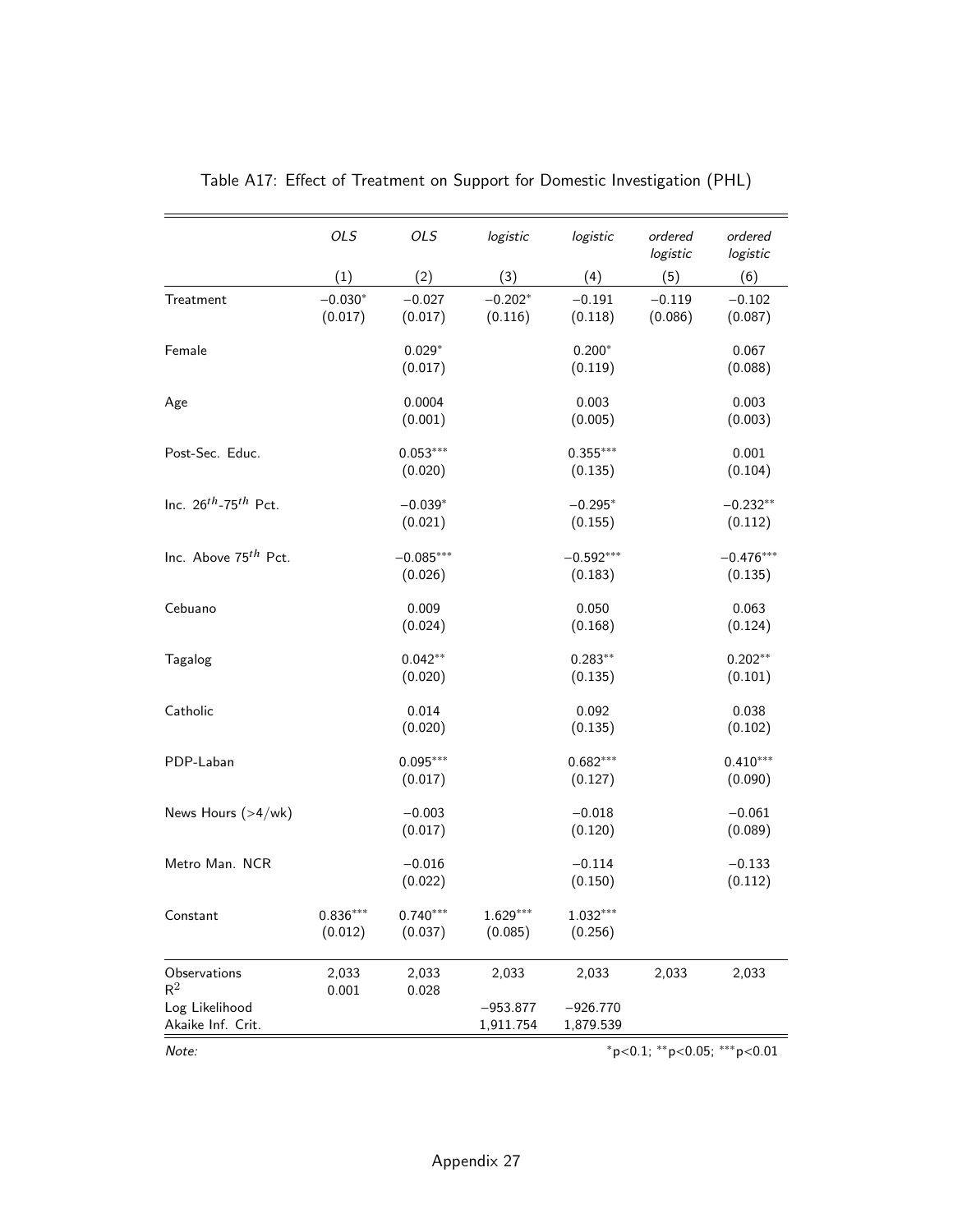|                                  | normal                | normal                 | logistic              | logistic               | ordered<br>logistic | ordered<br>logistic    |
|----------------------------------|-----------------------|------------------------|-----------------------|------------------------|---------------------|------------------------|
|                                  | (1)                   | (2)                    | (3)                   | (4)                    | (5)                 | (6)                    |
| Treatment                        | $-0.043**$<br>(0.020) | $-0.046**$<br>(0.019)  | $-0.208**$<br>(0.098) | $-0.270**$<br>(0.105)  | $-0.120$<br>(0.081) | $-0.164**$<br>(0.083)  |
| Female                           |                       | $-0.059***$<br>(0.019) |                       | $-0.330***$<br>(0.107) |                     | $-0.361***$<br>(0.085) |
| Age                              |                       | $0.005***$<br>(0.001)  |                       | $0.030***$<br>(0.005)  |                     | $0.028***$<br>(0.004)  |
| Post-Sec. Educ.                  |                       | $0.055***$<br>(0.020)  |                       | $0.283**$<br>(0.110)   |                     | $0.308***$<br>(0.088)  |
| Inc. $26^{th}$ -75 $^{th}$ Pct.  |                       | $0.061***$<br>(0.023)  |                       | $0.313**$<br>(0.122)   |                     | 0.131<br>(0.099)       |
| Inc. Above 75 <sup>th</sup> Pct. |                       | $0.052*$<br>(0.028)    |                       | $0.265*$<br>(0.152)    |                     | 0.130<br>(0.124)       |
| Left/Right                       |                       | $0.056***$<br>(0.006)  |                       | $0.294***$<br>(0.033)  |                     | $0.323***$<br>(0.027)  |
| Jewish                           |                       | $0.180***$<br>(0.032)  |                       | $0.801***$<br>(0.160)  |                     | $0.681***$<br>(0.136)  |
| News Hours (>4/wk)               |                       | $0.072***$<br>(0.019)  |                       | $0.394***$<br>(0.106)  |                     | $0.218**$<br>(0.085)   |
| Constant                         | $0.731***$<br>(0.014) | 0.068<br>(0.047)       | $1.002***$<br>(0.071) | $-2.320***$<br>(0.262) |                     |                        |
| Observations<br>Log Likelihood   | 2,041<br>$-1,282.134$ | 2,041<br>$-1,151.783$  | 2,041<br>$-1,226.821$ | 2,041<br>$-1,101.382$  | 2,041               | 2,041                  |

# Table A18: Effect of Treatment on Perception of ICC Bias (ISR)

Note: \*\*p<0.05; \*\*\*p<0.01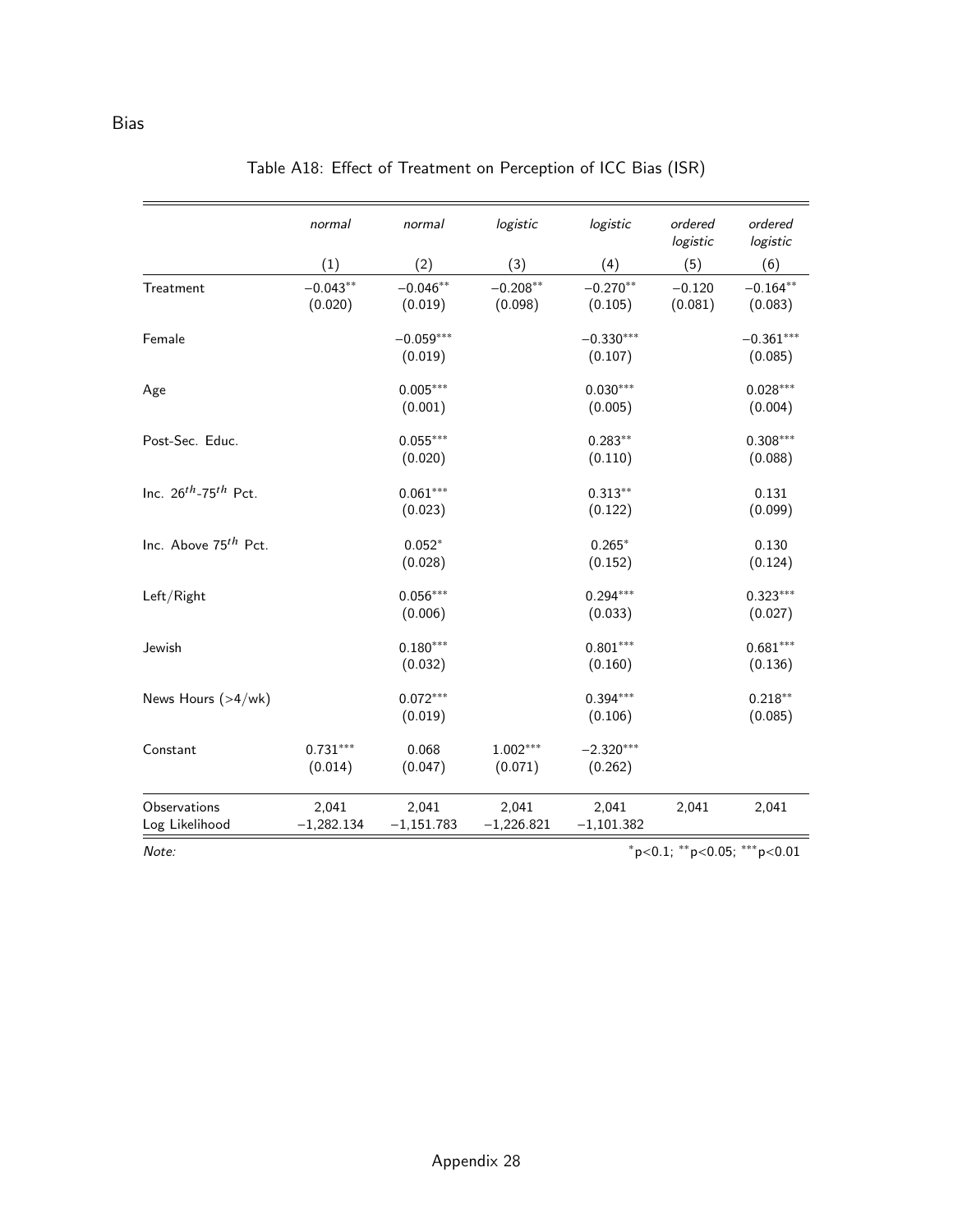|                                | normal                | normal                 | logistic               | logistic               | ordered<br>logistic  | ordered<br>logistic    |
|--------------------------------|-----------------------|------------------------|------------------------|------------------------|----------------------|------------------------|
|                                | (1)                   | (2)                    | (3)                    | (4)                    | (5)                  | (6)                    |
| Treatment                      | $-0.006$<br>(0.026)   | $-0.020$<br>(0.027)    | $-0.031$<br>(0.125)    | $-0.097$<br>(0.134)    | $-0.152$<br>(0.106)  | $-0.206*$<br>(0.111)   |
| <b>Bias Treatment</b>          | 0.034<br>(0.026)      | 0.022<br>(0.027)       | 0.158<br>(0.123)       | 0.109<br>(0.132)       | $0.227**$<br>(0.104) | $0.199*$<br>(0.109)    |
| Bias + Compl. Treatment        | $0.048*$<br>(0.026)   | $0.046*$<br>(0.027)    | $0.223*$<br>(0.122)    | $0.220*$<br>(0.131)    | $0.242**$<br>(0.104) | $0.263**$<br>(0.110)   |
| Bias + Hum. Rights Treatment   | 0.038<br>(0.026)      | 0.043<br>(0.028)       | 0.175<br>(0.123)       | 0.210<br>(0.132)       | $0.248**$<br>(0.103) | $0.276**$<br>(0.110)   |
| Female                         |                       | $-0.075***$<br>(0.018) |                        | $-0.357***$<br>(0.085) |                      | $-0.255***$<br>(0.071) |
| Age                            |                       | 0.0003<br>(0.001)      |                        | 0.002<br>(0.003)       |                      | $0.006***$<br>(0.002)  |
| BA or higher                   |                       | $0.055***$<br>(0.019)  |                        | $0.259***$<br>(0.092)  |                      | 0.050<br>(0.077)       |
| Household Income               |                       | $0.003*$<br>(0.001)    |                        | $0.012*$<br>(0.006)    |                      | $0.010*$<br>(0.005)    |
| Midwest                        |                       | 0.021<br>(0.028)       |                        | 0.100<br>(0.134)       |                      | 0.072<br>(0.111)       |
| South                          |                       | 0.018<br>(0.024)       |                        | 0.086<br>(0.116)       |                      | $0.169*$<br>(0.095)    |
| West                           |                       | $0.056***$<br>(0.026)  |                        | $0.265***$<br>(0.127)  |                      | $0.214***$<br>(0.107)  |
| White                          |                       | 0.017<br>(0.021)       |                        | 0.084<br>(0.104)       |                      | $-0.011$<br>(0.085)    |
| Dem/Rep Scale                  |                       | $0.039***$<br>(0.005)  |                        | $0.184***$<br>(0.023)  |                      | $0.207***$<br>(0.020)  |
| News Hours (>6/wk)             |                       | $0.061***$<br>(0.018)  |                        | $0.291***$<br>(0.087)  |                      | $0.146***$<br>(0.072)  |
| Constant                       | $0.294***$<br>(0.019) | $0.128***$<br>(0.041)  | $-0.878***$<br>(0.088) | $-1.707***$<br>(0.201) |                      |                        |
| Observations<br>Log Likelihood | 3,089<br>$-2,015.578$ | 2,801<br>$-1,779.385$  | 3,089<br>$-1,924.250$  | 2,801<br>$-1,695.195$  | 3,089                | 2,801                  |

# Table A19: Effect of Treatment on Perception of ICC Bias (USA)

Note: \*\*\*p<0.05; \*\*\*p<0.01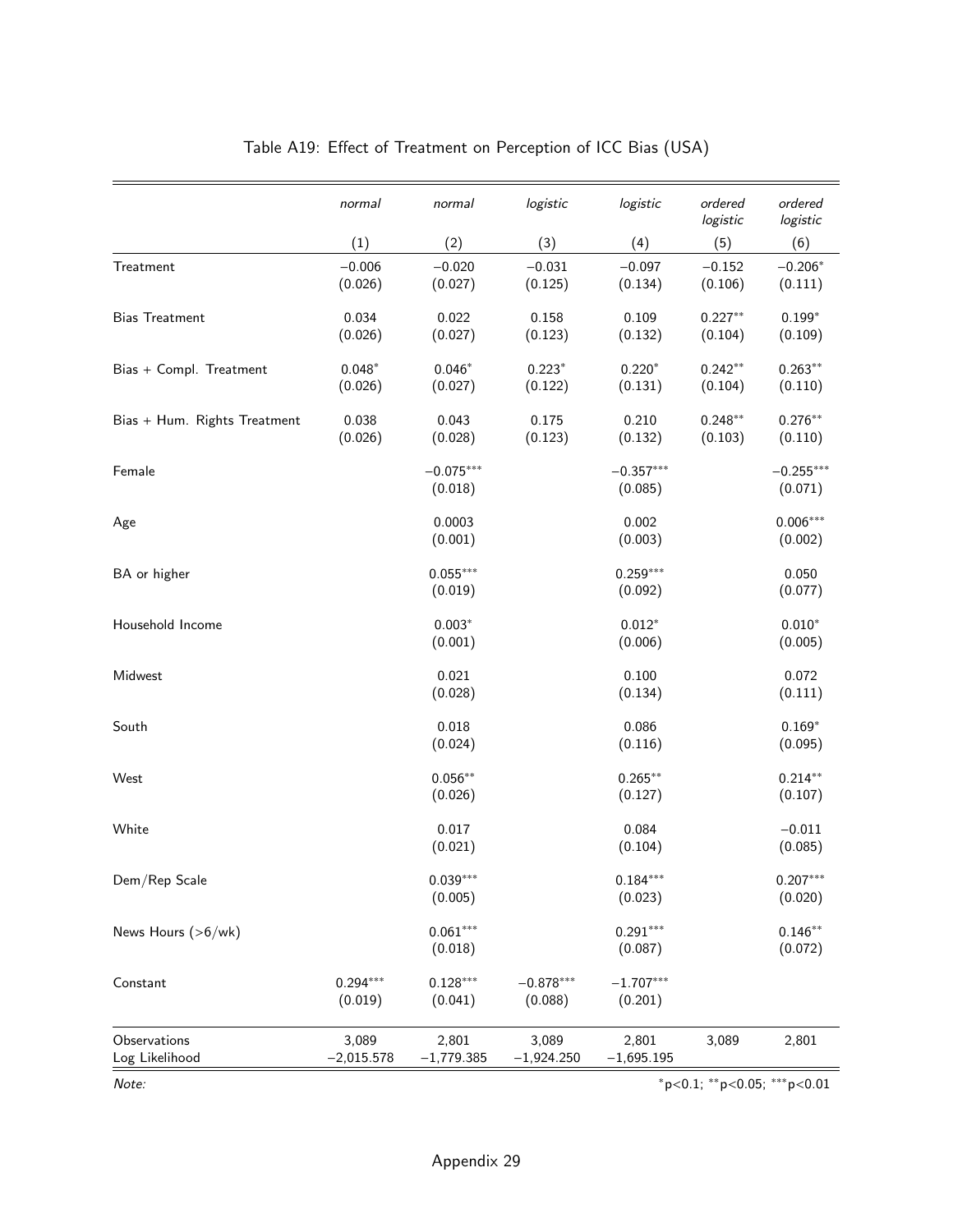|                                  | normal                | normal                 | logistic               | logistic               | ordered<br>logistic         | ordered<br>logistic    |
|----------------------------------|-----------------------|------------------------|------------------------|------------------------|-----------------------------|------------------------|
|                                  | (1)                   | (2)                    | (3)                    | (4)                    | (5)                         | (6)                    |
| Treatment                        | $-0.032$<br>(0.020)   | $-0.030$<br>(0.020)    | $-0.153$<br>(0.098)    | $-0.156$<br>(0.102)    | $-0.187**$<br>(0.079)       | $-0.191**$<br>(0.080)  |
| Female                           |                       | $-0.096***$<br>(0.020) |                        | $-0.498***$<br>(0.103) |                             | $-0.203**$<br>(0.081)  |
| Age                              |                       | $-0.003***$<br>(0.001) |                        | $-0.018***$<br>(0.004) |                             | $-0.018***$<br>(0.003) |
| Post-Sec. Educ.                  |                       | 0.010<br>(0.020)       |                        | 0.065<br>(0.107)       |                             | $-0.044$<br>(0.084)    |
| Inc. $26^{th}$ -75 $^{th}$ Pct.  |                       | $-0.048**$<br>(0.024)  |                        | $-0.231*$<br>(0.123)   |                             | $-0.143$<br>(0.099)    |
| Inc. Above 75 <sup>th</sup> Pct. |                       | $-0.047$<br>(0.029)    |                        | $-0.229$<br>(0.152)    |                             | $-0.165$<br>(0.121)    |
| English                          |                       | $0.048*$<br>(0.026)    |                        | $0.263*$<br>(0.140)    |                             | 0.050<br>(0.105)       |
| Zulu                             |                       | $0.063**$<br>(0.028)   |                        | $0.301**$<br>(0.137)   |                             | $0.277**$<br>(0.115)   |
| Xhosa                            |                       | 0.009<br>(0.034)       |                        | 0.062<br>(0.171)       |                             | 0.063<br>(0.141)       |
| Christian                        |                       | 0.012<br>(0.024)       |                        | 0.066<br>(0.125)       |                             | $-0.015$<br>(0.096)    |
| Party - ANC                      |                       | 0.040<br>(0.024)       |                        | 0.168<br>(0.118)       |                             | 0.076<br>(0.099)       |
| Party - Dem. Alliance            |                       | $-0.129***$<br>(0.027) |                        | $-0.760***$<br>(0.148) |                             | $-0.654***$<br>(0.109) |
| News Hours (>5/wk)               |                       | 0.014<br>(0.020)       |                        | 0.079<br>(0.104)       |                             | $-0.153*$<br>(0.082)   |
| Gauteng                          |                       | $-0.018$<br>(0.021)    |                        | $-0.091$<br>(0.111)    |                             | $-0.099$<br>(0.087)    |
| Constant                         | $0.307***$<br>(0.014) | $0.508***$<br>(0.043)  | $-0.816***$<br>(0.068) | 0.217<br>(0.222)       |                             |                        |
| Observations<br>Log Likelihood   | 2,019<br>$-1,271.773$ | 2,019<br>$-1,198.966$  | 2,019<br>$-1,216.751$  | 2,019<br>$-1,142.070$  | 2,019                       | 2,019                  |
| Note:                            |                       |                        |                        |                        | *p<0.1; **p<0.05; ***p<0.01 |                        |

# Table A20: Effect of Treatment on Perception of ICC Bias (ZAF)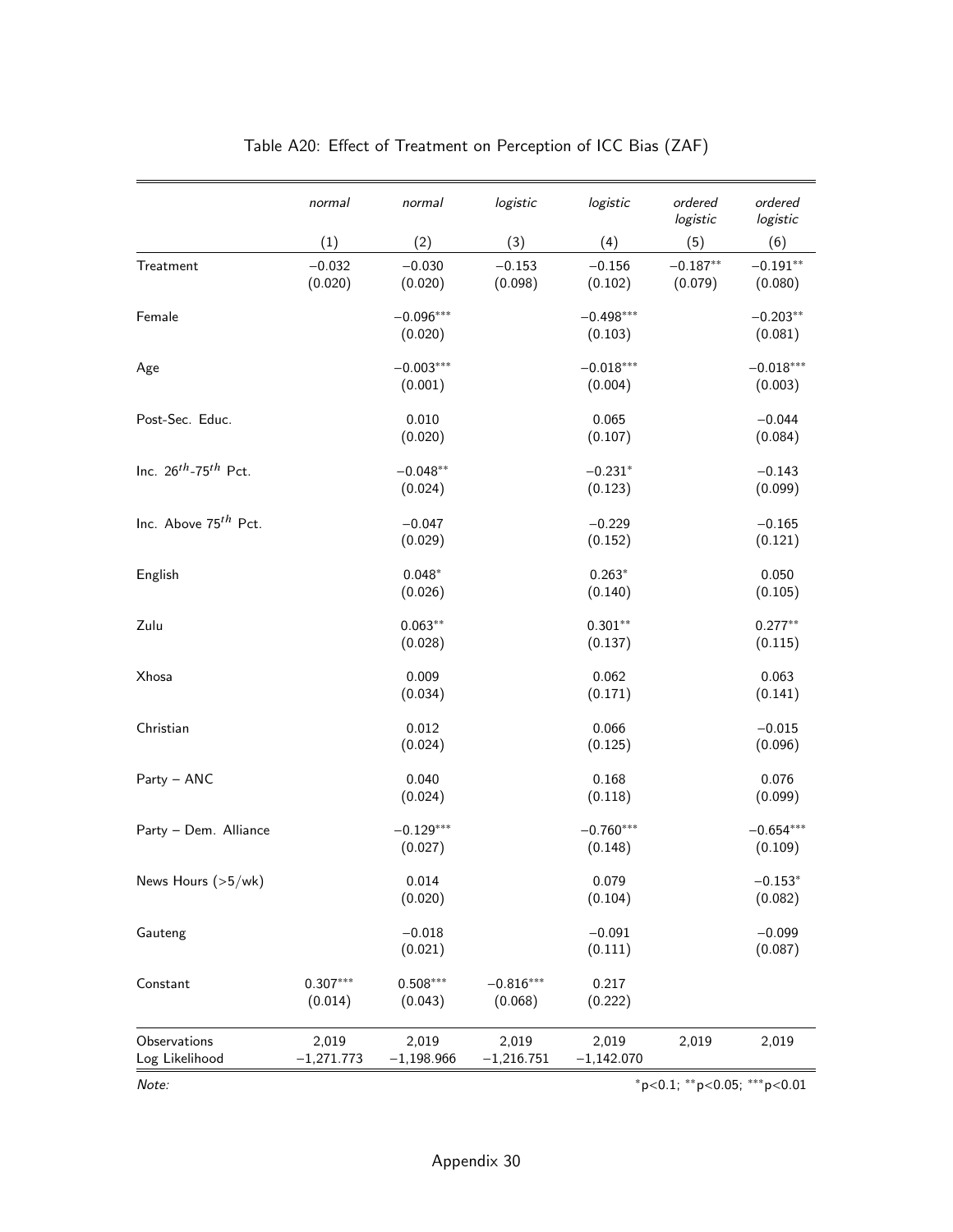|                                       | normal                | normal                 | logistic               | logistic               | ordered             | ordered                                    |
|---------------------------------------|-----------------------|------------------------|------------------------|------------------------|---------------------|--------------------------------------------|
|                                       |                       |                        |                        |                        | logistic            | logistic                                   |
|                                       | (1)                   | (2)                    | (3)                    | (4)                    | (5)                 | (6)                                        |
| Treatment                             | $-0.018$<br>(0.021)   | $-0.009$<br>(0.021)    | $-0.076$<br>(0.093)    | $-0.039$<br>(0.096)    | $-0.039$<br>(0.079) | 0.012<br>(0.079)                           |
| Female                                |                       | $-0.033$<br>(0.021)    |                        | $-0.152$<br>(0.097)    |                     | $-0.020$<br>(0.080)                        |
| Age                                   |                       | 0.001<br>(0.001)       |                        | 0.004<br>(0.004)       |                     | 0.002<br>(0.003)                           |
| Post-Sec. Educ.                       |                       | $-0.030$<br>(0.024)    |                        | $-0.137$<br>(0.112)    |                     | $-0.112$<br>(0.094)                        |
| Inc. $26^{th}$ -75 <sup>th</sup> Pct. |                       | $-0.082***$<br>(0.026) |                        | $-0.364***$<br>(0.117) |                     | $-0.260***$<br>(0.100)                     |
| Inc. Above 75 <sup>th</sup> Pct.      |                       | $-0.101***$<br>(0.032) |                        | $-0.452***$<br>(0.147) |                     | $-0.375***$<br>(0.123)                     |
| Cebuano                               |                       | 0.019<br>(0.029)       |                        | 0.084<br>(0.133)       |                     | 0.005<br>(0.112)                           |
| Tagalog                               |                       | $-0.027$<br>(0.024)    |                        | $-0.128$<br>(0.112)    |                     | $-0.131$<br>(0.092)                        |
| Catholic                              |                       | $-0.004$<br>(0.024)    |                        | $-0.021$<br>(0.112)    |                     | $-0.019$<br>(0.092)                        |
| PDP-Laban                             |                       | $0.189***$<br>(0.021)  |                        | $0.845***$<br>(0.097)  |                     | $0.884***$<br>(0.083)                      |
| News Hours (>4/wk)                    |                       | $-0.070***$<br>(0.021) |                        | $-0.326***$<br>(0.097) |                     | $-0.255***$<br>(0.081)                     |
| Metro Man. NCR                        |                       | $-0.024$<br>(0.027)    |                        | $-0.117$<br>(0.127)    |                     | $-0.086$<br>(0.104)                        |
| Constant                              | $0.366***$<br>(0.015) | $0.399***$<br>(0.046)  | $-0.549***$<br>(0.066) | $-0.426**$<br>(0.210)  |                     |                                            |
| Observations<br>Log Likelihood        | 2,033<br>$-1,389.587$ | 2,033<br>$-1,324.668$  | 2,033<br>$-1,324.640$  | 2,033<br>$-1,260.973$  | 2,033               | 2,033                                      |
| Note:                                 |                       |                        |                        |                        |                     | $*_{p<0.1;}$ $**_{p<0.05;}$ $***_{p<0.01}$ |

| Table A21: Effect of Treatment on Perception of ICC Bias (PHL) |  |  |  |  |  |  |
|----------------------------------------------------------------|--|--|--|--|--|--|
|----------------------------------------------------------------|--|--|--|--|--|--|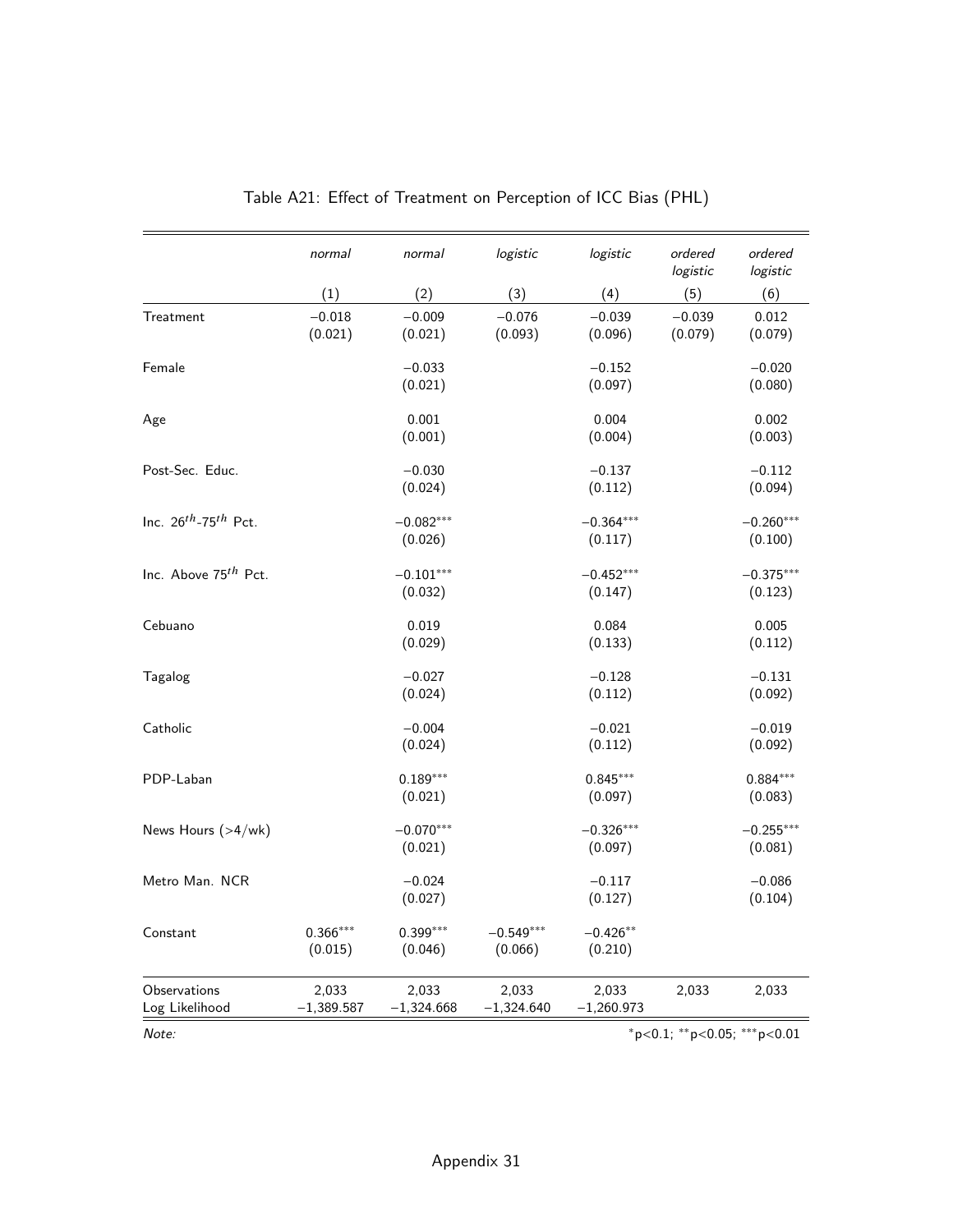# ICC Cooperation/Membership

|                                  | normal                | normal                 | logistic               | logistic               | ordered<br>logistic   | ordered<br>logistic            |
|----------------------------------|-----------------------|------------------------|------------------------|------------------------|-----------------------|--------------------------------|
|                                  | (1)                   | (2)                    | (3)                    | (4)                    | (5)                   | (6)                            |
| Treatment                        | $0.042*$<br>(0.022)   | $0.043**$<br>(0.022)   | $0.170*$<br>(0.090)    | $0.185***$<br>(0.092)  | $0.158***$<br>(0.078) | $0.179**$<br>(0.079)           |
| Female                           |                       | $0.096***$<br>(0.022)  |                        | $0.409***$<br>(0.093)  |                       | $0.496***$<br>(0.081)          |
| Age                              |                       | $-0.001$<br>(0.001)    |                        | $-0.003$<br>(0.004)    |                       | $-0.008**$<br>(0.003)          |
| Post-Sec. Educ.                  |                       | $-0.052**$<br>(0.023)  |                        | $-0.219**$<br>(0.097)  |                       | $-0.182**$<br>(0.084)          |
| Inc. $26^{th}$ -75 $^{th}$ Pct.  |                       | $-0.004$<br>(0.026)    |                        | $-0.014$<br>(0.110)    |                       | 0.013<br>(0.095)               |
| Inc. Above 75 <sup>th</sup> Pct. |                       | 0.039<br>(0.032)       |                        | 0.165<br>(0.137)       |                       | $0.207*$<br>(0.119)            |
| Left/Right                       |                       | $-0.048***$<br>(0.007) |                        | $-0.201***$<br>(0.029) |                       | $-0.214***$<br>(0.025)         |
| Jewish                           |                       | $-0.038$<br>(0.037)    |                        | $-0.157$<br>(0.154)    |                       | $-0.213$<br>(0.136)            |
| News Hours (>4/wk)               |                       | $-0.007$<br>(0.022)    |                        | $-0.031$<br>(0.094)    |                       | $-0.092$<br>(0.081)            |
| Constant                         | $0.408***$<br>(0.016) | $0.662***$<br>(0.054)  | $-0.373***$<br>(0.064) | $0.678***$<br>(0.227)  |                       |                                |
| Observations<br>Log Likelihood   | 2,041<br>$-1,459.567$ | 2,041<br>$-1,416.544$  | 2,041<br>$-1,392.084$  | 2,041<br>$-1,349.346$  | 2,041                 | 2,041                          |
| Note:                            |                       |                        |                        |                        |                       | $*p<0.1$ ; **p<0.05; ***p<0.01 |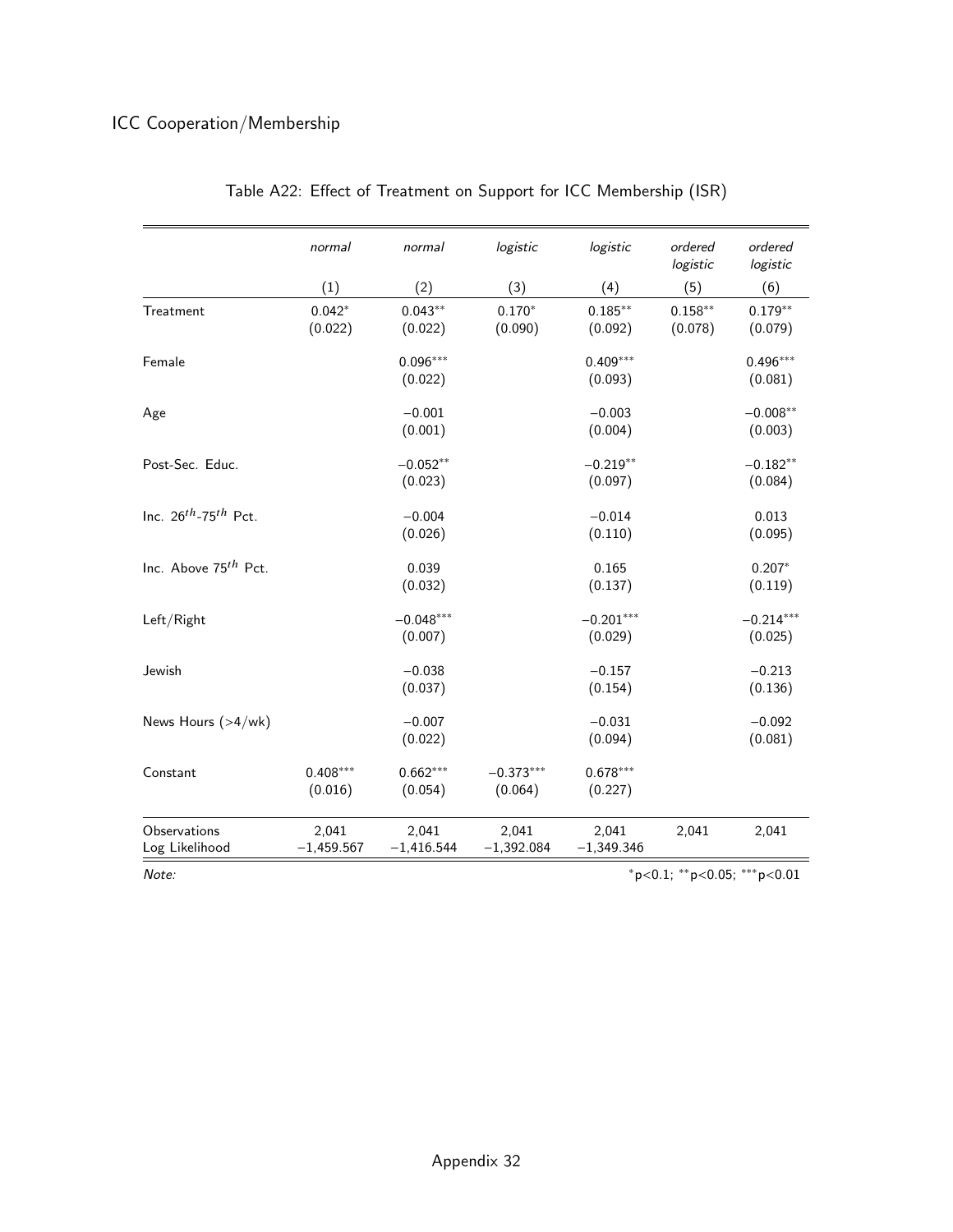|                                       | normal                | normal                 | logistic              | logistic               | ordered<br>logistic  | ordered<br>logistic                        |
|---------------------------------------|-----------------------|------------------------|-----------------------|------------------------|----------------------|--------------------------------------------|
|                                       | (1)                   | (2)                    | (3)                   | (4)                    | (5)                  | (6)                                        |
| Treatment                             | $0.044**$<br>(0.019)  | $0.041**$<br>(0.019)   | $0.242**$<br>(0.104)  | $0.242**$<br>(0.107)   | $0.187**$<br>(0.082) | $0.169**$<br>(0.083)                       |
| Female                                |                       | 0.020<br>(0.019)       |                       | 0.116<br>(0.108)       |                      | $-0.095$<br>(0.084)                        |
| Age                                   |                       | $-0.003***$<br>(0.001) |                       | $-0.015***$<br>(0.004) |                      | $-0.008**$<br>(0.003)                      |
| Post-Sec. Educ.                       |                       | 0.016<br>(0.022)       |                       | 0.089<br>(0.126)       |                      | $-0.009$<br>(0.098)                        |
| Inc. $26^{th}$ -75 <sup>th</sup> Pct. |                       | $-0.009$<br>(0.023)    |                       | $-0.055$<br>(0.134)    |                      | $-0.003$<br>(0.104)                        |
| Inc. Above 75 <sup>th</sup> Pct.      |                       | 0.002<br>(0.029)       |                       | 0.008<br>(0.165)       |                      | 0.085<br>(0.129)                           |
| Cebuano                               |                       | $-0.107***$<br>(0.026) |                       | $-0.545***$<br>(0.143) |                      | $-0.312***$<br>(0.118)                     |
| Tagalog                               |                       | 0.016<br>(0.022)       |                       | 0.103<br>(0.127)       |                      | 0.054<br>(0.097)                           |
| Catholic                              |                       | $0.103***$<br>(0.022)  |                       | $0.559***$<br>(0.118)  |                      | $0.454***$<br>(0.097)                      |
| PDP-Laban                             |                       | $-0.104***$<br>(0.019) |                       | $-0.589***$<br>(0.108) |                      | $-0.635***$<br>(0.085)                     |
| News Hours (>4/wk)                    |                       | 0.002<br>(0.019)       |                       | 0.014<br>(0.108)       |                      | $-0.006$<br>(0.085)                        |
| Metro Man. NCR                        |                       | 0.029<br>(0.024)       |                       | 0.180<br>(0.145)       |                      | 0.075<br>(0.109)                           |
| Constant                              | $0.736***$<br>(0.014) | $0.789***$<br>(0.041)  | $1.025***$<br>(0.072) | $1.391***$<br>(0.235)  |                      |                                            |
| Observations<br>Log Likelihood        | 2,033<br>$-1,157.722$ | 2,033<br>$-1,107.272$  | 2,033<br>$-1,121.166$ | 2,033<br>$-1,072.176$  | 2,033                | 2,033                                      |
| Note:                                 |                       |                        |                       |                        |                      | $*_{p<0.1;}$ $**_{p<0.05;}$ $***_{p<0.01}$ |

## Table A23: Effect of Treatment on Support for ICC Membership (PHL)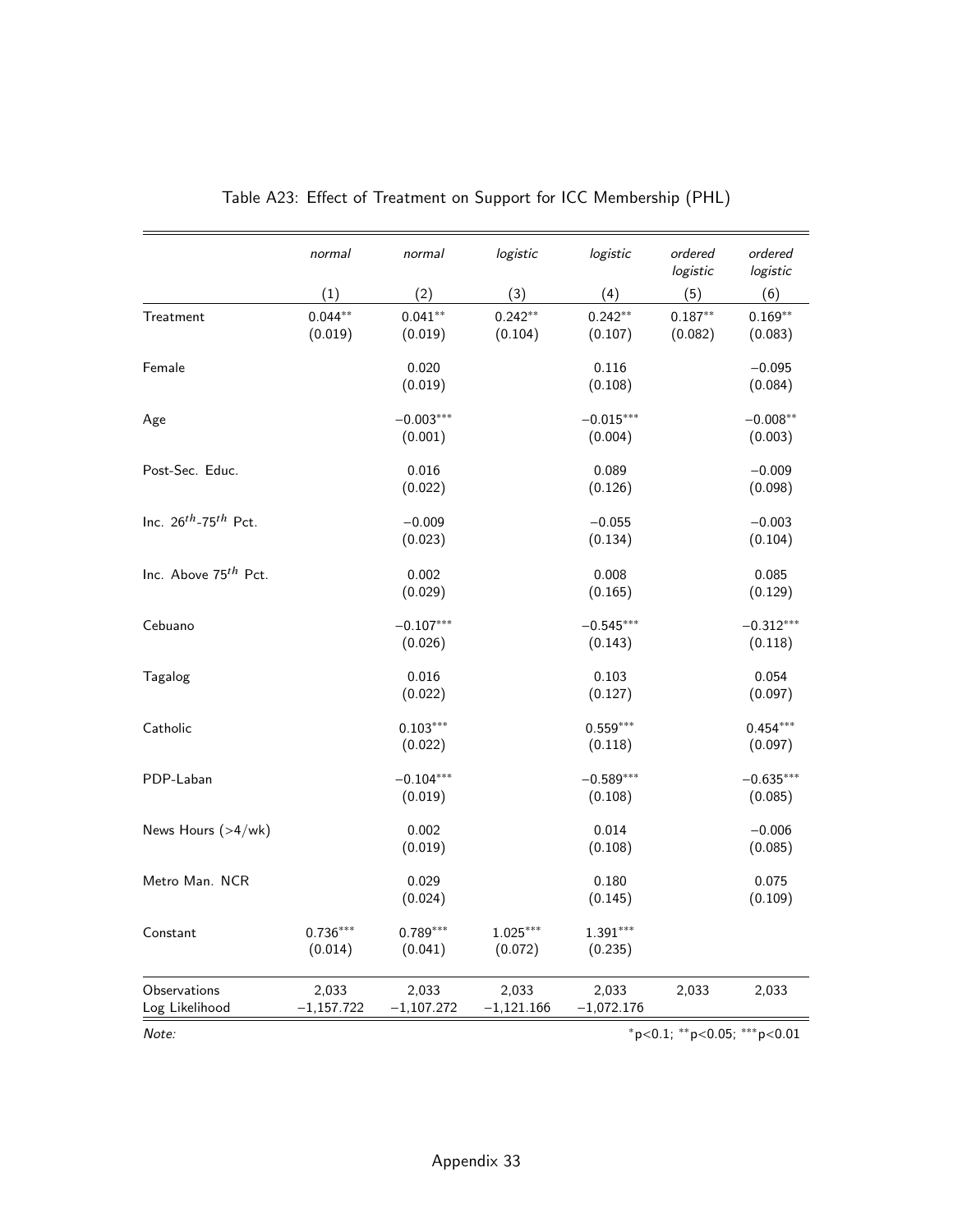|                                | normal                | normal                 | logistic              | logistic               | ordered<br>logistic | ordered<br>logistic            |
|--------------------------------|-----------------------|------------------------|-----------------------|------------------------|---------------------|--------------------------------|
|                                | (1)                   | (2)                    | (3)                   | (4)                    | (5)                 | (6)                            |
| Treatment                      | 0.001<br>(0.023)      | $-0.013$<br>(0.023)    | 0.005<br>(0.090)      | $-0.057$<br>(0.098)    | 0.010<br>(0.081)    | $-0.027$<br>(0.086)            |
| Female                         |                       | $-0.046**$<br>(0.019)  |                       | $-0.201**$<br>(0.080)  |                     | $-0.057$<br>(0.070)            |
| Age                            |                       | $-0.001$<br>(0.001)    |                       | $-0.003$<br>(0.002)    |                     | $-0.005**$<br>(0.002)          |
| BA or higher                   |                       | $0.070***$<br>(0.020)  |                       | $0.302***$<br>(0.087)  |                     | $0.249***$<br>(0.076)          |
| Household Income               |                       | $0.004***$<br>(0.001)  |                       | $0.016***$<br>(0.006)  |                     | $0.018***$<br>(0.005)          |
| Midwest                        |                       | $-0.012$<br>(0.029)    |                       | $-0.052$<br>(0.126)    |                     | $-0.125$<br>(0.109)            |
| South                          |                       | $-0.014$<br>(0.025)    |                       | $-0.061$<br>(0.108)    |                     | $-0.028$<br>(0.094)            |
| West                           |                       | 0.022<br>(0.028)       |                       | 0.097<br>(0.121)       |                     | 0.005<br>(0.104)               |
| White                          |                       | $0.103***$<br>(0.022)  |                       | $0.447***$<br>(0.096)  |                     | $0.439***$<br>(0.083)          |
| Dem/Rep Scale                  |                       | $-0.061***$<br>(0.005) |                       | $-0.258***$<br>(0.023) |                     | $-0.285***$<br>(0.020)         |
| News Hours (>6/wk)             |                       | $0.034*$<br>(0.019)    |                       | $0.146*$<br>(0.082)    |                     | 0.078<br>(0.071)               |
| Constant                       | $0.512***$<br>(0.010) | $0.561***$<br>(0.039)  | 0.047<br>(0.040)      | 0.258<br>(0.168)       |                     |                                |
| Observations<br>Log Likelihood | 3,096<br>$-2,247.164$ | 2,807<br>$-1,927.641$  | 3,096<br>$-2,145.098$ | 2,807<br>$-1,835.604$  | 3,096               | 2,807                          |
| Note:                          |                       |                        |                       |                        |                     | $*p<0.1$ ; **p<0.05; ***p<0.01 |

| Table A24: Effect of Treatment on Support for ICC Membership (USA) |  |  |  |  |  |  |  |  |  |
|--------------------------------------------------------------------|--|--|--|--|--|--|--|--|--|
|--------------------------------------------------------------------|--|--|--|--|--|--|--|--|--|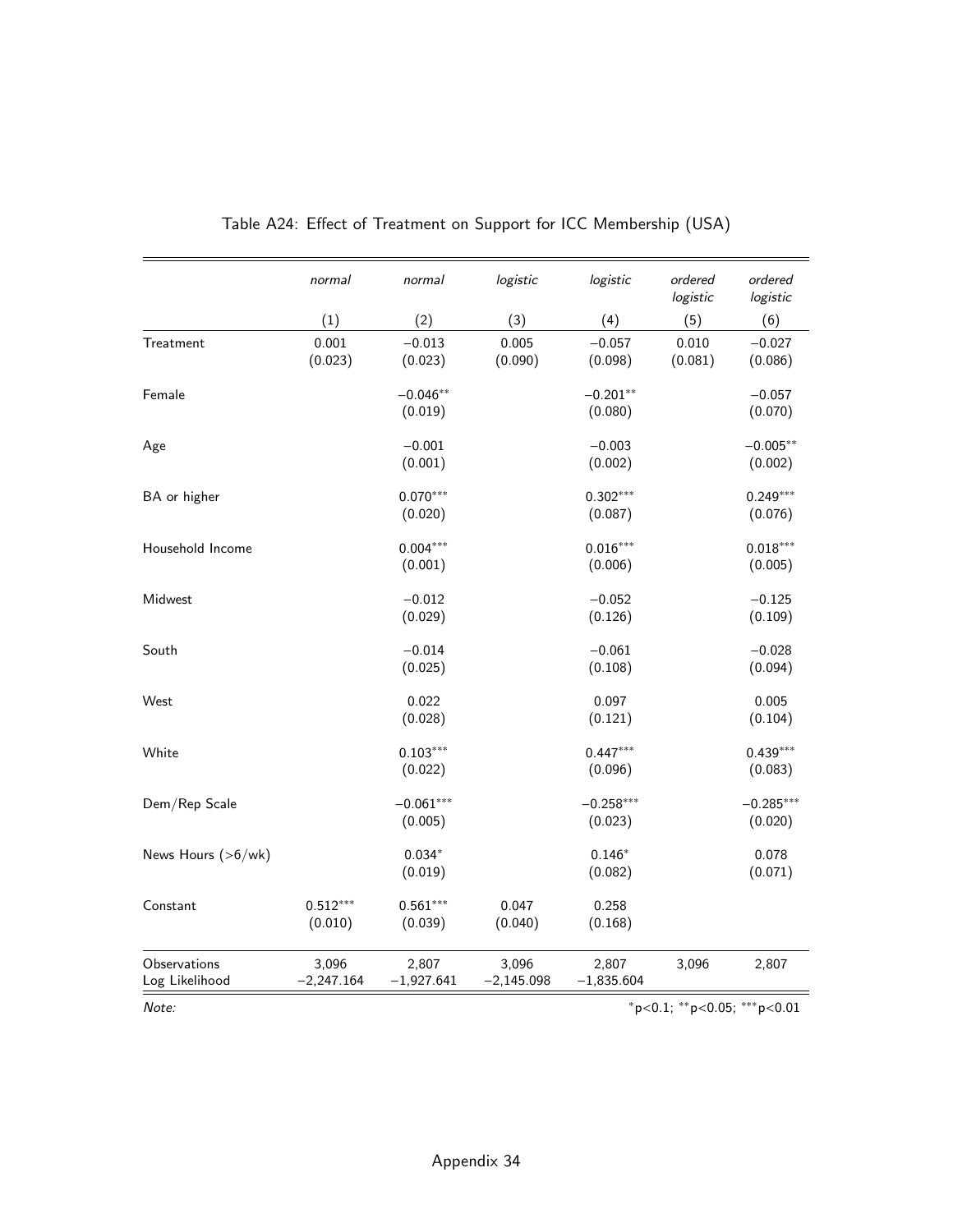|                                       | normal                | normal                 | logistic              | logistic               | ordered<br>logistic | ordered<br>logistic            |
|---------------------------------------|-----------------------|------------------------|-----------------------|------------------------|---------------------|--------------------------------|
|                                       | (1)                   | (2)                    | (3)                   | (4)                    | (5)                 | (6)                            |
| Treatment                             | $-0.012$<br>(0.017)   | $-0.014$<br>(0.017)    | $-0.083$<br>(0.117)   | $-0.095$<br>(0.120)    | $-0.020$<br>(0.088) | $-0.032$<br>(0.089)            |
| Female                                |                       | 0.012<br>(0.017)       |                       | 0.085<br>(0.120)       |                     | 0.064<br>(0.089)               |
| Age                                   |                       | 0.001<br>(0.001)       |                       | 0.006<br>(0.005)       |                     | $0.014***$<br>(0.004)          |
| Post-Sec. Educ.                       |                       | $-0.032*$<br>(0.017)   |                       | $-0.234*$<br>(0.126)   |                     | $-0.191**$<br>(0.093)          |
| Inc. $26^{th}$ -75 <sup>th</sup> Pct. |                       | 0.011<br>(0.021)       |                       | 0.081<br>(0.146)       |                     | 0.042<br>(0.110)               |
| Inc. Above 75 <sup>th</sup> Pct.      |                       | $-0.001$<br>(0.025)    |                       | $-0.012$<br>(0.176)    |                     | $-0.069$<br>(0.133)            |
| English                               |                       | $-0.017$<br>(0.022)    |                       | $-0.137$<br>(0.168)    |                     | $-0.146$<br>(0.118)            |
| Zulu                                  |                       | $-0.042*$<br>(0.024)   |                       | $-0.267*$<br>(0.160)   |                     | $-0.327***$<br>(0.124)         |
| Xhosa                                 |                       | $-0.079***$<br>(0.029) |                       | $-0.491***$<br>(0.188) |                     | $-0.273*$<br>(0.155)           |
| Christian                             |                       | 0.019<br>(0.020)       |                       | 0.136<br>(0.143)       |                     | $0.193*$<br>(0.106)            |
| Party - ANC                           |                       | 0.018<br>(0.021)       |                       | 0.107<br>(0.137)       |                     | 0.154<br>(0.108)               |
| Party - Dem. Alliance                 |                       | $0.100***$<br>(0.023)  |                       | $0.813***$<br>(0.177)  |                     | $0.458***$<br>(0.122)          |
| News Hours (>5/wk)                    |                       | $0.043**$<br>(0.017)   |                       | $0.308**$<br>(0.124)   |                     | $0.305***$<br>(0.091)          |
| Gauteng                               |                       | $-0.013$<br>(0.018)    |                       | $-0.094$<br>(0.127)    |                     | $-0.076$<br>(0.096)            |
| Constant                              | $0.832***$<br>(0.012) | $0.760***$<br>(0.037)  | $1.597***$<br>(0.083) | $1.102***$<br>(0.261)  |                     |                                |
| Observations<br>Log Likelihood        | 2,019<br>$-908.868$   | 2,019<br>$-875.786$    | 2,019<br>$-933.954$   | 2,019<br>$-899.615$    | 2,019               | 2,019                          |
| Note:                                 |                       |                        |                       |                        |                     | $*p<0.1$ ; **p<0.05; ***p<0.01 |

## Table A25: Effect of Treatment on Support for ICC Cooperation (ZAF)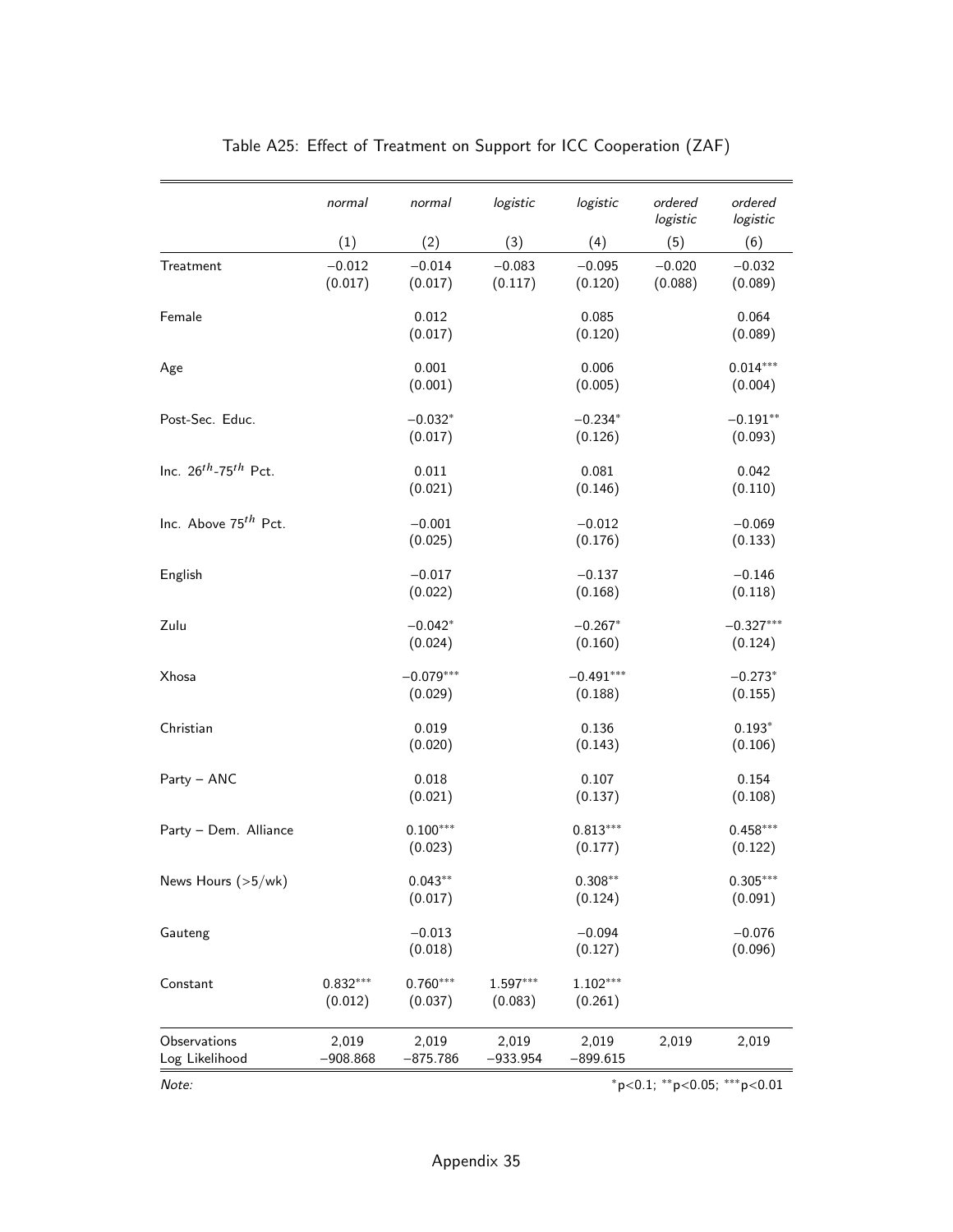# Support for Policy

|                                  | normal                | normal                 | logistic               | logistic               | ordered<br>logistic | ordered<br>logistic         |
|----------------------------------|-----------------------|------------------------|------------------------|------------------------|---------------------|-----------------------------|
|                                  | (1)                   | (2)                    | (3)                    | (4)                    | (5)                 | (6)                         |
| Treatment                        | 0.027<br>(0.021)      | $0.033*$<br>(0.020)    | 0.114<br>(0.091)       | $0.169*$<br>(0.100)    | $0.147*$<br>(0.078) | $0.214***$<br>(0.081)       |
| Female                           |                       | $0.055***$<br>(0.020)  |                        | $0.277***$<br>(0.102)  |                     | $0.324***$<br>(0.083)       |
| Age                              |                       | 0.0005<br>(0.001)      |                        | 0.002<br>(0.004)       |                     | $-0.004$<br>(0.003)         |
| Post-Sec. Educ.                  |                       | $-0.033$<br>(0.021)    |                        | $-0.161$<br>(0.106)    |                     | $-0.201**$<br>(0.085)       |
| Inc. $26^{th}$ -75 $^{th}$ Pct.  |                       | $-0.008$<br>(0.024)    |                        | $-0.026$<br>(0.120)    |                     | $-0.058$<br>(0.097)         |
| Inc. Above 75 <sup>th</sup> Pct. |                       | 0.038<br>(0.030)       |                        | 0.199<br>(0.148)       |                     | $0.308**$<br>(0.121)        |
| Left/Right                       |                       | $-0.103***$<br>(0.006) |                        | $-0.494***$<br>(0.033) |                     | $-0.599***$<br>(0.029)      |
| Jewish                           |                       | $-0.143***$<br>(0.034) |                        | $-0.661***$<br>(0.164) |                     | $-0.683***$<br>(0.141)      |
| News Hours (>4/wk)               |                       | 0.003<br>(0.020)       |                        | 0.017<br>(0.103)       |                     | $-0.038$<br>(0.083)         |
| Constant                         | $0.362***$<br>(0.015) | $0.932***$<br>(0.049)  | $-0.565***$<br>(0.065) | $2.031***$<br>(0.251)  |                     |                             |
| Observations<br>Log Likelihood   | 2,041<br>$-1,416.560$ | 2,041<br>$-1,247.022$  | 2,041<br>$-1,350.296$  | 2,041<br>$-1,186.521$  | 2,041               | 2,041                       |
| Note:                            |                       |                        |                        |                        |                     | *p<0.1; **p<0.05; ***p<0.01 |

| Table A26: Effect of Treatment on Support for Settlements (ISR) |
|-----------------------------------------------------------------|
|-----------------------------------------------------------------|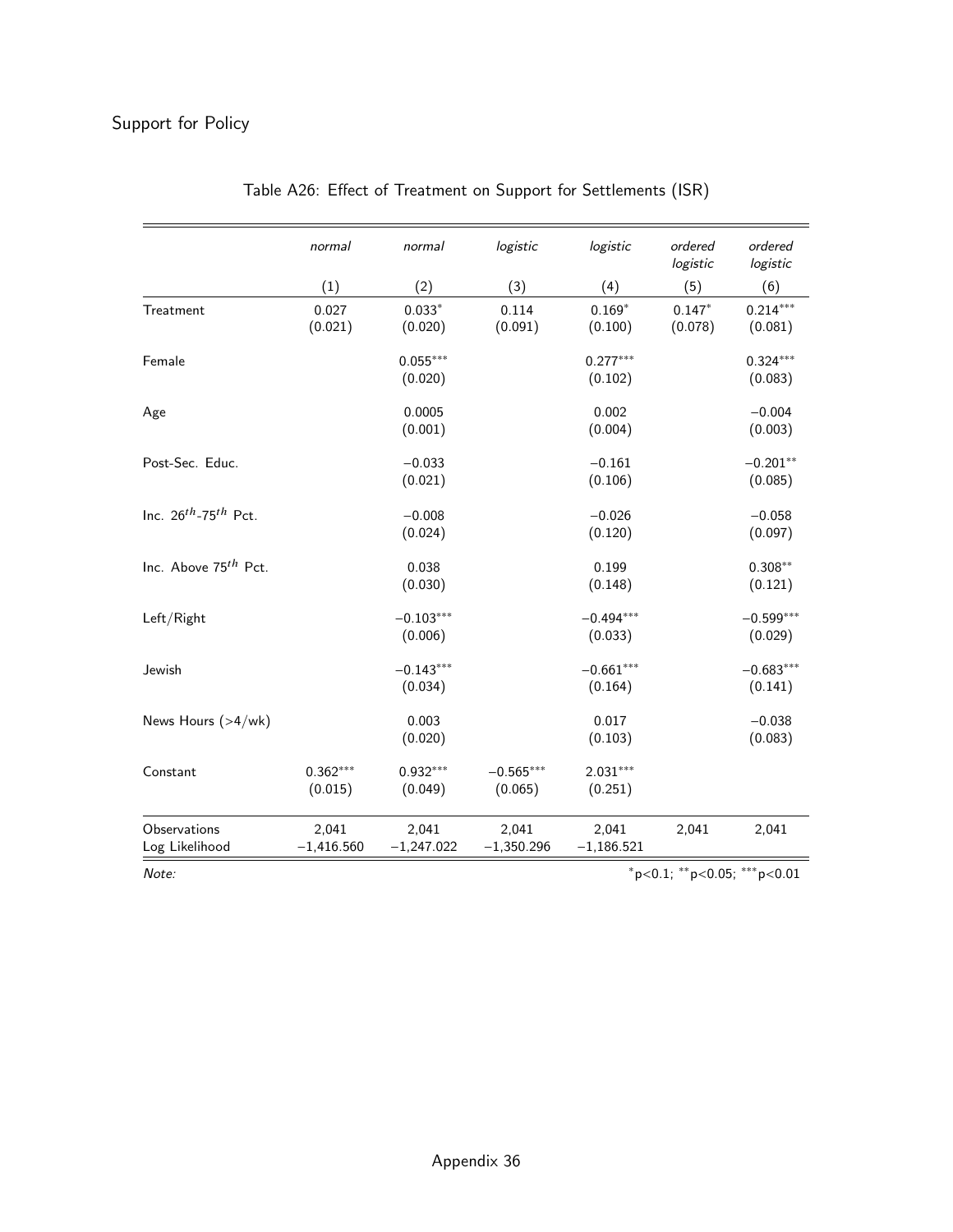|                                  | normal     | normal     | logistic   | logistic   | ordered<br>logistic | ordered<br>logistic |
|----------------------------------|------------|------------|------------|------------|---------------------|---------------------|
|                                  | (1)        | (2)        | (3)        | (4)        | (5)                 | (6)                 |
| Treatment                        | 0.001      | 0.009      | 0.012      | 0.098      | 0.037               | 0.091               |
|                                  | (0.015)    | (0.015)    | (0.130)    | (0.136)    | (0.089)             | (0.091)             |
| Female                           |            | $-0.013$   |            | $-0.087$   |                     | $-0.007$            |
|                                  |            | (0.015)    |            | (0.138)    |                     | (0.092)             |
| Age                              |            | $0.004***$ |            | $0.037***$ |                     | $0.019***$          |
|                                  |            | (0.001)    |            | (0.006)    |                     | (0.004)             |
| Post-Sec. Educ.                  |            | $0.074***$ |            | $0.573***$ |                     | $0.311***$          |
|                                  |            | (0.017)    |            | (0.150)    |                     | (0.106)             |
| Inc. $26^{th}$ -75 $^{th}$ Pct.  |            | $-0.007$   |            | $-0.087$   |                     | $-0.079$            |
|                                  |            | (0.018)    |            | (0.169)    |                     | (0.115)             |
| Inc. Above 75 <sup>th</sup> Pct. |            | $-0.012$   |            | $-0.137$   |                     | $-0.148$            |
|                                  |            | (0.023)    |            | (0.214)    |                     | (0.142)             |
| Cebuano                          |            | $-0.012$   |            | $-0.114$   |                     | 0.101               |
|                                  |            | (0.021)    |            | (0.208)    |                     | (0.133)             |
| Tagalog                          |            | $-0.043**$ |            | $-0.392**$ |                     | $-0.127$            |
|                                  |            | (0.017)    |            | (0.159)    |                     | (0.105)             |
| Catholic                         |            | $-0.002$   |            | $-0.027$   |                     | $-0.082$            |
|                                  |            | (0.017)    |            | (0.160)    |                     | (0.107)             |
| PDP-Laban                        |            | $0.127***$ |            | 1.286***   |                     | $0.878***$          |
|                                  |            | (0.015)    |            | (0.164)    |                     | (0.096)             |
| News Hours (>4/wk)               |            | $-0.027*$  |            | $-0.235*$  |                     | $-0.183**$          |
|                                  |            | (0.015)    |            | (0.139)    |                     | (0.093)             |
| Metro Man. NCR                   |            | $-0.011$   |            | $-0.096$   |                     | $-0.040$            |
|                                  |            | (0.019)    |            | (0.174)    |                     | (0.118)             |
| Constant                         | $0.865***$ | $0.662***$ | $1.857***$ | 0.209      |                     |                     |
|                                  | (0.011)    | (0.032)    | (0.093)    | (0.293)    |                     |                     |
| Observations                     | 2,033      | 2,033      | 2,033      | 2,033      | 2,033               | 2,033               |
| Log Likelihood                   | $-698.195$ | $-619.199$ | $-801.914$ | $-722.283$ |                     |                     |

|  |  | Table A27: Effect of Treatment on Support for War on Drugs (PHL) |  |  |  |  |
|--|--|------------------------------------------------------------------|--|--|--|--|
|--|--|------------------------------------------------------------------|--|--|--|--|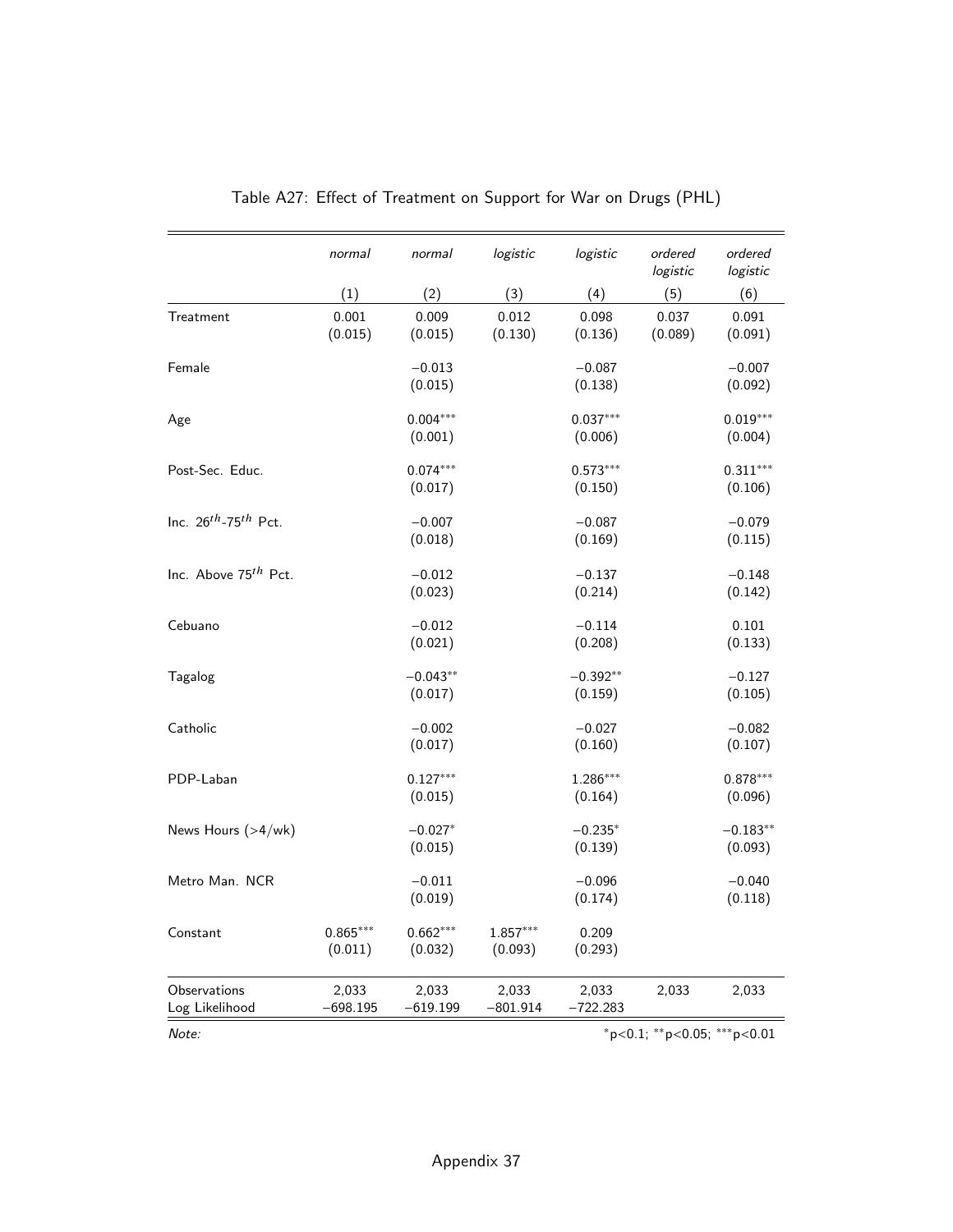## Appendix E Balance Tests

We use the test in [Hansen and Bowers](#page-40-0) [\(2008\)](#page-40-0) to assess overall covariate balance across treatment and control groups. We want to confirm that respondents in the treatment and control conditions are not appreciably different in terms of their observable characteristics.

#### Balance Tests: Georgia

The overall  $\chi^2$  statistic for testing the null hypothesis of balance in observables across treatment and control groups is 2.57, with a corresponding p-value of  $0.861$ . This means we cannot reject the null that the treatment and control groups are balanced, i.e. we do not find evidence of imbalance.

#### Balance Tests: Philippines

Observable characteristics from the Philippines sample are also balanced across control and treatment groups. The overall  $\mathcal{X}^2$  statistic for testing the null hypothesis of balance in observables groups is 10.30, with a corresponding  $p$ -value of  $0.51$ .

#### Balance Tests: Israel

We also do not detect imbalance in the Israel sample. The overall  $\chi^2$  statistic for testing the null hypothesis of balance in observables groups is 10.20, with a corresponding  $p$ -value of 0.25.

### Balance Tests: South Africa

There are some imbalances in the South African sample. The overall  $\chi^2$  statistic for testing the null hypothesis of balance in observables groups is 21.20, with a corresponding  $p$ -value of 0.07. The main differences are that the control group is slightly more educated (4 percent more respondents with post secondary education), slightly richer (3 percent more respondents whose income is above the 75th percentile), with Xhosa speakers slightly underrepresented (by 2 percent), and with ANC supporters slightly over-represented (by 5 percent), compared to the treatment group. Together, these differences yield the higher test statistic for imbalance.

It is very unlikely that these imbalances strongly influenced our estimates of the treatment effects. First, estimated treatment effects change very little when we control for the observable characteristics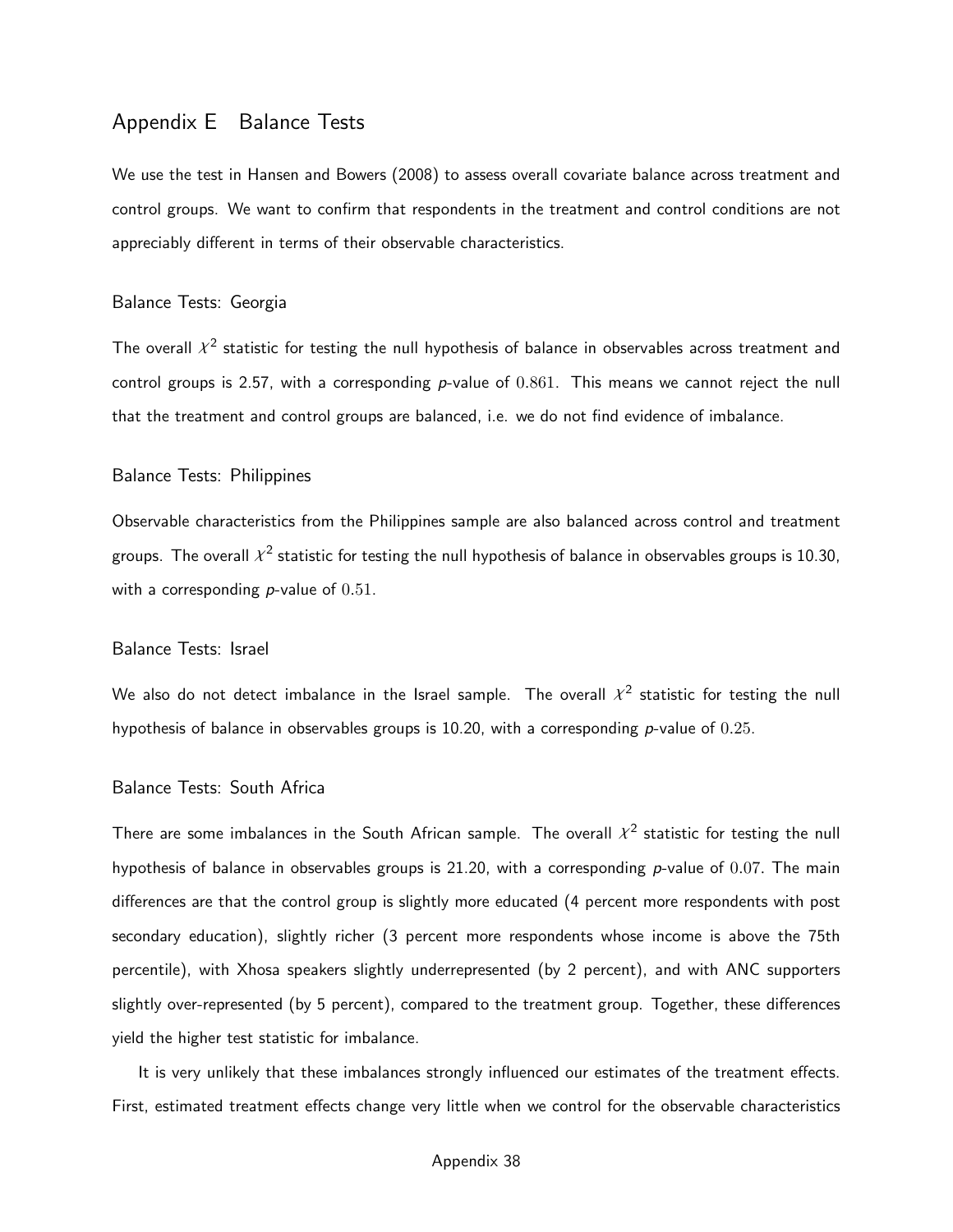of respondents, both those with and without imbalance across treatment/control. Controlling for the observables that are imbalanced and still finding an almost identical treatment effect reassures us that these imbalances are not causing us to arrive at incorrect inferences about the treatment effect.

However, we might also wonder "if there is imbalance on these observables, could there also be imbalance on some unobservable, or unmeasured, respondent characteristic that would explain our estimated treatment effects?" Sensitivity testing is designed to answer this question. Sensitivity testing asks "how problematic would an unobservable need to be to alter estimated treatment effects in a meaningful way?" For an application to International Relations research, see Chaudoin et al (2018). Unobservables are more worrying as they become more correlated with treatment assignment and the outcome. Here, we show contour plots for one method of quantifying that correlation, based on partial  $R^2$  statistics, from Cinelli et al (2020).

[Figure A1](#page-81-0) shows contours for different estimated treatment effects. The horizontal and vertical axes show hypothetical partial  $R^2$  values, for the relationship between the unobserved confounder and treatment / the outcome. The "unadjusted" treatment effect corresponds to the results from a regression out the outcome on treatment and control variables. Recall, that the estimated treatment effect for that regression for South Africa was -0.023. Each contour line shows an estimated treatment effect that would result if we included a previously omitted variable with a particular pair of partial  $R^2$  values. The red dashed line corresponds to a treatment effect of zero – if an unobservable existed that fell along this contour line, we could get our estimated treatment effect by omitting such an unobservable, even if the true treatment effect were zero.

The worst imbalance in our sample corresponded to the variable measuring whether the respondent supported the ANC. This variable had the strongest partial  $R^2$  correlation with treatment and was almost the strongest observable in terms of the outcome measure. It is therefore a conservative benchmark.

To conclude that our estimated treatment effect was driven by imbalance in an unobservable, it would require an unobservable with far greater imbalance across treatment and control and far greater explanatory power with respect to the outcome, compared to the ANC variable (or any others). This is very, very unlikely. We therefore conclude that it is very unlikely that imbalance on some unobservable quantity explains our estimated treatment effect.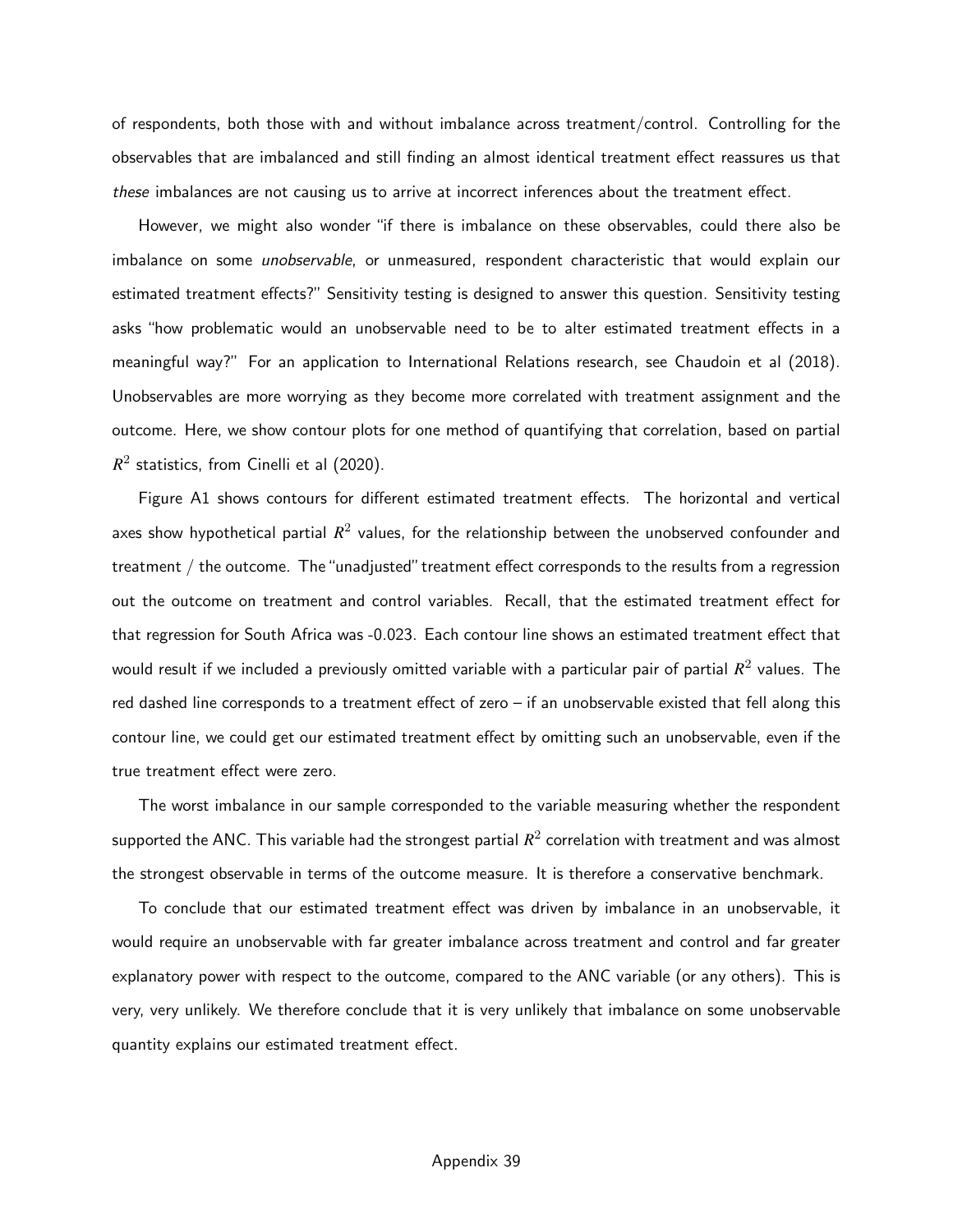<span id="page-81-0"></span>

Figure A1: Sensitivity Contour Plot, South Africa

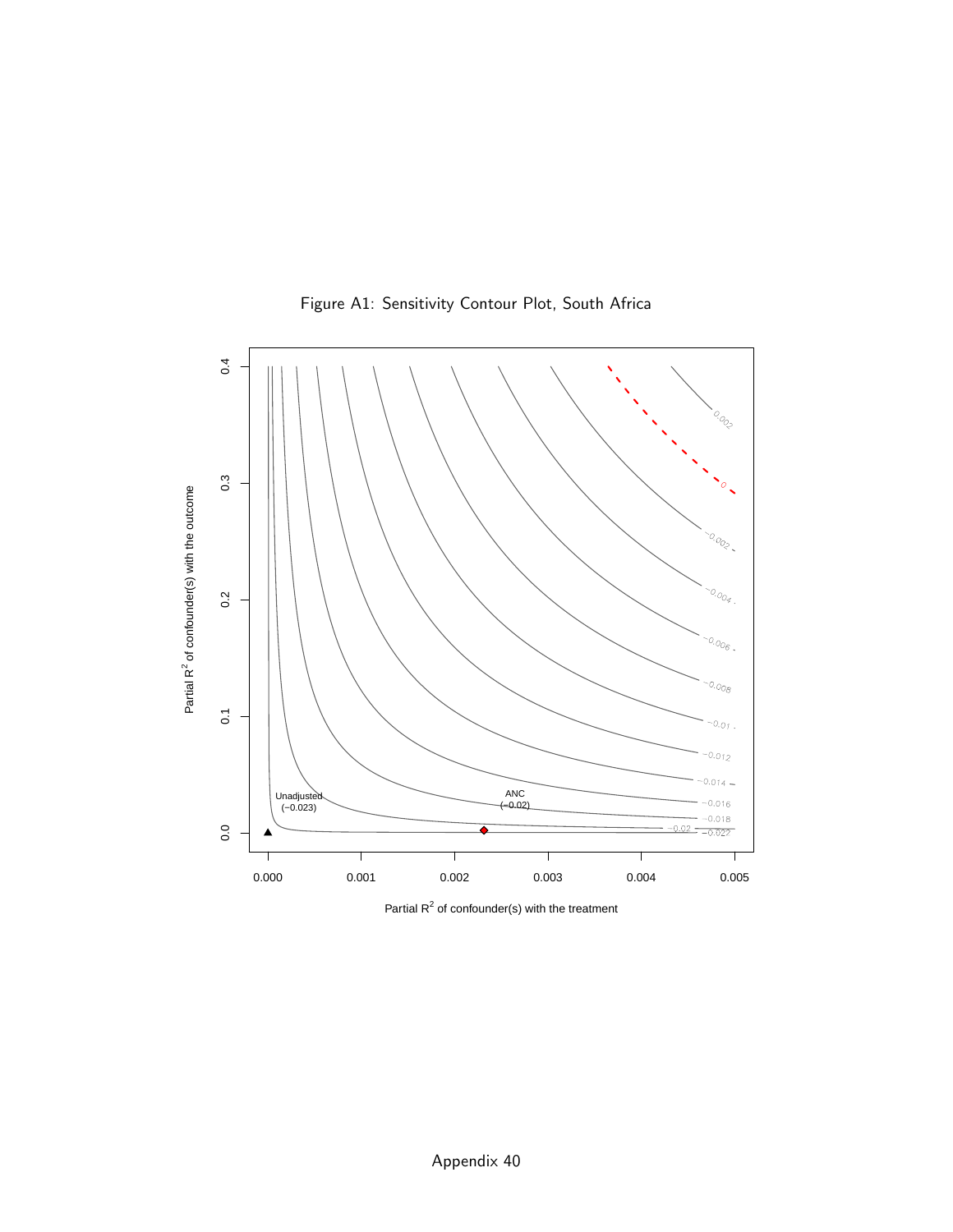#### Balance Tests: United States

Since the U.S. survey has three different treatment groups, we compare them one by one to the control group to assess balance. For each treatment group, the overall  $\mathcal{X}^2$  statistics and associated p-values are: complementarity, 14.2 ( $p = 0.17$ ); bias, 9.04 ( $p = 0.53$ ); bias plus complementarity, 21.1 ( $p =$ 0.02); and bias plus human rights, 9.38 ( $p = 0.50$ ). These results are generally consistent with the argument of balance across treatment groups. The main place where we see any imbalance is that the control group had fewer respondents who consumed  $6+$  hours of news per week. Only 44 percent of control group respondents fell into that category, compared to 53 percent in the bias + complementarity group. Among the other control variables the Midwest was slightly over-represented in the bias  $+$ complementarity group and the West was slightly underrepresented in the complementarity treatment group.

It is unlikely that the slight imbalances influenced our estimates of the treatment effects. We used the same approach described in the section on balance in the South African sample. Again, including observables does not significantly alter estimated treatment effects. Similarly, contour plots based on sensitivity testing also suggest that it is very unlikely that imbalance in some respondent characteristic drives our estimated treatment effects, as in [Figure A2.](#page-83-0)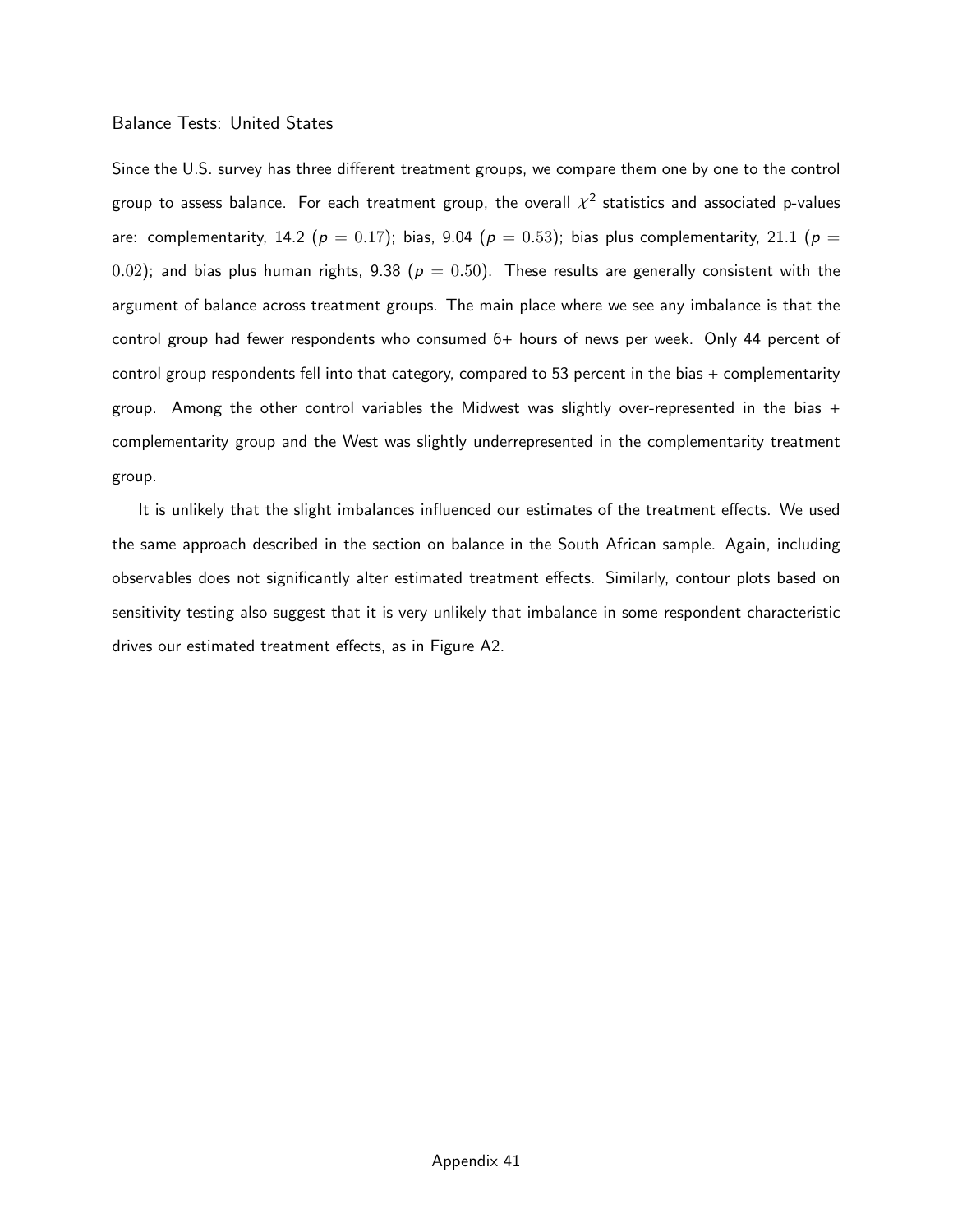<span id="page-83-0"></span>

Figure A2: Sensitivity Contour Plot, USA

Partial  $R^2$  of confounder(s) with the treatment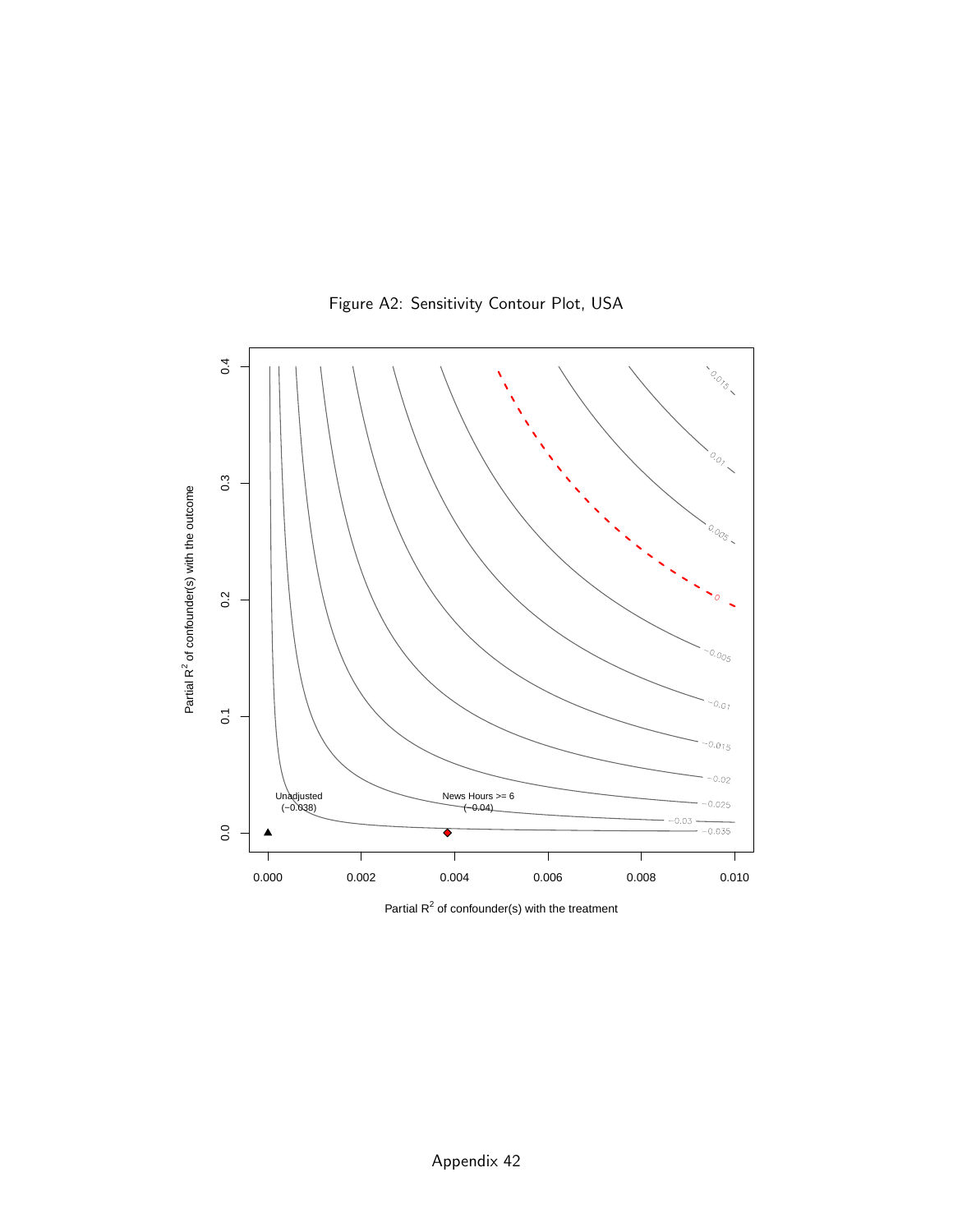## Appendix F Manipulation Checks

[Table A28](#page-84-0) shows the results from regressing a binary indicator for whether the respondent answered each question correctly on their treatment status. The intercepts/constants therefore give the percentage of correct responses under the control condition and the treatment coefficient describes the increase in that probability under treatment.

As we would expect given the difficulty of the questions, the percentage of correct answers under control are low. Respondents, on average, do not know the specifics of ICC rules. They are generally even worse than a random guess, less than 33 percent for Question 1 and less than 50 percent for Question 2.

Treatment has a large positive effect on the probability of a correct response, which gives evidence that respondents read, processed, and understood the information contained in the treatment. Usually, the effect is to more than double the percentage of respondents answering correctly. In the United States survey, both of the treatments that included complementarity had significant, positive effects on the probability of a correct answer.

<span id="page-84-0"></span>

|                       | Dependent variable: Passed Manipulation Check |                       |                       |                       |                       |                       |                                   |                       |  |
|-----------------------|-----------------------------------------------|-----------------------|-----------------------|-----------------------|-----------------------|-----------------------|-----------------------------------|-----------------------|--|
|                       | Q1 PHL                                        | Q <sub>2</sub> PHL    | Q1 ZAF                | Q <sub>2</sub> ZAF    | Q1 USA                | Q <sub>2</sub> USA    | Q1 ISR                            | Q <sub>2</sub> ISR    |  |
|                       | (1)                                           | (2)                   | (3)                   | (4)                   | (5)                   | (6)                   | (7)                               | (8)                   |  |
| Compl.                | $0.281***$<br>(0.021)                         | $0.214***$<br>(0.020) | $0.362***$<br>(0.021) | $0.245***$<br>(0.021) | $0.306***$<br>(0.026) | $0.248***$<br>(0.027) | $0.355***$<br>(0.021)             | $0.175***$<br>(0.022) |  |
| Bias                  |                                               |                       |                       |                       | $-0.006$<br>(0.026)   | 0.038<br>(0.027)      |                                   |                       |  |
| $Bias + Compl.$       |                                               |                       |                       |                       | $0.326***$<br>(0.026) | $0.172***$<br>(0.027) |                                   |                       |  |
| $Bias + Human Rights$ |                                               |                       |                       |                       | 0.027<br>(0.026)      | 0.017<br>(0.027)      |                                   |                       |  |
| Constant              | $0.310***$<br>(0.015)                         | $0.183***$<br>(0.014) | $0.288***$<br>(0.015) | $0.250***$<br>(0.015) | $0.318***$<br>(0.018) | $0.359***$<br>(0.019) | $0.325***$<br>(0.015)             | $0.472***$<br>(0.015) |  |
| Observations<br>$R^2$ | 2,033<br>0.080                                | 2,033<br>0.055        | 2,019<br>0.132        | 2,019<br>0.064        | 3,290<br>0.093        | 3,290<br>0.039        | 2,041<br>0.126                    | 2,041<br>0.031        |  |
| Note:                 |                                               |                       |                       |                       |                       |                       | $*p<0.1$ ; $*p<0.05$ ; $**p<0.01$ |                       |  |

Table A28: Effect of Treatment on Manipulation Checks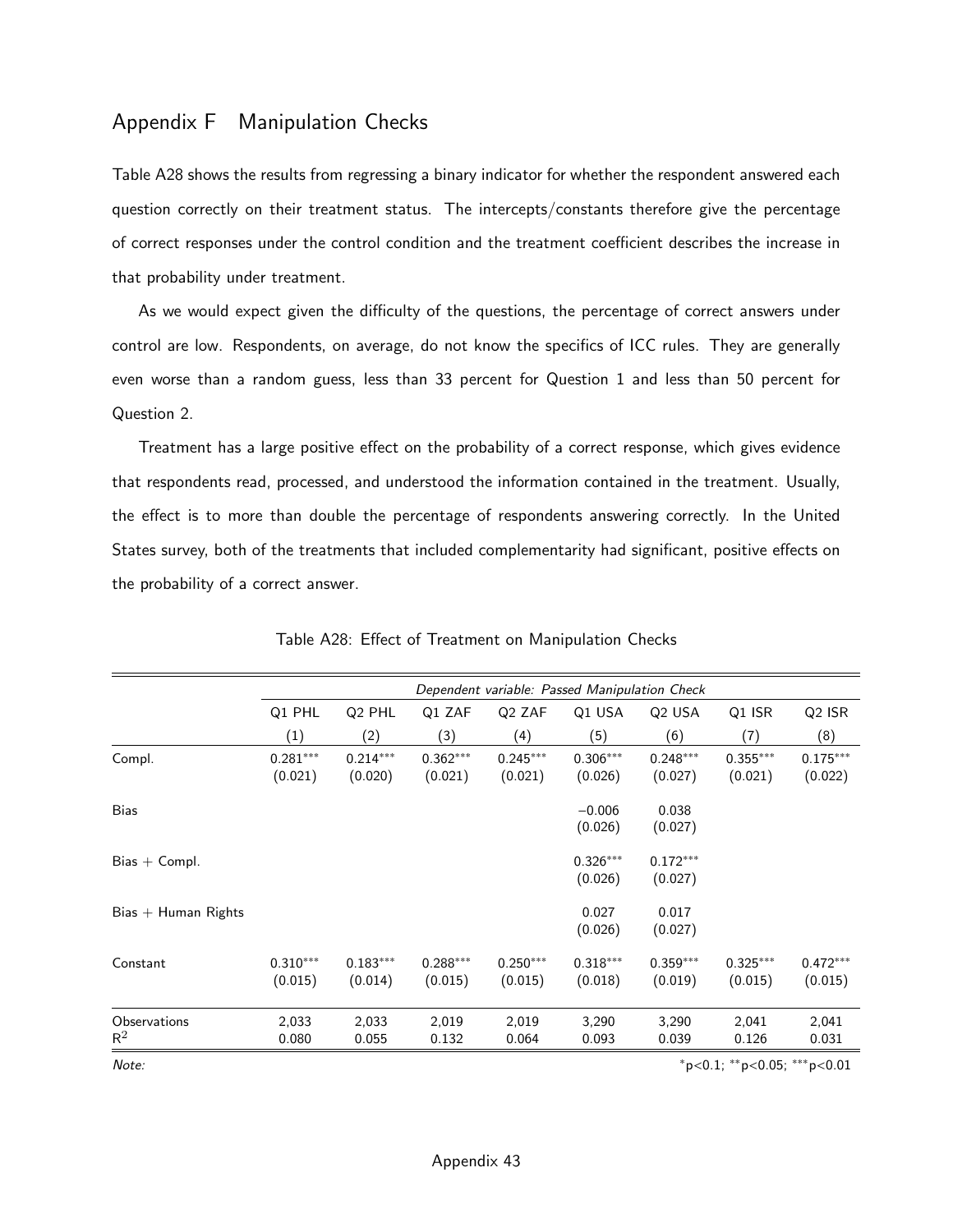#### Treatment Effects Dropping "Non-compliers"

Additionally, we can ensure that our regression (non)results are not simply due to respondents who failed to comprehend or take up the treatment. To see this, we categorize respondents as "compliers" and "non-compliers." Compliers refers to respondents in the treatment groups that included complementarity who then answered the comprehension check questions correctly. We call them compliers because they received treatment and then answered the manipulation check questions in such a way as to suggest that they read and understood the treatment. We also call those in the control group compliers, since they received their treatment by default. Non-compliers, therefore, are those who were in the complementarity treatment group and still answered the comprehension check questions incorrectly.

The thought exercise we have in mind is as follows: Suppose complementarity *does* have a significant effect on responses, but that effect is being attenuated in our study by respondents assigned to the treatment group who did not read or understand the treatment. If we exclude those respondents, then we should see stronger differences between treatment and control groups, ie a larger estimated treatment effect. To use a medical analogy, suppose there is a treatment drug and a placebo. If half of those assigned to the treatment drug nonetheless do not take the drug, then outcomes for the two groups will look artificially similar. We cannot directly measure whether a respondent "took the drug" (read and understood the treatment). But those who did not read and understand the treatment are more likely to answer the manipulation questions incorrectly. So excluding those respondents should decrease the degree to which the control and treatment groups look similar.

For each country, for each of the two main outcomes, we can again regress support for an ICC investigation or domestic investigation on the treatment indicator. And we can compare these estimates when we include and exclude non-compliers. If our estimated treatment effects do not change much, then we have less of a reason to suspect that a lack of comprehension explains our lack of results. If the effect of complementarity improves when we exclude the non-compliers, then this would give evidence that lack of comprehension was a driver of our (non)results.

[Figure A3](#page-87-0) shows the effect of treatment on support for the ICC investigation for each country. We use the same set of specifications as in the main results section, but we show estimates with and without non-compliers. Each dot that is labelled "Comp1and2" is the analogous estimate from the main results section, only that result is excluding those who did not answer the comprehension checks correctly.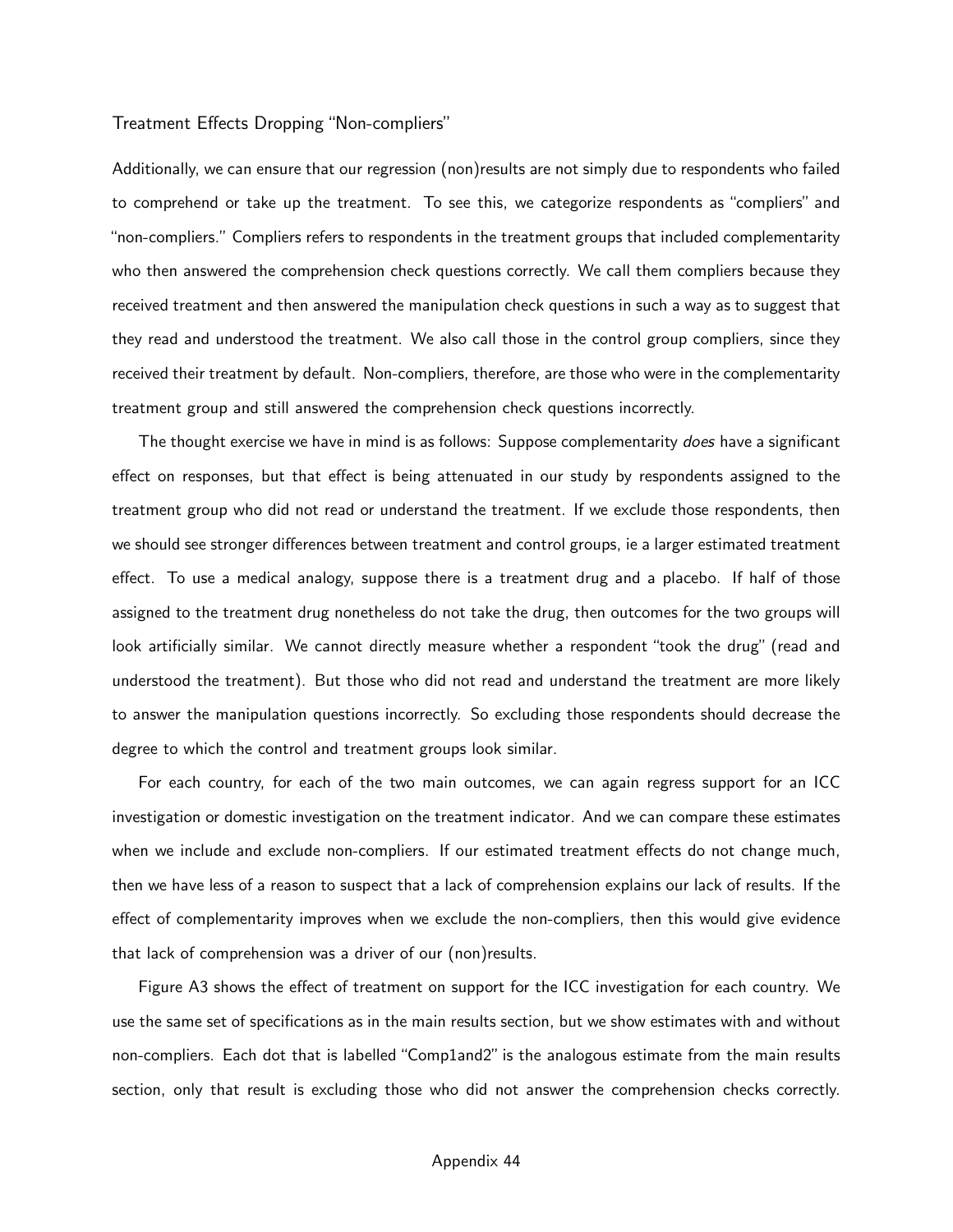Adjacent dots therefore compare the same regression, with and without noncompliers.

We see two different patterns. For South Africa and the United States, it makes little difference whether we include or exclude those respondents. The coefficient estimates do not change much at all.

For the Philippines and Israel, on the other hand, results for the effect of complementarity actually get slightly worse when we exclude non-compliers. Recall that we generally found that complementarity had a positive effect on support for the ICC investigation in our Israel survey. When excluding noncompliers, many of those positive results no longer obtain (bottom right pane). In the Philippines, we generally found null results. When we exclude non-compliers, many of those null results become negative results that are sometimes statistically significant (bottom left pane).

Looking at the overall picture from these four countries, there is no evidence that a lack of comprehension drove our null results. [Figure A4](#page-88-0) shows this same exercise using the other main outcome measure, support for domestic investigations. We again see little change in results when we exclude non-compliers.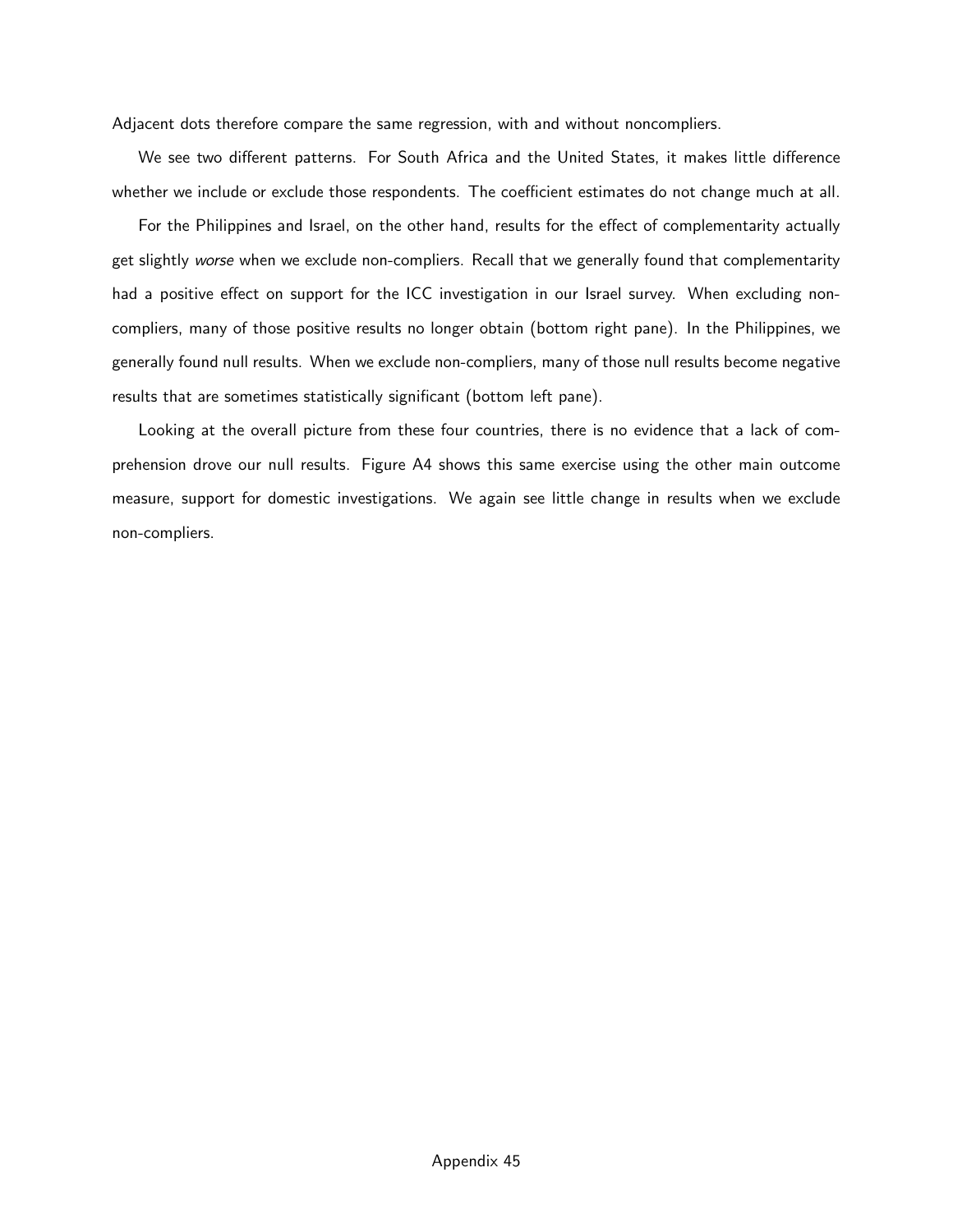<span id="page-87-0"></span>

Figure A3: Effect of Treatment on Support for ICC Investigation, Excluding "Non-compliers"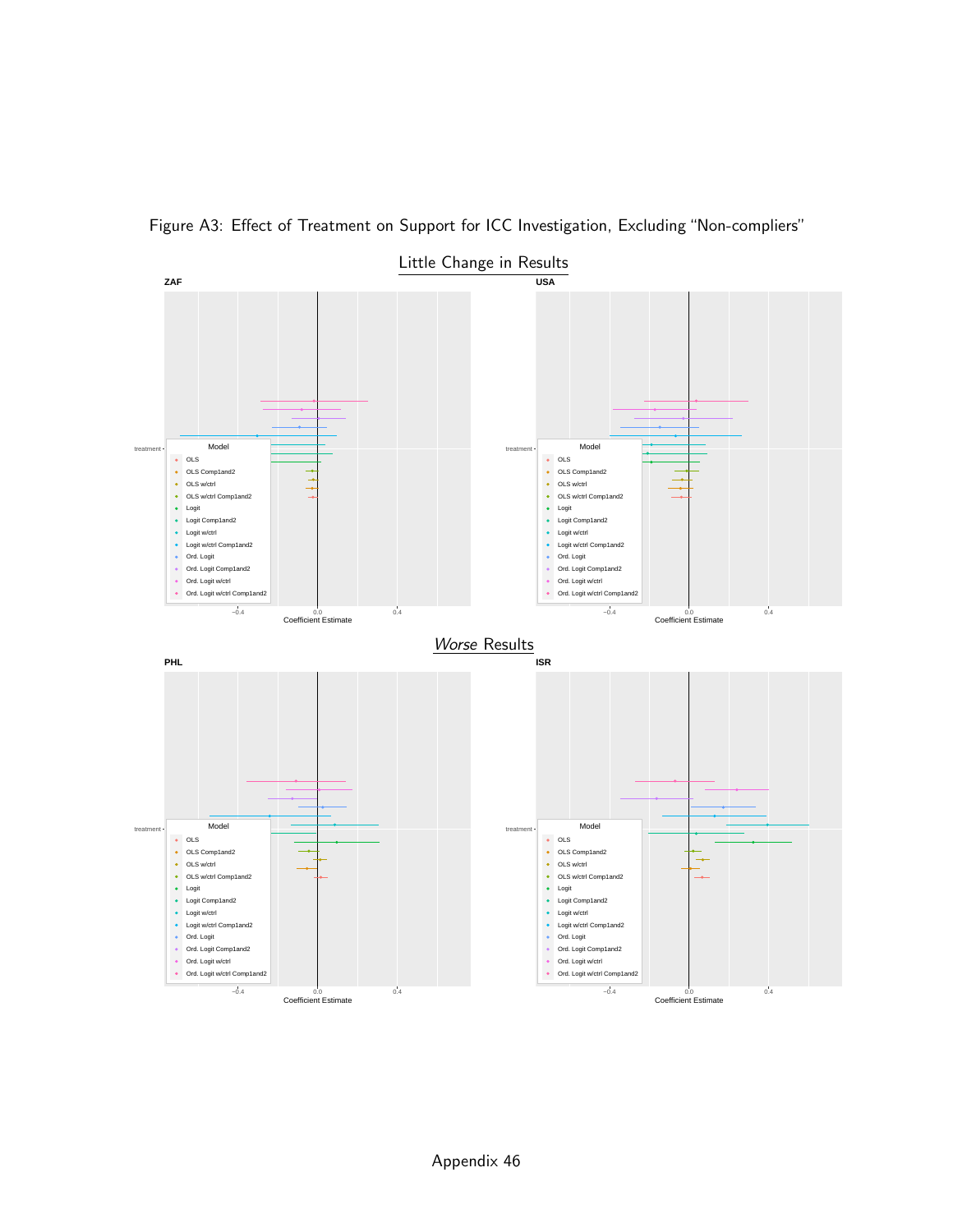<span id="page-88-0"></span>

Figure A4: Effect of Treatment on Support for Domestic Investigations, Excluding "Non-compliers"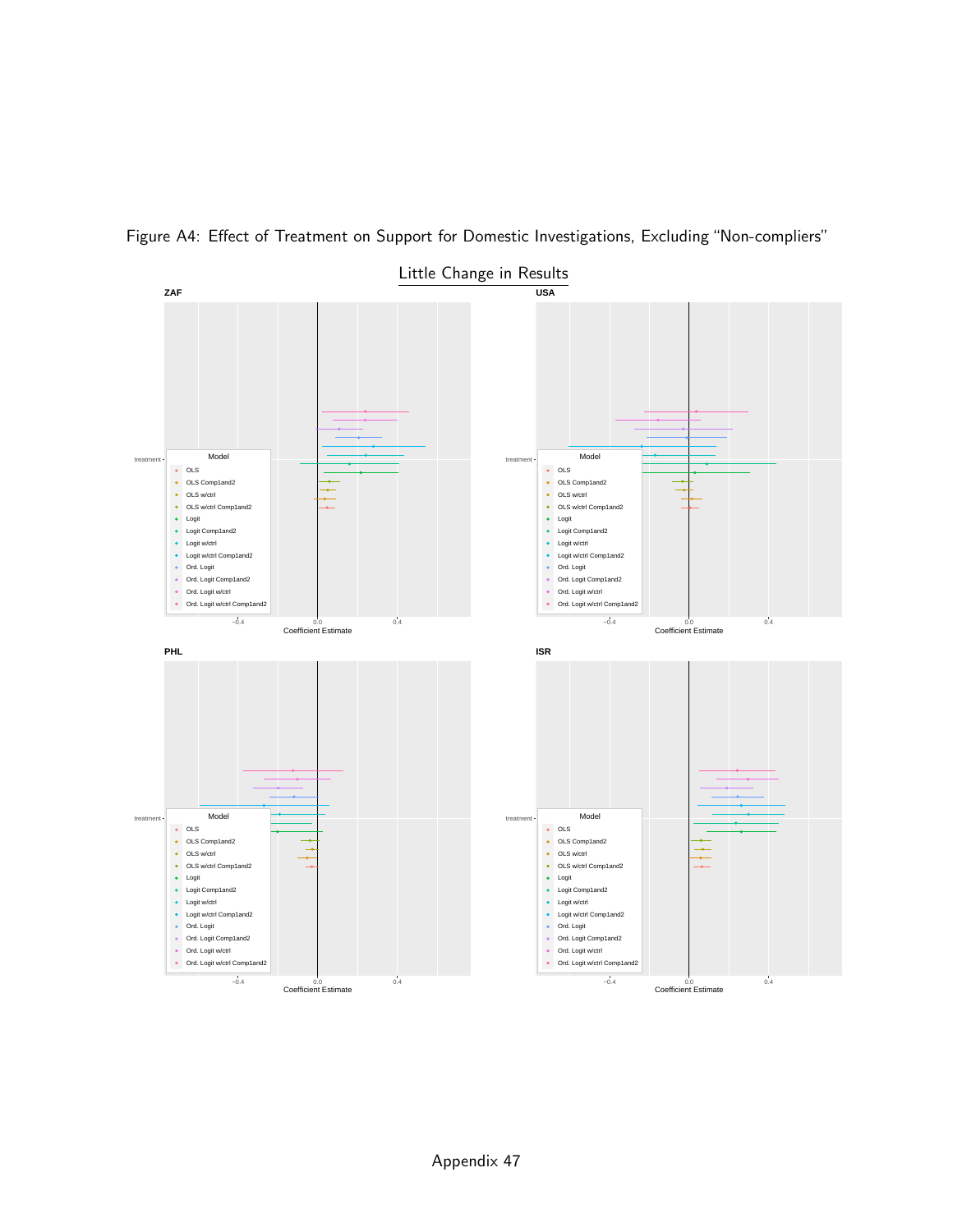## Appendix G Moderation Results: Perceptions of Domestic Institutions

Existing work suggests that support for domestic legal institutions could have a direct correlation with respondents' views of an international institution like the ICC.<sup>[66](#page-0-0)</sup> In each of our country surveys, we asked whether the respondent thought her country's legal system was capable of handling cases or investigations, "even when they were politically difficult." This question measures the degree to which the respondent thinks her country could perform a role similar to that of the ICC, since almost all crimes that fall under ICC scrutiny involve politically controversial issues and figures.

Additionally, it is possible that the effect of complementarity on support for an ICC or domestic investigation depends on how the respondent views their domestic legal system, i.e. that views about the domestic legal system moderate the effect of the complementarity treatment. Hypothesizing about the likely direction this moderation is actually a little bit tricky and requires an ancillary assumption. If we assume that most respondents prefer a domestic investigation over an international one, then we would expect the following: If a respondent thought her legal system was capable of handling politically difficult investigations, then treatment should magnify support for the ICC. The respondent might think that the ICC would assess the situation and determine that her country had met its obligation for a genuine investigation. If we assume that a respondent prefers an international investigation over a domestic one, then we would not expect moderation of the treatment effect. Respondents who both trust and distrust their legal system would prefer ICC scrutiny, regardless of whether it was governed by a complementarity rule.

We coded a binary version of our question about the respondent's views on their country's legal system. The survey item asked: ""Do agree or disagree with the following statement? The [Georgian / U.S. / Israeli / Philippines legal system is] / [The legal systems in other African countries are] capable of good investigations, even when they are politically sensitive or difficult" The variable Leg. Sys. Cap. equals 1 if the respondent chose "strongly agree" or "agree" and zero otherwise.

[Table A29](#page-91-0) show the results from an OLS regression of the ICC investigation support variable on treatment, the binary indicator for the legal system variable, and their interactions. We again report results from specifications with and without control variables.

<sup>&</sup>lt;sup>66</sup> Voeten (2013), Dellmuth and Tallberg (2020).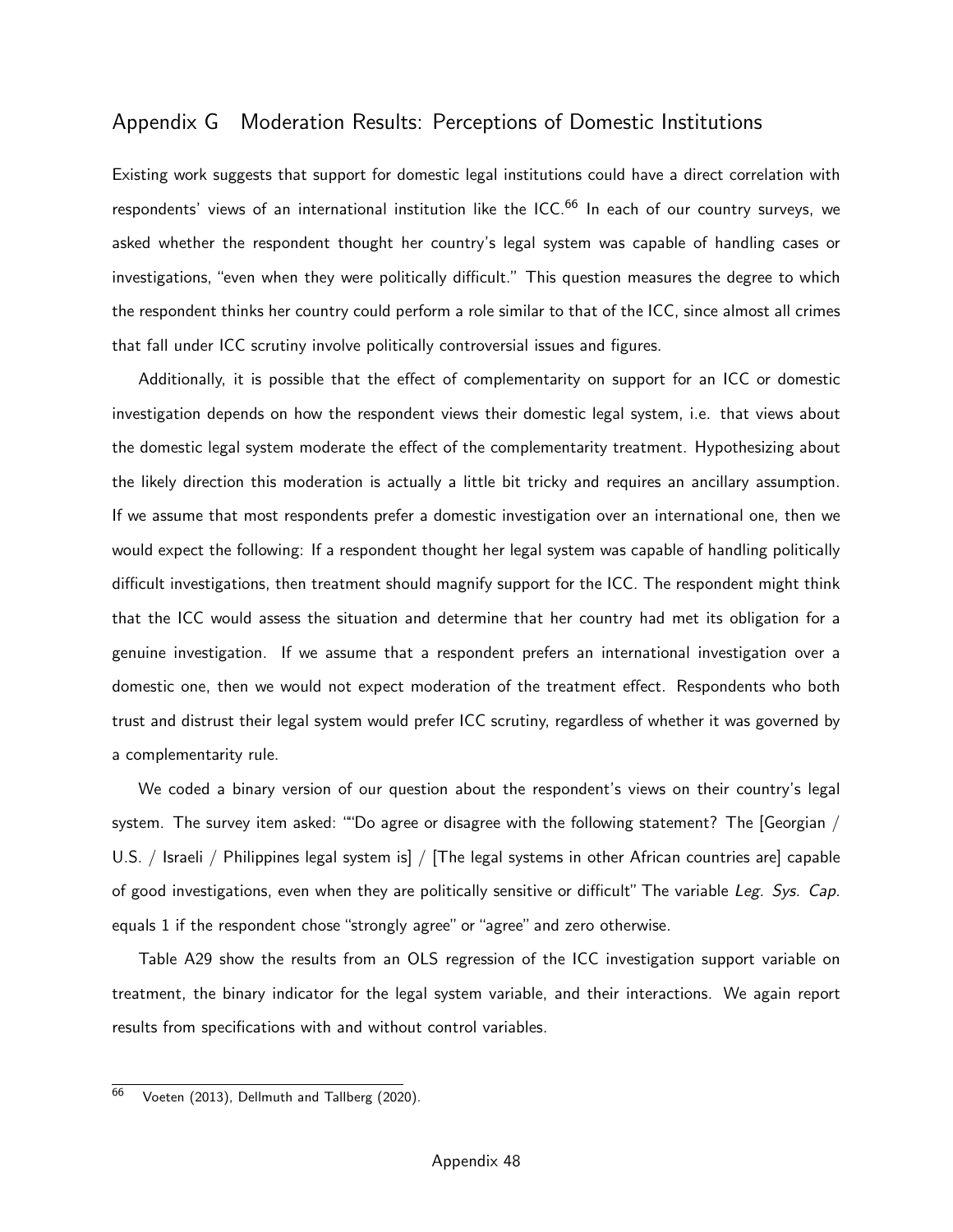In Georgia, the USA, and Israel, greater faith in the domestic legal system is associated with stronger support for the ICC investigation – the direct effect of beliefs about the domestic legal system. In the Philippines, however, greater faith in the domestic legal system is negatively associated with support for the ICC. This is contrary to expectations.

We do not find evidence that beliefs about domestic legal systems moderate the treatment effect in any of our countries. We cannot reject the null hypothesis that those with positive and negative beliefs about domestic legal systems react similarly to treatment.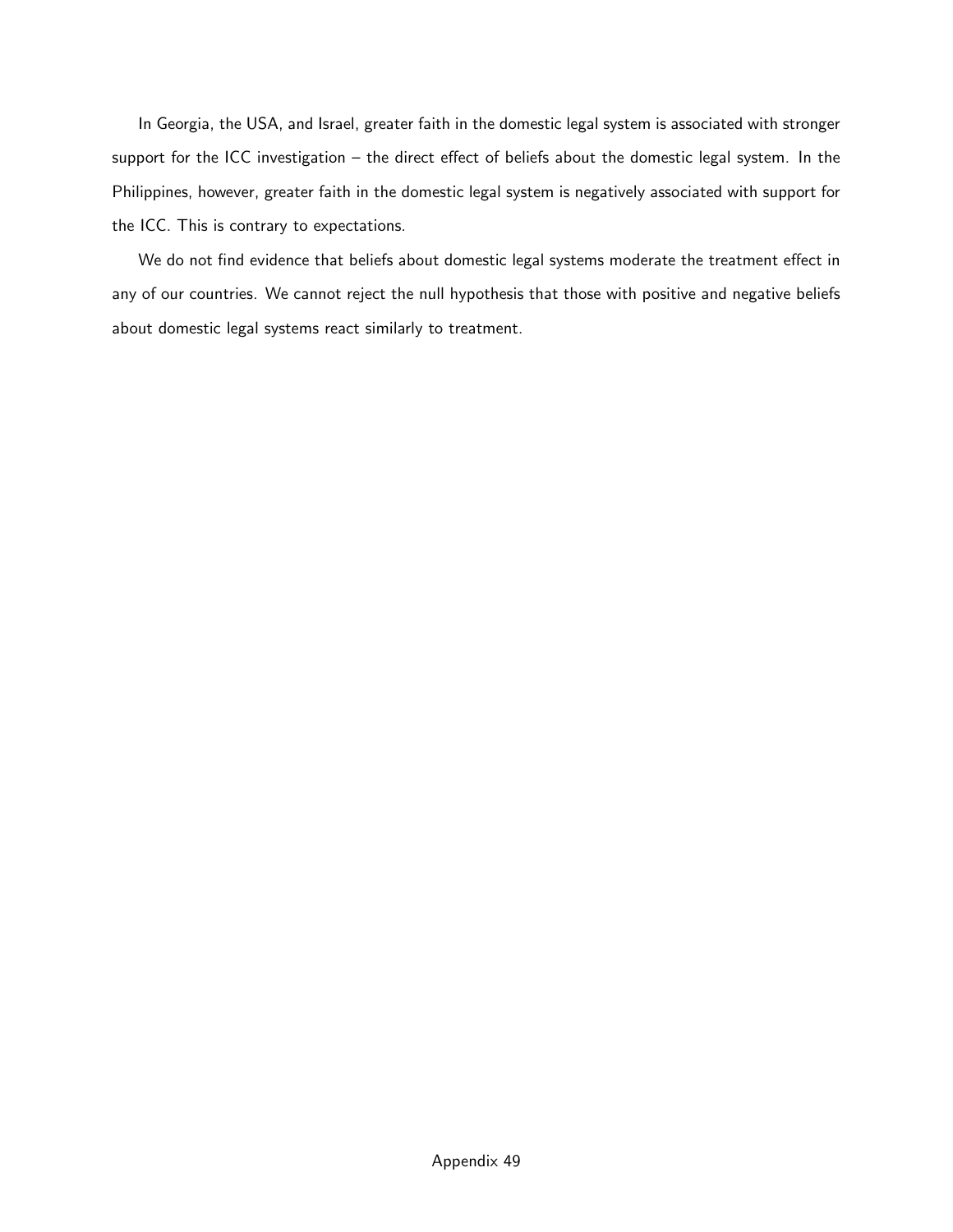|                                        | Dependent variable:   |                       |                        |                       |                       |                       |                       |                                |                                         |                                |
|----------------------------------------|-----------------------|-----------------------|------------------------|-----------------------|-----------------------|-----------------------|-----------------------|--------------------------------|-----------------------------------------|--------------------------------|
|                                        | GEO                   | GEO                   | PHL                    | PHL                   | <b>USA</b>            | <b>USA</b>            | ZAF                   | ZAF                            | <b>ISR</b>                              | <b>ISR</b>                     |
|                                        | (1)                   | (2)                   | (3)                    | (4)                   | (5)                   | (6)                   | (7)                   | (8)                            | (9)                                     | (10)                           |
| Treatment                              | $-0.020$<br>(0.037)   | $-0.012$<br>(0.037)   | 0.016<br>(0.028)       | 0.009<br>(0.027)      | $-0.044$<br>(0.039)   | $-0.069*$<br>(0.041)  | $-0.016$<br>(0.017)   | $-0.013$<br>(0.017)            | $0.078**$<br>(0.031)                    | $0.077***$<br>(0.029)          |
| Leg. Sys. Cap.                         | $0.251***$<br>(0.046) | $0.235***$<br>(0.045) |                        |                       |                       |                       |                       |                                |                                         |                                |
| Treatment * Leg. Sys. Cap.             | 0.086<br>(0.065)      | 0.072<br>(0.063)      |                        |                       |                       |                       |                       |                                |                                         |                                |
| Phl. Leg. Sys. Cap. (Bin.)             |                       |                       | $-0.070***$<br>(0.026) | $-0.043*$<br>(0.026)  |                       |                       |                       |                                |                                         |                                |
| Treatment * Phl. Leg. Sys. Cap. (Bin.) |                       |                       | $-0.007$<br>(0.036)    | 0.003<br>(0.036)      |                       |                       |                       |                                |                                         |                                |
| U.S. Leg. Sys. Cap. (Bin.)             |                       |                       |                        |                       | $0.085**$<br>(0.037)  | $0.066*$<br>(0.038)   |                       |                                |                                         |                                |
| Treatment * U.S. Leg. Sys. Cap. (Bin.) |                       |                       |                        |                       | 0.007<br>(0.052)      | 0.053<br>(0.053)      |                       |                                |                                         |                                |
| Other Leg. Sys. Cap. (Bin.)            |                       |                       |                        |                       |                       |                       | $-0.017$<br>(0.019)   | $-0.005$                       |                                         |                                |
| Tmt. * Other Leg. Sys. Cap. (Bin.)     |                       |                       |                        |                       |                       |                       | $-0.021$<br>(0.027)   | (0.019)<br>$-0.025$<br>(0.027) |                                         |                                |
| Isr. Leg. Sys. Cap. (Bin.)             |                       |                       |                        |                       |                       |                       |                       |                                | 0.047                                   | $0.052*$                       |
| Treatment * Isr. Leg. Sys. Cap. (Bin.) |                       |                       |                        |                       |                       |                       |                       |                                | (0.029)<br>$-0.023$<br>(0.040)          | (0.027)<br>$-0.017$<br>(0.038) |
| Constant                               | $0.457***$<br>(0.026) | $0.315***$<br>(0.070) | $0.831***$<br>(0.020)  | $0.919***$<br>(0.042) | $0.679***$<br>(0.028) | $0.921***$<br>(0.060) | $0.921***$<br>(0.012) | $0.854***$<br>(0.030)          | $0.226***$<br>(0.022)                   | $0.894***$<br>(0.049)          |
| Controls?                              | ${\sf N}$             | Y                     | $\mathsf{N}$           | Y                     | N                     | Y                     | N                     | Y                              | N                                       | Y                              |
| Observations<br>$\mathsf{R}^2$         | 998<br>0.079          | 991<br>0.123          | 2,033<br>0.008         | 2,033<br>0.042        | 1,250<br>0.011        | 1,120<br>0.100        | 2,019<br>0.004        | 2,019<br>0.029                 | 2,041<br>0.007                          | 2,041<br>0.137                 |
| Note:                                  |                       |                       |                        |                       |                       |                       |                       |                                | $*_{p<0.1;}$ $*_{p<0.05;}$ $*_{p<0.01}$ |                                |

## Table A29: Effect of Treatment on Support for ICC Investigation (OLS) with Interactions

<span id="page-91-0"></span><sup>∗</sup>p<0.1; ∗∗p<sup>&</sup>lt;0.05; ∗∗∗p<0.01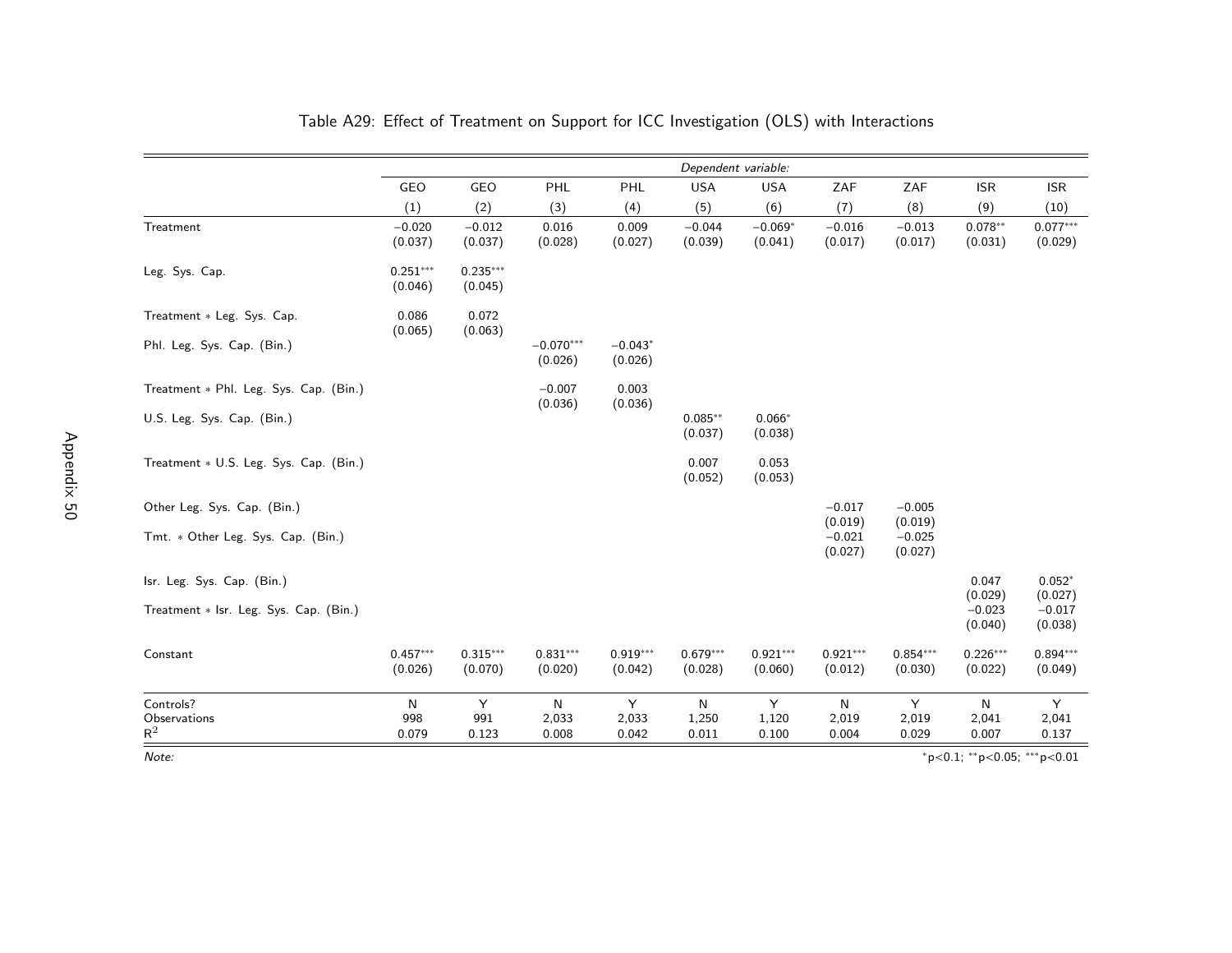#### Global Moderation: Judicial Independence

In the main manuscript, we considered whether floor and ceiling effects potentially explained differences in treatment effects across countries. Here, we consider whether there is variation across countries in treatment effects driven by variation in that country's level of judicial independence. Potentially, complementarity could mean more or less to respondents depending on their country's level of judicial independence. For countries with weaker judiciaries, complementarity may have less of an effect, since a failure on the part of their country to investigate may not mean as much.

The top and bottom panes of [Figure A5](#page-93-0) show measures of judicial independence on the horizontal axis and our estimated treatment effects for the ICC investigation outcome measure on the vertical axis. Higher values on the horizontal exis indicate greater judicial independence. The top pane uses the measure from Linzer et al (2015), which ranges from zero to one. The bottom pane uses World Economic Forum measures which range from 1 to  $7.67$  $7.67$  For each measure, we used the most recent measurement available for a particular country. The measures generally align the countries in a similar way, although the first measure considers the Israeli courts less independent than the second measure, relative to the other countries.

Regardless of which measure we use, we see little evidence that the level of judicial Independence in a country moderates treatment effects. There is no clear pattern with countries on one side of the figures or the other tending to have larger or smaller treatment effect estimates.

 $\overline{67}$  See [https://reports.weforum.org/pdf/gci-2017-2018-scorecard/WEF\\_GCI\\_2017\\_2018\\_Scorecard\\_](https://reports.weforum.org/pdf/gci-2017-2018-scorecard/WEF_GCI_2017_2018_Scorecard_EOSQ144.pdf) [EOSQ144.pdf](https://reports.weforum.org/pdf/gci-2017-2018-scorecard/WEF_GCI_2017_2018_Scorecard_EOSQ144.pdf). Accessed 03-09-2022.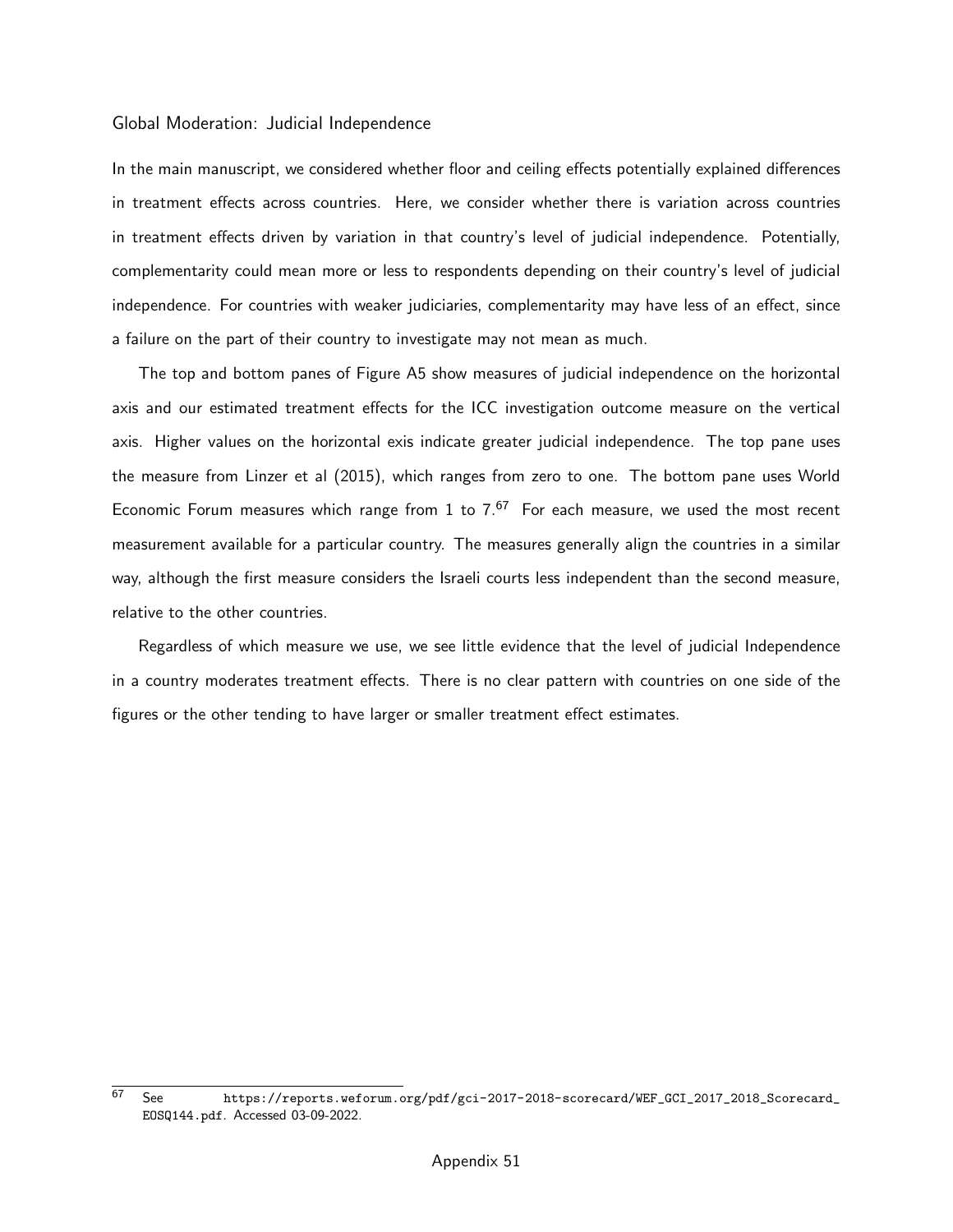<span id="page-93-0"></span>

Figure A5: Estimated Treatment Effect Over Judicial Independence, by country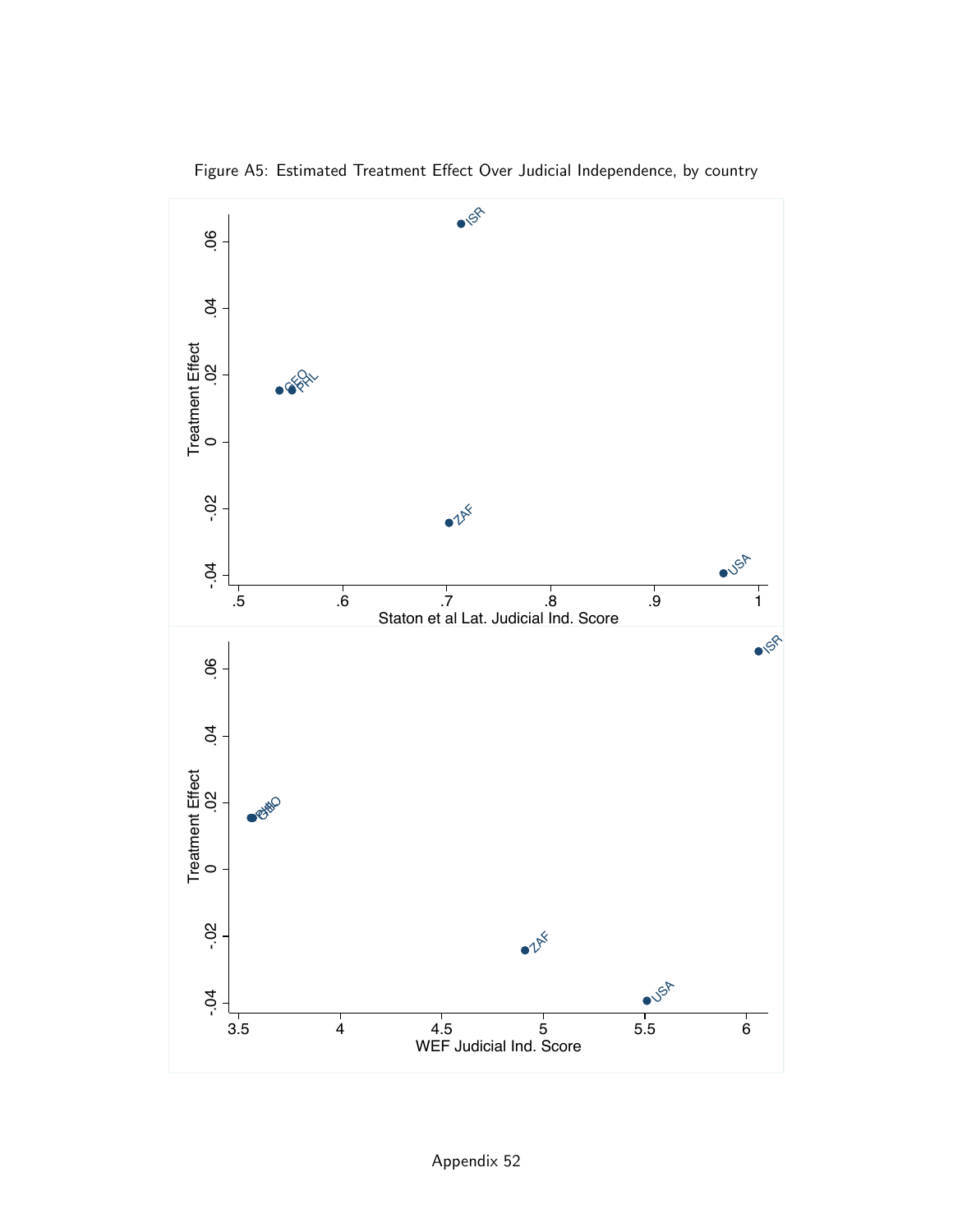## Appendix H Moderation Results: Ideology

In the United States and Israel, our surveys included measures of political ideology and party identification. In the United States, we asked respondents whether they generally thought of themselves as Republican, Democrat, Independent, etc. We also asked them whether they considered themselves strong Democrats/Republicans, and for Independents, we asked whether they thought of themselves as closer to one of the two major parties. This yielded a 6 point scale, with higher numbers indicating more/stronger affiliation with the Republican party. In Israel, we asked respondents to place themselves on a 7 point scale, with higher numbers on the right side of the political spectrum.<sup>[68](#page-0-0)</sup>

We wanted to assess whether political leanings moderated the effect of treatment. Party identification or political ideology likely has a direct effect on support for the ICC – more right leaning respondents should have lower support levels for the ICC. Additionally, we might expect that arguments about complementarity would be most persuasive for left-leaning respondents. Those respondents might be more inclined to support the ICC, while right-leaning respondents may be harder to move towards supporting the ICC.

[Table A30](#page-95-0) and [Table A31](#page-96-0) show results from OLS regressions of the main dependent variables on treatment, the political party variables, and their interaction. The "direct" effect of party and ideology on support for the ICC is as expected. In the United States, more Republican-leaning respondents had lower overall levels of approval of the ICC investigation. Treatment weakly lowered support across the political spectrum and we cannot detect any differences in treatment effects across respondents with different political leanings.

In Israel, again as expected, more right leaning respondents were less supportive of the ICC. For the most left-leaning respondents, the complementarity treatment significantly increased support for the ICC investigation. However, that treatment effect wanes significantly as we move rightwards on the political spectrum.

This potentially explains part of why we found a positive effect in Israel. At least among some subset of respondents – those on the left of the political spectrum – complementarity increased support.

For the outcome measuring support for domestic investigations, results were similar for both coun-

 $68$  The exact wording was "It is common to talk about politics in terms of the left and the right. Where would you place yourself on this scale?"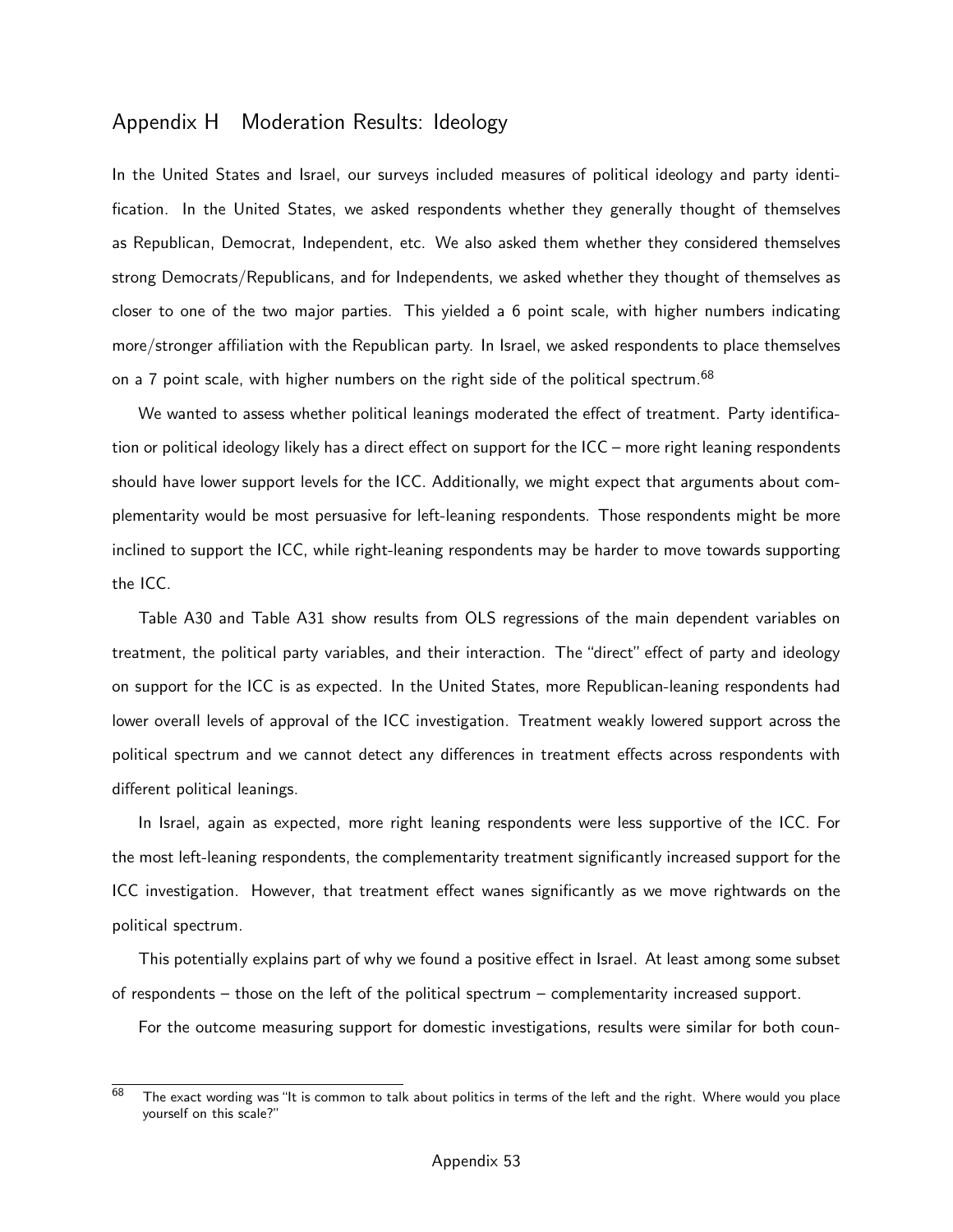tries. Although, we did not find that left/right leanings moderated the treatment effect as strongly in Israel.

|                           | Dependent variable:    |                        |                        |                        |  |
|---------------------------|------------------------|------------------------|------------------------|------------------------|--|
|                           |                        | <b>USA</b>             | <b>ISR</b>             |                        |  |
|                           | (1)                    | (2)                    | (3)                    | (4)                    |  |
| Treatment                 | $-0.052$<br>(0.040)    | $-0.048$<br>(0.041)    | $0.170***$<br>(0.057)  | $0.165***$<br>(0.055)  |  |
| Dem/Rep Scale             | $-0.064***$<br>(0.010) | $-0.063***$<br>(0.010) |                        |                        |  |
| Treatment * Dem/Rep Scale | 0.002<br>(0.014)       | 0.005<br>(0.014)       |                        |                        |  |
| Left/Right                |                        |                        | $-0.070***$<br>(0.008) | $-0.064***$<br>(0.008) |  |
| Treatment * Left/Right    |                        |                        | $-0.021*$<br>(0.012)   | $-0.021*$<br>(0.011)   |  |
| Constant                  | $0.875***$<br>(0.029)  | $0.938***$<br>(0.059)  | $0.573***$<br>(0.039)  | $0.872***$<br>(0.053)  |  |
| Controls?                 | N                      | Υ                      | N                      | Y                      |  |
| Observations<br>$R^2$     | 1,210<br>0.066         | 1,120<br>0.089         | 2,041<br>0.093         | 2,041<br>0.137         |  |

<span id="page-95-0"></span>Table A30: Effect of Treatment on Support for ICC Investigation (OLS), w/ Party Interactions

Note: \*\*\*p<0.05; \*\*\*p<0.01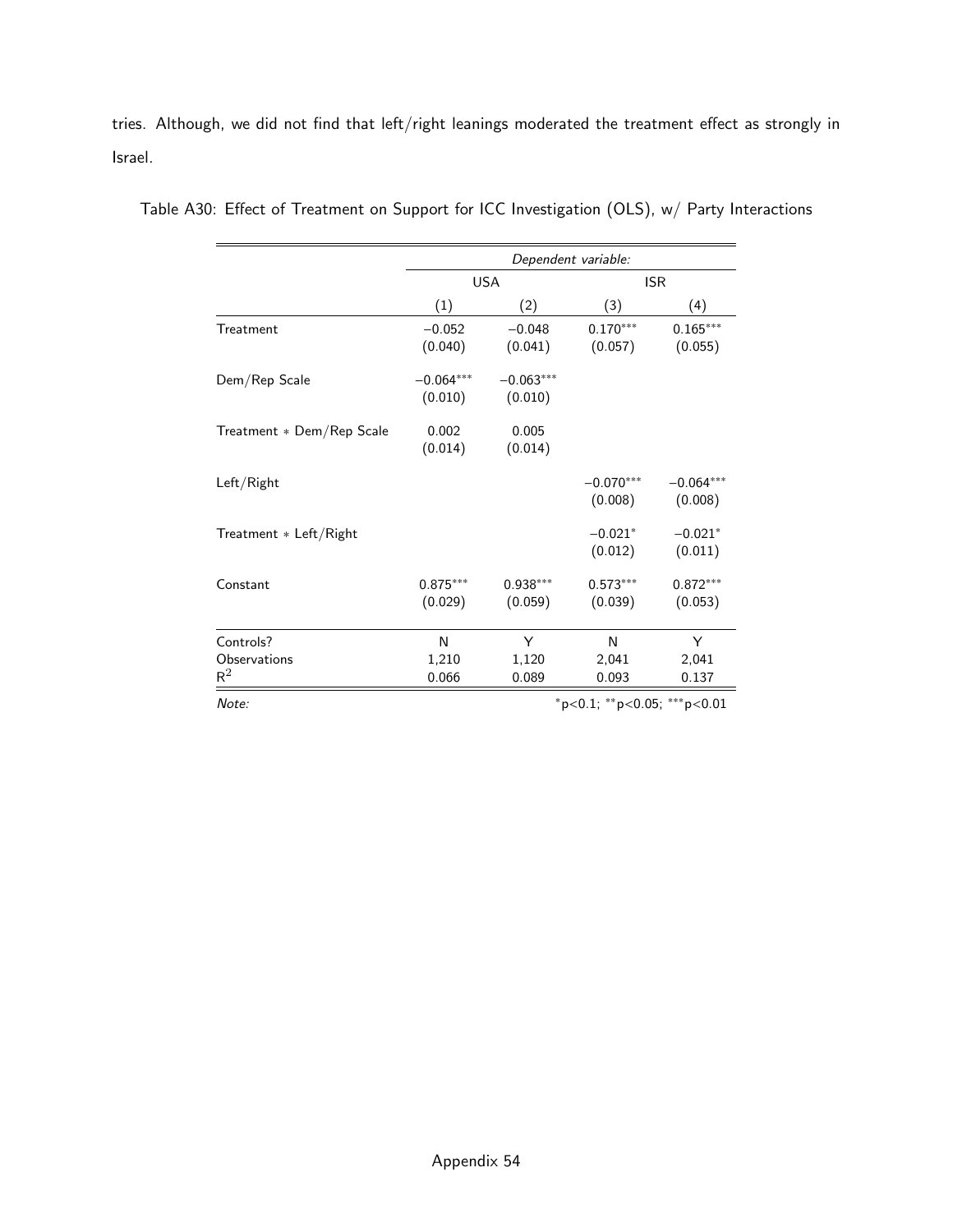|                                    | Dependent variable:                     |                       |                        |                        |  |
|------------------------------------|-----------------------------------------|-----------------------|------------------------|------------------------|--|
|                                    |                                         | <b>USA</b>            | <b>ISR</b>             |                        |  |
|                                    | (1)                                     | (2)                   | (3)                    | (4)                    |  |
| Treatment                          | $-0.026$<br>(0.036)                     | $-0.048$<br>(0.036)   | $0.116*$<br>(0.063)    | $0.117*$<br>(0.063)    |  |
| Dem/Rep Scale                      | $-0.006$<br>(0.009)                     | $-0.009$<br>(0.009)   |                        |                        |  |
| Treatment * Dem/Rep Scale          | 0.011<br>(0.013)                        | 0.010<br>(0.013)      |                        |                        |  |
| Left/Right                         |                                         |                       | $-0.058***$<br>(0.009) | $-0.056***$<br>(0.009) |  |
| Treatment * Left/Right             |                                         |                       | $-0.010$<br>(0.013)    | $-0.010$<br>(0.013)    |  |
| Constant                           | $0.819***$<br>(0.026)                   | $0.636***$<br>(0.053) | $0.803***$<br>(0.044)  | $0.835***$<br>(0.061)  |  |
| Controls?<br>Observations<br>$R^2$ | N<br>1,211<br>0.001                     | Y<br>1,121<br>0.041   | N<br>2,041<br>0.048    | Y<br>2,041<br>0.056    |  |
| Note:                              | $*_{p<0.1;}$ $*_{p<0.05;}$ $*_{p<0.01}$ |                       |                        |                        |  |

<span id="page-96-0"></span>Table A31: Effect of Treatment on Support for Domestic Investigation (OLS), w/ Party Interactions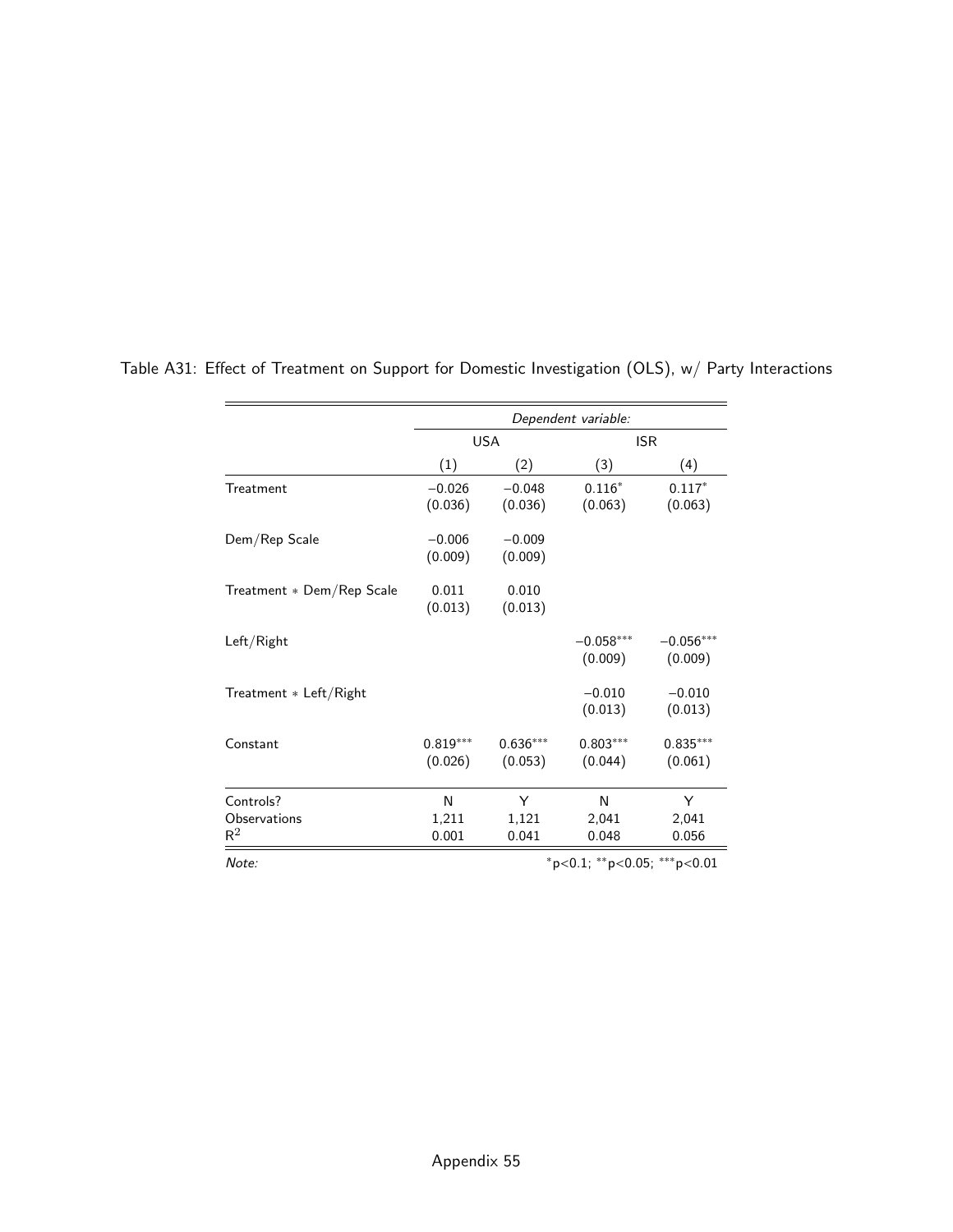# Appendix I Results Excluding "Neither Agree/Disagree"

The main manuscript primarily used a binary coding of the outcome variables. We coded respondents as supporting an ICC or domestic investigation (1) if they chose "Strongly agree" or "Somewhat agree." Respondents who chose "Neither agree nor disagree" were coded as not supporting (0). Here, we replicate the main manuscript's analysis of treatment effects, excluding respondents who didn't choose one of the agree/disagree answers. We think the main manuscript's coding is appropriate, since our outcome of interest is whether the respondent indicates support. But here, we show that all our results are robust to excluding respondents who did not choose one of the agree/disagree answers. Below, we re-estimate the same set of regressions, though we exclude the ordered logit regressions, since we are no longer using the ordered 1-5 version of the agree/disagree scale.

### Support for ICC Investigation

[Figure A6](#page-98-0) replicates [Figure 3](#page-22-0) from the main manuscript, showing treatment effects on support for an ICC investigation. Results are very similar, with slightly larger standard errors around estimates. This is expected, since we're decreasing the sample size.

### Support for a Domestic Investigation

[Figure A7](#page-99-0) replicates [Figure 4](#page-24-0) from the main manuscript, showing treatment effects on support for a domestic investigation. Again, estimated treatment effects are very similar. The one exception is the results from the Philippines. In the main manuscript, we characterized these results as weakly negative since treatments effects were not significant in all specifications. Here, however, the negative treatment effects are consistently significant.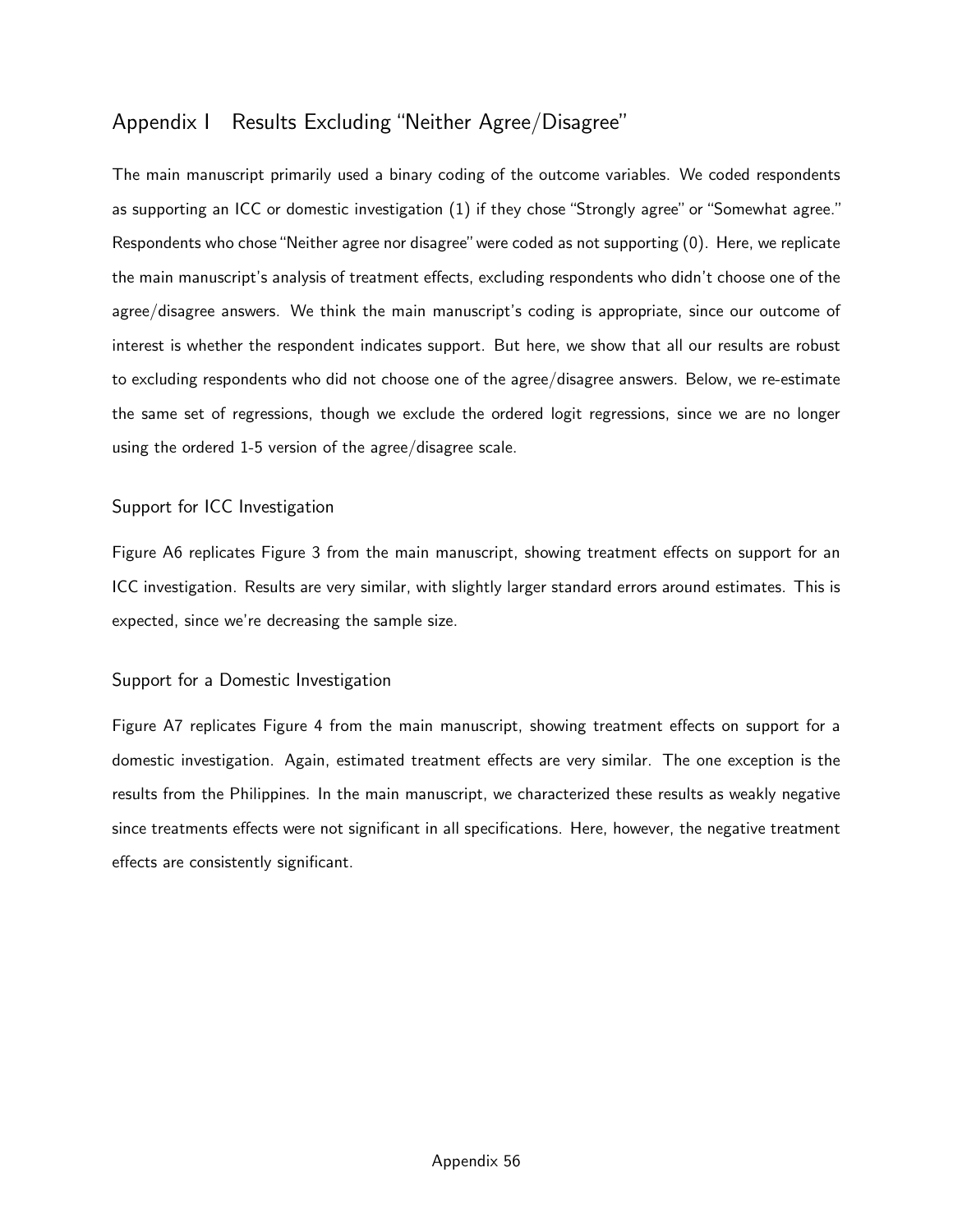<span id="page-98-0"></span>

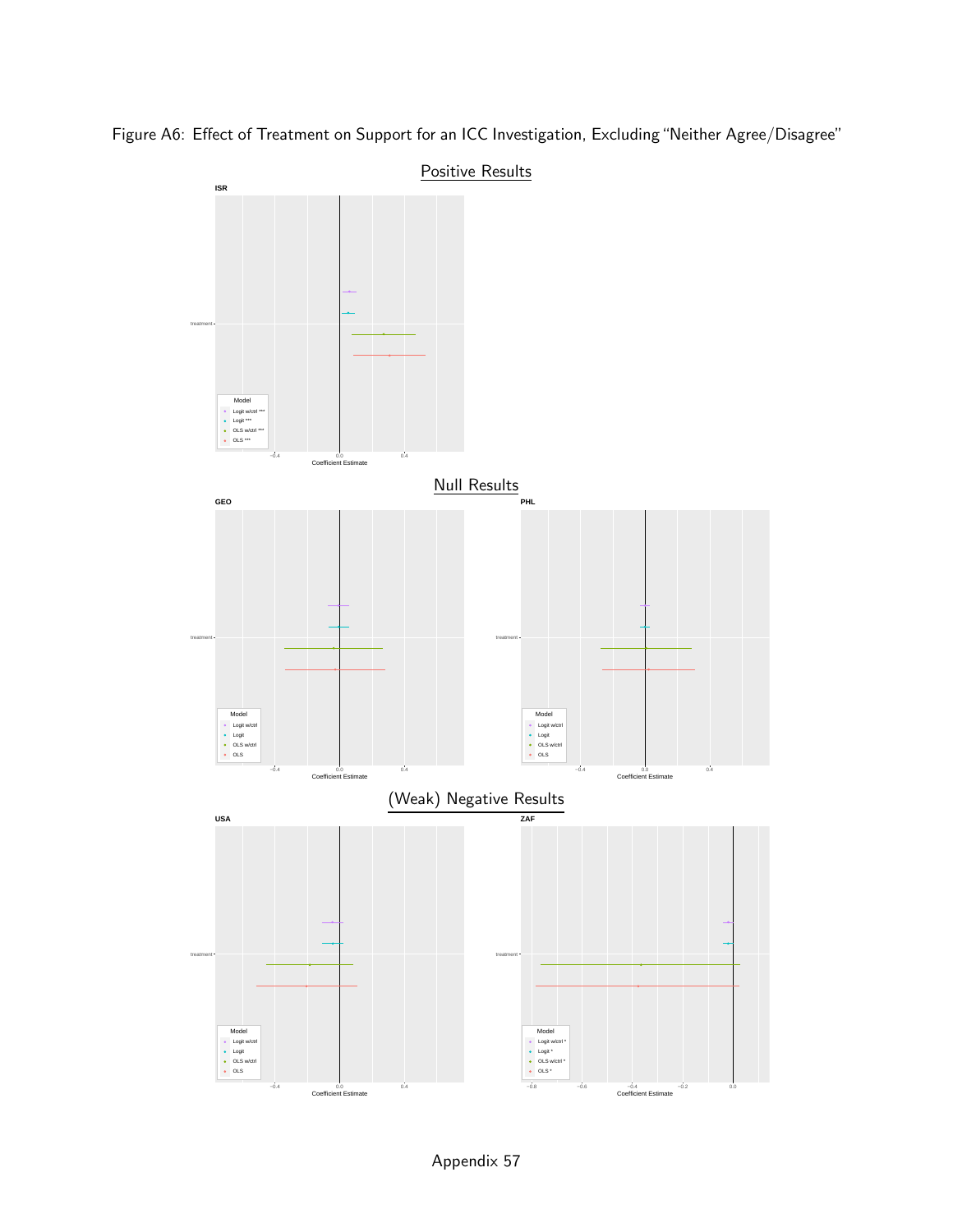

<span id="page-99-0"></span>Figure A7: Effect of Treatment on Support for Domestic Investigation, No "Neither Agree/Disagree"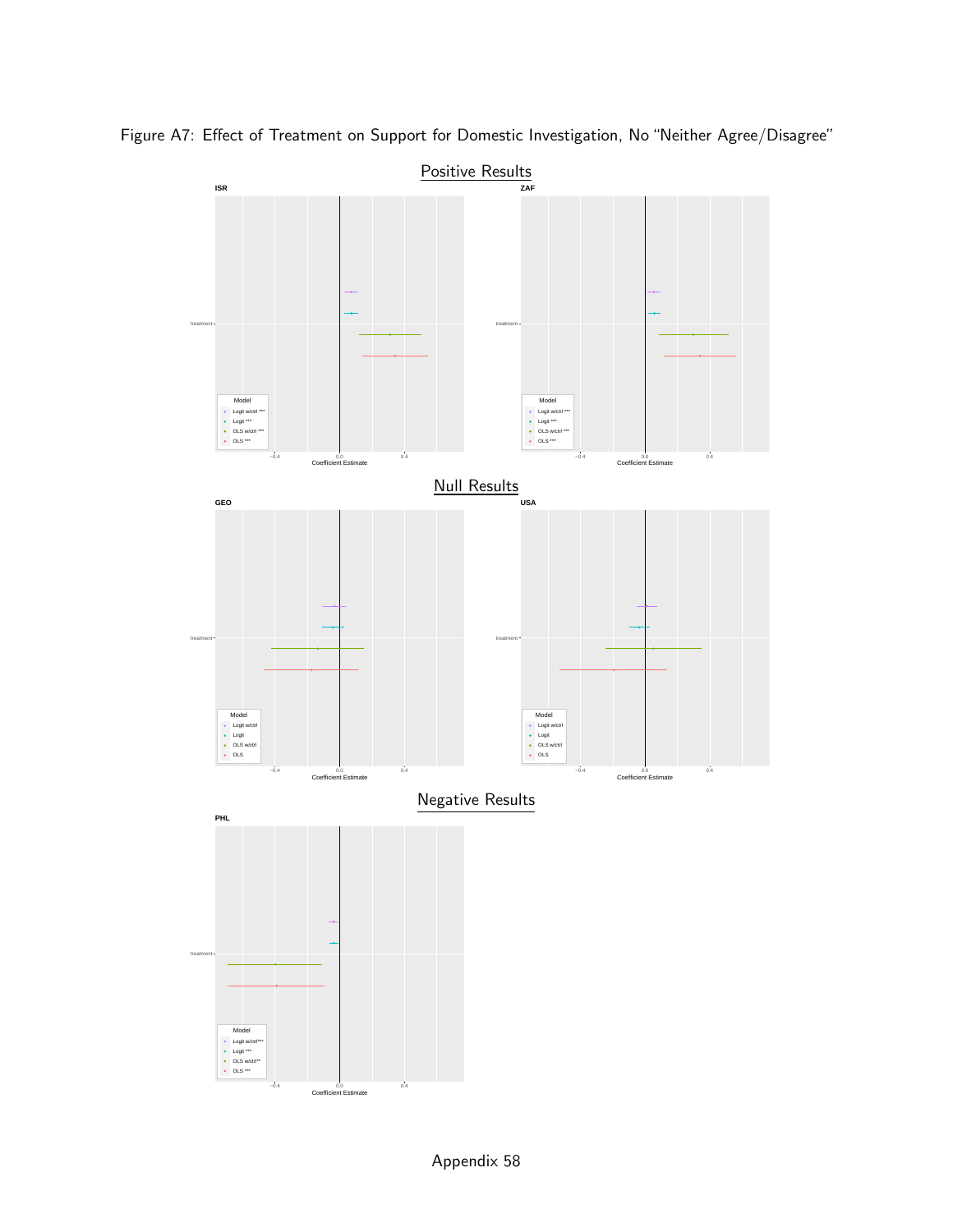### Appendix J Ethics and Transparency in Research

Our survey experiments were approved by institutional review boards at [university names redacted for anonymity]. Our research adheres to the Principles and Guidance for Human Subjects Research of the American Political Science Association (APSA). We obtained informed consent from all participants. The consent process varied slightly across surveys.

For the Georgia survey, respondents were asked to indicate consent verbally. CRRC's survey enumerators begin their surveys with a script like the following:

Hello, my name is /first name and last name/ and I represent the Caucasus Research Resource Centers, a non-profit independent research center in Georgia. We are conducting [this survey] and would like to ask your household member a number of questions to help better understand people's opinions and conditions in our country. Your household has been selected randomly, along with a couple thousand other households in Georgia and it is very important for the reliability of the results that you agree to participate in this survey.

Participation in our survey is voluntary and will be confidential and completely anonymous. Your household member's name will not be linked to the responses recorded on this survey, nor will researchers be able to link your identity or address to the responses recorded. On behalf of our organization, I ask you to help us understand what people think about life in our country.

This interview will take approximately (30) minutes.

Enumerators for the Georgia survey were trained by CRRC (the survey firm) to ensure that the respondent understands the voluntary nature of the survey. Enumerators were also trained to terminate the survey at any point if the respondent declines to participate. To ensure that language issues (which are not a problem in Georgia, in practice), enumerators were told to terminate the survey if the respondent did not reply in the language used by the enumerator.

Respondents for the Georgia survey were not offered compensation. The survey firm – which also conducts well known national surveys like the Caucasus Barometer – does not generally compensate respondents.

Respondents in the United States, Israel, Philippines, and South Africa each indicated consent prior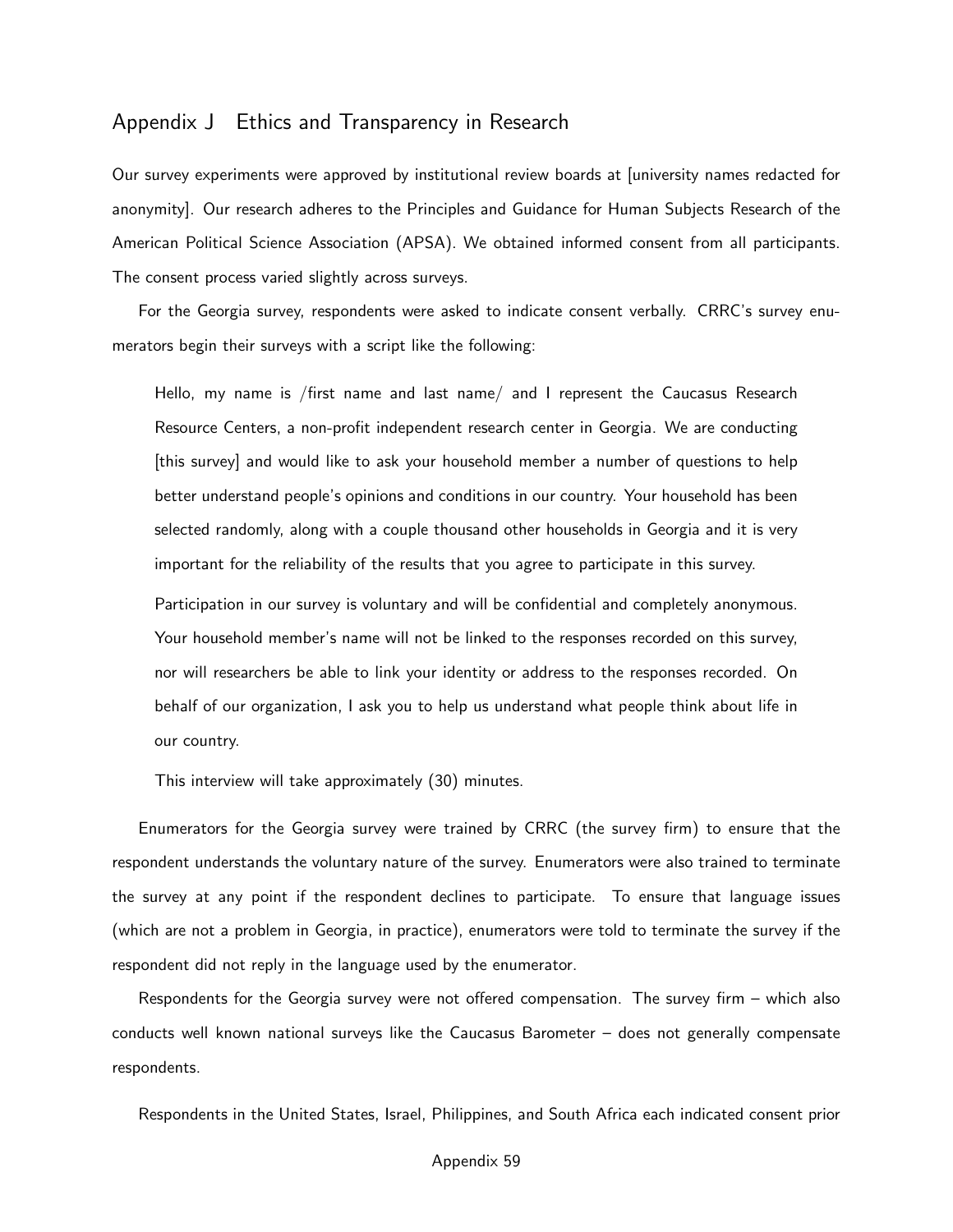to participating in the survey. The consent form varied slightly across countries, but generally followed this form:

Thank you for participating in this research study.

In this project, you will read a short news article and answer survey questions about current events and politics.

Your responses will be kept completely anonymous.

By clicking on the "Start Session" box below, you acknowledge your understanding that:

- A. Your participation is voluntary and you may withdraw consent and discontinue participation in the survey at any time. Your refusal to participate will not result in any penalty.
- B. Data from this study, when published, will be available online with no identifying information.
- C. As part of this research design, you may not be told everything or may be misled about the purpose or procedures of the research. You will be fully informed about the procedures and any misinformation at the conclusion of the study.

[Start Session]

Respondents for these surveys were compensated depending on the way they were recruited, which was at the discretion of the survey recruitment firm. We did not directly compensate respondents. Compensation can be monetary or in the form of points that can be redeemed or some respondents may have taken the survey without compensation. This is standard practice for many often-used survey companies – e.g., Lucid in the United States. Our surveys were brief; it was at the respondent's discretion to determine whether their promised compensation was fair.

There was no deception in the surveys and we did not collect any identifying information. The Georgia survey was not preregistered. The surveys in Israel, the Philippines, South Africa, and the United States were preregistered via Evidence in Governance and Politics (EGAP). The EGAP cover sheet, registration form, and pre-analysis plan are included with this submission as supplementary materials.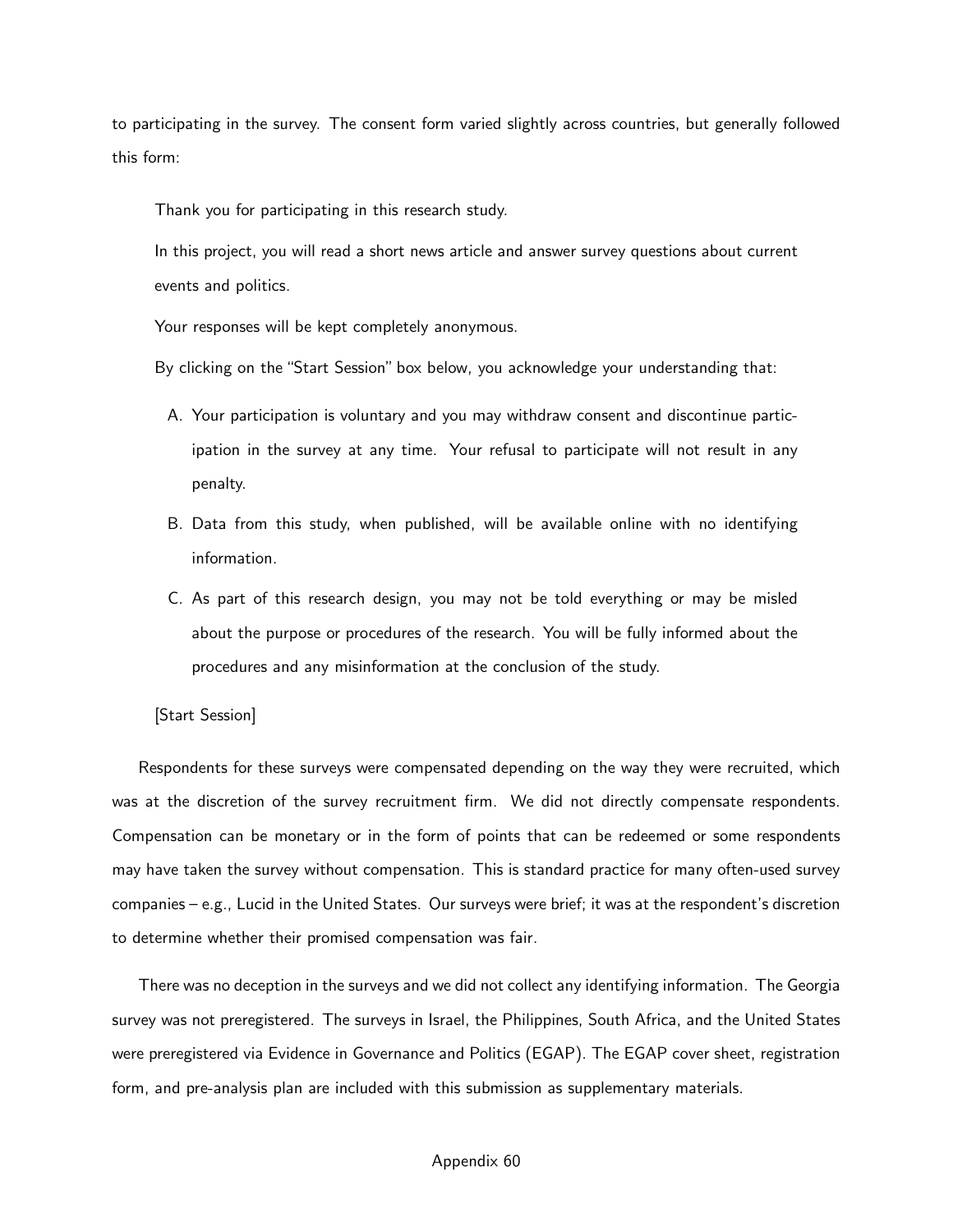We have no potential or perceived conflicts of interests to declare and no agencies, organizations, or institutions funded this research. We used our own university research accounts. The data collection procedures are explained in the research design section of the paper, and data and Stata and R code necessary to produce our results and figures will be made publicly available via the Harvard Dataverse.